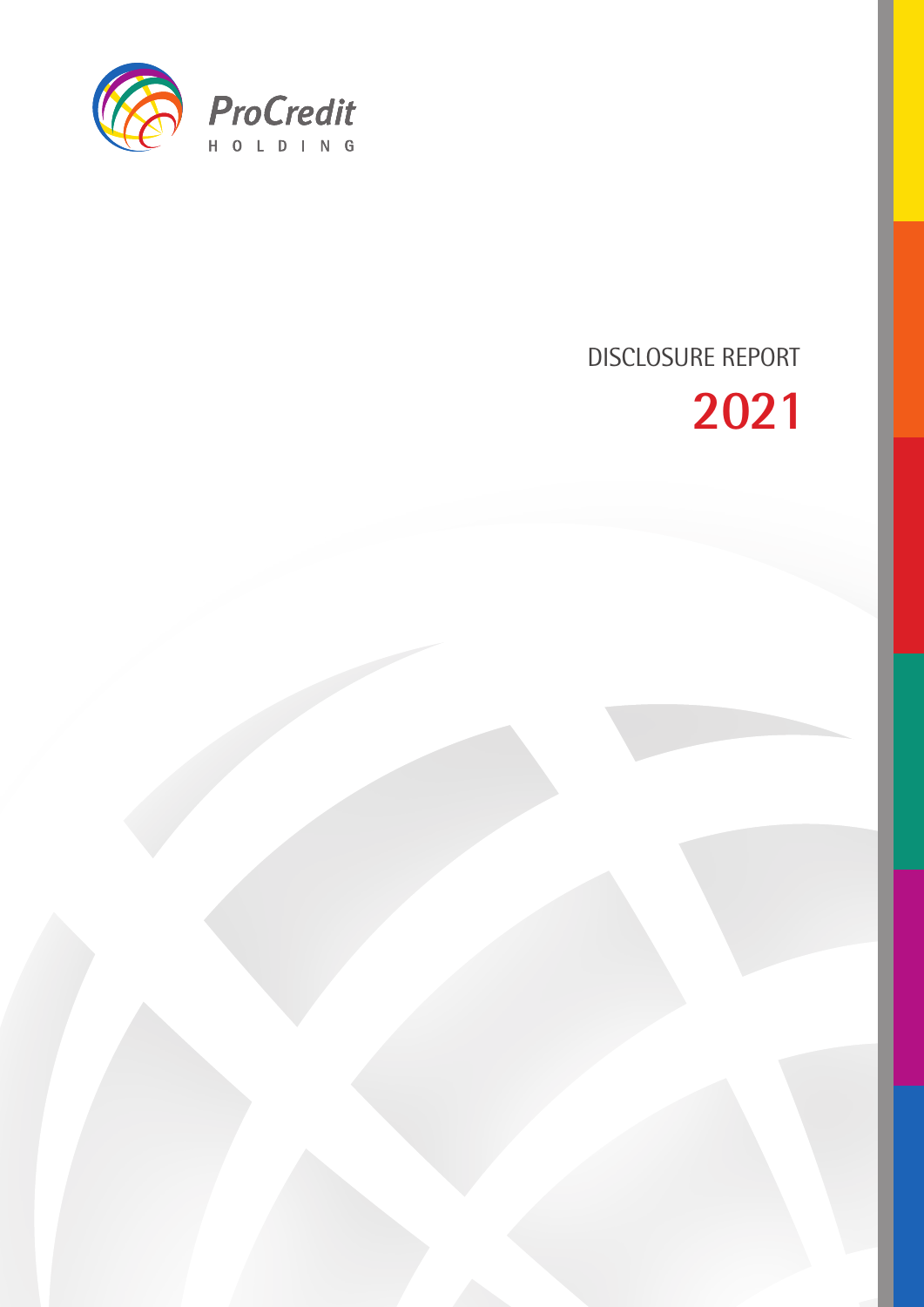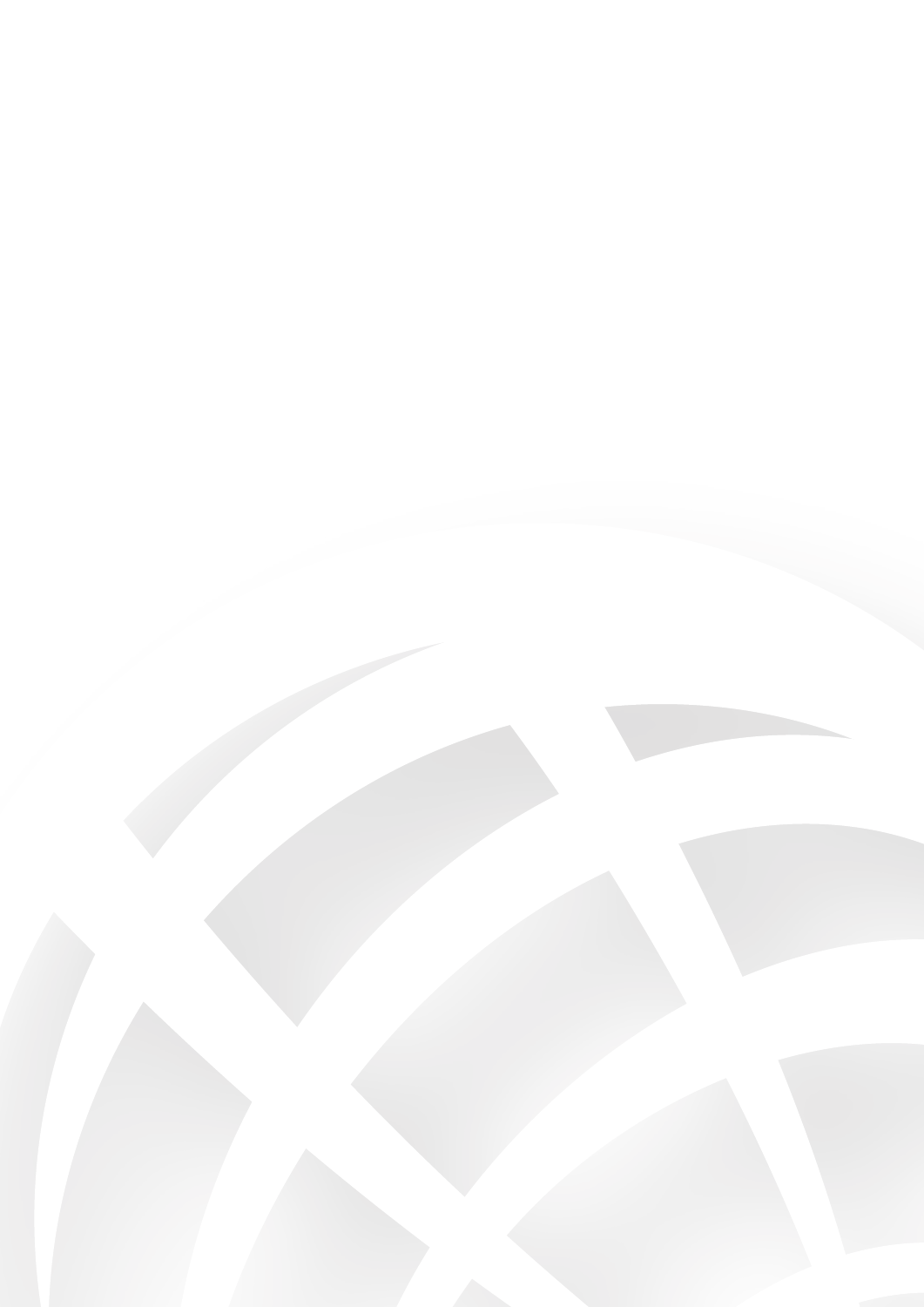# <span id="page-2-0"></span>**Contents**

### **Disclosure Report**

| 5.3 Reconciliation of regulatory own funds to balance sheet |  |
|-------------------------------------------------------------|--|
|                                                             |  |
|                                                             |  |
|                                                             |  |
|                                                             |  |
|                                                             |  |
|                                                             |  |
|                                                             |  |
|                                                             |  |
|                                                             |  |
|                                                             |  |
|                                                             |  |
| 6.6 Use of external ratings and credit risk mitigation      |  |
| techniques in the credit risk standardised approach 63      |  |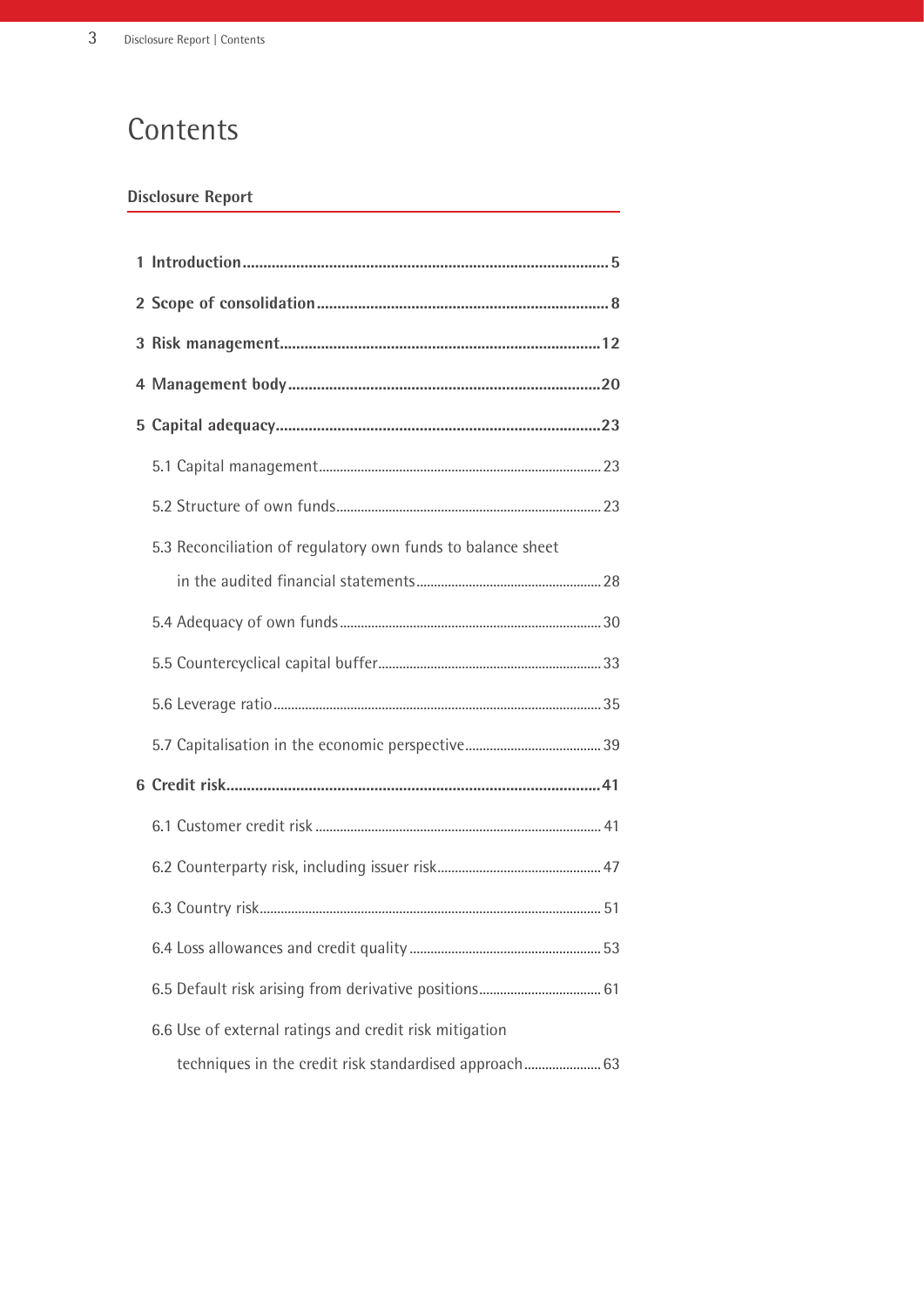| 7.2 Market risk under the standardised approach 71 |  |
|----------------------------------------------------|--|
|                                                    |  |
|                                                    |  |
|                                                    |  |
|                                                    |  |
|                                                    |  |
|                                                    |  |
|                                                    |  |
|                                                    |  |
|                                                    |  |
|                                                    |  |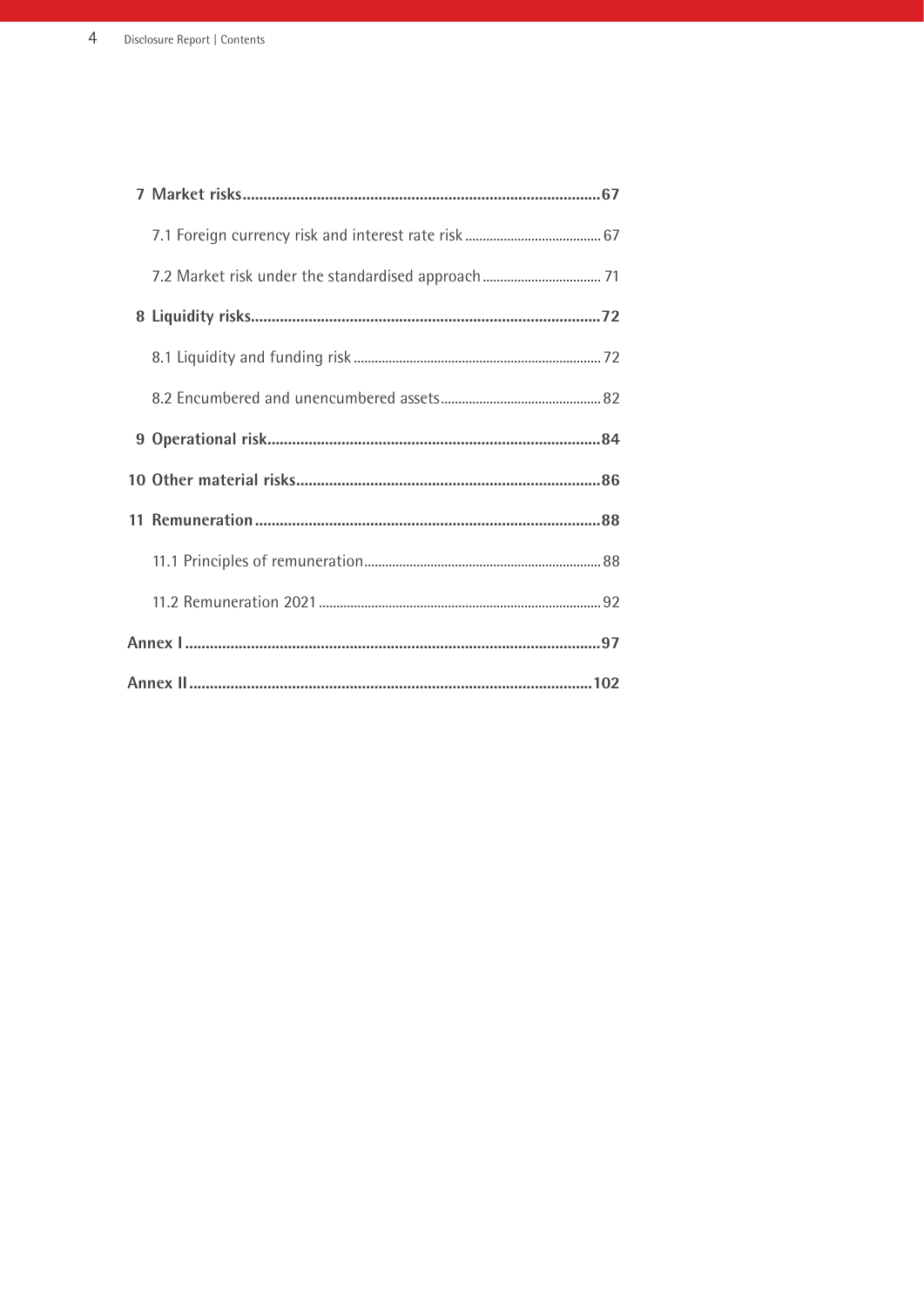## <span id="page-4-0"></span>**1 [INTRODUCTION](#page-2-0)**

The ProCredit financial holding group (ProCredit group or the group) comprises development-oriented commercial banks in South Eastern and Eastern Europe and in South America, and a bank in Germany. The ProCredit group focuses on banking services for Small and Medium Enterprises (SMEs) in transition economies and on direct banking activities for private clients.

Through our business activities we aim to make a contribution to economic, social and ecological development while providing a sustainable return on investment for our shareholders. Our business strategy is based on long-term relationships with our clients and staff as well as a conservative approach to risk. The group does not engage in speculative lines of business.

Accountability is part of our culture. Sustainable behaviour is therefore essential for us, and we want our activities to make a positive, lasting contribution to the environment and to society. We coordinate our actions using a comprehensive environmental management system. Accordingly, we analyse the environmental impact of both our own activities and those of our clients. During this process, we promote green investment projects, especially in energy efficiency and renewable energies. We present our activities in line with the United Nations Sustainable Development Goals in our Impact Report. In the face of the current economic and pandemic situation, we feel more validated than ever in our sustainable business approach.

We aim to be the "Hausbank" for our clients, and thus to be their first point of contact for financing and deposits as well as for account and payment services. Our SME clients typically have financing needs ranging from EUR 50.000 to the single-digit millions. As specialists in financing SMEs, we understand the particular challenges these clients face and the specific needs they have, often going well beyond just loans. We offer all banking services in terms of financing, account operations, payments and deposit business, and we also support our clients in their long-term investment projects. In addition, we offer efficient solutions for trade finance business and international payments through our network of banks.

Our target group comprises innovative companies showing dynamic growth and stable, formalised structures. Through our work, we want to make a contribution to creating jobs, enhancing capacity for innovation, and encouraging investments in ecological projects. We place particular emphasis on issuing green loans and promoting local production, especially in agriculture. Our approach is based on a careful and critical selection of clients, with solvency, transparency and social responsibility at the heart of the lending process.

In addition to serving SMEs, the ProCredit group also pursues a direct banking strategy for private clients, particularly the growing middle class. Our comprehensive range of online services creates the foundation for long-term client relationships. Our clients can conduct their banking transactions directly via our digital channels, and individual customer enquiries are processed in a focused way through our call centres. In general, we do not offer counter and cash transactions, which meant that the changes in contact and distance rules introduced in the time of the pandemic were relatively easy for us to implement and had virtually no impact on business operations. With our direct services, we aim to stand out from other providers in our markets in terms of convenience, security and transparency.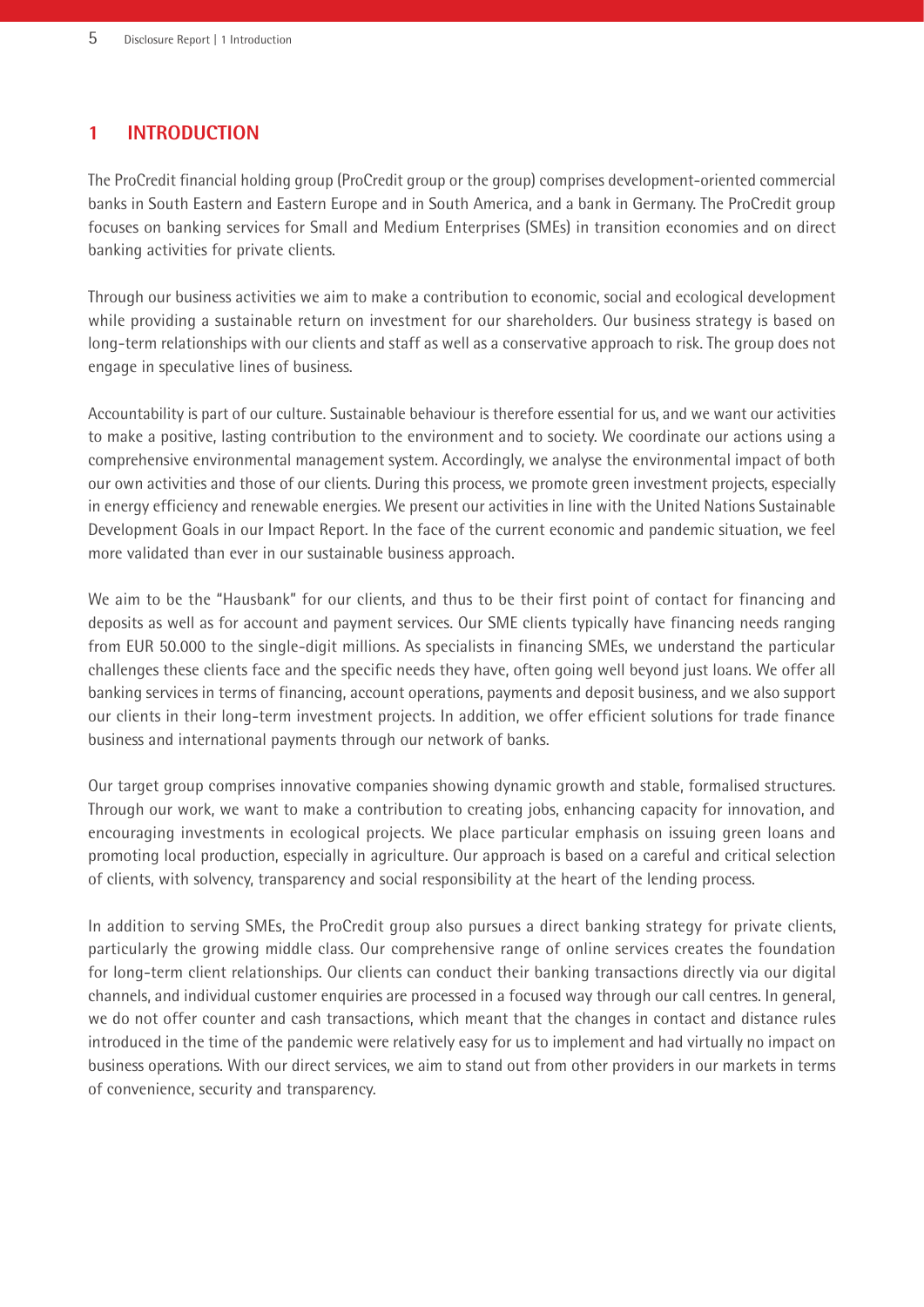The superordinated company of the group is ProCredit Holding AG & Co. KGaA (ProCredit Holding), based in Frankfurt am Main, Germany. The ProCredit group is supervised by the German Federal Financial Supervisory Authority (Bundesanstalt für Finanzdienstleistungsaufsicht, or BaFin) and the Deutsche Bundesbank. ProCredit Holding is responsible for the strategic management, capital adequacy, reporting, risk management and proper business organisation of the group pursuant to Section 25a of the German Banking Act (KWG). The ProCredit Holding shares are traded on the Prime Standard segment of the Frankfurt Stock Exchange.

With this disclosure report, ProCredit Holding complies with the disclosure requirements for the ProCredit group as of 31 December 2021, particularly as set forth in Part Eight of Regulation (EU) No. 575/2013 (Capital Requirements Regulation, CRR) as amended. Disclosures in this report are carried out at group level. The information is based on the audited financial statements of the individual ProCredit institutions and the audited consolidated financial statements of the ProCredit group as reported in the 2021 Annual Report. The disclosure report has been approved by the Management of ProCredit Holding.

The disclosed information is subject to the materiality principle set forth in Article 432 CRR. Legally protected or confidential information is generally excepted from disclosure. The disclosure report of the ProCredit group is compiled on the basis of completeness and on the basis of our internal policies, regulations and procedures that are set out in writing for the fulfilment of disclosure requirements. One fundamental aspect in this context is the regular review of the suitability of disclosure practices. This review also applies to the frequency of disclosure in accordance with Article 433 CRR. This report also contains disclosures on remuneration in accordance with Article 450 CRR. Article 441 CRR is not relevant for the ProCredit group, as it is not classified as being of global systemic importance. Pursuant to Section 35 of the Act on the Recovery and Resolution of Credit Institutions (SAG), each company in a financial group must disclose whether it is a party to an agreement on intra-group financial support. Within the ProCredit group there is no such agreement pursuant to section 22 SAG.

As a supplement to this 2021 disclosure report, information on the ProCredit group is available in ProCredit Holding's Annual Report as well as the Impact Report, both of which are published on the website. Information on country-specific disclosure pursuant to Section 26a KWG is available in ProCredit Holding's Annual Report for 2021.

This report contains summed figures and percent calculations that may, due to rounding, contain minor deviations.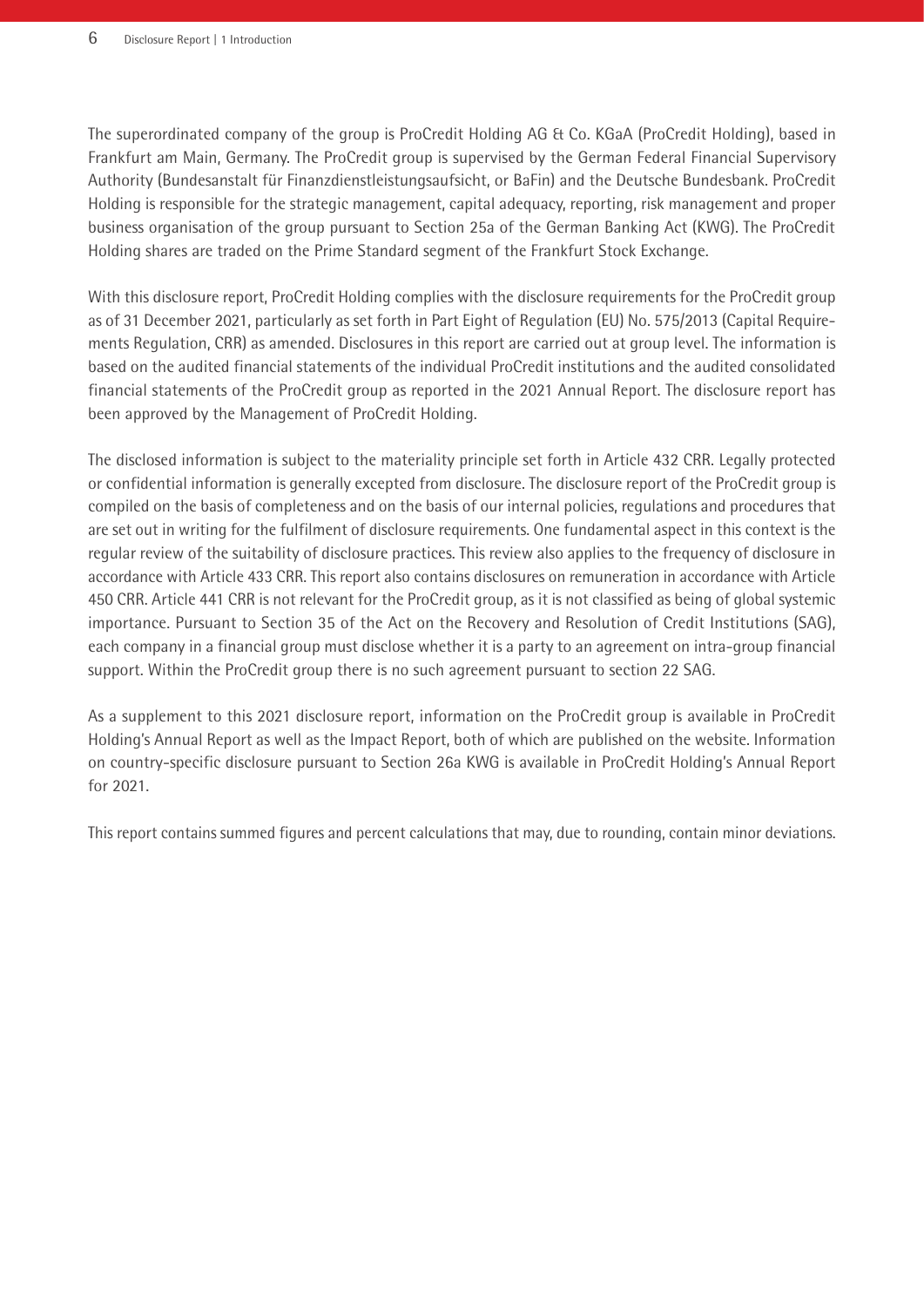#### Events after 31 December 2021

We are all watching the Russian invasion of Ukraine, which began in late February, with great concern. Of course, this concern goes far beyond the ProCredit group and its bank in Ukraine. The loss of life and damage to cities and critical infrastructure is already very high. An end to the conflict is not currently in sight. The ProCredit group stands behind its bank in Ukraine. In order to support the bank in the current situation, we think primarily in the long term, while also staying in close exchange with our bank's Management Board in order to be able to make decisions quickly in a very dynamic environment. We believe that we have an important function to perform as ProCredit in Ukraine and we trust that the international community as a whole will also act in a wise and prudent manner.

At the moment, our primary focus is on our employees in Ukraine and their families. In cooperation with employees of other ProCredit banks, we try to accommodate our Ukrainian colleagues and their families in our academies and training centres in Germany, North Macedonia and Serbia. Overall, we have several hundred beds to offer. Additional accommodations will be rented as needed. In addition, we aim to deliver urgently needed medicines to Ukraine.

At another level, our Ukrainian colleagues are trying to continue banking operations in the country as well as possible. The capital and financial position of ProCredit Bank Ukraine at the time of publication was solid, also in stress scenarios. The Bank's operationality is largely uninterrupted. Employees of ProCredit Bank Ukraine are currently working from various locations inside and outside Ukraine. In doing so, they have access to the bank's systems. In coordination with the Ukrainian central bank, we have granted our Ukrainian customers a 30-day moratorium. The databases essential for the banking business were secured by our group-internal software company, Quipu, on servers in Germany. Payment orders have thus far been processed in a timely manner. Card payments are also processed by Quipu outside Ukrainian territory. The bank's reporting system is also functional. As far as circumstances allow, we will maintain close contact with our borrowers and deposit customers via digital communication channels. It is above all the long-term relationships between our experienced staff and our customers that help us to respond to the current situation.

Due to the very dynamic overall situation in Ukraine, the impact on our group cannot be estimated precisely at the present time. It can be assumed that the conflict will also lead to increased payment defaults and a reduction of collateral at ProCredit Bank Ukraine. ProCredit Bank Ukraine contributes around 13% to the group's loan portfolio. The equity (net book value) of ProCredit Bank Ukraine according to IFRS amounts to EUR 129.9 million as of 31 December 2021. In addition, ProCredit Holding and ProCredit Bank Germany have outstanding receivables of EUR 45.1 million and guarantees, to be claimed in the case of war, of EUR 3.7 million with ProCredit Bank Ukraine. In view of the current situation, we have updated our stress tests to simulate the effect of expropriation and a full write-down of the aforementioned consolidated net carrying amounts, as well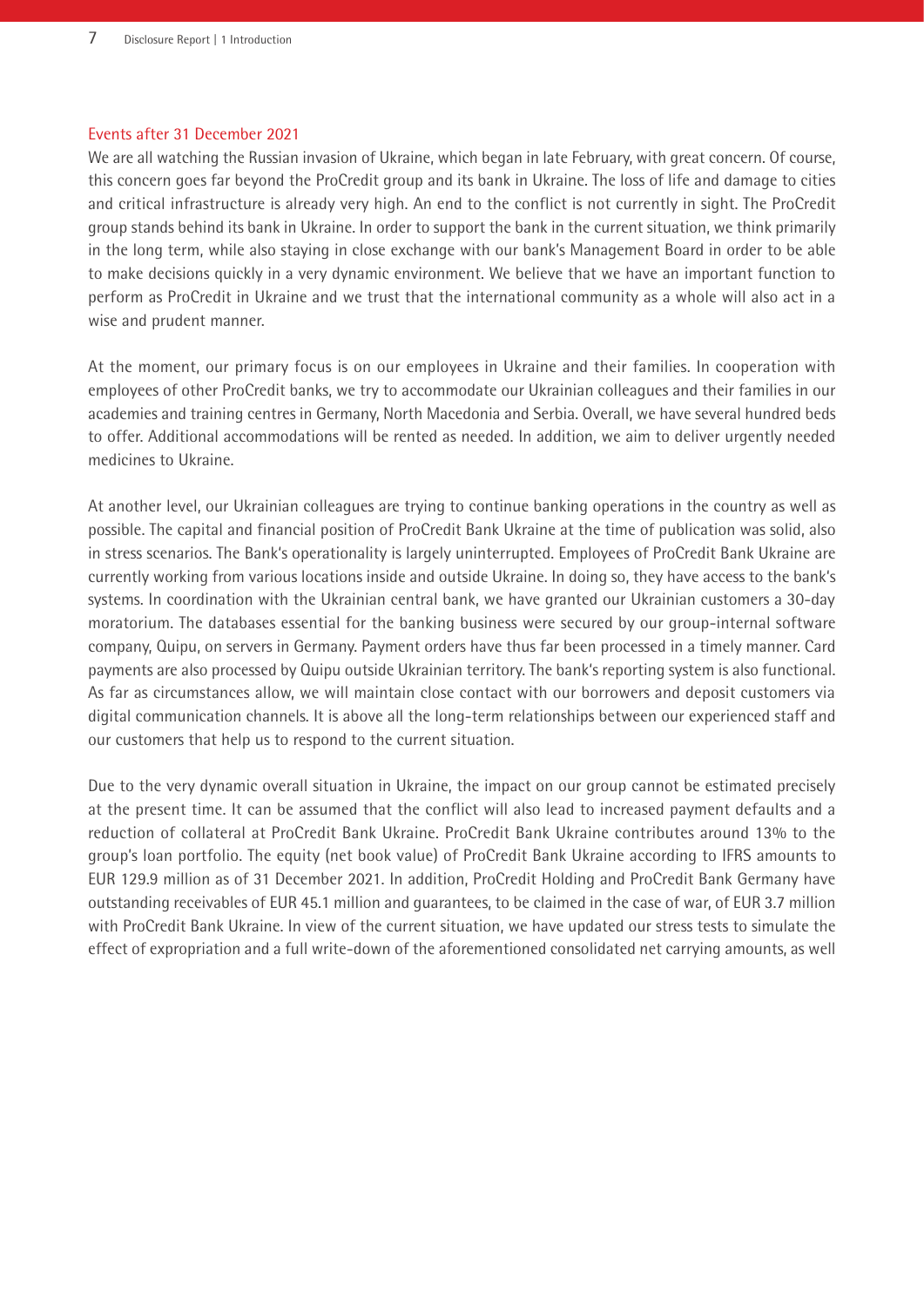<span id="page-7-0"></span>as analysing additional scenarios with significant adverse economic developments in other ProCredit banks, in particular those in the Eastern Europe segment. In all scenarios, the group's financial position and regulatory capital situation is solid, without taking capital-strengthening measures into account. In the stress scenarios, the financial performance is negative only in the first year and develops positively in the years thereafter. With regard to the financial position, the stress scenarios indicate that there could be a shortfall that would have to be covered by additional funding measures.

The ProCredit group's operations are spread across a total of 12 banks, with the majority of our assets not directly impacted by the events in Ukraine. ProCredit Holding has implemented risk management structures to ensure a sound capacity to assess and respond to group-relevant risks that may arise from the situation in Ukraine and from further sanctions. In view of the current situation, probabilities of default are expected to increase, particularly in the Eastern Europe segment. The sanctions against the Russian Federation have no significant direct impact on the ProCredit group. Moreover, our banks only have a limited number of clients who rely on trade with the Russian Federation.

In the current situation, a potential expansion of the military conflict with effects beyond the assumptions in these stress scenarios is a significant risk factor for our banks, especially for the ProCredit banks in the Eastern Europe segment, as well as for the financial position and financial performance of the group. In addition, a tightening or long-term continuation of sanctions against the Russian Federation could have a material impact on international markets and lead to, among other things, a substantial increase in inflation in the countries where we operate and in funding costs for the ProCredit group. Country risks could increase in the wake of political tensions, and the national currencies of the countries in which we operate, especially those not pegged to the euro, could depreciate.

### **2 [SCOPE OF CONSOLIDATION](#page-2-0)**

This disclosure report is prepared on the basis of the companies in the ProCredit group which have been consolidated for regulatory purposes; in accordance with Section 10a KWG in conjunction with Article 18 CRR, this includes mainly institutions carrying out banking and other financial business. In contrast to the scope of consolidation for regulatory purposes, the companies consolidated under IFRS comprise all the companies over which the parent company can exercise a controlling influence.

The subsidiaries of ProCredit Holding and their regulatory treatment as well as their treatment in the consolidation under IFRS are listed in the following template as of 31 December 2021. There are no entities which are proportionally consolidated.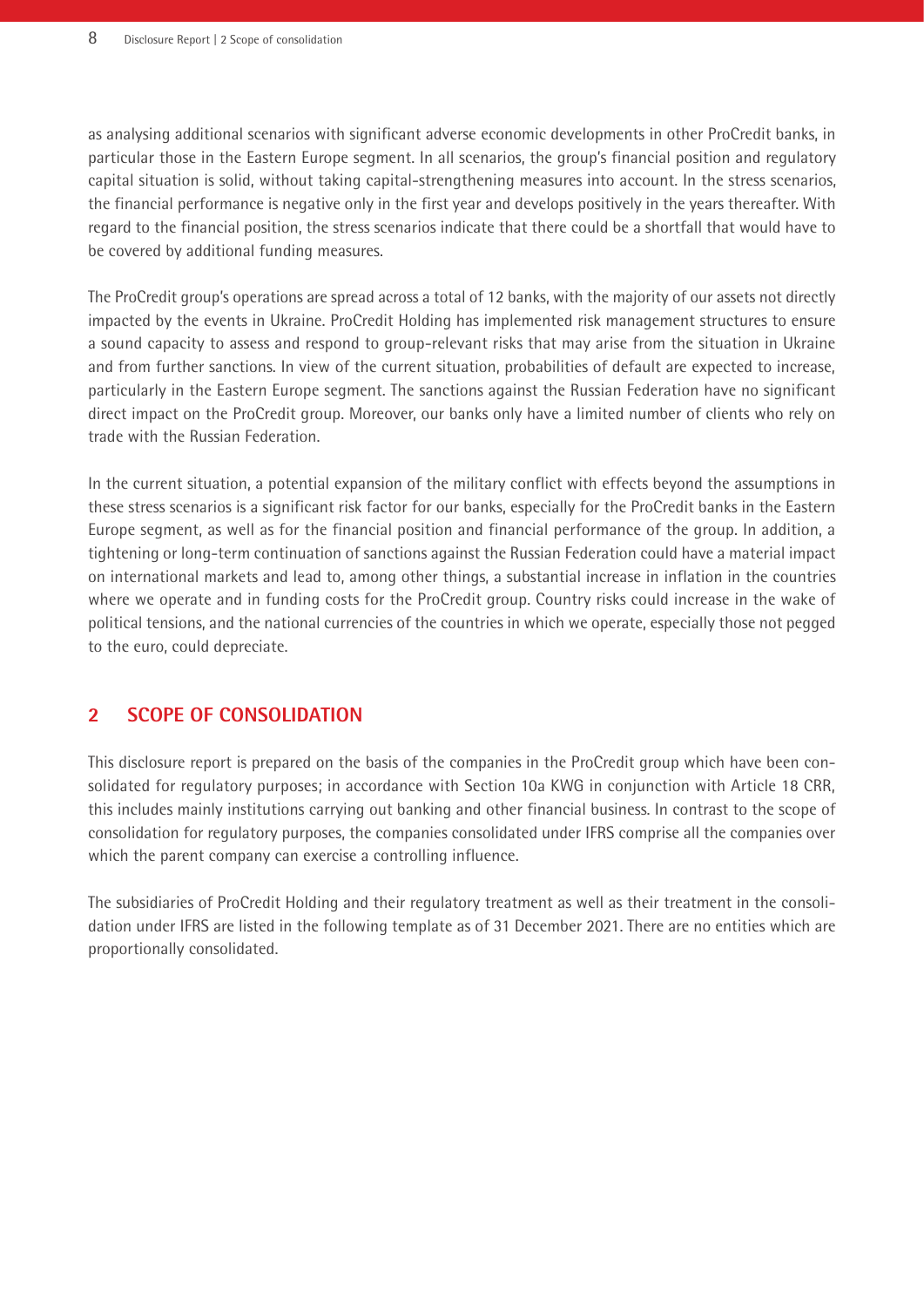# EU LI3: Outline of the differences in the scopes of consolidation (entity by entity)

| a                                                                         | b                           | c                     | $\mathsf d$                   | $\mathbf e$                        | f                                       | g               | h                                    |
|---------------------------------------------------------------------------|-----------------------------|-----------------------|-------------------------------|------------------------------------|-----------------------------------------|-----------------|--------------------------------------|
| Name of                                                                   | Method of                   |                       |                               | Method of prudential consolidation |                                         |                 | Description of                       |
| the entity                                                                | accounting<br>consolidation | Full<br>consolidation | Proportional<br>consolidation | <b>Equity method</b>               | Neither<br>consolidated<br>nor deducted | <b>Deducted</b> | the entity                           |
| ProCredit<br><b>Holding AG</b><br>& Co. KGaA,<br>Germany                  | Full<br>consolidation       | $\mathsf X$           |                               |                                    |                                         |                 | Financial<br>holding<br>company      |
| ProCredit Bank<br>Sh.a., Albania                                          | Full<br>consolidation       | $\mathsf X$           |                               |                                    |                                         |                 | Credit<br>institution                |
| ProCredit Bank<br>d.d., Bosnia and<br>Herzegovina                         | Full<br>consolidation       | $\mathsf X$           |                               |                                    |                                         |                 | Credit<br>institution                |
| ProCredit Bank<br>(Bulgaria) EAD,<br>Bulgaria                             | Full<br>consolidation       | $\mathsf X$           |                               |                                    |                                         |                 | Credit<br>institution                |
| ProCredit Bank<br>AG, Germany                                             | Full<br>consolidation       | $\mathsf X$           |                               |                                    |                                         |                 | Credit<br>institution                |
| <b>Banco ProCredit</b><br>S.A., Ecuador                                   | Full<br>consolidation       | $\mathsf X$           |                               |                                    |                                         |                 | Credit<br>institution                |
| <b>JSC ProCredit</b><br>Bank, Georgia                                     | Full<br>consolidation       | $\mathsf X$           |                               |                                    |                                         |                 | Credit<br>institution                |
| ProCredit Bank<br>Sh.a., Kosovo                                           | Full<br>consolidation       | $\mathsf X$           |                               |                                    |                                         |                 | Credit<br>institution                |
| ProCredit Bank<br>A.D., North<br>Macedonia                                | Full<br>consolidation       | $\mathsf X$           |                               |                                    |                                         |                 | Credit<br>institution                |
| <b>BC ProCredit</b><br>Bank S.A.,<br>Moldova                              | Full<br>consolidation       | $\mathsf X$           |                               |                                    |                                         |                 | Credit<br>institution                |
| ProCredit Bank<br>S.A., Romania                                           | Full<br>consolidation       | $\mathsf X$           |                               |                                    |                                         |                 | Credit<br>institution                |
| ProCredit Bank<br>a.d. Beograd,<br>Serbia                                 | Full<br>consolidation       | $\mathsf X$           |                               |                                    |                                         |                 | Credit<br>institution                |
| <b>JSC ProCredit</b><br>Bank, Ukraine                                     | Full<br>consolidation       | $\mathsf X$           |                               |                                    |                                         |                 | Credit<br>institution                |
| Quipu GmbH,<br>Germany                                                    | Full<br>consolidation       | $\mathsf X$           |                               |                                    |                                         |                 | Provider<br>of ancillary<br>services |
| ProCredit<br>Reporting<br>DOOEL, North<br>Macedonia                       | No<br>consolidation         |                       |                               |                                    | $\mathsf X$                             |                 | Provider<br>of ancillary<br>services |
| ProCredit<br>Academy GmbH,<br>Germany                                     | Full<br>consolidation       |                       |                               |                                    | X                                       |                 | Other                                |
| ProCredit<br>Regional<br>Academy<br>Eastern<br>Europe, North<br>Macedonia | Full<br>consolidation       |                       |                               |                                    | Χ                                       |                 | Other                                |
| Pro Energy<br>L.L.C., Kosovo                                              | No<br>consolidation         |                       |                               |                                    | $\mathsf X$                             |                 | Other                                |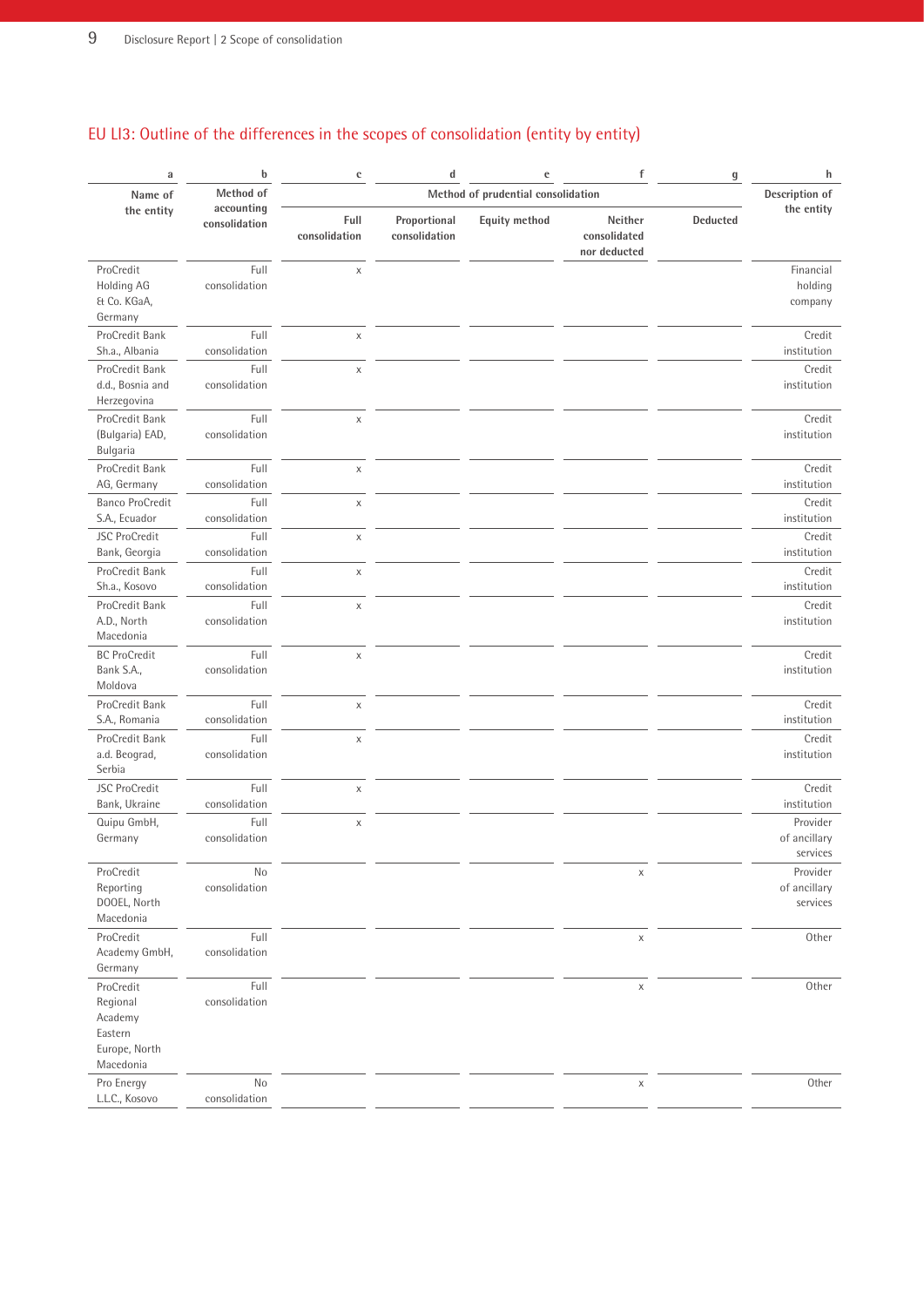# EU LI1: Differences between the accounting scope and the scope of prudential consolidation and mapping of financial statement categories with regulatory risk categories

|                        |                                                                                                             | $\mathbf a$                                                      | $\mathbf b$                                                    | $\mathbf c$                                     | d                                  | $\mathsf{e}% _{t}\left( t\right)$                  | f                                               | g                                                                      |
|------------------------|-------------------------------------------------------------------------------------------------------------|------------------------------------------------------------------|----------------------------------------------------------------|-------------------------------------------------|------------------------------------|----------------------------------------------------|-------------------------------------------------|------------------------------------------------------------------------|
|                        |                                                                                                             | Carrying                                                         | Carrying                                                       |                                                 |                                    | Carrying values of items                           |                                                 |                                                                        |
|                        |                                                                                                             | values as<br>reported in<br>published<br>financial<br>statements | values<br>under scope<br>of pruden-<br>tial consoli-<br>dation | Subject to<br>the credit<br>risk frame-<br>work | Subject to<br>the CCR<br>framework | Subject to<br>the secu-<br>ritisation<br>framework | Subject to<br>the market<br>risk frame-<br>work | Not sub-<br>ject to<br>own funds<br>require-<br>ments or<br>subject to |
| 31.12.2021<br>in EUR m |                                                                                                             |                                                                  |                                                                |                                                 |                                    |                                                    |                                                 | deduction<br>from own<br>funds                                         |
|                        | Breakdown by asset<br>class according to<br>the balance sheet in<br>published financial<br>statements       |                                                                  |                                                                |                                                 |                                    |                                                    |                                                 |                                                                        |
| $\mathbf{1}$           | Cash and cash equi-<br>valents                                                                              | 140                                                              | 140                                                            | 140                                             |                                    |                                                    | 65                                              |                                                                        |
| $\overline{2}$         | Balances at central<br>banks                                                                                | 1,405                                                            | 1,405                                                          | 1,405                                           |                                    |                                                    | 502                                             |                                                                        |
| 3                      | Loans and advances<br>to banks                                                                              | 253                                                              | 253                                                            | 253                                             |                                    |                                                    | 146                                             |                                                                        |
| 4                      | Derivative financial<br>assets                                                                              | $\mathbf{1}$                                                     | $\mathbf{1}$                                                   | ÷,                                              | $\mathbf{1}$                       |                                                    | 133                                             |                                                                        |
| 5                      | Investment securities                                                                                       | 410                                                              | 410                                                            | 410                                             |                                    |                                                    | 287                                             |                                                                        |
| 6                      | Loans and advances to<br>customers                                                                          | 5,793                                                            | 5,801                                                          | 5,801                                           |                                    |                                                    | 2,763                                           |                                                                        |
| 7                      | Property, plant and<br>equipment and invest-<br>ment property                                               | 138                                                              | 128                                                            | 128                                             |                                    |                                                    | 101                                             |                                                                        |
| 8                      | Intangible assets                                                                                           | 18                                                               | 18                                                             |                                                 |                                    |                                                    |                                                 | 21                                                                     |
| 9                      | Current tax assets                                                                                          | $\sqrt{3}$                                                       | $\sqrt{3}$                                                     | $\sqrt{3}$                                      |                                    |                                                    | $\mathbf{1}$                                    | $\overline{\phantom{a}}$                                               |
| 10                     | Deferred tax assets                                                                                         | $\overline{2}$                                                   | $\overline{2}$                                                 | $\overline{2}$                                  |                                    |                                                    | $\mathbf{1}$                                    | $\mathbf 0$                                                            |
| 11                     | Other assets                                                                                                | 52                                                               | 56                                                             | 56                                              |                                    |                                                    | 43                                              | ÷,                                                                     |
| 12                     | <b>Total assets</b>                                                                                         | 8,216                                                            | 8,218                                                          | 8,198                                           | 1                                  |                                                    | 4,043                                           | 21                                                                     |
|                        | Breakdown by liabil-<br>ity class according to<br>the balance sheet in<br>published financial<br>statements |                                                                  |                                                                |                                                 |                                    |                                                    |                                                 |                                                                        |
| 13                     | Liabilities to banks                                                                                        | 1,314                                                            | 1,314                                                          |                                                 |                                    |                                                    | 381                                             |                                                                        |
| 14                     | Derivative financial<br>liabilities                                                                         | $\mathbf{0}$                                                     | $\overline{0}$                                                 |                                                 |                                    |                                                    | 37                                              |                                                                        |
| 15                     | Liabilities to customers                                                                                    | 5,542                                                            | 5,543                                                          |                                                 |                                    |                                                    | 2,917                                           |                                                                        |
| 16                     | Debt securities                                                                                             | 353                                                              | 353                                                            |                                                 |                                    |                                                    | 81                                              |                                                                        |
| 17                     | Other liabilities                                                                                           | 42                                                               | 41                                                             |                                                 |                                    |                                                    | 18                                              | $\overline{\phantom{0}}$                                               |
| 18                     | Provisions                                                                                                  | 17                                                               | 17                                                             |                                                 |                                    |                                                    | 11                                              | ٠                                                                      |
| 19                     | Current tax liabilities                                                                                     | $\overline{4}$                                                   | $\overline{4}$                                                 |                                                 |                                    |                                                    | $\overline{4}$                                  |                                                                        |
| 20                     | Deferred tax liabilities                                                                                    | $\mathbf{1}$                                                     | $\mathbf{1}$                                                   |                                                 |                                    |                                                    | $\mathbf{1}$                                    |                                                                        |
| 21                     | Subordinated debt                                                                                           | 87                                                               | 87                                                             |                                                 |                                    |                                                    | 28                                              |                                                                        |
| 22                     | Equity                                                                                                      | 856                                                              | 857                                                            |                                                 |                                    |                                                    |                                                 |                                                                        |
| 23                     | <b>Total liabilities</b>                                                                                    | 8,216                                                            | 8,218                                                          |                                                 |                                    |                                                    | 3,478                                           |                                                                        |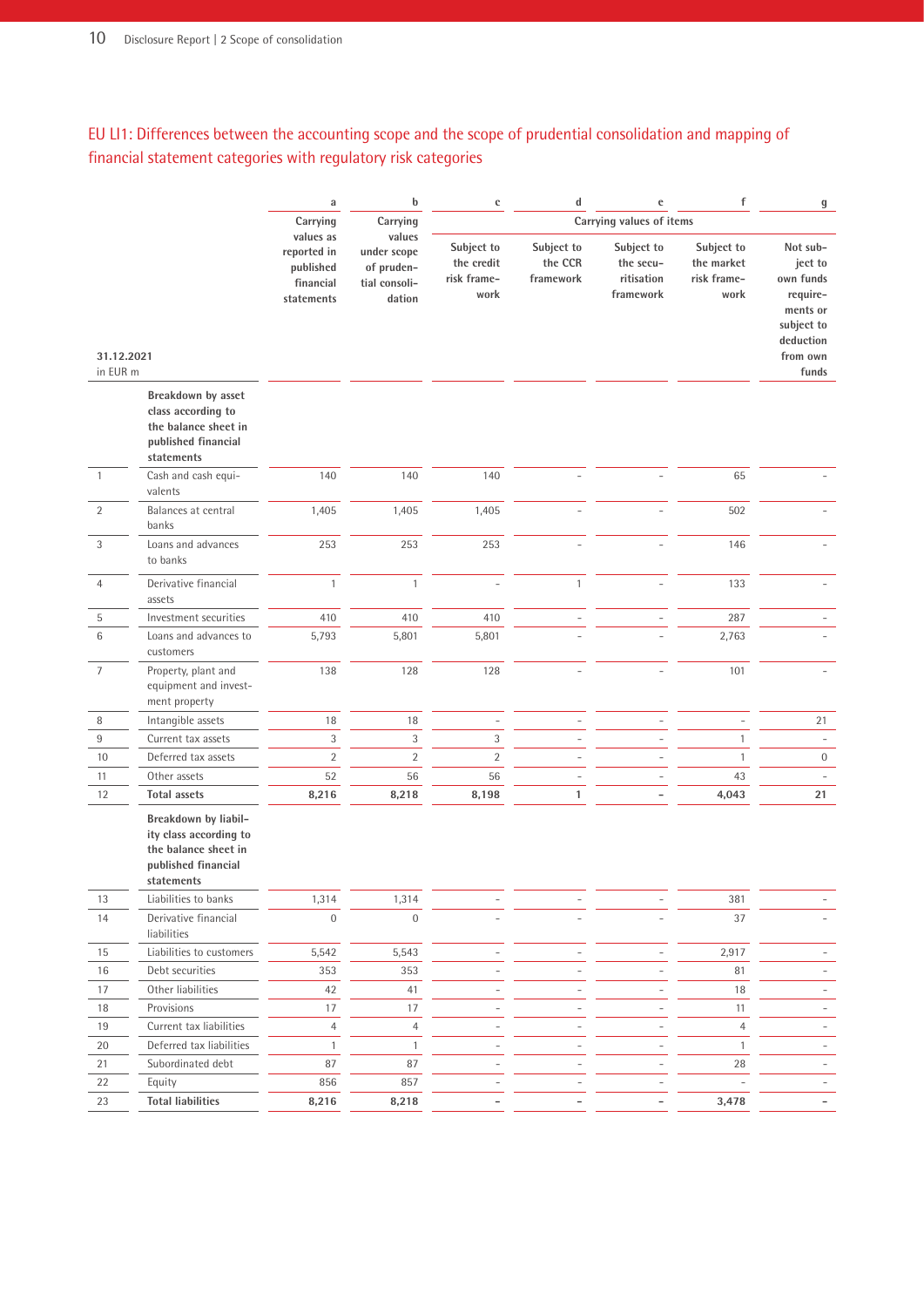### EU LI2: Main sources of differences between regulatory exposure amounts and carrying values in financial statements

|                        |                                                                                                         | a     | b                        | c                                | d                       | e                        |
|------------------------|---------------------------------------------------------------------------------------------------------|-------|--------------------------|----------------------------------|-------------------------|--------------------------|
|                        |                                                                                                         | Total |                          | Items subject to                 |                         |                          |
| 31.12.2021<br>in EUR m |                                                                                                         |       | Credit risk<br>framework | Securiti-<br>sation<br>framework | <b>CCR</b><br>framework | Market risk<br>framework |
|                        | Asset carrying value amount under the scope of<br>prudential consolidation (as per template EU LI1)     | 8,218 | 8,198                    |                                  |                         | 4,043                    |
| $\overline{2}$         | Liability carrying value amount under the scope of<br>prudential consolidation (as per template EU LI1) | 8,218 |                          |                                  |                         | 3,478                    |
| 3                      | Total net amount under the scope of prudential<br>consolidation                                         |       | 8.198                    |                                  |                         | 565                      |
| 4                      | Off-balance-sheet amounts                                                                               | 987   | 987                      |                                  |                         |                          |
| 5                      | Differences in valuations                                                                               |       |                          |                                  |                         |                          |
| 6                      | Differences due to different netting rules, other than<br>those already included in row 2               |       |                          |                                  |                         |                          |
| 7                      | Differences due to consideration of provisions                                                          | 987   |                          |                                  |                         |                          |
| 8                      | Differences due to use of credit risk mitigation techniques<br>(CRMs)                                   |       |                          |                                  |                         |                          |
| 9                      | Differences due to credit conversion factors                                                            | 218   |                          |                                  |                         |                          |
| 10                     | Differences due to Securitisation with risk transfer                                                    |       |                          |                                  |                         |                          |
| 11                     | Other differences                                                                                       |       |                          |                                  |                         |                          |
| 12                     | Exposure amounts considered for regulatory purposes                                                     | 8.444 | 8,444                    |                                  | 16                      | 591                      |
|                        |                                                                                                         |       |                          |                                  |                         |                          |

#### EU LIA: Explanation of differences between accounting and regulatory exposure amounts

#### *Row a - Differences between columns (a) and (b) in EU LI1*

In contrast to the published financial statements, only group companies from the financial sector are included in the regulatory scope of consolidation. Within the regulatory scope of consolidation, no companies are taken into account that do not fall within the scope of the CRR. Within the ProCredit group, this concerns the ProCredit academies in Germany and North Macedonia.

### *Row b - Qualitative information on the main sources of differences between the accounting and regulatory scope of consolidation shown in template EU LI2*

As the ProCredit academies in Germany and North Macedonia are not included within the regulatory scope of consolidation, receivables from academies and investments in academies are treated as receivables from and investments in third parties.

#### EU LIB: Other qualitative information on the scope of application

#### *Row a - Impediment to the prompt transfer of own funds or to the repayment of liabilities within the group*

At year-end, there were no known material practical or legal impediments to the prompt transfer of own funds or repayment of liabilities among ProCredit Holding and its subsidiaries, in accordance with Article 436 (f) CRR. Dividend payments could be subject to certain restrictions in some countries where the ProCredit group operates,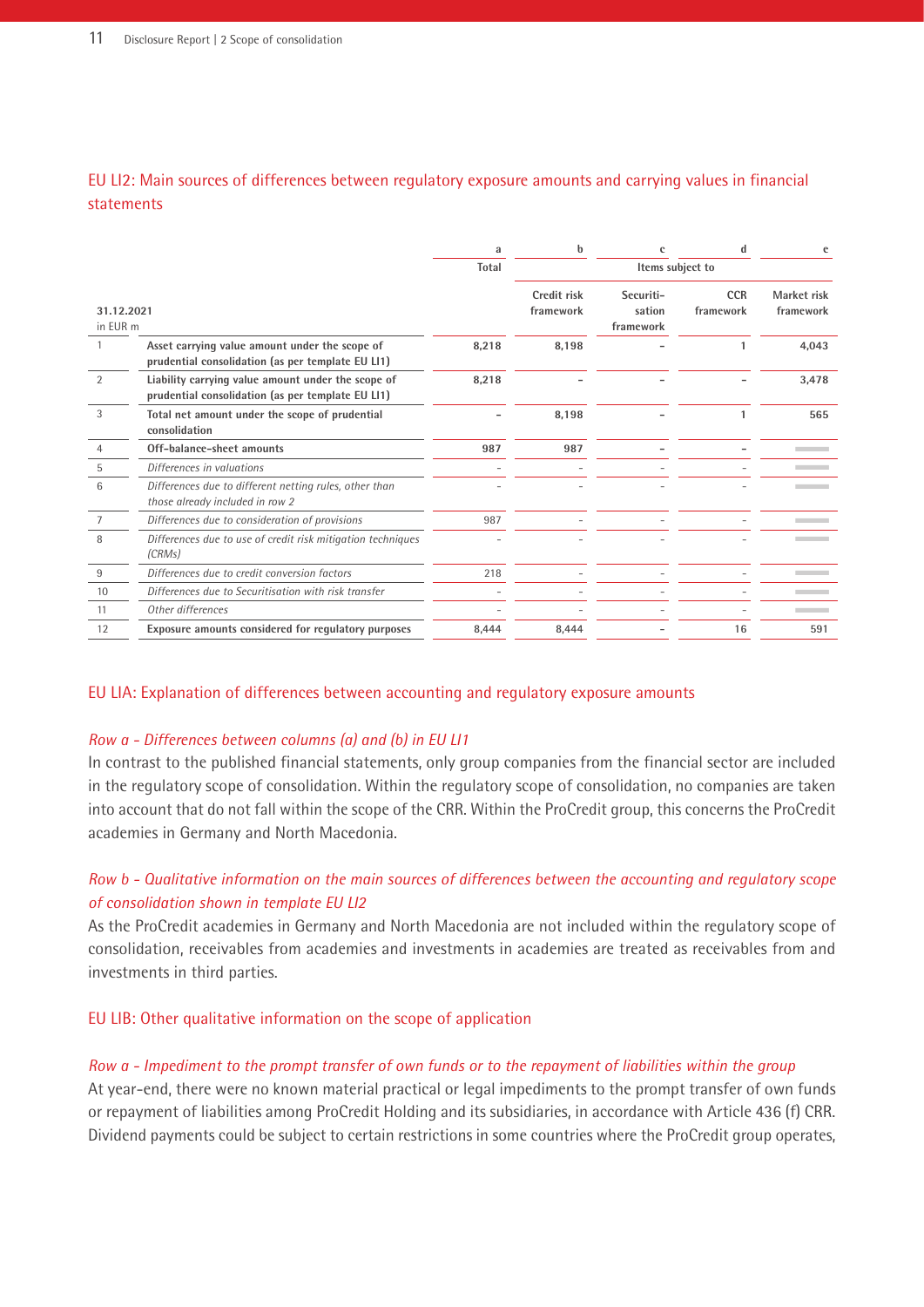<span id="page-11-0"></span>insofar as the regulatory authorities retain the right to approve of the dividend payout and may impose time constraints. Against the backdrop of the COVID-19 pandemic, some national regulators have expressed an expectation during the 2021 financial year that banks will forgo dividend payments.

#### *Row b - Subsidiaries not included in the consolidation with own funds less than required*

For the ProCredit group there are few distinctions between the scope of consolidation for regulatory purposes and the scope of consolidation applied for group accounting purposes. The ProCredit academies in Germany and North Macedonia are not included in the scope of consolidation for regulatory purposes, as they do not provide any financial services or ancillary services. The ProCredit group established the academies to provide training for management staff from the ProCredit banks. Meanwhile, all training courses are offered at the ProCredit Academy in Germany. Since 31 December 2021, the two academies have been recognised using the equity method in accordance with Article 18 (7) CRR and reported in the investment items in accordance with Art. 133 CRR.

ProCredit Reporting DOOEL, located in North Macedonia, and Pro Energy L.L.C. in Kosovo are neither considered in the scope of consolidation for regulatory purposes nor in the consolidation under IFRS. Neither reach the size criteria set forth in Article 19 (1) CRR. ProCredit Reporting DOOEL provides reporting and controlling services exclusively for ProCredit Holding and the ProCredit bank in Germany. Pro Energy L.L.C. will be active in the production, trade and distribution of renewable energy in the future.<sup>1</sup>

*Row c - Use of derogation referred to in Article 7 CRR or individual consolidation method laid down in Article 9 CRR* The ProCredit group makes no use of the option to derogate from the application of prudential requirements on an individual basis pursuant to Article 7 CRR. The group also does not apply the individual consolidation method laid down in Article 9 CRR.

### *Row d - Aggregate amount by which the actual own funds are less than required in all subsidiaries that are not included in the consolidation*

The aggregate amount by which the actual own funds are less due to subsidiaries not included in the consolidation is EUR 0.9 million. This amount is broken down as:

- **•** ProCredit Academy, Germany, EUR 0.6 million
- **•** ProCredit Academy, North Macedonia, EUR 0.2 million

### **3 [RISK MANAGEMENT](#page-2-0)**

#### EU OVA: Institution risk management approach

#### *Row a - Disclosure of concise risk statement approved by the management body*

The principles of our business activity, as listed below, provide the foundation for our risk management.<sup>2</sup> The consistent application of these principles reduces the risks to which the group is exposed.

1 In addition, LLC Quipu GmbH, a subsidiary of Quipu GmbH, Germany, is included neither in the regulatory nor in the IFRS scope of consolidation. It does not reach the *size criteria set forth in Article 19 (1) CRR. LLC Quipu GmbH provides IT consulting and software development in Ukraine.*

*2 For further information on our business model, please refer to the introduction to the Disclosure Report as well as the Annual Report.*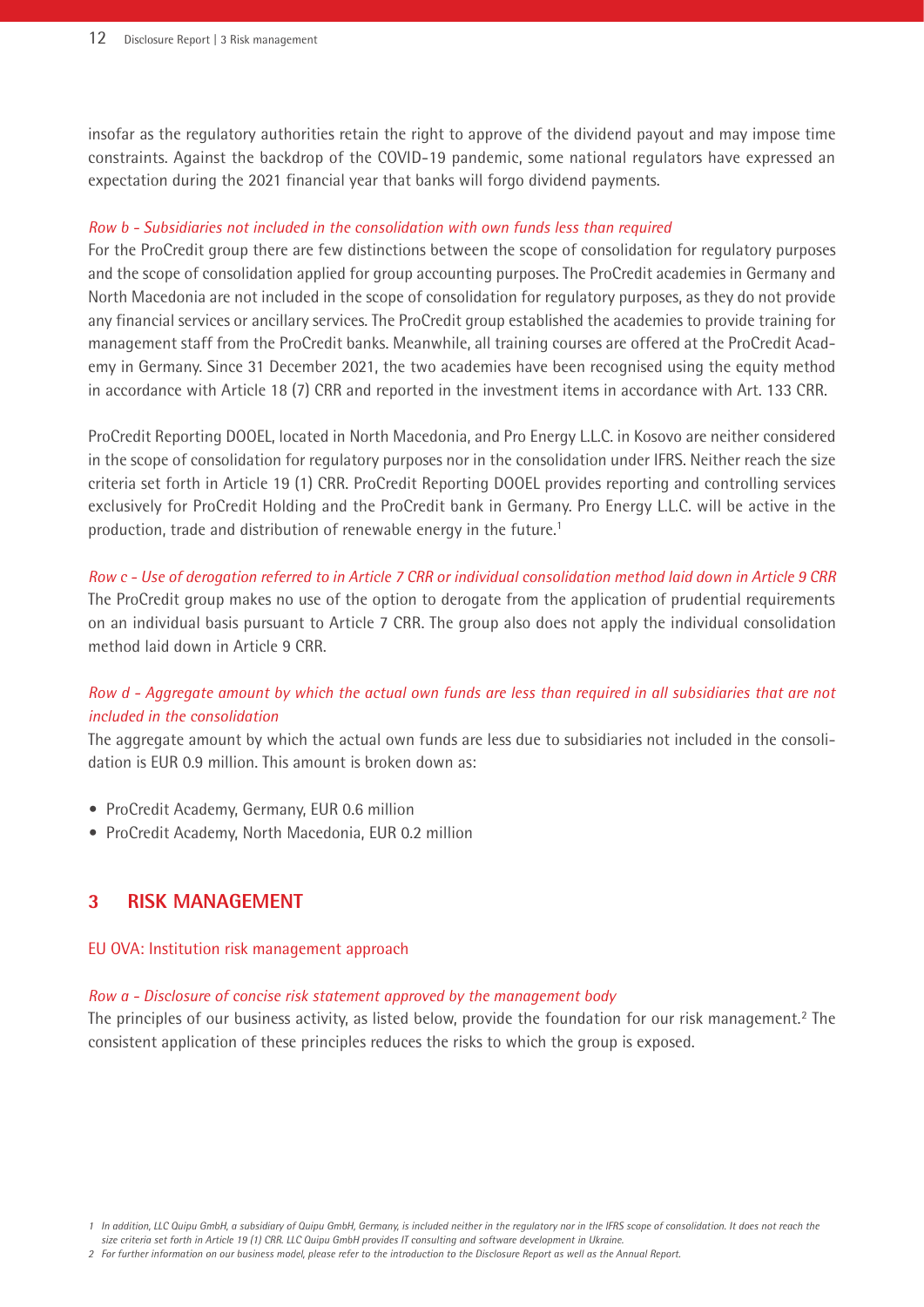#### *Focus on core business*

Our business model is clear and straightforward: the ProCredit institutions focus on the provision of financial services to small and medium-sized businesses as well as to private clients. They apply strict selection criteria and use a holistic approach with our customers. Accordingly, income is generated primarily in the form of interest income from lending and fee income from account operations and payments. All of the banks' other operations are performed mainly in support of the core business. ProCredit banks therefore assume mainly credit risk<sup>3</sup>, interest rate risk, operational risk and liquidity risk<sup>4</sup> in the course of their day-to-day operations. At group level, foreign currency risk is furthermore relevant due to the investments made by ProCredit Holding in the equity capital of its subsidiaries. At the same time, ProCredit avoids or largely limits all other risks involved in banking operations.<sup>5</sup>

#### *Diversification and transparent services*

ProCredit's focus as a "Hausbank" for small and medium-sized businesses and private clients entails a very high degree of diversification in both loans and deposits. This applies, among other things, to countries (urban and rural areas), customer groups (small and medium-sized enterprises, private customers) and economic sectors. A further characteristic of our approach is that we seek to provide our clients with clear, transparent services. A high degree of diversification in our activities and profit-generation, combined with our simple, transparent services and processes, contribute to a significant reduction of the group's risk profile.

#### *Careful staff selection and intensive training*

Responsible banking can only succeed with employees who identify with our values and goals, and who actively work to implement them. Therefore, we have set strict standards for staff selection and training; these are based on mutual respect, personal responsibility and long-term commitment and loyalty to the ProCredit group. We have invested in staff training over many years. Our training efforts not only produce professional competence, but also and above all, they promote an open and transparent communication culture. From a risk perspective, well-trained employees who are accustomed to thinking critically and voicing their opinions openly are an important factor for managing and reducing risk, specifically operational risk and fraud risk.

An informed and transparent approach to risk management is a central component of our socially responsible business model. This is also reflected in our risk culture and our risk appetite, resulting in decision-making processes that are well-balanced from a risk point of view. By following a consistent group-wide approach to managing risks, we aim to ensure that the liquidity and capital adequacy of the group and each individual bank continues to be sustainable and appropriate at all times, as well as to achieve steady results. This risk culture is an integral part of how we work and is reflected in the group's Code of Conduct.

The risk management processes of the ProCredit group have been designed in a suitable manner considering the nature, scale, complexity and riskiness of the business activities as well as the business strategy and the risk strategy of the group. MaRisk and relevant publications of national and international regulatory authorities are taken into account at all times during this process. The risk management principles and the risk strategy of the ProCredit group have not changed compared to the previous year.

*3 Within overall credit risk we distinguish between customer credit risk, counterparty risk (including issuer risk) and country risk.*

- *4 This refers to both short-term and long-term liquidity risk (funding risk).*
- *5 This includes the risks arising from money laundering, terrorist financing and other acts punishable by law, as well as business risk and model risk.*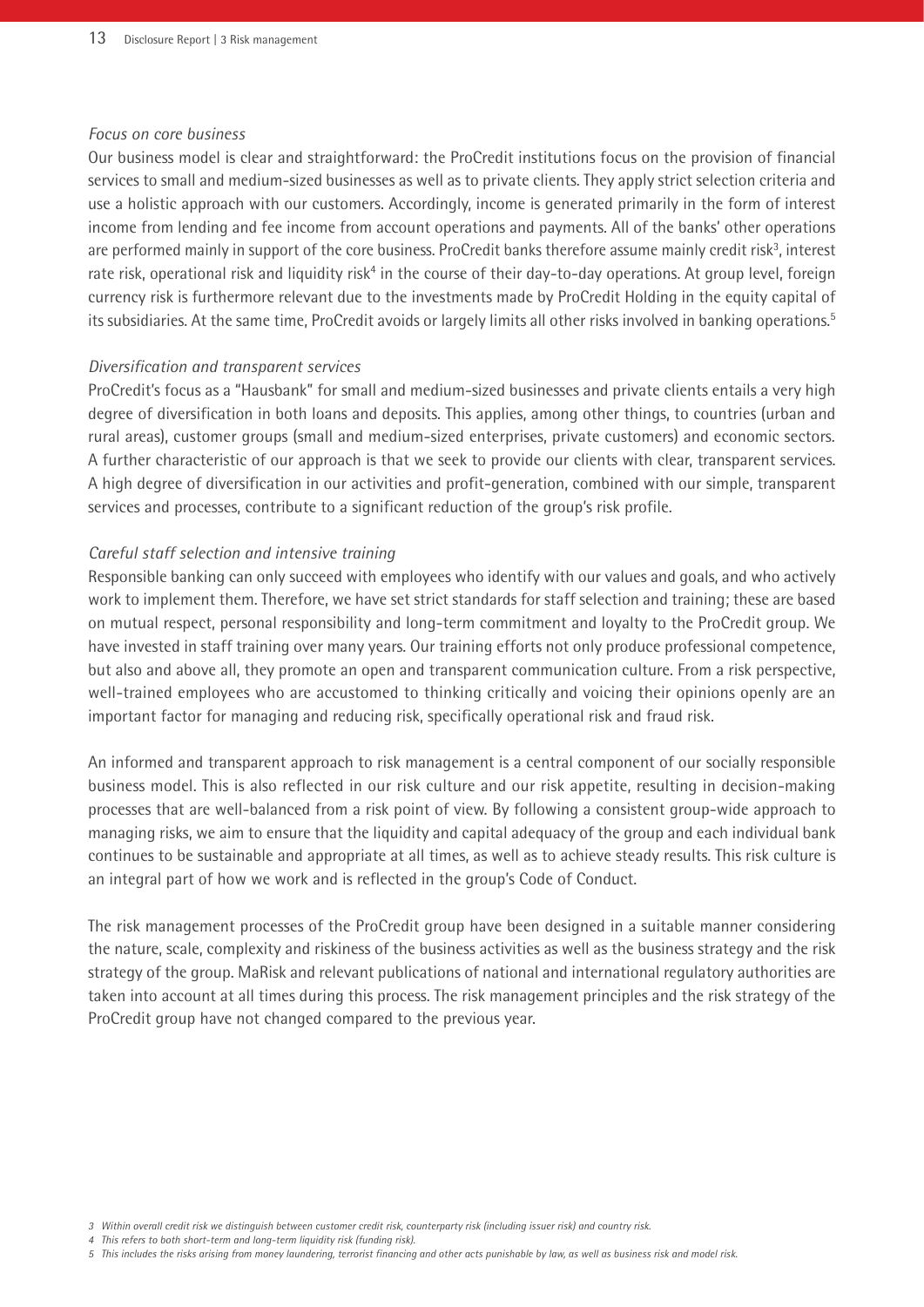The group-wide processes for risk management take account of all material risks defined in the risk inventory; these processes were found to be appropriate and approved by the Management of ProCredit Holding, and are subject to ongoing further development. As the business strategy of the ProCredit group focuses on SMEs, the credit risk associated with serving this client group constitutes the material item in the group's risk profile.

A comprehensive set of early warning indicators (reporting triggers) and limits is used to measure, manage and limit risks at the group level and at the level of each individual bank. The limit system is the operational counterpart of the principles established in the risk policies, and it represents the risk tolerance level (risk appetite) defined by the Management. In addition to the limits for specific types of risk, e.g. limits for borrowers, limits for all material risks are also set in the framework of calculating the adequacy of capitalisation. Ongoing monitoring is performed in order to identify potential concentrations within risk categories or between risk types; if necessary, decisions are taken on measures to reduce any risk concentrations.

Like the whole world, our countries of operation have been severely affected by COVID-19 since 2020 and the effects have an impact on the ProCredit group. In 2021, we experienced multiple strong pandemic waves in the countries where we do business. Infection levels there were comparable to, and in some cases higher than, those of the most severely affected countries in Western Europe. In response, several governments imposed new measures in 2021, albeit inconsistently and rather sporadically. COVID-19 vaccination was rolled out during the year in all countries where we operate, albeit at varying rates. The measures introduced in 2020, including lockdown measures, dividend restrictions, relaxed capital and liquidity requirements, fiscal and budgetary stimulus packages, and moratoria on loan repayments, had lost almost all relevance for the ProCredit group in 2021. Managing the potential impact of the COVID-19 pandemic on the quality of the loan portfolio was the focus of our activities. Our SME Hausbank concept and the advanced level of digitalisation in retail banking provided a solid basis for continuing our business operations without major limitations.

The health and economic crisis continues, despite clear signs of economic recovery during 2021. Rising energy prices, bottlenecks in supply chains and increasing inflation, particularly towards the end of 2021, caused further uncertainty. This situation was exacerbated by the Russian military's full-scale invasion of Ukraine, which began at the end of February 2022. Please also refer to chapter 1, section "Events after 31 December 2021". We will thus continue to closely monitor the situation in our countries of operation in order to assess the impact and, if necessary, take measures. These developments will shape the focus of our risk management activities in 2022.

The group complied with all internal limits and applicable regulatory requirements at all times during the 2021 financial year. Even in light of the above-mentioned uncertainties, the group's overall risk profile remains appropriate. This is based on an overall assessment of the individual risks. Key risk indicators, which provide a comprehensive overview of the risk profile of the group, are presented in the individual sections of the disclosure report on the material risks and in the explanations regarding capital adequacy.

Management approval for this risk statement is undertaken as part of the approval of the disclosure report.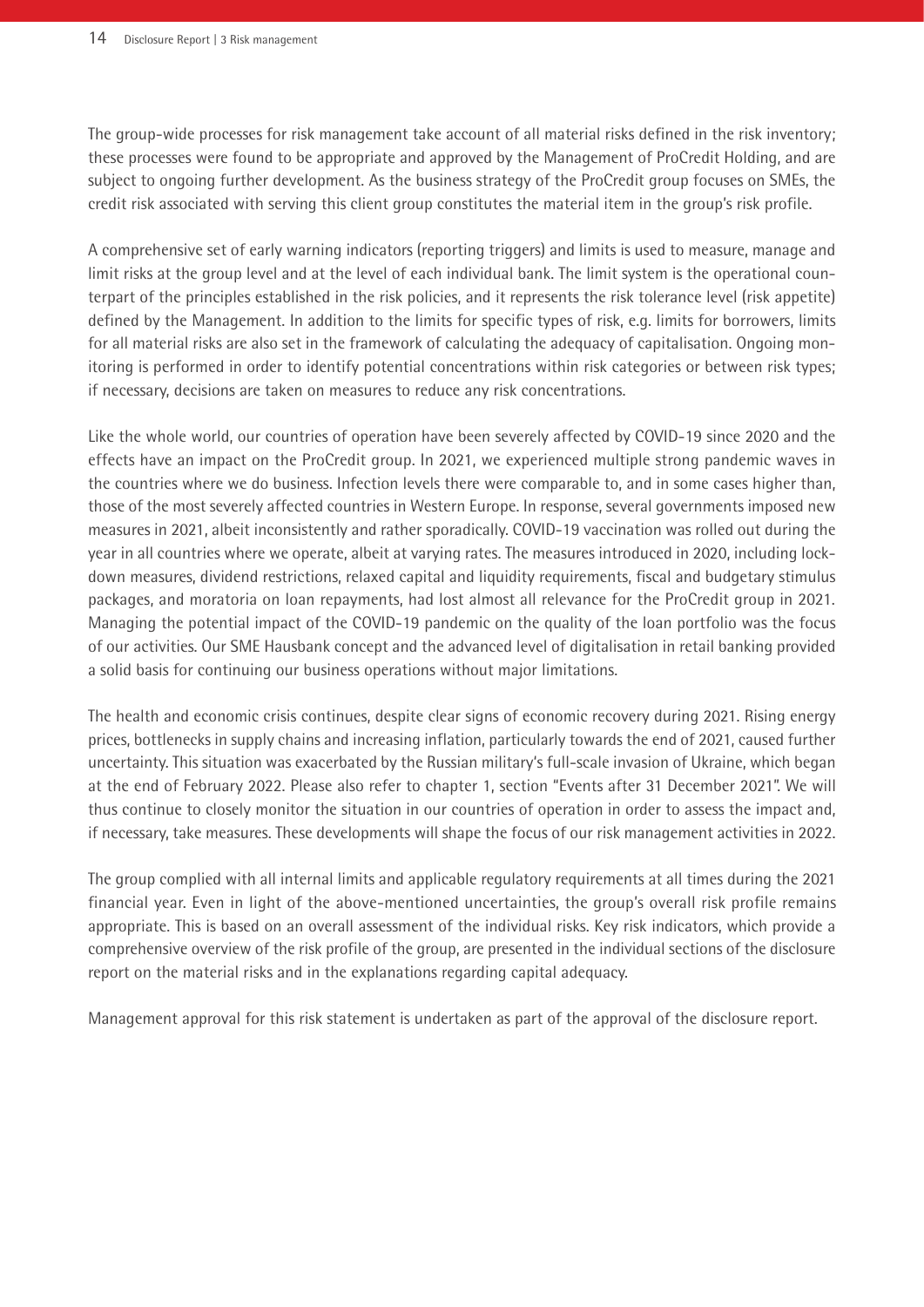#### *Row b - Information on the risk governance structure*

The Management of ProCredit Holding bears overall responsibility for the risk management of the ProCredit group. It sets the guidelines for risk management, regularly analyses the group's risk profile and decides on measures to be taken. In this context, Ms Sandrine Massiani bore particular responsibility for risk management throughout the 2021 financial year. She also headed the Risk Control Function in accordance with MaRisk.<sup>6</sup> The Compliance function and Internal Audit report directly to the Management. There were no changes in the leadership of these functions during the 2021 financial year.

Risk management at group level is supported conceptually and implemented operationally by various risk management and finance teams.

The risk management teams of ProCredit Holding, Group Credit Risk Management, Group Financial Risk Management, Group Risk Data and Operational Risk Management, Fraud Prevention and Compliance & Group and PCH AML and Group & PCH Risk Control are operationally responsible for all aspects of the respective risks, including capital adequacy in the economic perspective. This includes, among other things, the preparing decision documents for the Management on the design of risk management approaches, calculating indicators at group level, and risk reporting. These teams, as well as Internal Audit, report to Ms Massiani, who bears responsibility within the Management of ProCredit Holding for the back-office area.

The Finance teams that support risk management at group level, in particular Supervisory Reporting & Capital Planning and Group Funding, report to Mr Gabriel Schor, one of two managers with responsibility for the front-office area. These two teams are responsible, among other things, for capital planning in the normative perspective and longer-term liquidity risk (funding risk).

The following committees in particular advise and support the Management in the performance of the risk management function. In addition to direct reporting channels to the respective member of Management, the aforementioned teams report to the Management via these committees. At the same time, this ensures a close exchange between the various back-office teams, as well as between the front and back-office areas.

- **•** The Group Risk Management Committee develops the group-wide framework for risk management and monitors the risk profile of the group. This includes the monitoring of individual risk positions, limit compliance, and capitalisation at the level of individual institutions and the group.
- **•** The Group Asset and Liability Committee (Group ALCO) is responsible for monitoring the liquidity reserve and liquidity management of the group, coordinating measures aimed at securing funding for the ProCredit banks and ProCredit Holding, and reporting on material developments in financial markets.
- **•** The Group and PCH Model Committee focuses on changes to, and validation of, the models used to quantify risks.

In addition, the following committees are relevant in connection with risk management:

**•** The Group Compliance Committee serves as the central platform for exchanging information about compliance risks, thus ensuring implementation of legal requirements. The committee is a forum for evaluating compliance risks, discussing the impact of changes in legal regulations and prioritising identified compliance risks.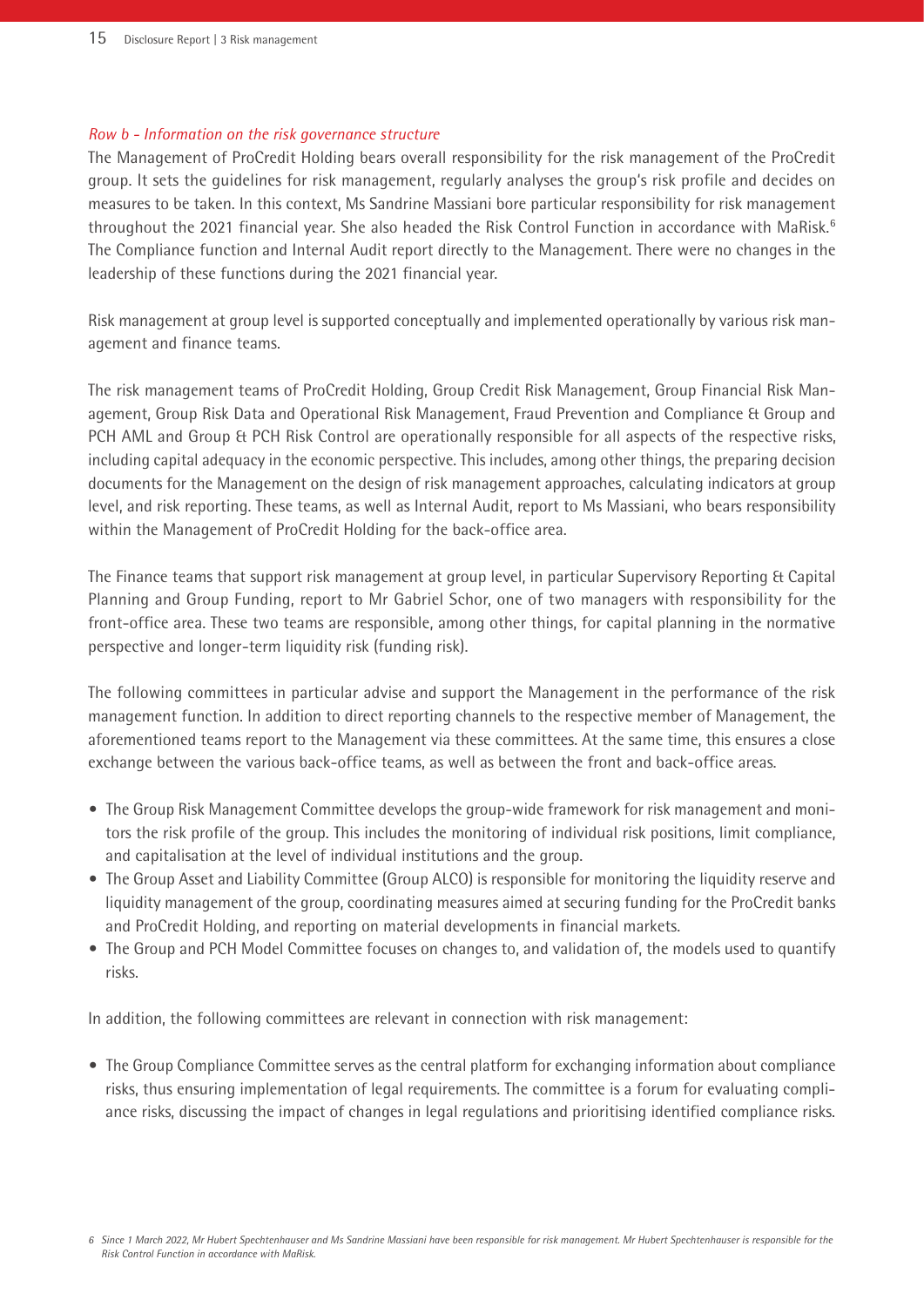- **•** The Group Internal Audit and Ethics Committee focuses on annual internal audit plans at the level of individual banks and ProCredit Holding, and on monitoring the timely implementation of measures to resolve the findings of internal and external auditors. It also monitors compliance with the ProCredit group's Code of Conduct and advises the Management on ethics issues.
- **•** The Environmental Steering Committee develops guidelines in the areas of energy and resource efficiency, renewable energy, green finance, and environmental and social risk management.

The ProCredit Group Risk Management Handbook provides group-wide standards on the processes to be applied in connection with identifying, assessing, treating, monitoring and communicating risks. The requirements set out in the handbook relate to the management of all material risks to which the banks and the group as a whole are exposed. The policies and standards aim to appropriately reflect the diversity of the group, in addition to complying with legal requirements. The group policies are approved by the Management of ProCredit Holding and are updated annually or ad hoc, as necessary. Generally, the banks' supervisory boards approve the corresponding bank policies that are derived from these group documents.

At a fundamental level, the group compliance management system is rooted in our development mission and our unique approach to staff recruitment and development. Our methodical and responsible approach to all operations is underpinned by our Code of Conduct. Compliance with the Code of Conduct is compulsory for all staff members, and regular training is provided. The Code of Conduct is published on the ProCredit Holding website. The Group Compliance Officer bears responsibility for the implementation of a group-wide system to ensure fulfilment of all regulatory requirements. Both the Group Compliance Committee and the corresponding committees at bank level enable coordination of all compliance-relevant issues. Each ProCredit bank has a compliance function which bears responsibility for adhering to national banking regulations and reports regularly and on an ad-hoc basis to the Management of the bank and to the Group Compliance Officer. Any conduct which is inconsistent with the established rules, whether at ProCredit Holding or in a subsidiary, can be reported anonymously to an e-mail address established for the group.

Appropriate processes and procedures are in place at all ProCredit institutions, which should ensure adequate internal control. This system is based on the principles of segregation of duties, dual control and the separation of front and back office for all risk-relevant operations up to the management level; this ensures that risk management and risk control are performed independently of front-office functions. The group's core values include the Know-Your-Customer (KYC) approach and ethical behaviour, as set out in the Code of Conduct which all employees commit to uphold each year. Internal controls are supported by IT solutions.

Given the increasing digitalisation of front and back-office processes and the home-office regulations brought about by the COVID-19 pandemic, all ProCredit banks pay particular attention to the adequacy of controls when reviewing their processes. The first line of defence is performed by the functions responsible for the respective process. They are supported in their controls by the risk management functions, the second line of defence, in each bank.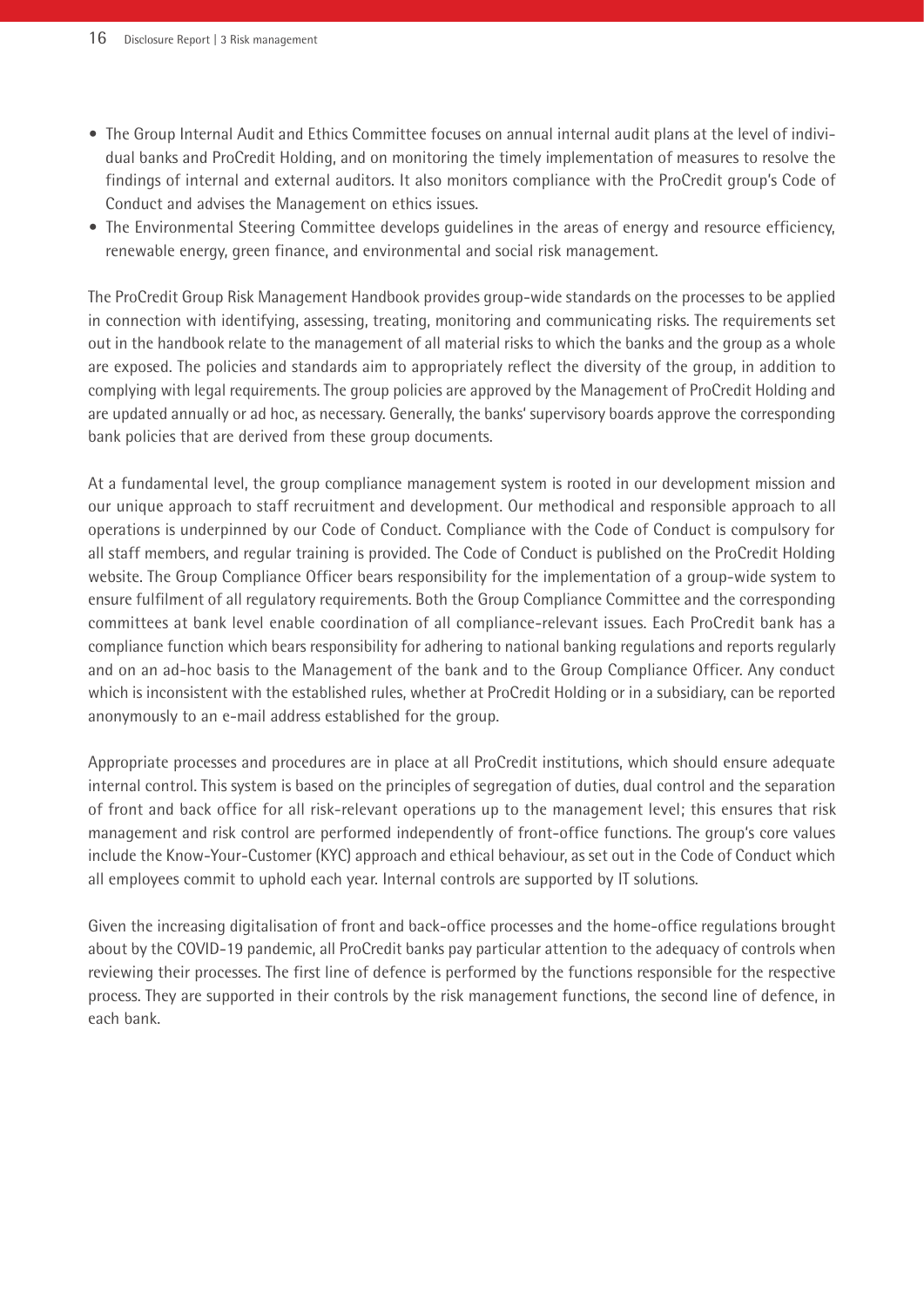Group Audit, as the third line of defence, is an independent functional area within ProCredit Holding. It provides support in, among other things, determining what constitutes appropriate risk management, an appropriate internal control system and suitable IT infrastructure within the group. Additionally, each ProCredit bank ProCredit (with the exception of ProCredit Bank Germany) has an internal audit department. The internal audit function of ProCredit Bank Germany has been outsourced to ProCredit Holding since 1 May 2020. Once per year, and ad hoc if necessary, the respective audit department carries out risk assessments of all of the bank's activities in order to arrive at a risk-based annual audit plan. Each internal audit department reports to an audit committee, which generally meets on a quarterly basis. The Group Audit team monitors the quality of the audits conducted in each ProCredit bank and provides technical guidance.

The Management at each ProCredit bank bears responsibility for risk management within their institution. All ProCredit banks have, as a minimum, risk management departments, a risk management committee an ALCO and a compliance committee, an Internal Audit Committee, and an Environmental Steering Committee, as well as specialised committees that address individual risks. These committees monitor and manage the risk profile of the individual institutions.

Strong risk awareness on the part of all employees is a core element of risk management. This awareness supports the ability of organisational units and committees to provide timely information to the Management on relevant risk events and on the risk profile of the banks or the group. Training programmes are conducted to strengthen capacity in all areas of risk management. Moreover, regular group-wide meetings and training events are held to support the exchange of best practices and the development and enhancement of risk management.

For explanations on the approved limits for risks to which the ProCredit group is exposed, please refer to the following sections.

*Row c - Declaration approved by the management body on the adequacy of risk management arrangements* See EU OVA row a - Disclosure of concise risk statement approved by the management body.

#### *Row d - Disclosure of the scope and nature of risk disclosure and/or measurement systems*

At the individual bank level, risk positions are regularly analysed, discussed intensively and documented in standardised reports. The risk departments of each bank report regularly to ProCredit Holding, and the respective supervisory board is informed on at least a quarterly basis about all risk-relevant developments.

Each month ProCredit Holding prepares an aggregate risk report, with the Supervisory Board also receiving reports on a quarterly basis. A quarterly report on stress testing is also prepared. Monitoring of both the individual banks' risk situation and the group's overall risk profile, including potential risk concentrations, is carried out, particularly by the Group Risk Management Committee, through a review of these reports and of additional information generated by individual banks and at group level. The Management is thus kept regularly and comprehensively informed within the framework of the Group Risk Management Committee.

Furthermore, the Management of ProCredit Holding has also defined risk events that require ad hoc reporting. If necessary, additional topic-specific ad hoc reporting occurs. The aim is to achieve transparency on the material risks and to be aware at an early stage if potential problems might be arising. For details on the level of capital and the risk measurement systems for the main risks, please refer to sections 5 to 10.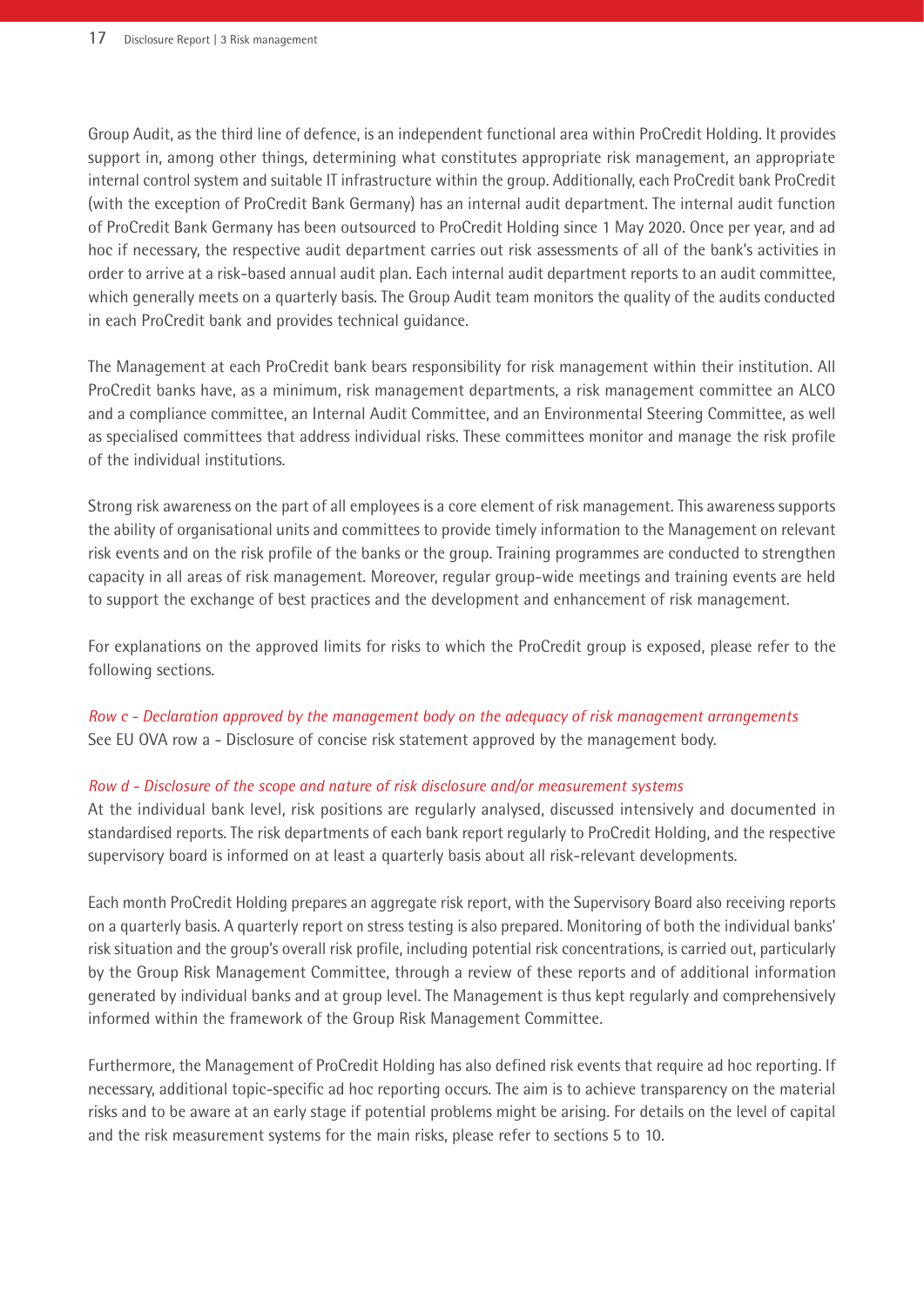On the basis of regulatory requirements, the group-wide recovery plan was prepared during the 2020 financial year. Among other things, it outlines the options for action and the potential for restructuring that the group has at its disposal in the event of a crisis, thus enabling the group to overcome a crisis through its own efforts. This plan is currently undergoing a scheduled update and should be completed by the end of April 2022.

#### *Row e - Disclosure of information on key features of risk disclosure and measurement systems*

In principle, the risk strategy is reviewed and updated at least annually based on the business strategy. This also includes the risk reporting and measurement systems.

For each section on individual risks, the strategy includes both a section on the targets achieved (or not achieved, as the case may be) in the previous year and the targets for the current financial year. As the indicators specified in the risk strategy are part of risk reporting, achievement of the corresponding targets is thus monitored on an ongoing basis.

#### *Row f - Strategies and processes to manage risks for each separate category of risk*

In accordance with our simple, transparent and sustainable business strategy, our risk strategy is a conservative one. By following a consistent group-wide approach to managing risks, we aim to ensure that the liquidity and capital adequacy of the group and each individual bank continues to be sustainable and appropriate, as well as to achieve steady results.

While the business strategy lists the objectives of the group for all material business activities and regions of operation and presents measures to be taken to achieve them, the group risk strategy addresses the material risks arising from the implementation of the business strategy and defines the objectives and measures of risk management. The risk strategy is broken down into strategies for all material risks in the group. Both the risk strategy and business strategy are updated each year and approved by the Management of ProCredit Holding following thorough discussions with the Supervisory Board.

#### *Key elements of risk management*

The risk appetite provides the framework for risk management. This is a conscious decision about the extent to which we are prepared to take risks in order to achieve the strategic objectives of the ProCredit group. The risk appetite is defined for all material risks and is presented in the risk strategy. Our strong awareness of environmental and sustainability aspects also informs this process.

In managing risks, the ProCredit group takes account of the "Minimum Requirements for Risk Management" (MaRisk), of relevant publications by national and international regulatory authorities and of our knowledge of our markets acquired over many years. The mechanisms designed to hedge and mitigate risks are monitored regularly to ensure their appropriateness and effectiveness, and the procedures and methods used to manage risks are subject to ongoing further development. We have high standards for the quality of our risk measurement data. The key elements of risk management in the ProCredit group are presented below.

**•** The risk strategy addresses all of the material risks in the group arising from the implementation of the business strategy and defines the objectives and measures of risk management. The strategies are reviewed annually by the Management, following thorough discussion with the Supervisory Board.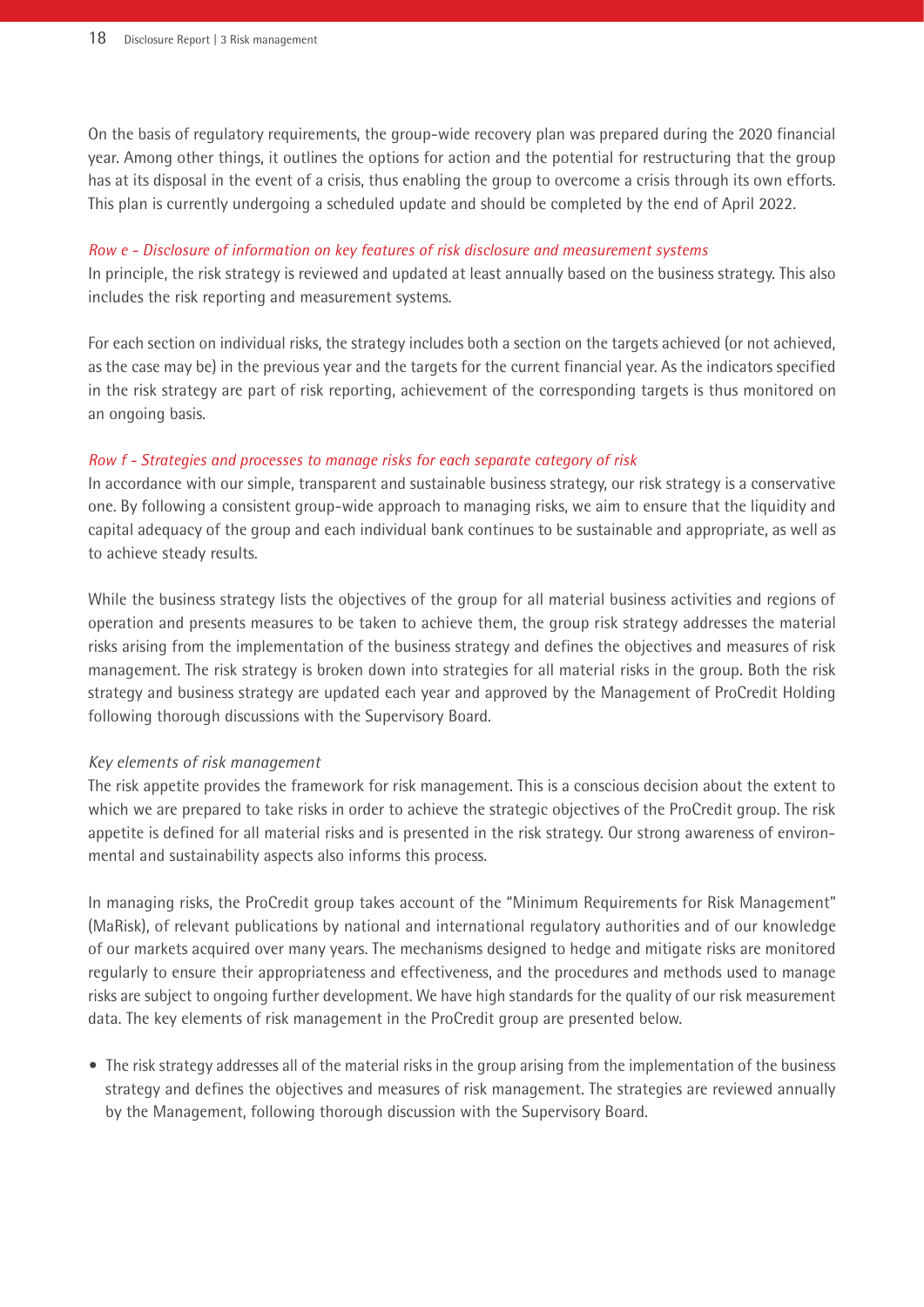- **•** The annually conducted risk inventory ensures that all material and non-material risks are identified and, if necessary, considered in the strategies and risk management processes.
- **•** All risks assumed are managed to ensure an adequate level of capital of the group and all ProCredit institutions, in both the normative and economic perspective, as well as adequate liquidity levels.
- **•** All ProCredit companies apply a single common risk management framework, which defines group-wide minimum standards. The risk management policies and standards are approved by the Management of ProCredit Holding and are updated at least annually. These specify the responsibilities at bank and group level, and establish minimum requirements for managing, monitoring and reporting.
- **•** Monitoring and control of material risks and possible risk concentrations is carried out using comprehensive analysis tools. For all material risks, early warning indicators (reporting triggers) and limits are set and the corresponding utilisation is monitored. The effectiveness of the chosen measures, limits and methods is continuously checked.
- **•** Stress tests are performed for material risks at least quarterly; stress tests are carried out for each individual risk category as well as across all risk categories.<sup>7</sup>
- **•** Regular and ad-hoc reporting is carried out on the risk profile, including detailed descriptions and commentaries.
- **•** Suitable processes and procedures for an effective internal control system have been established. This is built around the principles of segregation of duties, dual control and, for all risk-relevant operations, the separation of front and back office up to the management level; this ensures that risk management and risk control are performed independently of front-office functions.
- **•** All new or significantly changed products/services, business processes, instruments, IT systems or organisational structures undergo a thorough analysis (New Risk Approval process) before being implemented or used for the first time. This also applies to activities in new markets and via new distribution channels. This ensures that new risks are assessed and all necessary preparations and tests are completed prior to the introduction of a new or significantly changed product for the first time.

These key elements of risk management in the ProCredit group are based on the regulatory requirements, on the substantial knowledge we have acquired over the past 20 years in our markets, and on a precise understanding of both our clients and the risks we assume.

### *Row g - Information on the strategies and processes to manage, hedge and mitigate risks, as well as on the monitoring of the effectiveness of hedges and mitigants*

The material risks for the ProCredit group are credit risk, market risks (foreign currency risk and interest rate risk), liquidity risk (short term and long term), operational risk, risks arising from money laundering, terrorist financing and other acts punishable by law, business risk and model risk. A separate risk type "sustainability/ environmental, social and corporate governance (ESG) risks" has deliberately not been taken into account, as it would hardly be possible to isolate such a risk. ESG risks can have a material impact on the identified risk types, contributing as a factor in their materiality.

For information on the structures to manage, hedge and mitigate risks, as well as on the monitoring of the effectiveness of hedges and mitigants, particularly for credit risk, market risk, liquidity risk (short and long term) and operational risk, we refer you to the following sections.

*<sup>7</sup> Stress tests are an important and integral part of the ProCredit group's risk management. Historical and hypothetical risk events/scenarios are calculated for various risk factors, including portfolios and regions. For further explanations on stress tests in the economic perspective across different types of risk, please refer to section 5.7; for stress tests on interest rate risk, see section 7; and for stress tests on liquidity risk, see section 8.*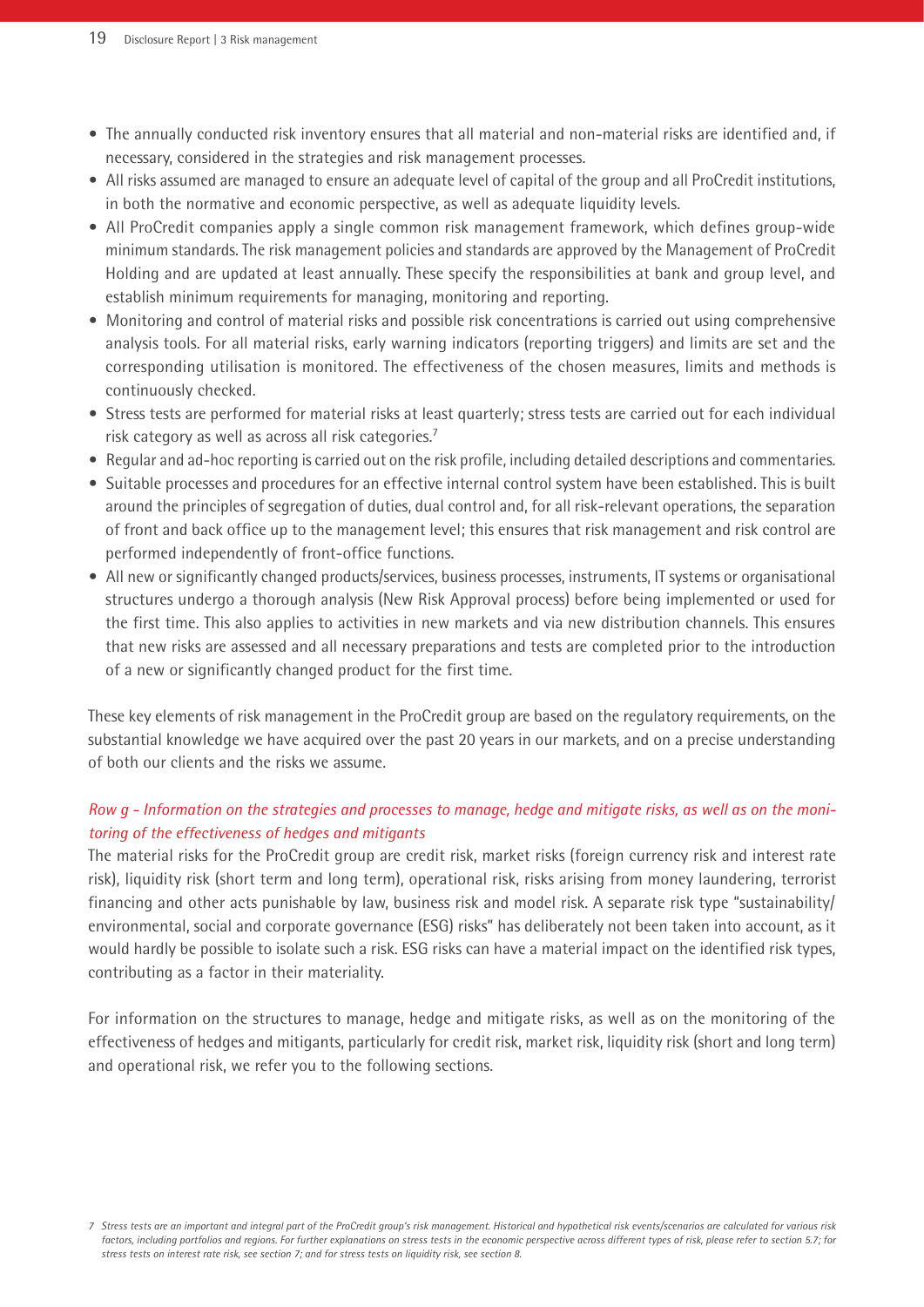### <span id="page-19-0"></span>**4 [MANAGEMENT BODY](#page-2-0)**

ProCredit Holding AG & Co. KGaA, the superordinated company of the ProCredit group, has the legal form of a partnership limited by shares. ProCredit Holding is managed by the members of the Management Board of ProCredit General Partner AG. The Management Board of the general partner is responsible for managing ProCredit Holding in accordance with the requirements established in the law, in the Articles of Association and in the internal rules of procedure for ProCredit General Partner AG, as defined by its Supervisory Board.

Key decisions of the group are approved by the supervisory board of the ProCredit General Partner AG. The members of the Supervisory Board of the general partner, ProCredit General Partner AG, are the same as for the Supervisory Board of ProCredit Holding AG & Co. KGaA. As a general rule, the Supervisory Board of ProCredit General Partner AG meets immediately before the meeting of the Supervisory Board of ProCredit Holding AG & Co. KGaA.

#### EU OVB: Disclosure on governance arrangements

#### *Row a - The number of directorships held by members of the management body*

As a general rule, the members of the Management of ProCredit Holding do not hold supervisory or management positions outside of the group.8

The tables below indicate the number of positions held by the Management<sup>9</sup> and Supervisory Board, including their positions at ProCredit Holding.10

#### Number of management or supervisory positions held by members of the Management

| 31.12.2021           | <b>Management positions</b><br>within the group | <b>Supervisory positions</b><br>within the group | <b>Supervisory positions</b><br>outside of the group |
|----------------------|-------------------------------------------------|--------------------------------------------------|------------------------------------------------------|
| Dr Gian Marco Felice |                                                 |                                                  |                                                      |
| Ms Sandrine Massiani |                                                 |                                                  |                                                      |
| Dr Gabriel Schor     |                                                 |                                                  |                                                      |

#### Number of management or supervisory positions held by members of the Supervisory Board

| 31.12.2021                          | <b>Management positions</b><br>outside of the group | <b>Supervisory positions</b><br>within the group | <b>Supervisory positions</b><br>outside of the group |
|-------------------------------------|-----------------------------------------------------|--------------------------------------------------|------------------------------------------------------|
| Dr Claus-Peter Zeitinger (Chairman) |                                                     |                                                  |                                                      |
| Rainer Ottenstein (Deputy Chairman) |                                                     |                                                  |                                                      |
| Dr H.P.M. (Ben) Knapen              |                                                     |                                                  |                                                      |
| Marianne Loner                      |                                                     |                                                  |                                                      |
| Jovanka Joleska Popovska            | $\sim$                                              |                                                  |                                                      |
| Dr Jan Martin Witte                 |                                                     |                                                  |                                                      |

- *9 Ms Sandrine Massiani is, in addition to her position as manager of ProCredit Holding, manager of ProCredit Reporting DOOEL, domiciled in North Macedonia, and, since 1 January 2021, interim management board member of ProCredit Bank AG.*
- *10 The positions at ProCredit Holding AG & Co. KGaA and ProCredit General Partner AG are presented together in the tables.*

*<sup>8</sup> Ms Sandrine Massiani also fulfils management member tasks of a group-external company, albeit only mandatory, non-time-consuming duties.*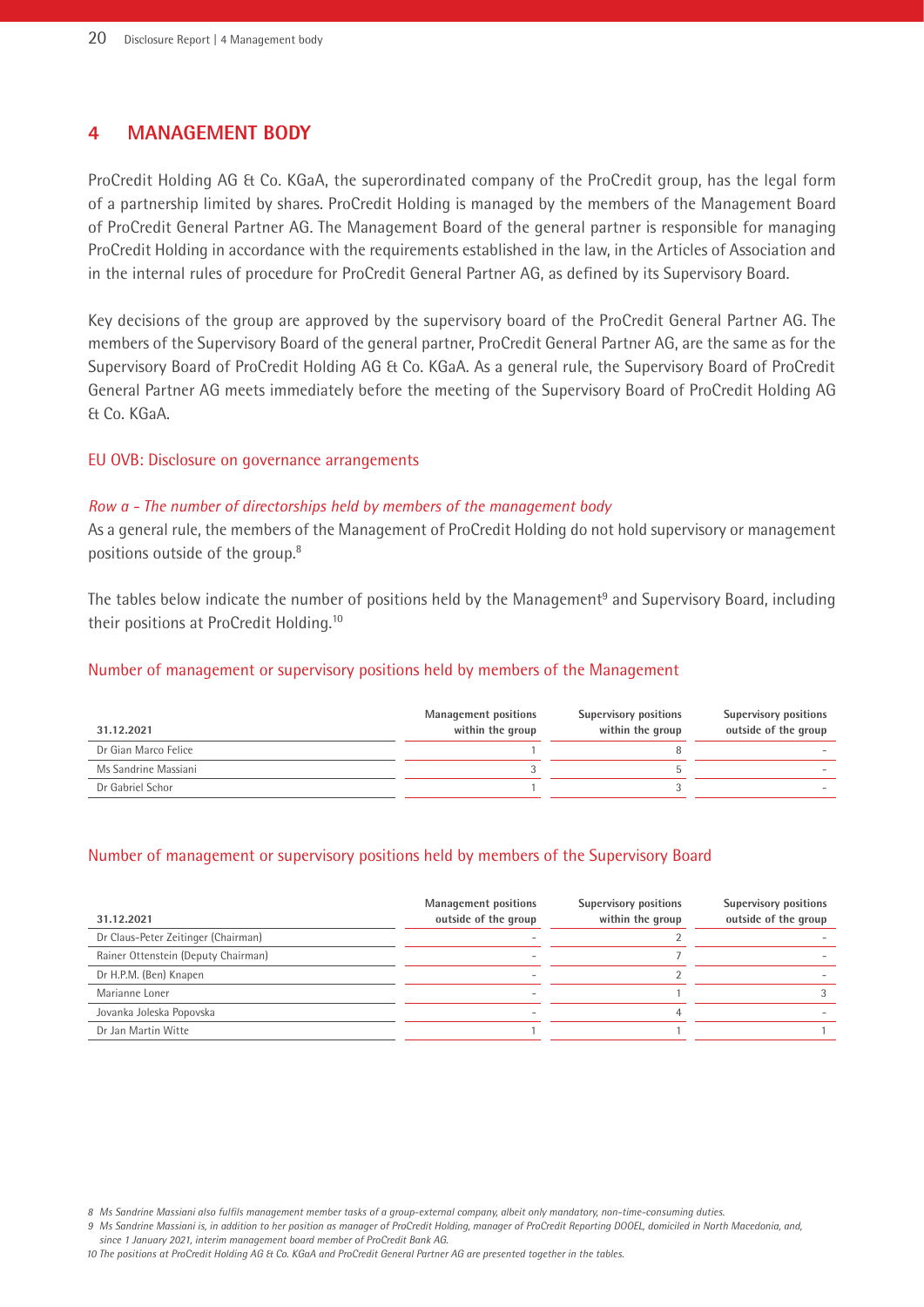The management body of ProCredit Holding at the end of 2021 comprised the three members of the Management<sup>11</sup> and the six members of the Supervisory Board.<sup>12</sup>

The composition of the Management changed as of 1 March 2022: since that date, Mr Hubert Spechtenhauser has been the fourth member of the Management Board of the general partner of ProCredit Holding. In addition, the composition of the Supervisory Board will change in the financial year, as Dr Claus-Peter Zeitinger will retire from the Supervisory Board due to his age (see also row c). On 7 March 2022, the chairmanship of the Supervisory Board passed from Dr Claus-Peter Zeitinger to Rainer Ottenstein.

### *Row b - Information regarding the recruitment policy for the selection of members of the management body and their actual knowledge, skills, and expertise*

The managers are carefully selected by the Supervisory Board of the general partner, ProCredit General Partner AG. Managers of ProCredit Holding must be professionally and personally suitable and reliable, adhering to the requirements set forth in Section 25c KWG. The managers have both theoretical and practical experience in the business areas which are relevant for the ProCredit group and in all bank management functions, and they possess management experience. Information about the professional experience of the members of the Management is presented on the ProCredit Holding website.

The members of the Supervisory Board are appointed by the Annual General Meeting, with consideration given to the balanced and comprehensive knowledge, skills and experience of all Supervisory Board members and taking account for the requirements established in Section 25d KWG. The aim is to establish a reliable Supervisory Board, thus ensuring that the Management is subject to qualified controls and receives qualified advice from the Supervisory Board. The Supervisory Board is constituted in such a way that all of its members together possess the knowledge, skills and professional experience necessary for the proper performance of its duties. For each aspect of the Supervisory Board's function, at least one member possesses the relevant experience, thereby ensuring that the knowledge and experience of the Supervisory Board as a whole is complete. Information about the professional experience of the members of the Supervisory Board is presented on the ProCredit Holding website.

Furthermore, the Supervisory Board has determined that its members shall include persons who, in addition to a sound knowledge of banking, also have:

- **•** a good understanding of and interest in the group's core business
- **•** the time and interest to travel to the region to understand and assess the operations of ProCredit subsidiaries, and ideally a seat on at least one supervisory board of a subsidiary
- **•** a good understanding of and interest in development finance and sustainability aspects
- **•** at least one member should have professional experience in South Eastern and Eastern Europe.

All members should have sufficient knowledge of financial analysis and risk aspects of banking. Furthermore, since the Company's shares are listed on the Frankfurt Stock Exchange, a general understanding of capital markets is valuable.

*11 Mr Hubert Spechtenhauser has been the fourth member of the Management Board of the general partner of ProCredit Holding since 1 March 2022.* 

*12 The terms of office of Mr Christian Krämer and Mr Petar Slavov both ended on 27 May 2021 as a result of resignation from office. On 27 May 2021,* 

*Ms Jovanka Joleska Popovska and Dr Jan Martin Witte were elected to the Supervisory Board.*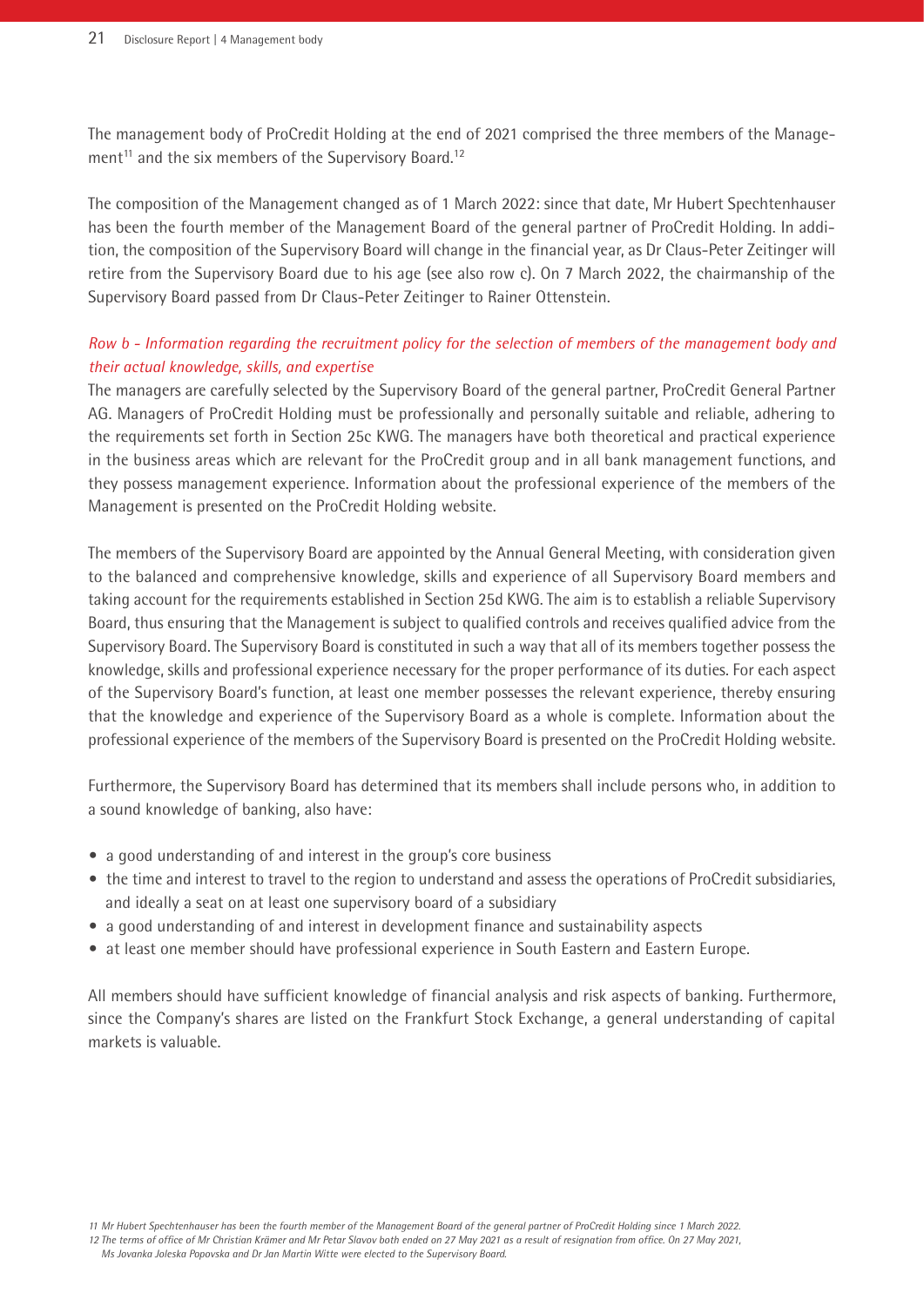#### *Row c - Diversity policy for selecting members of the management body*

In the process for selecting the members of the Management and of the Supervisory Board, the aim is to ensure an appropriate degree of diversity. As a result, both bodies comprise individuals representing diverse nationalities, professional and educational (university) backgrounds. The Supervisory Board established its goal of including at least one woman as a member of the Supervisory Board in the event that the Management has one or fewer women among its members. At the end of the 2021 financial year, the Supervisory Board had two female members and the Management Board had one female member. Furthermore, the Management has established a 25% gender quota for the first two organisational levels below the Management. Moreover, the general rule for the maximum permissible age of Supervisory Board members is set at 75. Both of these requirements have also been met.

### *Row d - Information whether or not the institution has set up a separate risk committee and the frequency of the meetings*

The members of the Supervisory Board devote sufficient time to their duties. On the basis of the limited size of the Supervisory Board, the simple balance sheet structure of the group, its transparent risk profile and a remuneration structure which largely avoids variable remuneration elements, the Supervisory Board has thus far largely decided against the formation of committees. Committees pursuant to section 25d KWG have been established for the 2021 financial year, including a separate risk committee, the Risk and Audit Committee. The committees are composed of all members of the Supervisory Board.

Nine virtual meetings of the Supervisory Board were held in the 2021 financial year. Seven meetings of the Risk and Audit Committee were held. In addition, three meetings of the Nomination Committee and two meetings of the Remuneration Committee were held<sup>13</sup>

#### *Row e - Description of the information flow on risk to the management body*

The Management is provided with regular daily, monthly and quarterly risk reports in a timely manner after the respective reporting date. Furthermore, escalation mechanisms and ad-hoc reporting are implemented in the event of new risks, non-compliance with existing limits or, for known risks, in case of a significant increase in the probability of occurrence or the loss amount.

The Management of ProCredit Holding works closely together with the Supervisory Board to achieve the goals of the company. The Management reports to the Supervisory Board in a regular, timely and complete manner concerning all matters which are of particular significance for the group (including for individual ProCredit banks). This includes all relevant issues in regard to planning, business development, the risk situation, risk management and compliance. Information which is of material importance from a risk point of view is provided without delay to the Supervisory Board, independent of the regular quarterly reports on the risk situation. The Management determines the strategic orientation of the company in consultation with the Supervisory Board and discusses with the Supervisory Board at regular intervals regarding the implementation status of the strategy. If necessary, deviations of the course of business from established plans and targets are explained and reasons are provided. The Supervisory Board must be informed of any changes in the management of risk control function, in the internal audit function or in the compliance officer position.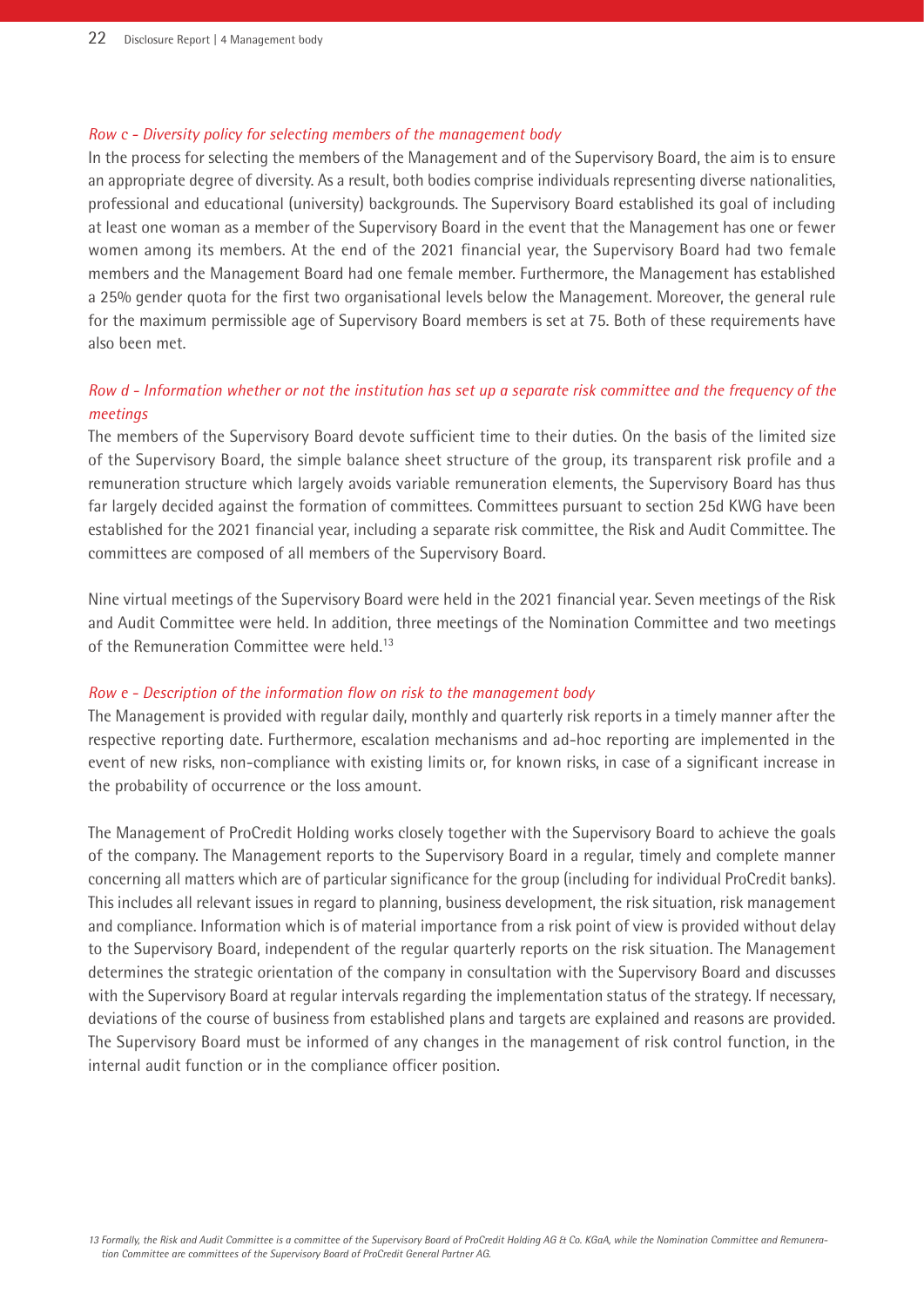# <span id="page-22-0"></span>**5 [CAPITAL ADEQUACY](#page-2-0)**

#### 5.1 [Capital management](#page-2-0)

Capital management in the group is guided by the principle that neither a ProCredit bank nor the group as a whole may incur greater risks than they are able to bear. To ensure adequate capitalisation (ICAAP), the group applies both the normative and economic perspective.

Our capital management framework has the following objectives:

- **•** Compliance with regulatory and supervisory capital requirements (normative perspective)
- **•** Ensuring adequate capitalisation in the economic perspective
- **•** Compliance with the internally defined capital requirements and creation of a sufficient capital buffer to ensure the banks' and the group's capacity to act
- **•** Support for the banks and for the group in implementing their plans for sustainable growth

Capital adequacy is monitored using different indicators, for which early warning indicators and limits have been established. In the framework of monitoring the risk profile and capital adequacy in the normative perspective, the material components of integrated performance and risk management of the ProCredit group include capital ratios, the leverage ratio and utilisation of the large exposure limits. The Group Risk Management Committee is informed monthly about the development of capitalisation and also receives indicator forecasts for the subsequent four quarters. On the basis of this information, early measures can be taken, if necessary, to manage risks.

Whereas the capital requirements for the ProCredit group are imposed and monitored by BaFin and by the Supervisory College pursuant to Section 8a KWG, the individual ProCredit banks are subject to the requirements imposed by the respective national supervisory authorities.

Methods for the calculation of capital adequacy vary between countries, but most jurisdictions where the ProCredit group operates base their calculation methods on the recommendations of the Basel Committee on Banking Supervision. Compliance with supervisory requirements is monitored for each ProCredit institution on the basis of the respective national requirements, and all group banks have to ensure that they satisfy their respective regulatory requirements regarding capitalisation. The indicators for each individual ProCredit bank include, in addition to regulatory standards in each country, a capital adequacy calculation in accordance with CRR requirements, a Tier 1 leverage ratio in accordance with CRR and a calculation of capitalisation in the economic perspective.

### 5.2 [Structure of own funds](#page-2-0)

Own funds are calculated on the basis of CRR and KWG. A detailed presentation of the composition of own funds of the ProCredit group as of 31 December 2021 is provided in the table below.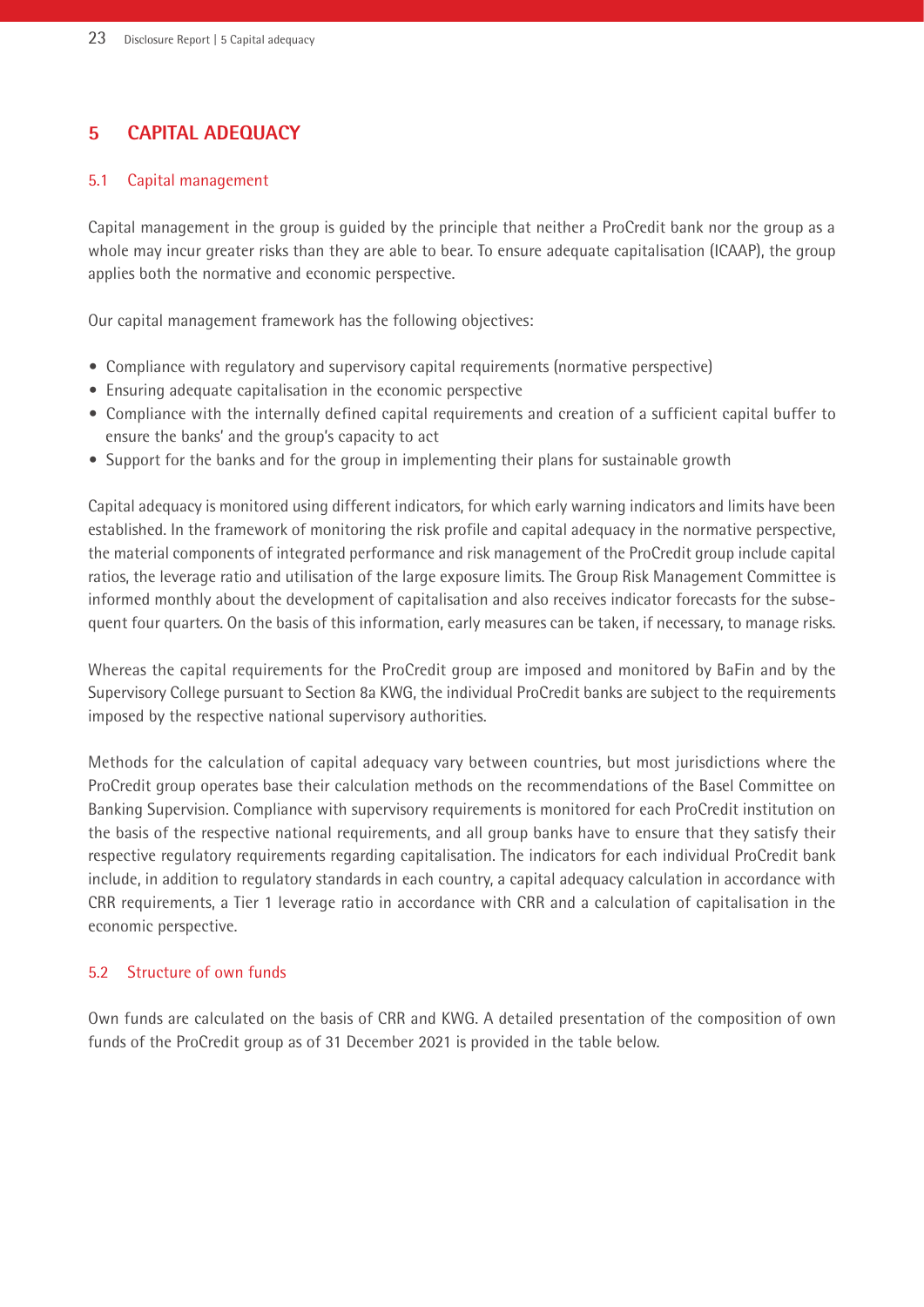# EU CC1: Composition of regulatory own funds

|                        |                                                                                                                                                                                                                                                                                            | a            | $\mathbf b$                                                                                                                              |
|------------------------|--------------------------------------------------------------------------------------------------------------------------------------------------------------------------------------------------------------------------------------------------------------------------------------------|--------------|------------------------------------------------------------------------------------------------------------------------------------------|
| 31.12.2021<br>in EUR m |                                                                                                                                                                                                                                                                                            | Amounts      | Source based on<br>reference numbers/<br>letters of the balance<br>sheet under the<br>regulatory scope of<br>consolidation <sup>14</sup> |
|                        | Common Equity Tier 1 (CET1) capital: instruments and reserves                                                                                                                                                                                                                              |              |                                                                                                                                          |
| 1                      | Capital instruments and the related share premium accounts                                                                                                                                                                                                                                 | 441          | No. L 23                                                                                                                                 |
|                        | of which: Instrument type 1                                                                                                                                                                                                                                                                | 294          | No. L 23                                                                                                                                 |
|                        | of which: Instrument type 2                                                                                                                                                                                                                                                                |              |                                                                                                                                          |
|                        | of which: Instrument type 3                                                                                                                                                                                                                                                                |              |                                                                                                                                          |
| 2                      | Retained earnings                                                                                                                                                                                                                                                                          | 416          | No. L 24                                                                                                                                 |
| 3                      | Accumulated other comprehensive income (and other reserves)                                                                                                                                                                                                                                | -83          | No. L 25                                                                                                                                 |
| EU-3a                  | Funds for general banking risk                                                                                                                                                                                                                                                             |              |                                                                                                                                          |
| 4                      | Amount of qualifying items referred to in Article 484 (3) and the related share<br>premium accounts subject to phase out from CET1                                                                                                                                                         |              |                                                                                                                                          |
| 5                      | Minority interests (amount allowed in consolidated CET1)                                                                                                                                                                                                                                   |              |                                                                                                                                          |
| EU-5a                  | Independently reviewed interim profits net of any foreseeable charge or dividend                                                                                                                                                                                                           | 40           | No. L 24                                                                                                                                 |
| 6                      | Common Equity Tier 1 (CET1) capital before regulatory adjustments                                                                                                                                                                                                                          | 814          | Sum of rows 1 to 5a                                                                                                                      |
| 7                      | Common Equity Tier 1 (CET1) capital: regulatory adjustments<br>Additional value adjustments (negative amount)                                                                                                                                                                              | $\mathbf 0$  |                                                                                                                                          |
| 8                      | Intangible assets (net of related tax liability) (negative amount)                                                                                                                                                                                                                         | $-21$        | No. A 8                                                                                                                                  |
| 10                     | Deferred tax assets that rely on future profitability excluding those arising from                                                                                                                                                                                                         | $\mathbf{0}$ |                                                                                                                                          |
|                        | temporary differences (net of related tax liability where the conditions in Article<br>38 (3) CRR are met) (negative amount)                                                                                                                                                               |              |                                                                                                                                          |
| 11                     | Fair value reserves related to gains or losses on cash flow hedges of financial<br>instruments that are not valued at fair value                                                                                                                                                           |              |                                                                                                                                          |
| 12                     | Negative amounts resulting from the calculation of expected loss amounts                                                                                                                                                                                                                   |              |                                                                                                                                          |
| 13                     | Any increase in equity that results from securitised assets (negative amount)                                                                                                                                                                                                              |              |                                                                                                                                          |
| 14                     | Gains or losses on liabilities valued at fair value resulting from changes in own<br>credit standing                                                                                                                                                                                       |              |                                                                                                                                          |
| 15                     | Defined-benefit pension fund assets (negative amount)                                                                                                                                                                                                                                      |              |                                                                                                                                          |
| 16                     | Direct, indirect and synthetic holdings by an institution of own CET1 instruments<br>(negative amount)                                                                                                                                                                                     |              |                                                                                                                                          |
| 17                     | Direct, indirect and synthetic holdings by the institution of the CET1 instruments<br>of financial sector entities where those entities have reciprocal cross holdings with<br>the institution designed to inflate artificially the own funds of the institution<br>(negative amount)      |              |                                                                                                                                          |
| 18                     | Direct, indirect and synthetic holdings by the institution of the CET1 instruments<br>of financial sector entities where the institution does not have a significant<br>investment in those entities (amount above 10% threshold and net of eligible<br>short positions) (negative amount) |              |                                                                                                                                          |
| 19                     | Direct, indirect and synthetic holdings by the institution of the CET1 instruments<br>of financial sector entities where the institution has a significant investment in<br>those entities (amount above 10% threshold and net of eligible short positions)<br>(negative amount)           |              |                                                                                                                                          |
| EU-20a                 | Exposure amount of the following items which qualify for a RW of 1,250%,<br>where the institution opts for the deduction alternative                                                                                                                                                       |              |                                                                                                                                          |
| $EU-20b$               | of which: qualifying holdings outside the financial sector (negative amount)                                                                                                                                                                                                               |              |                                                                                                                                          |
| $EU-20c$               | of which: securitisation positions (negative amount)                                                                                                                                                                                                                                       |              |                                                                                                                                          |
| $EU-20d$               | of which: free deliveries (negative amount)                                                                                                                                                                                                                                                |              |                                                                                                                                          |
| 21                     | Deferred tax assets arising from temporary differences (amount above 10%<br>threshold, net of related tax liability where the conditions in Article 38 (3) CRR<br>are met) (negative amount)                                                                                               |              |                                                                                                                                          |
| 22                     | Amount exceeding the 17.65% threshold (negative amount)                                                                                                                                                                                                                                    |              |                                                                                                                                          |
|                        |                                                                                                                                                                                                                                                                                            |              |                                                                                                                                          |

 *continued next page*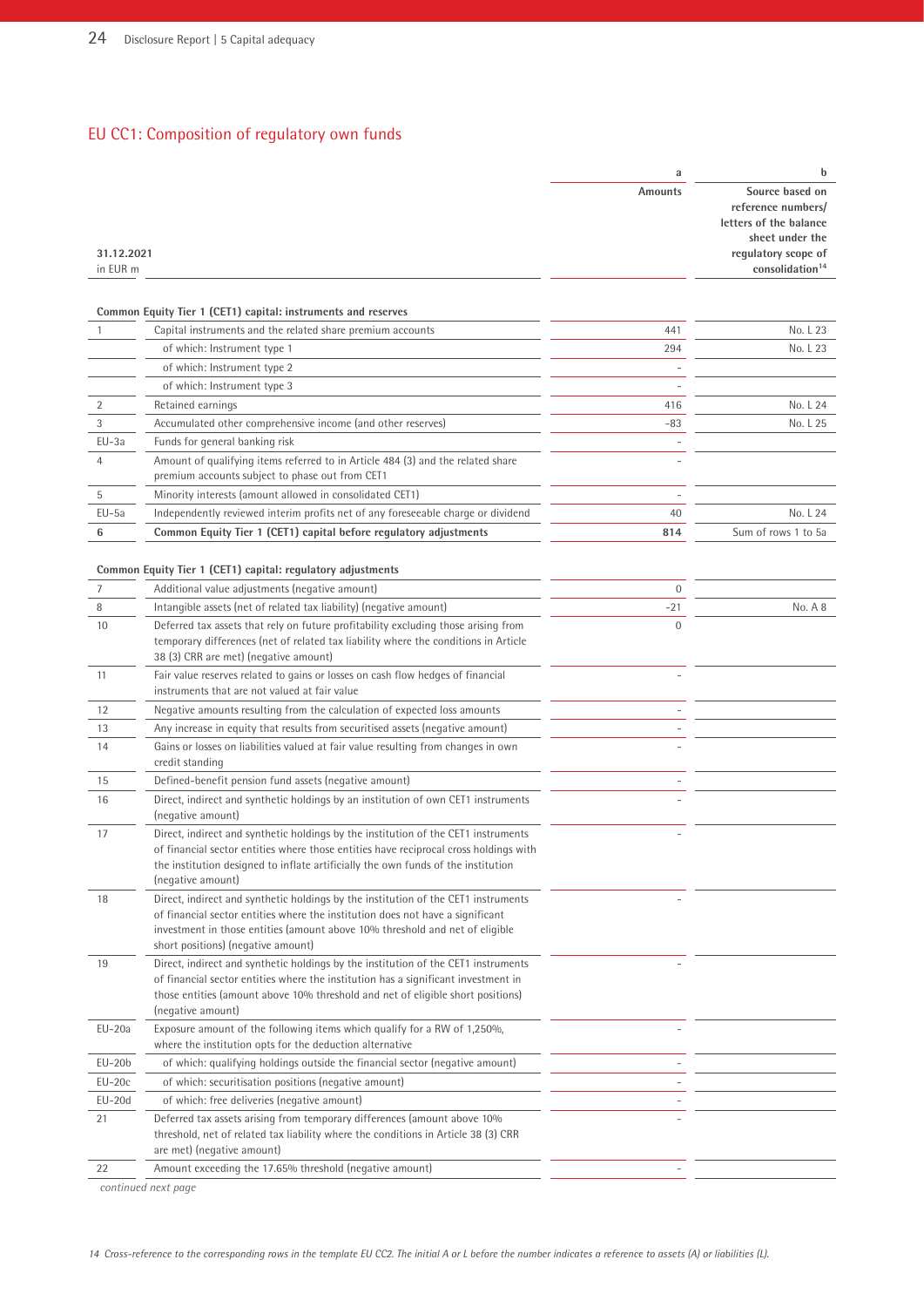|            |                                                                                                                                                                                                                                                                                             | a              | $\mathbf b$                                                                                               |
|------------|---------------------------------------------------------------------------------------------------------------------------------------------------------------------------------------------------------------------------------------------------------------------------------------------|----------------|-----------------------------------------------------------------------------------------------------------|
| 31.12.2021 |                                                                                                                                                                                                                                                                                             | <b>Amounts</b> | Source based on<br>reference numbers/<br>letters of the balance<br>sheet under the<br>requlatory scope of |
| in EUR m   |                                                                                                                                                                                                                                                                                             |                | consolidation <sup>14</sup>                                                                               |
| continued  |                                                                                                                                                                                                                                                                                             |                |                                                                                                           |
| 23         | of which: direct, indirect and synthetic holdings by the institution of the CET1<br>instruments of financial sector entities where the institution has a significant<br>investment in those entities                                                                                        |                |                                                                                                           |
| 25         | of which: deferred tax assets arising from temporary differences                                                                                                                                                                                                                            |                |                                                                                                           |
| EU-25a     | Losses for the current financial year (negative amount)                                                                                                                                                                                                                                     |                |                                                                                                           |
| $EU-25b$   | Foreseeable tax charges relating to CET1 items except where the institution<br>suitably adjusts the amount of CET1 items insofar as such tax charges reduce<br>the amount up to which those items may be used to cover risks or losses<br>(negative amount)                                 |                |                                                                                                           |
| 27         | Qualifying AT1 deductions that exceed the AT1 items of the institution<br>(negative amount)                                                                                                                                                                                                 |                |                                                                                                           |
| EU-27a     | Other regulatory adjustments                                                                                                                                                                                                                                                                | 0              |                                                                                                           |
| 28         | Total regulatory adjustments to Common Equity Tier 1 (CET1)                                                                                                                                                                                                                                 | $-22$          | Sum of rows 7 to 20a, 21,<br>22 and 25a to 27                                                             |
| 29         | Common Equity Tier 1 (CET1) capital                                                                                                                                                                                                                                                         | 792            | Row 6 minus row 28                                                                                        |
|            |                                                                                                                                                                                                                                                                                             |                |                                                                                                           |
|            | Additional Tier 1 (AT1) capital: instruments                                                                                                                                                                                                                                                |                |                                                                                                           |
| 30         | Capital instruments and the related share premium accounts                                                                                                                                                                                                                                  |                |                                                                                                           |
| 31         | of which: classified as equity under applicable accounting standards                                                                                                                                                                                                                        |                |                                                                                                           |
| 32         | of which: classified as liabilities under applicable accounting standards                                                                                                                                                                                                                   |                |                                                                                                           |
| 33         | Amount of qualifying items referred to in Article 484 (4) CRR and the related<br>share premium accounts subject to phase out from AT1                                                                                                                                                       |                |                                                                                                           |
| EU-33a     | Amount of qualifying items referred to in Article 494a(1) CRR subject to phase<br>out from AT1                                                                                                                                                                                              |                |                                                                                                           |
| EU-33b     | Amount of qualifying items referred to in Article 494b(1) CRR subject to phase<br>out from AT1                                                                                                                                                                                              |                |                                                                                                           |
| 34         | Qualifying Tier 1 capital included in consolidated AT1 capital (including minority<br>interests not included in row 5) issued by subsidiaries and held by third parties                                                                                                                     |                |                                                                                                           |
| 35         | of which: instruments issued by subsidiaries subject to phase out                                                                                                                                                                                                                           |                |                                                                                                           |
| 36         | Additional Tier 1 (AT1) capital before regulatory adjustments                                                                                                                                                                                                                               |                | Sum of rows 30, 33 and 34                                                                                 |
|            | Additional Tier 1 (AT1) capital: regulatory adjustments                                                                                                                                                                                                                                     |                |                                                                                                           |
| 37         | Direct, indirect and synthetic holdings by an institution of own AT1 instruments<br>(negative amount)                                                                                                                                                                                       |                |                                                                                                           |
| 38         | Direct, indirect and synthetic holdings by the institution of the AT1 instruments of<br>financial sector entities where those entities have reciprocal cross holdings with<br>the institution designed to inflate artificially the own funds of the institution<br>(negative amount)        |                |                                                                                                           |
| 39         | Direct, indirect and synthetic holdings by the institution of the AT1 instruments of<br>financial sector entities where the institution does not have a significant invest-<br>ment in those entities (amount above 10% threshold and net of eligible short<br>positions) (negative amount) |                |                                                                                                           |
| 40         | Direct, indirect and synthetic holdings by the institution of the AT1 instruments<br>of financial sector entities where the institution has a significant investment in<br>those entities (net of eligible short positions) (negative amount)                                               |                |                                                                                                           |
| 42         | Qualifying T2 deductions that exceed the T2 items of the institution<br>(negative amount)                                                                                                                                                                                                   |                |                                                                                                           |
| EU-42a     | Other regulatory adjustments to AT1 capital                                                                                                                                                                                                                                                 |                |                                                                                                           |
|            | continued next page                                                                                                                                                                                                                                                                         |                |                                                                                                           |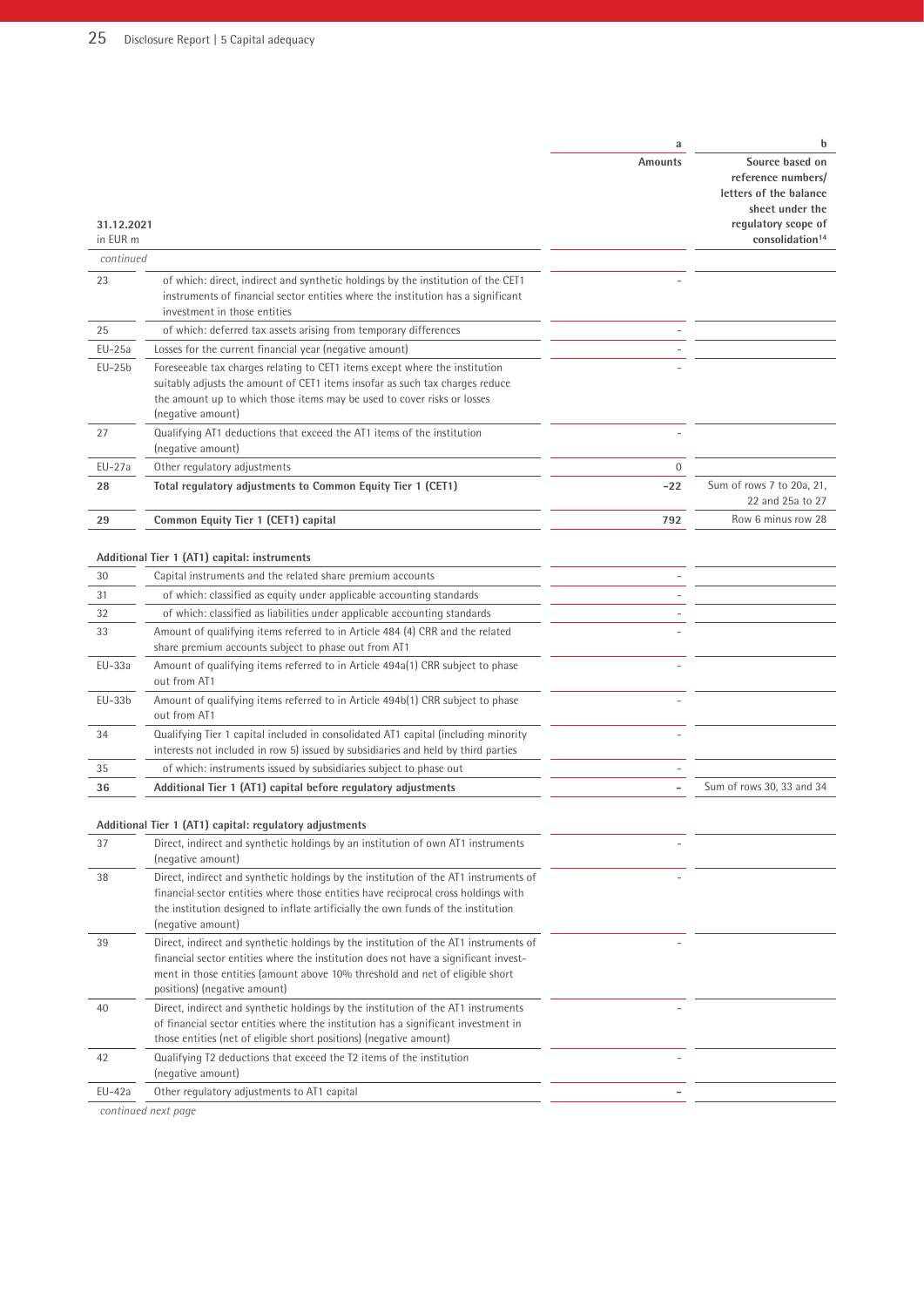|                        |                                                                                                                                                                                                                                                                                              | a                  | $\mathbf b$                                                                                                                              |
|------------------------|----------------------------------------------------------------------------------------------------------------------------------------------------------------------------------------------------------------------------------------------------------------------------------------------|--------------------|------------------------------------------------------------------------------------------------------------------------------------------|
| 31.12.2021<br>in EUR m |                                                                                                                                                                                                                                                                                              | Amounts            | Source based on<br>reference numbers/<br>letters of the balance<br>sheet under the<br>regulatory scope of<br>consolidation <sup>14</sup> |
| continued              |                                                                                                                                                                                                                                                                                              |                    |                                                                                                                                          |
| 43                     | Total regulatory adjustments to Additional Tier 1 (AT1) capital                                                                                                                                                                                                                              |                    | Sum of rows 37 to 42                                                                                                                     |
| 44                     | Additional Tier 1 (AT1) capital                                                                                                                                                                                                                                                              |                    | Row 36 minus row 43                                                                                                                      |
| 45                     | Tier 1 capital $(T1 = CET1 + AT1)$                                                                                                                                                                                                                                                           | 792                | Sum of rows 29 and 44                                                                                                                    |
|                        | Tier 2 (T2) capital: instruments                                                                                                                                                                                                                                                             |                    |                                                                                                                                          |
| 46                     | Capital instruments and the related share premium accounts                                                                                                                                                                                                                                   | 64                 | No. L 21                                                                                                                                 |
| 47                     | Amount of qualifying items referred to in Article 484 (5) CRR and the related<br>share premium accounts subject to phase out from T2 as described in Article<br>486(4) CRR                                                                                                                   |                    |                                                                                                                                          |
| EU-47a                 | Amount of qualifying items referred to in Article 494a (2) CRR subject to phase<br>out from T2                                                                                                                                                                                               |                    |                                                                                                                                          |
| EU-47b                 | Amount of qualifying items referred to in Article 494b (2) CRR subject to phase<br>out from T2                                                                                                                                                                                               |                    |                                                                                                                                          |
| 48                     | Qualifying own funds instruments included in consolidated T2 capital (including<br>minority interests and AT1 instruments not included in rows 5 or 34) issued by<br>subsidiaries and held by third parties                                                                                  |                    |                                                                                                                                          |
| 49                     | of which: instruments issued by subsidiaries subject to phase out                                                                                                                                                                                                                            |                    |                                                                                                                                          |
| 50                     | Credit risk adjustments                                                                                                                                                                                                                                                                      | $\mathbf{0}$       |                                                                                                                                          |
| 51                     | Tier 2 (T2) capital before regulatory adjustments                                                                                                                                                                                                                                            | 64                 |                                                                                                                                          |
|                        | Tier 2 (T2) capital: regulatory adjustments                                                                                                                                                                                                                                                  |                    |                                                                                                                                          |
| 52                     | Direct, indirect and synthetic holdings by an institution of own T2 instruments<br>and subordinated loans (negative amount)                                                                                                                                                                  |                    |                                                                                                                                          |
| 53                     | Direct, indirect and synthetic holdings of the T2 instruments and subordinated<br>loans of financial sector entities where those entities have reciprocal cross<br>holdings with the institution designed to inflate artificially the own funds of the<br>institution (negative amount)      |                    |                                                                                                                                          |
| 54                     | Direct, indirect and synthetic holdings of the T2 instruments and subordinated<br>loans of financial sector entities where the institution does not have a significant<br>investment in those entities (amount above 10% threshold and net of eligible<br>short positions) (negative amount) |                    |                                                                                                                                          |
| 55                     | Direct, indirect and synthetic holdings by the institution of the T2 instruments<br>and subordinated loans of financial sector entities where the institution has a<br>significant investment in those entities (net of eligible short positions)<br>(negative amount)                       |                    |                                                                                                                                          |
| EU-56a                 | Qualifying eligible liabilities deductions that exceed the eligible liabilities items of<br>the institution (negative amount)                                                                                                                                                                |                    |                                                                                                                                          |
| EU-56b                 | Other regulatory adjustments to T2 capital                                                                                                                                                                                                                                                   |                    |                                                                                                                                          |
| 57                     | Total regulatory adjustments to Tier 2 (T2) capital                                                                                                                                                                                                                                          | ÷                  | Sum of rows 52 to 56                                                                                                                     |
| 58                     | Tier 2 (T2) capital                                                                                                                                                                                                                                                                          | 64                 | Row 51 minus row 57                                                                                                                      |
| 59                     | Total capital $(TC = T1 + T2)$                                                                                                                                                                                                                                                               | 856                | Sum of rows 45 and 58                                                                                                                    |
| 60                     | Total Risk exposure amount                                                                                                                                                                                                                                                                   | 5,601              |                                                                                                                                          |
|                        |                                                                                                                                                                                                                                                                                              |                    |                                                                                                                                          |
|                        | Capital ratios and requirements including buffers                                                                                                                                                                                                                                            |                    |                                                                                                                                          |
| 61                     | Common Equity Tier 1 capital                                                                                                                                                                                                                                                                 | 14.1404%           |                                                                                                                                          |
| 62                     | Tier 1 capital                                                                                                                                                                                                                                                                               | 14.1404%           |                                                                                                                                          |
| 63<br>64               | Total capital<br>Institution CET1 overall capital requirements                                                                                                                                                                                                                               | 15.2907%           |                                                                                                                                          |
| 65                     | of which: capital conservation buffer requirement                                                                                                                                                                                                                                            | 8.1952%<br>2.5000% |                                                                                                                                          |
|                        |                                                                                                                                                                                                                                                                                              |                    |                                                                                                                                          |

66 of which: countercyclical capital buffer requirement 0.0702%  *continued next page*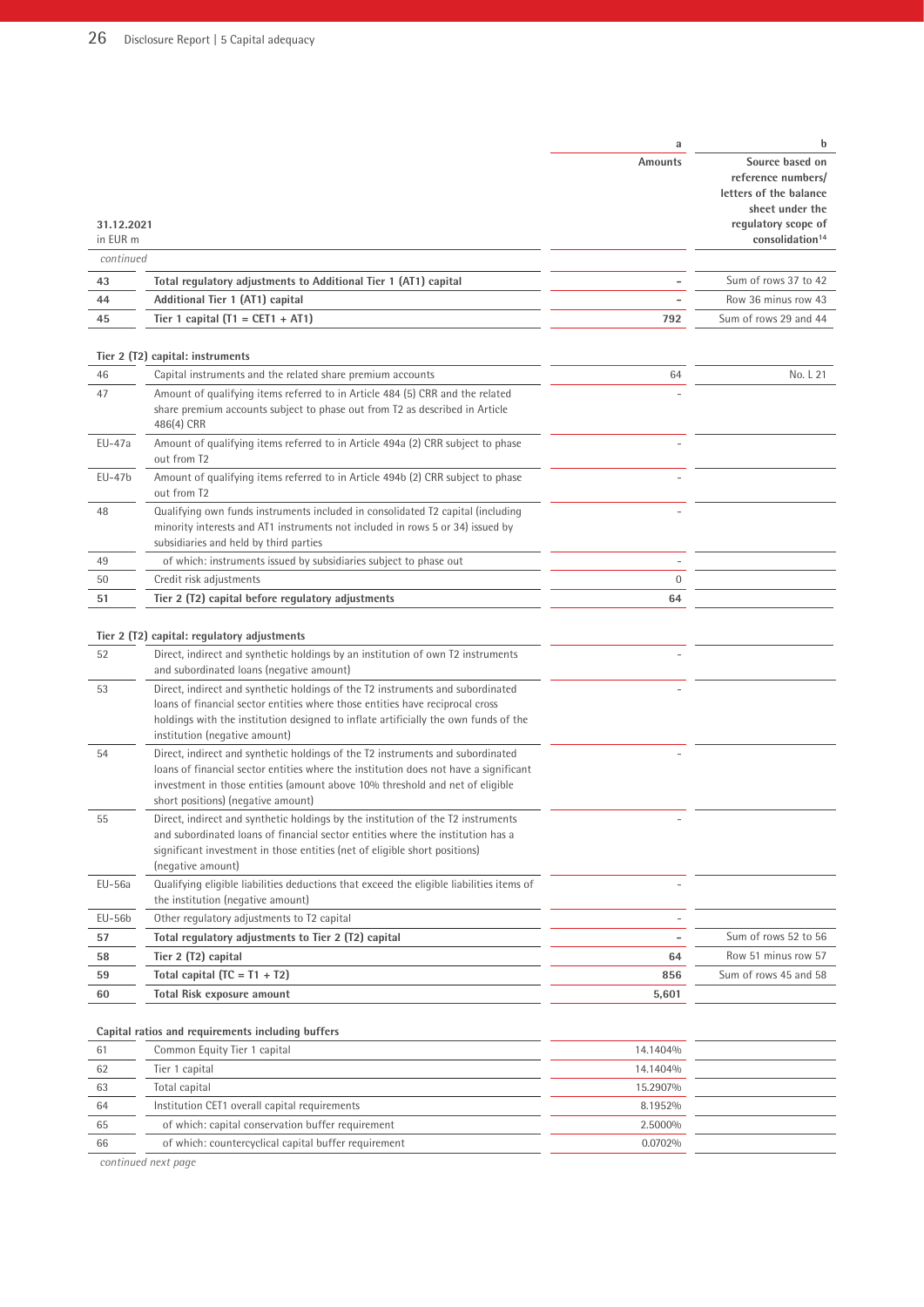|            |                                                                                                                                                                                                                                                       | a              | $\mathbf b$                                                                        |
|------------|-------------------------------------------------------------------------------------------------------------------------------------------------------------------------------------------------------------------------------------------------------|----------------|------------------------------------------------------------------------------------|
|            |                                                                                                                                                                                                                                                       | <b>Amounts</b> | Source based on<br>reference numbers/<br>letters of the balance<br>sheet under the |
| 31.12.2021 |                                                                                                                                                                                                                                                       |                | regulatory scope of                                                                |
| in EUR m   |                                                                                                                                                                                                                                                       |                | consolidation <sup>14</sup>                                                        |
| continued  |                                                                                                                                                                                                                                                       |                |                                                                                    |
| 67         | of which: systemic risk buffer requirement                                                                                                                                                                                                            |                |                                                                                    |
| EU-67a     | of which: Global Systemically Important Institution (G-SII) or Other Systemically<br>Important Institution (O-SII) buffer requirement                                                                                                                 |                |                                                                                    |
| EU-67b     | of which: additional own funds requirements to address the risks other than<br>the risk of excessive leverage                                                                                                                                         |                |                                                                                    |
| 68         | Common Equity Tier 1 capital (as a percentage of risk exposure amount)<br>available after meeting the minimum capital requirements                                                                                                                    | 5.2907%        |                                                                                    |
|            | Amounts below the thresholds for deduction (before risk weighting)                                                                                                                                                                                    |                |                                                                                    |
| 72         | Direct and indirect holdings of own funds and eligible liabilities of financial sector<br>entities where the institution does not have a significant investment in those<br>entities (amount below 10% threshold and net of eligible short positions) |                |                                                                                    |
| 73         | Direct and indirect holdings by the institution of the CET1 instruments of financial<br>sector entities where the institution has a significant investment in those entities<br>(amount below 17.65% thresholds and net of eligible short positions)  |                |                                                                                    |
| 75         | Deferred tax assets arising from temporary differences (amount below 17.65%)<br>threshold, net of related tax liability where the conditions in Article 38 (3) CRR<br>are met)                                                                        |                |                                                                                    |
|            | Applicable caps on the inclusion of provisions in Tier 2                                                                                                                                                                                              |                |                                                                                    |
| 76         | Credit risk adjustments included in T2 in respect of exposures subject to<br>standardised approach (prior to the application of the cap)                                                                                                              |                |                                                                                    |
| 77         | Cap on inclusion of credit risk adjustments in T2 under standardised approach                                                                                                                                                                         |                |                                                                                    |
| 78         | Credit risk adjustments included in T2 in respect of exposures subject to internal<br>ratings-based approach (prior to the application of the cap)                                                                                                    |                |                                                                                    |
| 79         | Cap on inclusion of credit risk adjustments in T2 under internal ratings-based<br>approach                                                                                                                                                            |                |                                                                                    |
|            | Capital instruments subject to phase-out arrangements (only applicable between 1 Jan. 2014 and 1 Jan. 2022)                                                                                                                                           |                |                                                                                    |
| 80         | Current cap on CET1 instruments subject to phase-out arrangements                                                                                                                                                                                     |                |                                                                                    |
| 81         | Amount excluded from CET1 due to cap (excess over cap after redemptions and<br>maturities)                                                                                                                                                            |                |                                                                                    |
| 82         | Current cap on AT1 instruments subject to phase-out arrangements                                                                                                                                                                                      |                |                                                                                    |
| 83         | Amount excluded from AT1 due to cap (excess over cap after redemptions and<br>maturities                                                                                                                                                              |                |                                                                                    |
| 84         | Current cap on T2 instruments subject to phase-out arrangements                                                                                                                                                                                       |                |                                                                                    |
| 85         | Amount excluded from T2 due to cap (excess over cap after redemptions and<br>maturities)                                                                                                                                                              |                |                                                                                    |

Own funds comprises Tier 1 capital (Common Equity Tier 1 (CET1) capital plus Additional Tier 1 (AT1) capital) and Tier 2 (T2) capital.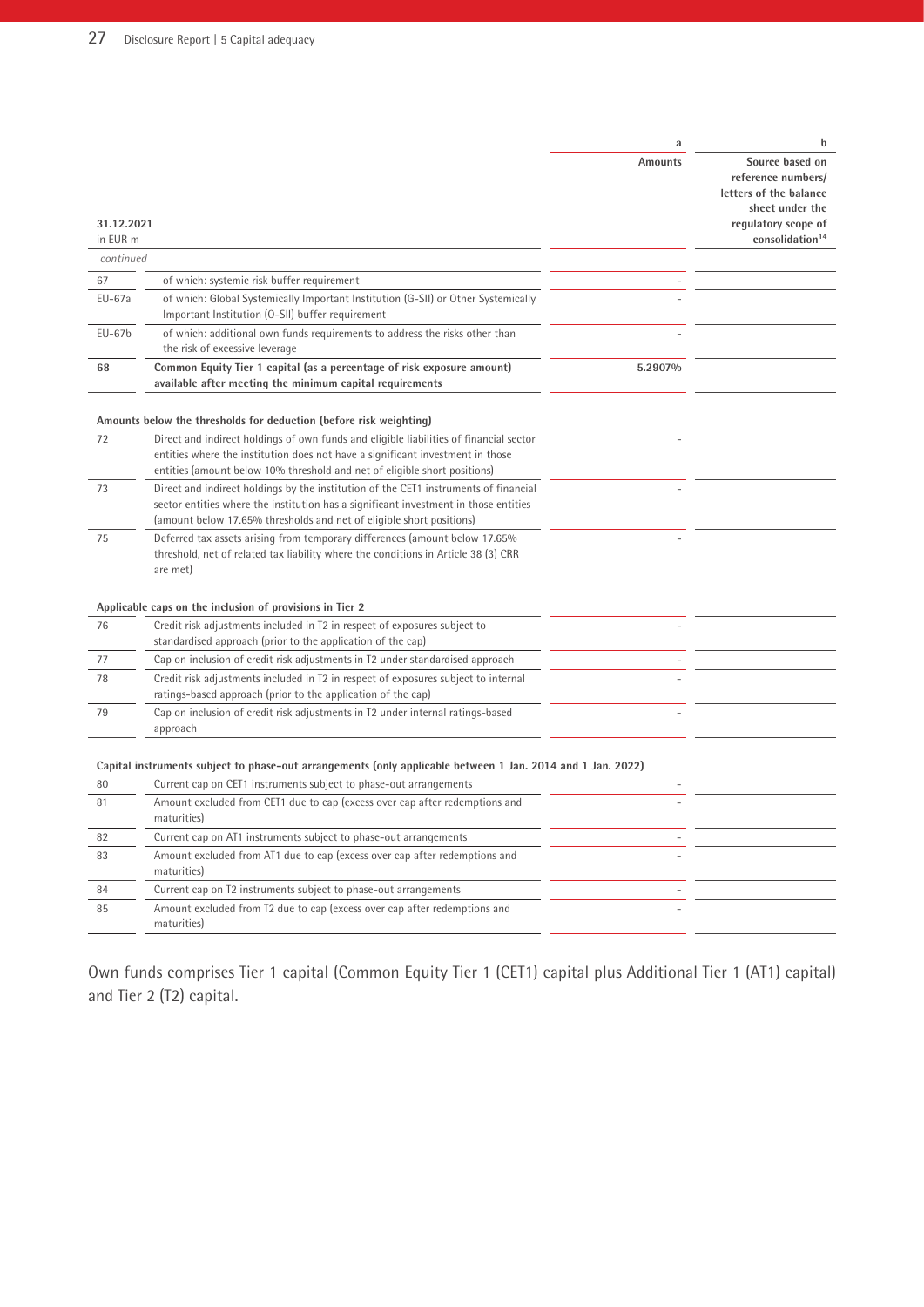<span id="page-27-0"></span>As of 31 December 2021, the Common Equity Tier 1 capital of the ProCredit group amounted to EUR 792 million. The CET1 capital of the ProCredit group is mainly composed of subscribed capital and reserves. Deductions are made for intangible assets, deferred tax assets which are conditional on future profitability and do not result from temporary differences, and additional valuation adjustments for fair-valued positions.

Compared to the previous year, the Common Equity Tier 1 of the ProCredit group increased by EUR 86 million. This is mainly due to the positive development of the translation reserve and the recognition of profits. The Common Equity Tier 1 capital reported as of 31 December 2021 includes interim profits as of 30 September 2021, less foreseeable charges and dividends. The full impact of IFRS 9 has been recognised in the CET1 capital of the group since the first application of IFRS 9. The respective transitional arrangements are not applied.

The ProCredit group issued no AT1 instruments. Therefore, as of 31 December 2021 the total amount of Tier 1 capital of the ProCredit group consisted of Common Equity Tier 1 capital.

A total amount of EUR 64 million is recognised as Tier 2 capital. This item consists of subordinated liabilities acquired since 2014 which, in the event of insolvency or liquidation, are not repaid until all non-subordinated creditors have been satisfied. Tier 2 capital decreased by EUR 11 million compared with the previous year, mainly due to the diminished capacity to recognise existing subordinated debt. No new subordinated debt instruments were issued in 2021.

Information on the key characteristics of instruments of regulatory own funds of the ProCredit group and instruments of eligible liabilities can be found in the EU CCA table in the annex.

### 5.3 [Reconciliation of regulatory own funds to balance sheet in the audited financial statements](#page-2-0)

The following table presents the reconciliation of the consolidated balance sheet according to IFRS and the balance sheet for regulatory purposes. This includes a full reconciliation of CET1, AT1 and T2 items, as well as filters and deductions applied to own funds, and the balance sheet contained in the audited consolidated financial statements.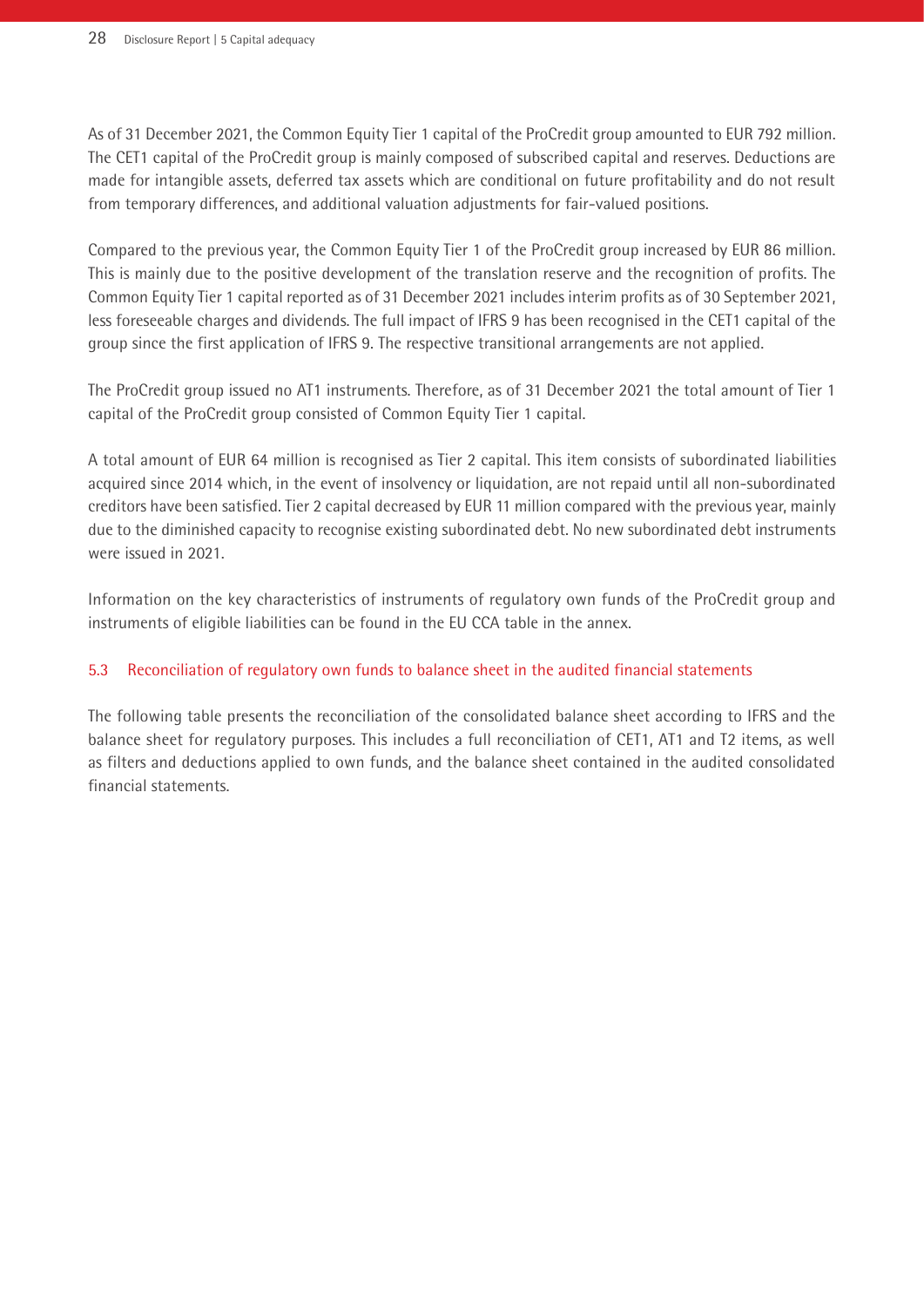### EU CC2: Reconciliation of regulatory own funds to balance sheet in the audited financial statements

|                        | a                                                        |                                            |                         |
|------------------------|----------------------------------------------------------|--------------------------------------------|-------------------------|
|                        | Balance sheet as in<br>published financial<br>statements | Under regulatory<br>scope of consolidation | Reference <sup>15</sup> |
| 31.12.2021<br>in EUR m | As at period end                                         | As at period end                           |                         |

#### **Assets - Breakdown by asset class according to the balance sheet in the published financial statements**

|    | Cash and cash equivalents                             | 140   | 140   |       |
|----|-------------------------------------------------------|-------|-------|-------|
|    | Balances at central banks                             | 1,405 | 1,405 |       |
| 3  | Loans and advances to banks                           | 253   | 253   |       |
|    | Derivative financial assets                           |       |       |       |
| b. | Investment securities                                 | 410   | 410   |       |
| b  | Loans and advances to customers                       | 5,793 | 5,801 |       |
|    | Property, plant and equipment and investment property | 138   | 128   |       |
| 8  | Intangible assets                                     | 18    | 18    | No. 8 |
| g  | Current tax assets                                    | 3     |       |       |
| 10 | Deferred tax assets                                   |       |       |       |
|    | Other assets                                          | 52    | 56    |       |
| 12 | <b>Total assets</b>                                   | 8,216 | 8,218 |       |
|    |                                                       |       |       |       |

#### **Liabilities - Breakdown by liability class according to the balance sheet in the published financial statements**

| 13 | Liabilities to banks                    | 1,314          | 1,314          |                  |
|----|-----------------------------------------|----------------|----------------|------------------|
| 14 | Derivative financial liabilities        | $\mathbf{0}$   | $\mathbf{0}$   |                  |
| 15 | Liabilities to customers                | 5,542          | 5,543          |                  |
| 16 | Debt securities                         | 353            | 353            |                  |
| 17 | Other liabilities                       | 42             | 41             |                  |
| 18 | Provisions                              | 17             | 17             |                  |
| 19 | Current tax liabilities                 | 4              | 4              |                  |
| 20 | Deferred tax liabilities                |                |                |                  |
| 21 | Subordinated debt                       | 87             | 87             | No. 46           |
| 22 | <b>Total liabilities</b>                | 7,360          | 7,360          |                  |
|    | <b>Shareholders' Equity</b>             |                |                |                  |
|    | Subscribed capital and capital reserve  | 441            | 441            | No. 1            |
| 2  | Retained earnings, incl. legal reserves | 496            | 497            | No. 2, No. EU-5a |
| 3  | Translation reserve                     | $-83$          | $-83$          | No.3             |
| 4  | Revaluation reserve                     | $\overline{2}$ | $\overline{2}$ |                  |
| 5  | Total shareholders' equity              | 856            | 857            |                  |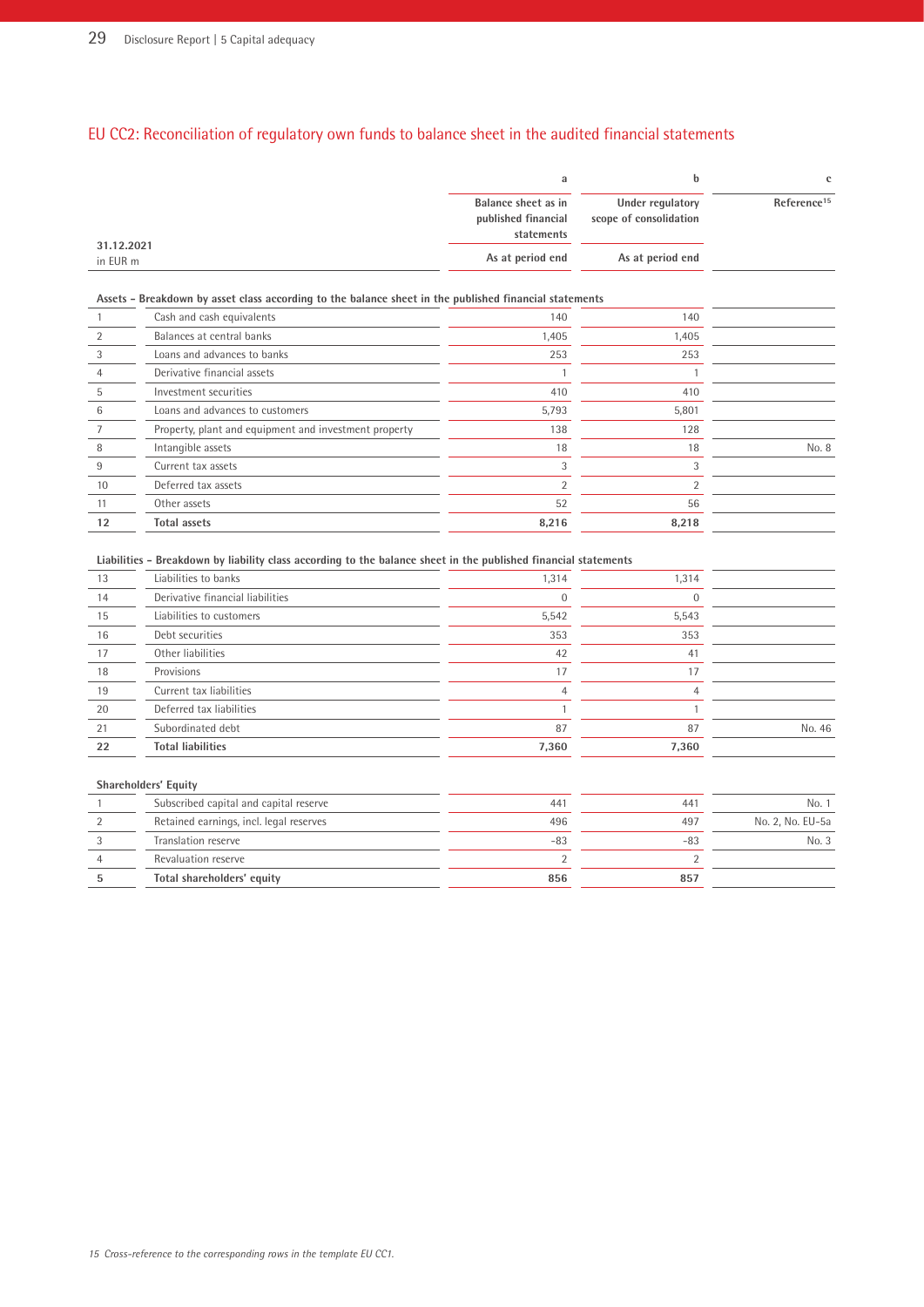### <span id="page-29-0"></span>5.4 [Adequacy of own funds](#page-2-0)

This section presents the group's regulatory capital requirements and capital ratios.

#### EU OV1: Overview of total risk exposure amounts

|                   |                                                                             |                                         | <b>Total own funds</b> |                   |  |
|-------------------|-----------------------------------------------------------------------------|-----------------------------------------|------------------------|-------------------|--|
|                   |                                                                             | Total risk exposure amounts (TREA)<br>a | $\mathbf b$            | requirements<br>c |  |
|                   |                                                                             |                                         |                        |                   |  |
| in EUR m          |                                                                             | 31.12.2021                              | 31.12.2020             | 31.12.2021        |  |
| $\mathbf{1}$      | Credit risk (excluding CCR)                                                 | 4,569                                   | 4,367                  | 366               |  |
| $\overline{2}$    | of which: standardised approach                                             | 4,569                                   | 4,367                  | 366               |  |
| 3                 | of which: Foundation IRB (F-IRB) approach                                   |                                         |                        |                   |  |
| $\overline{4}$    | of which: slotting approach                                                 |                                         |                        |                   |  |
| EUR <sub>4a</sub> | of which: equities under the simple risk-weighted<br>approach               |                                         |                        |                   |  |
| 5                 | of which: Advanced IRB (A-IRB) approach                                     |                                         |                        |                   |  |
| 6                 | Counterparty credit risk - CCR                                              | 22                                      | 6                      | 2                 |  |
| $\overline{7}$    | of which: standardised approach                                             |                                         |                        |                   |  |
| 8                 | of which: internal model method (IMM)                                       |                                         |                        |                   |  |
| EU 8a             | of which: exposures to a CCP                                                |                                         |                        |                   |  |
| EU 8b             | of which: credit valuation adjustment - CVA                                 | 15                                      | $\overline{2}$         | $\mathbf{1}$      |  |
| 9                 | of which: other CCR                                                         | $\overline{7}$                          | $\overline{4}$         | 1                 |  |
| 15                | Settlement risk                                                             |                                         |                        |                   |  |
| 16                | Securitisation exposures in the non-trading book<br>(after the cap)         |                                         |                        |                   |  |
| 17                | of which: SEC-IRBA approach                                                 |                                         |                        |                   |  |
| 18                | of which: SEC-ERBA (including IAA)                                          |                                         |                        |                   |  |
| 19                | of which: SEC-SA approach                                                   |                                         |                        |                   |  |
| <b>EU 19a</b>     | of which: 1250%/deduction                                                   |                                         |                        |                   |  |
| 20                | Position, foreign exchange and commodities risks<br>(Market risk)           | 591                                     | 528                    | 47                |  |
| 21                | of which: standardised approach                                             | 591                                     | 528                    | 47                |  |
| 22                | of which: IMA                                                               |                                         |                        |                   |  |
| <b>EU 22a</b>     | Large exposures                                                             |                                         |                        |                   |  |
| 23                | Operational risk                                                            | 433                                     | 432                    | 35                |  |
| <b>EU 23a</b>     | of which: basic indicator approach                                          |                                         |                        |                   |  |
| <b>EU 23b</b>     | of which: standardised approach                                             | 433                                     | 432                    | 35                |  |
| <b>EU 23c</b>     | of which: advanced measurement approach                                     |                                         |                        |                   |  |
| 24                | Amounts below the thresholds for deduction<br>(subject to 250% risk weight) | $\overline{2}$                          | $\overline{2}$         | $\overline{0}$    |  |
| 29                | <b>Total</b>                                                                | 5,615                                   | 5,333                  | 449               |  |
|                   |                                                                             |                                         |                        |                   |  |

For determining the exposure towards credit risk, the credit risk standardised approach (CRSA) is used for all exposure classes.

As the ProCredit group consists exclusively of non-trading book institutions, which moreover do not engage in transactions involving commodities, foreign currency risk is the only market risk to be considered. The respective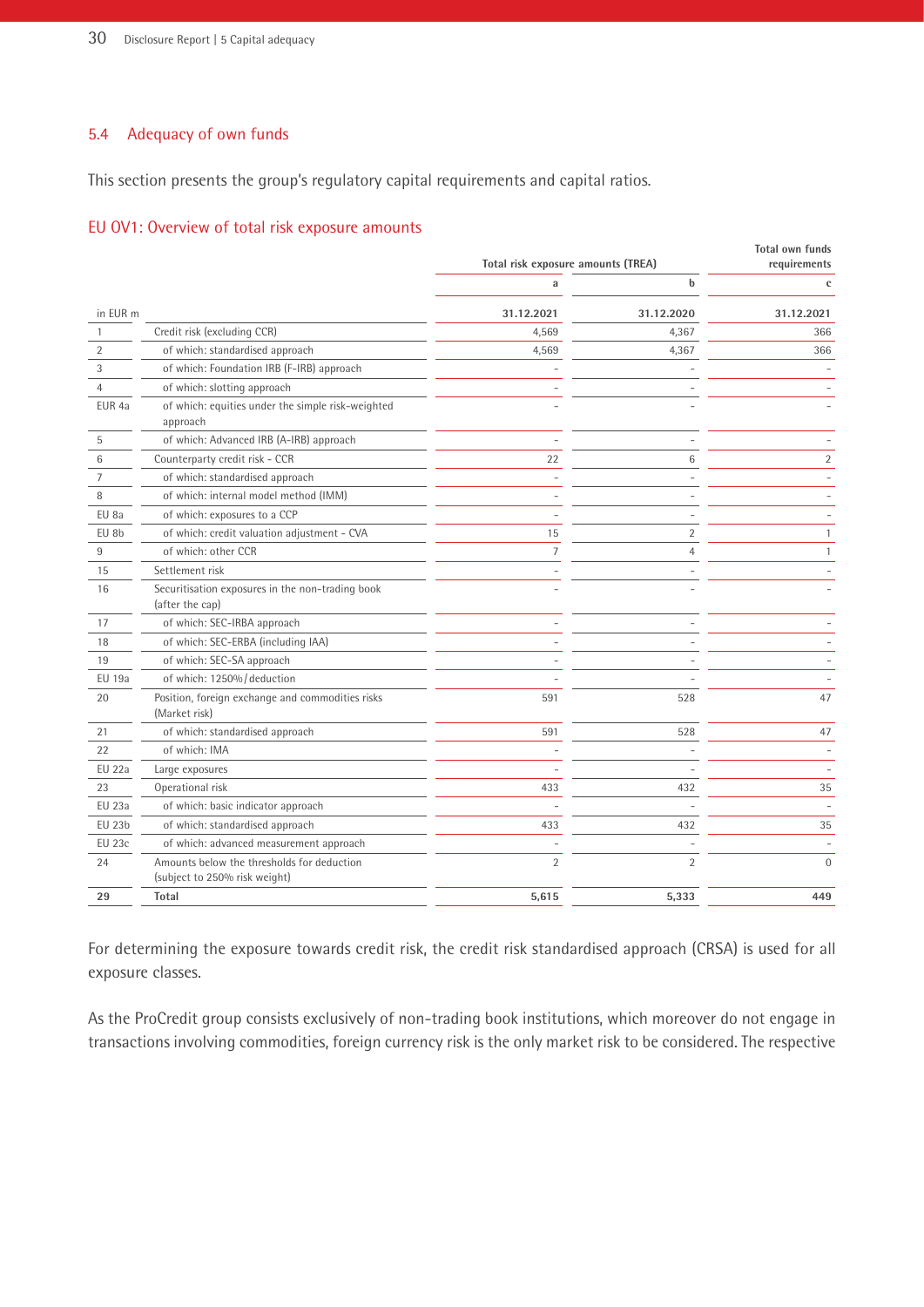amount to be recognised at group level is determined using the aggregation method. Foreign currency risk at group level arises primarily as a result of the equity holdings denominated in foreign currency that ProCredit Holding maintains in its foreign subsidiaries. The effects of exchange rate fluctuations on the capital of individual institutions or of the group as a whole are partially offset by corresponding changes in risk-weighted assets.

The ProCredit group applies the standardised approach to quantify operational risk. Compared to the regulatory minimum capital requirements for operational risk, which amount to EUR 35 million, the average annual net loss according to data recorded in the Risk Event Database for the last three years amounted to about EUR 1.45 million.

Given the small volume of derivatives held by the group, the risk arising from Credit Valuation Adjustment (CVA)<sup>16</sup> is insignificant. The ProCredit group uses the standardised approach to calculate the capital requirements to cover CVA risk. However, the amount for CVA risk increased during the year and, as of 31 December 2021, was EUR 15 million. This is due to the introduction of CRR II and thus to the adjusted calculation of counterparty default risk in accordance with the original exposure method under Art. 282 CRR for derivative positions.

Solid loan portfolio growth of EUR 670 million in 2021 was largely offset in risk-weighted assets by the recognition of North Macedonia's and Bosnia's banking regulation as CRR-equivalent by the EU Commission, the full implementation of the SME support factor, and the application of Deep and Comprehensive Free Trade Area (DCFTA) guarantees. The regulatory capital ratios are calculated by dividing the relevant capital components by the sum of all risk-weighted assets. To calculate the CET1 capital ratio, only those capital components qualifying as CET1 capital are taken into account; for the calculation of the Tier 1 capital ratio, CET1 and AT1 capital are considered; for the calculation of the total capital ratio all regulatory capital components are considered.

The group's regulatory capital ratios and the most important other key metrics are shown in the table below.

|          |                                                                                                                                                                                                                                                   | a          | c          | e          |
|----------|---------------------------------------------------------------------------------------------------------------------------------------------------------------------------------------------------------------------------------------------------|------------|------------|------------|
| in EUR m |                                                                                                                                                                                                                                                   | 31.12.2021 | 30.06.2021 | 31.12.2020 |
|          | Available own funds (amounts)                                                                                                                                                                                                                     |            |            |            |
|          | Common Equity Tier 1 (CET1) capital                                                                                                                                                                                                               | 792        | 737        | 706        |
|          | Tier 1 capital                                                                                                                                                                                                                                    | 792        | 737        | 706        |
| 3        | Total capital                                                                                                                                                                                                                                     | 856        | 809        | 782        |
|          |                                                                                                                                                                                                                                                   |            |            |            |
|          | Risk-weighted exposure amounts                                                                                                                                                                                                                    |            |            |            |
| 4        | Total risk exposure amount                                                                                                                                                                                                                        | 5,601      | 5,373      | 5,325      |
|          | Capital ratios (as a percentage of risk-weighted exposure amount)                                                                                                                                                                                 |            |            |            |
| 5        | Common Equity Tier 1 ratio (%)                                                                                                                                                                                                                    | 14.1404%   | 13.7136%   | 13.2649%   |
| 6        | Tier 1 ratio $(9/0)$                                                                                                                                                                                                                              | 14.1404%   | 13.7136%   | 13.2649%   |
|          | Total capital ratio (%)                                                                                                                                                                                                                           | 15.2907%   | 15.0528%   | 14.6907%   |
|          | $\mathcal{L} = \{ \mathcal{L} = \mathcal{L} \}$ . The contract of the contract of the contract of the contract of the contract of the contract of the contract of the contract of the contract of the contract of the contract of the contract of |            |            |            |

### EU KM1: Key metrics template

 *continued next page*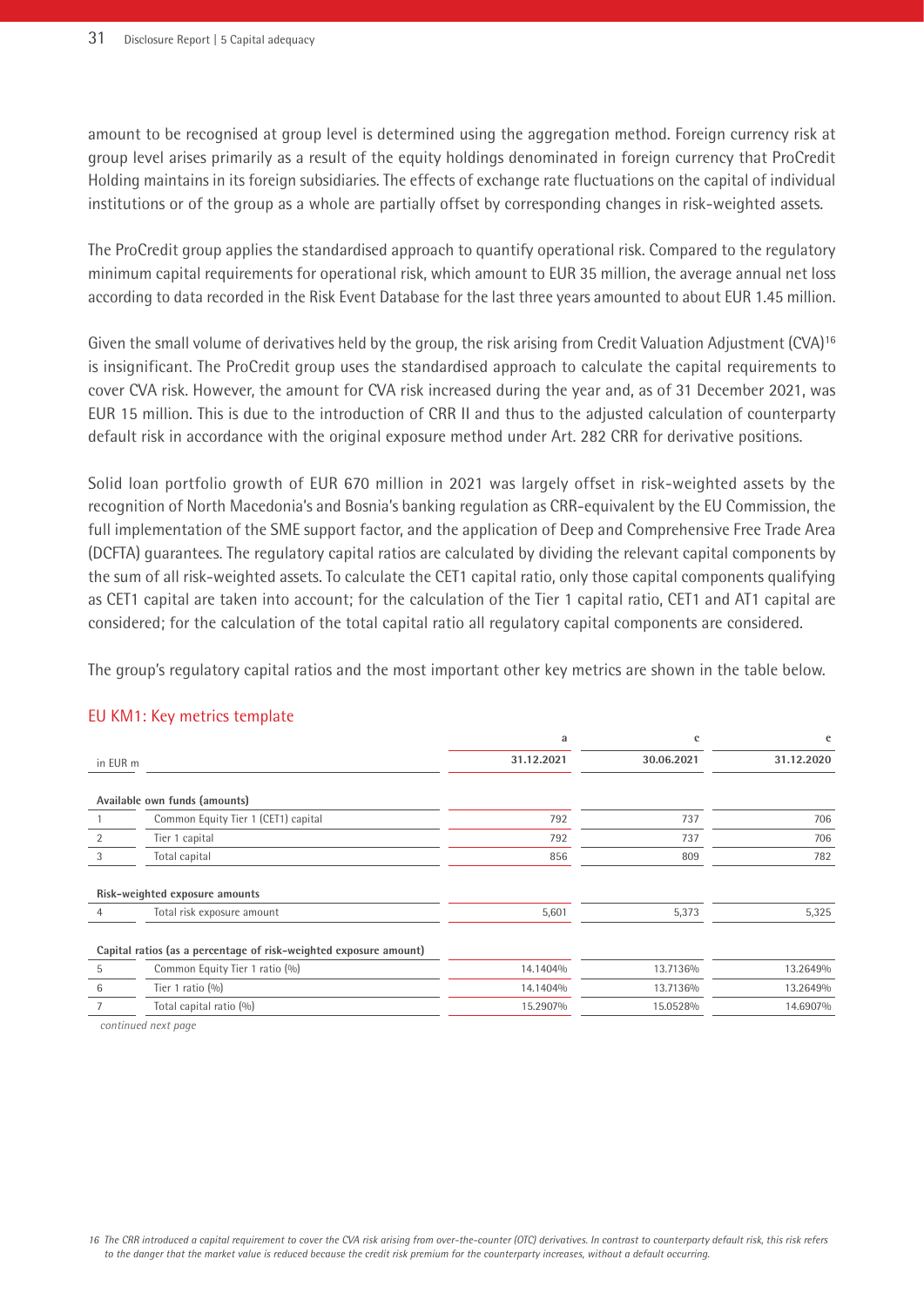|           |            |            | $\sim$     |
|-----------|------------|------------|------------|
| in EUR m  | 31.12.2021 | 30.06.2021 | 31.12.2020 |
| continued |            |            |            |

| EU 7a          | Additional own funds requirements to address risks other<br>than the risk of excessive leverage (%)           | 1.1250%  | 1.1250%  | 1.1250%  |
|----------------|---------------------------------------------------------------------------------------------------------------|----------|----------|----------|
| EU 7b          | of which: to be made up of CET1 capital (percentage points)                                                   | 0.3750%  | 0.3750%  | 0.3750%  |
| EU 7c          | of which: to be made up of Tier 1 capital (percentage points)                                                 | 0.5000%  | 0.5000%  | 0.5000%  |
| EU 7d          | Total SREP own funds requirements (%)                                                                         | 10.0000% | 10.0000% | 10.0000% |
|                | Combined buffer and overall capital requirement (as a percentage of risk-weighted exposure amount)            |          |          |          |
| 8              | Capital conservation buffer (%)                                                                               | 2.5000%  | 2.5000%  | 2.5000%  |
| EU 8a          | Conservation buffer due to macro-prudential or systemic<br>risk identified at the level of a Member State (%) |          |          |          |
| 9              | Institution-specific countercyclical capital buffer (%)                                                       | 0.0702%  | 0.0710%  | 0.0731%  |
| EU 9a          | Systemic risk buffer (%)                                                                                      |          |          |          |
| 10             | Global Systemically Important Institution buffer (%)                                                          |          |          |          |
| <b>EU 10a</b>  | Other Systemically Important Institution buffer (%)                                                           |          |          |          |
| 11             | Combined buffer requirement (%)                                                                               | 2.5702%  | 2.5710%  | 2.5731%  |
| <b>EU 11a</b>  | Overall capital requirements (%)                                                                              | 12.5702% | 12.5710% | 12.5732% |
| 12             | CET1 available after meeting the total SREP own funds<br>requirements (%)                                     | 296      | 271      |          |
| Leverage ratio |                                                                                                               |          |          |          |
| 13             | Total exposure measure                                                                                        | 8,506    | 7,903    | 7,602    |
| 14             | Leverage ratio (%)                                                                                            | 9.3107%  | 9.3227%  | 9.2924%  |

| EU 14a | Additional own funds requirements to address the risk of    | $\sim$ |  |
|--------|-------------------------------------------------------------|--------|--|
|        | excessive leverage (%)                                      |        |  |
| EU 14b | of which: to be made up of CET1 capital (percentage points) |        |  |
| EU 14c | Total SREP leverage ratio requirements (%)                  |        |  |

#### **Leverage ratio buffer and overall leverage ratio requirement (as a percentage of total exposure measure)**

| Leverage ratio buffer requirement (%)                     |           |           |           |
|-----------------------------------------------------------|-----------|-----------|-----------|
| Overall leverage ratio requirement (%)                    |           |           |           |
|                                                           |           |           |           |
| <b>Liquidity Coverage Ratio</b>                           |           |           |           |
| Total high-quality liquid assets (HQLA) (weighted value - | 1,072     | 920       | 879       |
|                                                           |           |           |           |
| Cash outflows - total weighted value                      | 994       | 934       | 843       |
| Cash inflows - total weighted value                       | 316       | 324       | 269       |
| Total net cash outflows (adjusted value)                  | 678       | 610       | 574       |
| Liquidity coverage ratio (%)                              | 157.9916% | 150.9172% | 153.1296% |
|                                                           |           |           |           |
| Net Stable Funding Ratio                                  |           |           |           |
|                                                           | average)  |           |           |

| 18 | Total available stable funding |                  | 5,895     |  |
|----|--------------------------------|------------------|-----------|--|
| 19 | Total required stable funding  | .528             | 4.329     |  |
| 20 | NSFR ratio (%)                 | <sup>7397%</sup> | 136.1029% |  |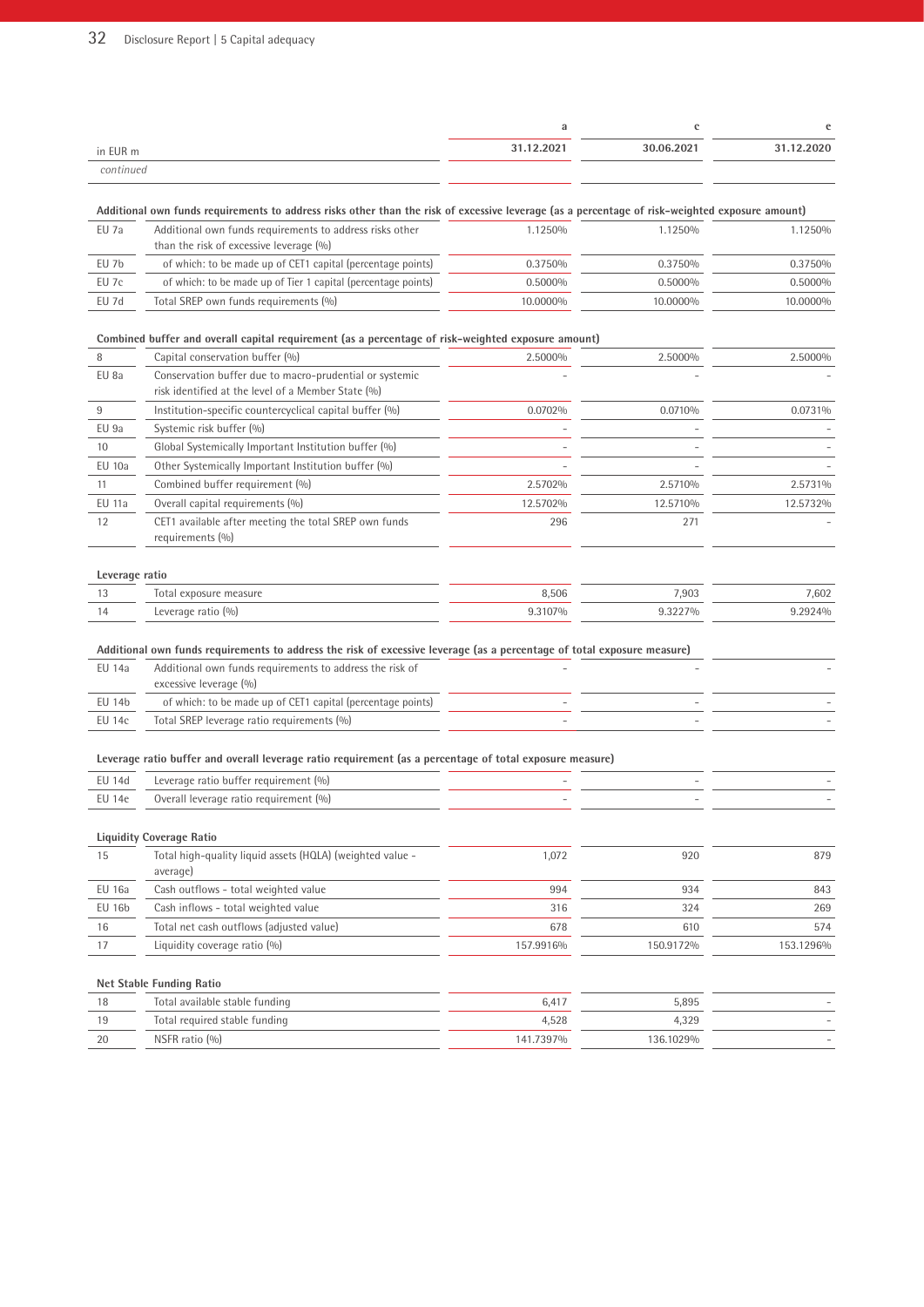<span id="page-32-0"></span>The CRR minimum capital ratios are set to 4.5% for the Common Equity Tier 1 capital ratio, 6.0% for the Tier 1 capital ratio and 8.0% for the total capital ratio. A capital add-on pursuant to the Supervisory Review and Evaluation Process (SREP) is set for the ProCredit group in relation to total capital. This add-on was reduced in 2020 from 2.5% to 2.0%, and confirmed by supervisory authorities in 2021. The capital conservation buffer is currently 2.5%. The institution-specific countercyclical capital buffer amounted to 0.1% as at 31 December 2021. This buffer will be addressed in detail in the following section. Overall, this results in a minimum capital requirement of 8.2% for the CET1 capital ratio, 10.1% for the T1 capital ratio and 12.6% for the total capital ratio, taking into account the capital buffers.

With a Common Equity Tier 1 capital ratio of 14.1%, a Tier 1 capital ratio of 14.1% and a total capital ratio of 15.3% as of 31 December 2021, the ProCredit group's ratios clearly exceed the current regulatory requirements.

### 5.5 [Countercyclical capital buffer](#page-2-0)

The countercyclical buffer rate ranges from 0% to 2.5% and is set individually for each country by the responsible authority in the respective country, with consideration given to any country-specific recommendations of the macroprudential authorities. The individual countercyclical buffer for an institution is calculated as the weighted average of the capital buffers across all jurisdictions. The weighting is based on the geographical distribution of all credit exposures to the private sector.

The Bulgarian National Bank retained the countercyclical capital buffer of 0.5% during the reporting period. As the responsible supervisory authority, BaFin kept the countercyclical capital buffer for Germany at 0% for all of 2021. For all other countries relevant for ProCredit, a 0% countercyclical capital buffer was applicable or no buffer was defined for 2021. The buffer requirement for the ProCredit group as of 31 December 2021 was EUR 4 million; therefore, the countercyclical capital buffer of 0.1% currently plays only a minor role.

The already announced increases in countercyclical capital buffer requirements in 2022 and 2023 for Bulgaria, Romania and Germany will have only a marginal impact on the group's capital requirements. As a result, the ProCredit group's countercyclical capital buffer requirements will increase slightly at the beginning of 2023 and will be around 0.3%.

The following table presents, as of 31 December 2021, the geographical distribution of credit exposures relevant for the calculation of the countercyclical capital buffer and the institution-specific rate for the requirement.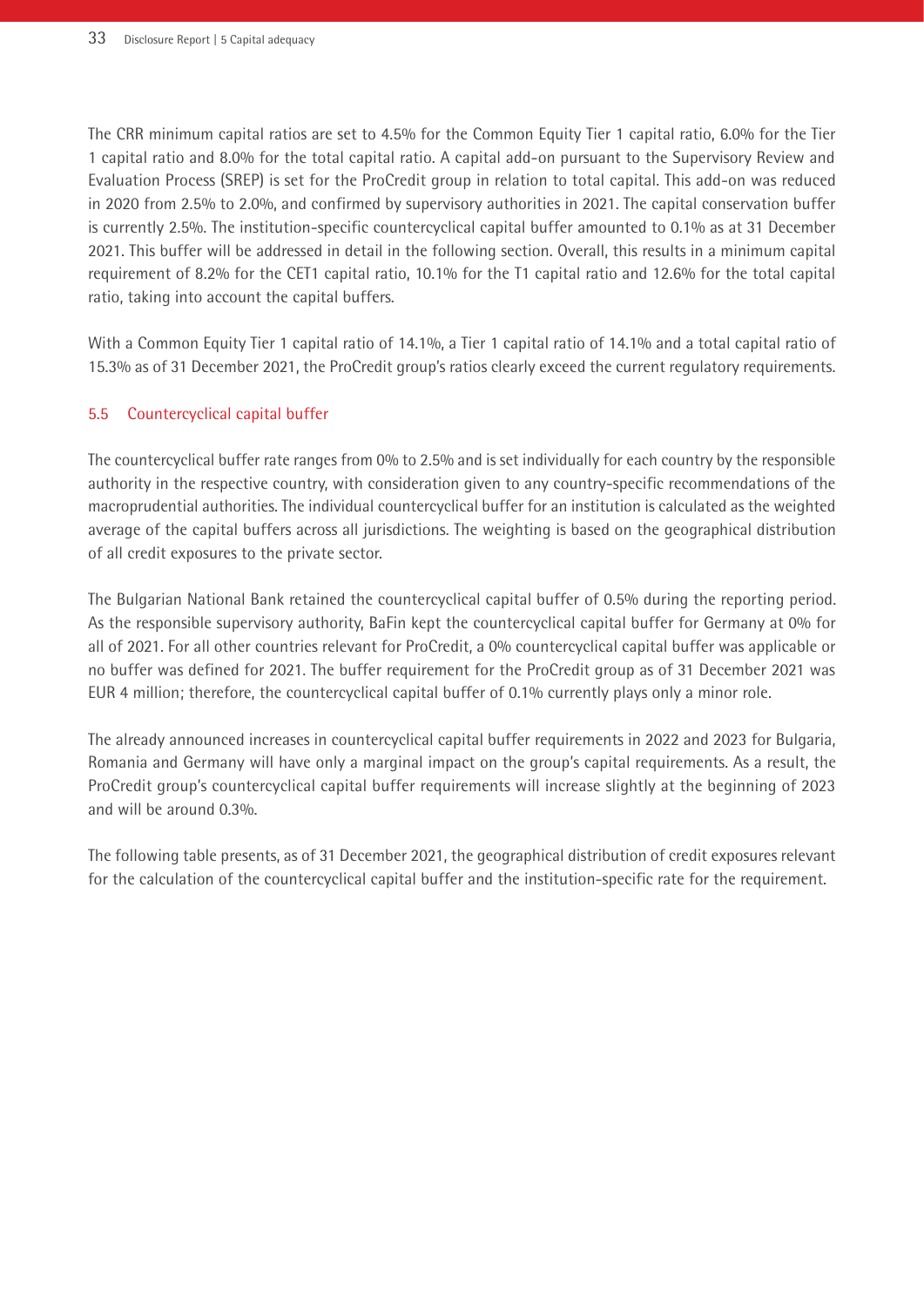# EU CCyB1: Geographical distribution of credit exposures relevant for the calculation of the countercyclical buffer

| Risk-weighted<br>exposure<br>amounts |                         | Own fund<br>requirements<br>weights<br>(0/0) | Counter-<br>cyclical<br>buffer rate<br>(0/0) |
|--------------------------------------|-------------------------|----------------------------------------------|----------------------------------------------|
|                                      |                         |                                              |                                              |
|                                      | 715                     | 16.6824%                                     | 0.0000%                                      |
|                                      | 607                     | 14.0438%                                     | 0.5000%                                      |
|                                      | 520                     | 12.0179%                                     | 0.0000%                                      |
|                                      | 443                     | 10.2396%                                     | 0.0000%                                      |
|                                      | 321                     | 7.3237%                                      | 0.0000%                                      |
|                                      | 335                     | 7.8486%                                      | 0.0000%                                      |
|                                      | 47                      | 5.1833%                                      | 0.0000%                                      |
|                                      | 279                     | 6.2740%                                      | 0.0000%                                      |
|                                      | 213                     | 4.9838%                                      | 0.0000%                                      |
|                                      | 227                     | 5.4427%                                      | 0.0000%                                      |
|                                      | 165                     | 3.7751%                                      | 0.0000%                                      |
|                                      | 154                     | 3.5101%                                      | 0.0000%                                      |
|                                      | 98                      | 2.2753%                                      | 0.0000%                                      |
|                                      | 3                       | 0.2037%                                      | 0.0000%                                      |
|                                      | 1                       | 0.0361%                                      | $0.0000\%$                                   |
|                                      | $\overline{0}$          | 0.0270%                                      | 0.0000%                                      |
|                                      | $\overline{\mathbf{c}}$ | 0.0520%                                      | 0.0000%                                      |
|                                      | $\mathbf{1}$            | 0.0269%                                      | 0.0000%                                      |
|                                      | $\overline{1}$          | 0.0185%                                      | 0.0000%                                      |
|                                      | $\overline{2}$          | 0.0356%                                      |                                              |
| 4.134                                |                         | 100.0000%                                    |                                              |

|                        |                          | a                                                       |                                             | $\mathbf{c}$                                           |                                                                               | e                                                                          |                         |                                     |             |                                            |                                                                                                           |       |                                      |                                              | m                                            |
|------------------------|--------------------------|---------------------------------------------------------|---------------------------------------------|--------------------------------------------------------|-------------------------------------------------------------------------------|----------------------------------------------------------------------------|-------------------------|-------------------------------------|-------------|--------------------------------------------|-----------------------------------------------------------------------------------------------------------|-------|--------------------------------------|----------------------------------------------|----------------------------------------------|
|                        |                          |                                                         |                                             | Relevant credit exposures -                            |                                                                               |                                                                            |                         |                                     |             |                                            |                                                                                                           |       |                                      |                                              |                                              |
|                        |                          |                                                         | General credit exposures                    |                                                        | Market risk                                                                   |                                                                            |                         |                                     |             | Own fund requirements                      |                                                                                                           |       |                                      |                                              |                                              |
| 31.12.2021<br>in EUR m |                          | Exposure value<br>under the<br>standardised<br>approach | Exposure value<br>under the IRB<br>approach | short positions<br>of trading-book<br>exposures for SA | Sum of long and Value of trading-<br>book exposures<br>for internal<br>models | Securitisation<br>exposures -<br>Exposure value<br>for non-trading<br>book | Total exposure<br>value | Relevant credit<br>risk exposures - | Credit risk | <b>Relevant credit</b><br>risk exposures - | Relevant credit<br>risk exposures<br>- Securitisation<br>positions in the<br>Market risk non-trading book | Total | Risk-weighted<br>exposure<br>amounts | Own fund<br>requirements<br>weights<br>(0/0) | Counter-<br>cyclical<br>buffer rate<br>(0/0) |
| 010                    | Breakdown by country:    |                                                         |                                             |                                                        |                                                                               |                                                                            |                         |                                     |             |                                            |                                                                                                           |       |                                      |                                              |                                              |
|                        | Serbia                   | 1,058                                                   |                                             |                                                        |                                                                               |                                                                            | 1,058                   |                                     | 56          |                                            |                                                                                                           | 56    | 715                                  | 16.6824%                                     | 0.0000%                                      |
|                        | Bulgaria                 | 958                                                     |                                             |                                                        |                                                                               |                                                                            | 958                     |                                     | 47          |                                            |                                                                                                           | 47    | 607                                  | 14.0438%                                     | 0.5000%                                      |
|                        | Ukraine                  | 743                                                     |                                             |                                                        |                                                                               |                                                                            | 743                     |                                     | 40          |                                            |                                                                                                           | 40    | 520                                  | 12.0179%                                     | 0.0000%                                      |
|                        | Kosovo                   | 602                                                     |                                             |                                                        |                                                                               |                                                                            | 602                     |                                     | 34          |                                            |                                                                                                           | 34    | 443                                  | 10.2396%                                     | 0.0000%                                      |
|                        | North Macedonia          | 507                                                     |                                             |                                                        |                                                                               |                                                                            | 507                     |                                     | 24          |                                            | $\overline{\phantom{a}}$                                                                                  | 24    | 321                                  | 7.3237%                                      | $0.0000\%$                                   |
|                        | Ecuador                  | 457                                                     |                                             |                                                        |                                                                               |                                                                            | 457                     |                                     | 26          |                                            |                                                                                                           | 26    | 335                                  | 7.8486%                                      | $0.0000\%$                                   |
|                        | Germany                  | 413                                                     |                                             |                                                        |                                                                               |                                                                            | 413                     |                                     | 17          |                                            |                                                                                                           | 17    | 47                                   | 5.1833%                                      | $0.0000\%$                                   |
|                        | Georgia                  | 408                                                     |                                             |                                                        |                                                                               |                                                                            | 408                     |                                     | 21          |                                            |                                                                                                           | 21    | 279                                  | 6.2740%                                      | 0.0000%                                      |
|                        | Romania                  | 359                                                     |                                             |                                                        |                                                                               |                                                                            | 359                     |                                     | 17          |                                            |                                                                                                           | 17    | 213                                  | 4.9838%                                      | $0.0000\%$                                   |
|                        | Greece                   | 293                                                     |                                             |                                                        |                                                                               |                                                                            | 293                     |                                     | 18          |                                            |                                                                                                           | 18    | 227                                  | 5.4427%                                      | $0.0000\%$                                   |
|                        | Bosnia and Herzegovina   | 274                                                     |                                             |                                                        |                                                                               |                                                                            | 274                     |                                     | 13          |                                            |                                                                                                           | 13    | 165                                  | 3.7751%                                      | 0.0000%                                      |
|                        | Albania                  | 237                                                     |                                             |                                                        |                                                                               |                                                                            | 237                     |                                     | 12          |                                            |                                                                                                           | 12    | 154                                  | 3.5101%                                      | $0.0000\%$                                   |
|                        | Moldova                  | 176                                                     |                                             |                                                        |                                                                               |                                                                            | 176                     |                                     |             |                                            |                                                                                                           |       | 98                                   | 2.2753%                                      | 0.0000%                                      |
|                        | United States of America | 29                                                      |                                             |                                                        |                                                                               |                                                                            | 29                      |                                     |             |                                            |                                                                                                           |       | 3                                    | 0.2037%                                      | $0.0000\%$                                   |
|                        | Belgium                  | $\mathsf{G}$                                            |                                             |                                                        |                                                                               |                                                                            |                         |                                     |             |                                            |                                                                                                           |       |                                      | 0.0361%                                      | $0.0000\%$                                   |
|                        | United Kingdom           |                                                         |                                             |                                                        |                                                                               |                                                                            |                         |                                     |             |                                            |                                                                                                           |       | $\Omega$                             | 0.0270%                                      | 0.0000%                                      |
|                        | Cook Islands             |                                                         |                                             |                                                        |                                                                               |                                                                            |                         |                                     |             |                                            |                                                                                                           |       |                                      | 0.0520%                                      | $0.0000\%$                                   |
|                        | The Netherlands          |                                                         |                                             |                                                        |                                                                               |                                                                            | $\Omega$                |                                     |             |                                            |                                                                                                           |       |                                      | 0.0269%                                      | $0.0000\%$                                   |
|                        | Italy                    |                                                         |                                             |                                                        |                                                                               |                                                                            |                         |                                     |             |                                            |                                                                                                           |       |                                      | 0.0185%                                      | 0.0000%                                      |
|                        | Other                    |                                                         |                                             |                                                        |                                                                               |                                                                            | $\mathcal{L}$           |                                     |             |                                            |                                                                                                           |       | $\mathcal{D}$                        | 0.0356%                                      |                                              |
| 020                    | Total                    | 6,532                                                   |                                             |                                                        |                                                                               |                                                                            | 6,532                   |                                     | 334         |                                            | $\overline{\phantom{a}}$                                                                                  | 334   | 4,134                                | 100.0000%                                    | <b>Contract Contract</b>                     |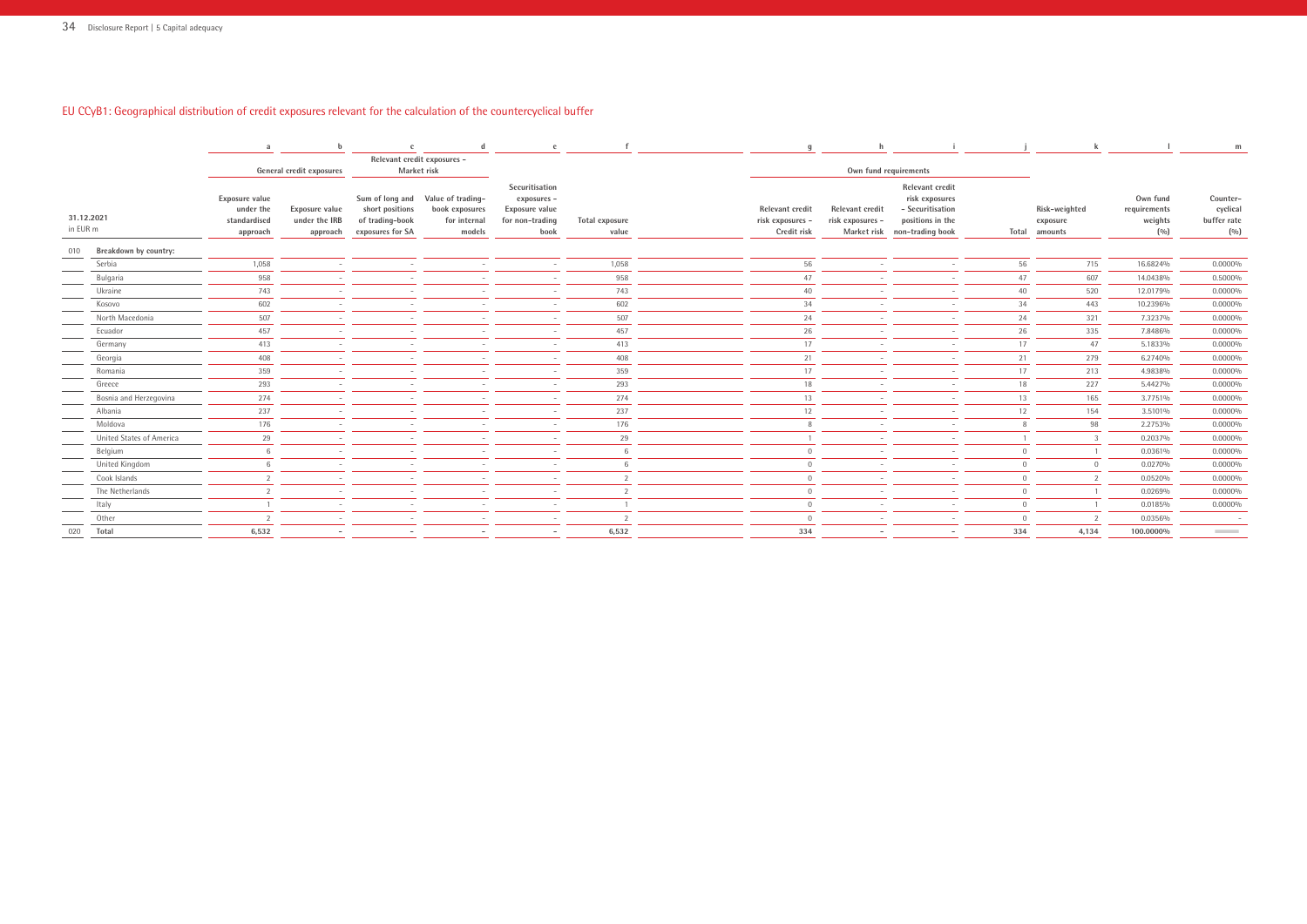### <span id="page-34-0"></span>EU CCyB2: Amount of institution-specific countercyclical capital buffer

| 31.12.2021 |                                                          |         |
|------------|----------------------------------------------------------|---------|
| in EUR m   |                                                          | a       |
|            | Total risk exposure amount                               | 5.601   |
|            | Institution-specific countercyclical capital buffer rate | 0.0702% |
|            | Institution-specific countercyclical buffer requirement  | 4       |

#### 5.6 [Leverage ratio](#page-2-0)

#### EU LRA: Disclosure of LR qualitative information

#### *Row a - Description of the processes used to manage the risk of excessive leverage*

With the implementation of CRR, an additional leverage ratio was introduced which is not risk-based. This is defined as the ratio of Tier 1 capital to unweighted on- and off-balance sheet risk exposures. The ratio represents a non-risk-based model to address the growing risk of excessive leverage in the banking sector. The requirements for determining the leverage ratio are set out in Part 7 of CRR. A mandatory minimum ratio of 3% was introduced in June 2021 with CRR II.

The leverage ratio is calculated on a monthly basis. The internally selected early warning threshold is currently 6%. As of year-end 2021 the ProCredit group reported a comfortable leverage ratio of 9.3%.

### *Row b - Description of the factors that had an impact on the leverage ratio during the period to which the disclosed leverage ratio refers*

Compared with the previous year, the leverage ratio remained unchanged at 9.3%. The total risk exposure amount for the ProCredit group increased in the course of 2021 by EUR 906 million. This development was due primarily to loan portfolio growth. The simultaneous increase in T1 capital by EUR 86 million had a positive effect, with the result that the leverage ratio remained at the same level. This rise in T1 capital is mainly attributable to the recognition of interim profits and the positive development of the translation reserve.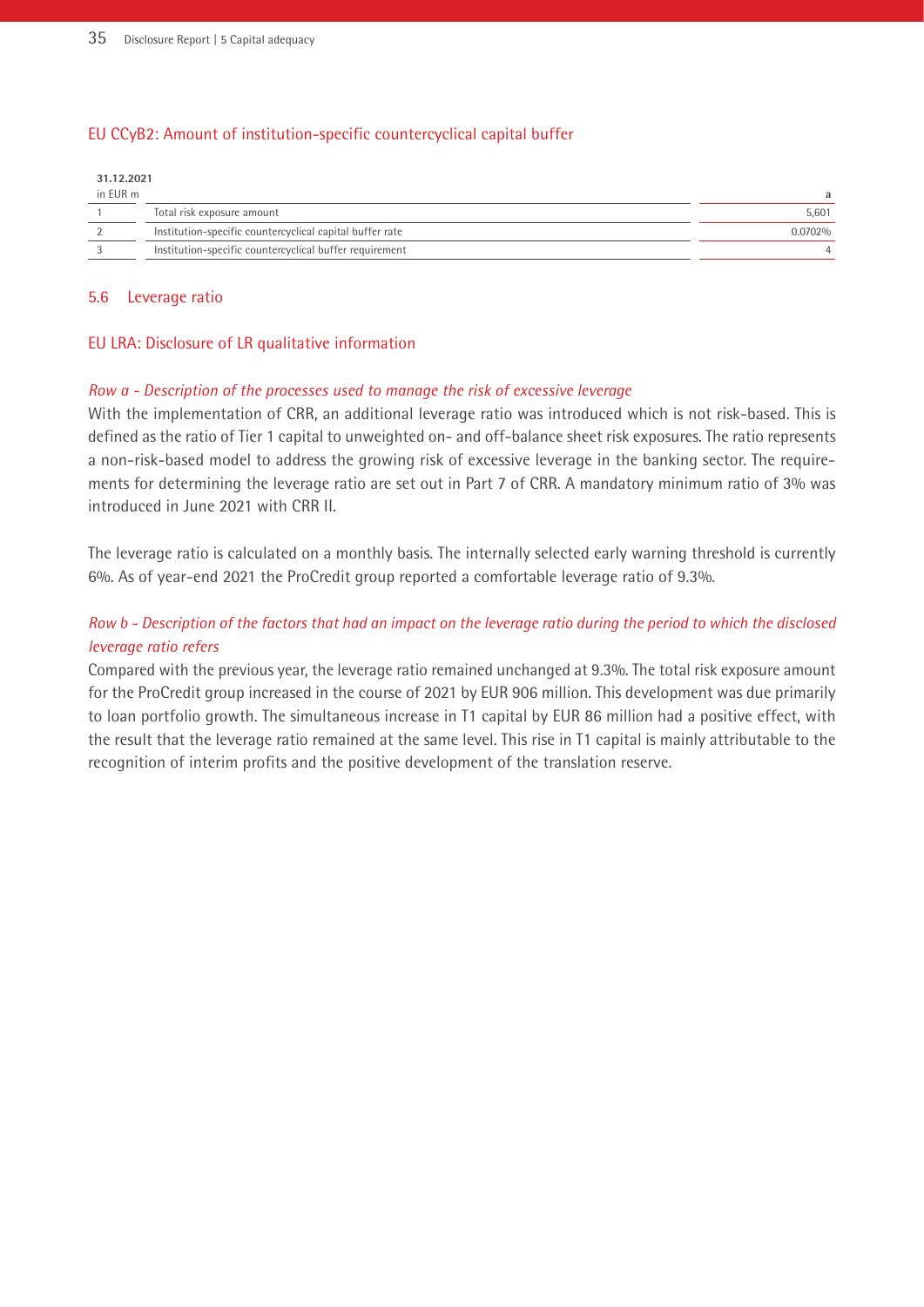# EU LR2: Leverage ratio common disclosure

|                |                                                                                                                                               | CRR leverage ratio exposures |                |
|----------------|-----------------------------------------------------------------------------------------------------------------------------------------------|------------------------------|----------------|
|                |                                                                                                                                               | a                            | b              |
| in EUR m       |                                                                                                                                               | 31.12.2021                   | 31.12.2020     |
|                |                                                                                                                                               |                              |                |
|                | On-balance sheet exposures (excluding derivatives and SFTs)                                                                                   |                              |                |
| 1              | On-balance sheet items (excluding derivatives, SFTs, but including collateral)                                                                | 8,224                        | 7,353          |
| $\overline{2}$ | Gross-up for derivatives collateral provided, where deducted from the balance<br>sheet assets pursuant to the applicable accounting framework |                              |                |
| 3              | (Deductions of receivables assets for cash variation margin provided in derivatives<br>transactions)                                          |                              |                |
| 4              | (Adjustment for securities received under securities financing transactions that are<br>organised as an asset)                                |                              |                |
| 5              | (General credit risk adjustments to on-balance sheet items)                                                                                   |                              |                |
| 6              | (Asset amounts deducted in determining Tier 1 capital)                                                                                        | $-21$                        | $-23$          |
| 7              | Total on-balance sheet exposures (excluding derivatives and SFTs)                                                                             | 8,203                        | 7,330          |
|                |                                                                                                                                               |                              |                |
|                | Derivative exposures                                                                                                                          |                              |                |
| 8              | Replacement cost associated with SA-CCR derivative transactions (i.e. net of<br>eligible cash variation margin)                               |                              |                |
| EU-8a          | Derogation for derivatives: replacement costs contribution under the simplified<br>standardised approach                                      |                              |                |
| 9              | Add-on amounts for potential future exposure associated with SA-CCR derivatives<br>transactions                                               |                              |                |
| EU-9a          | Derogation for derivatives: Potential future exposure contribution under the<br>simplified standardised approach                              |                              |                |
| $EU-9b$        | Exposure determined under Original Exposure Method                                                                                            | 16                           | $\overline{7}$ |
| 10             | (Exempted CCP leg of client-cleared trade exposures) (SA-CCR)                                                                                 |                              |                |
| EU-10a         | (Exempted CCP leg of client-cleared trade exposures) (simplified standardised<br>approach)                                                    |                              |                |
| EU-10b         | (Exempted CCP leg of client-cleared trade exposures) (Original Exposure Method)                                                               |                              |                |
| 11             | Adjusted effective notional amount of written credit derivatives                                                                              |                              |                |
| 12             | (Adjusted effective notional offsets and add-on deductions for written credit<br>derivatives)                                                 |                              |                |
| 13             | Total derivatives exposures                                                                                                                   | 16                           | 7              |
|                |                                                                                                                                               |                              |                |
|                | Securities financing transaction (SFT) exposures                                                                                              |                              |                |
| 14             | Gross SFT assets (with no recognition of netting), after adjustment for sales<br>accounting transactions                                      |                              |                |
| 15             | (Netted amounts of cash payables and cash receivables of gross SFTs assets)                                                                   |                              |                |
| 16             | Counterparty credit risk exposure for SFT assets                                                                                              |                              |                |
| EU-16a         | Derogation for SFTs: Counterparty credit risk exposure in accordance with Articles<br>429e(5) and 222 CRR                                     |                              |                |
| 17             | Agent transaction exposures                                                                                                                   |                              |                |
| EU-17a         | (Exempted CCP leg of client-cleared SFT exposure)                                                                                             |                              |                |
| 18             | Total securities financing transaction exposures                                                                                              |                              |                |
|                |                                                                                                                                               |                              |                |
|                | Other off-balance sheet exposures                                                                                                             |                              |                |
| 19             | Off-balance sheet exposures at gross notional amount                                                                                          | 987                          |                |
| 20             | (Adjustments for conversion to credit equivalent amounts)                                                                                     | 700                          |                |
| 21             | (General provisions deducted in determining Tier 1 capital and specific provisions<br>associated with off-balance sheet exposures)            |                              |                |
| 22             | Off-balance-sheet exposures                                                                                                                   | 287                          | 265            |

 *continued next page*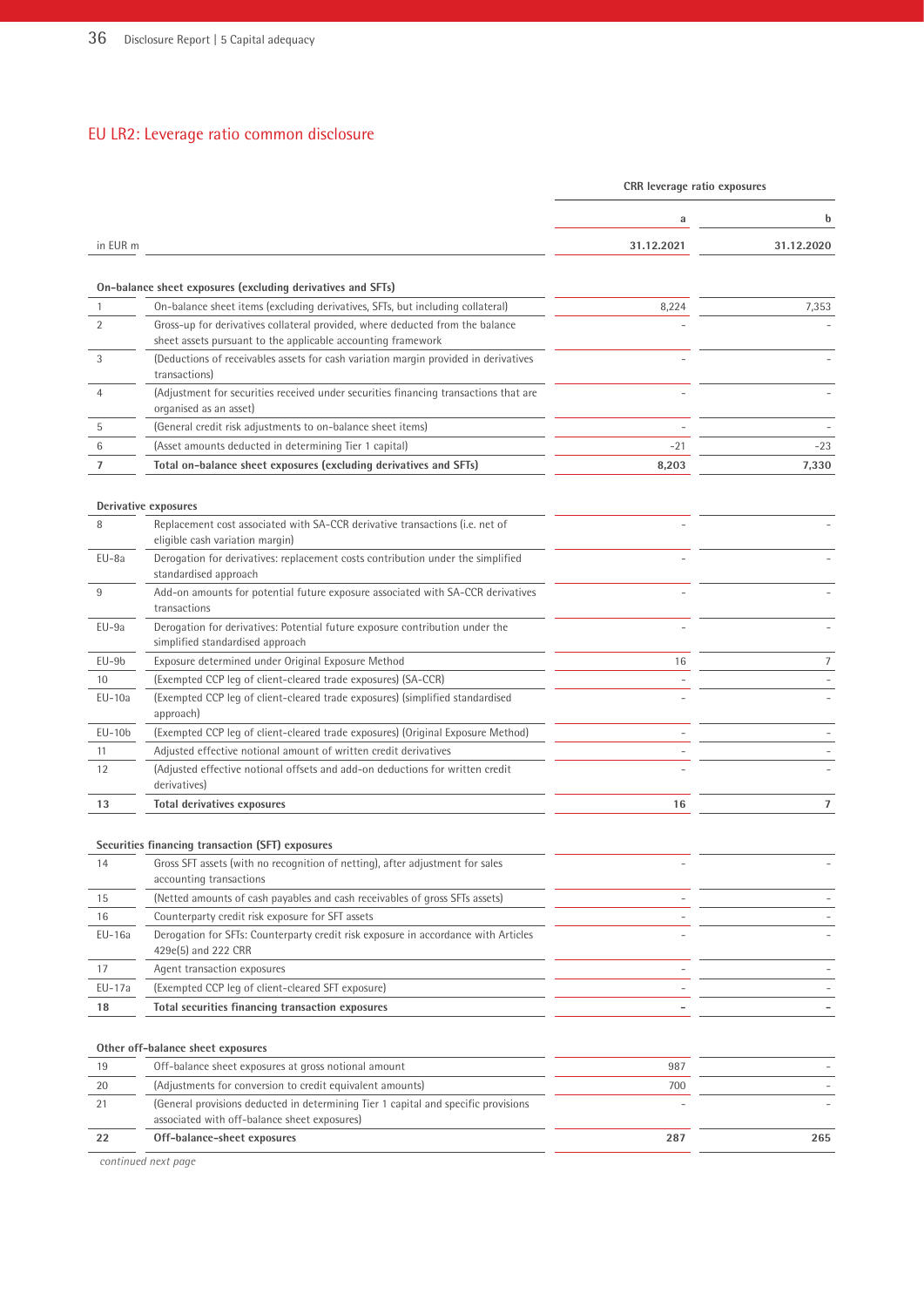|                |                                                                                                                                                                         | CRR leverage ratio exposures |            |
|----------------|-------------------------------------------------------------------------------------------------------------------------------------------------------------------------|------------------------------|------------|
|                |                                                                                                                                                                         | a                            | b          |
| in EUR m       |                                                                                                                                                                         | 31.12.2021                   | 31.12.2020 |
| continued      |                                                                                                                                                                         |                              |            |
|                |                                                                                                                                                                         |                              |            |
|                | <b>Excluded exposures</b>                                                                                                                                               |                              |            |
| EU-22a         | (Exposures excluded from the total exposure measure in accordance with point (c)<br>of Article 429a(1) CRR)                                                             |                              |            |
| $EU-22b$       | (Exposures exempted in accordance with point (j) of Article 429a(1) CRR (on and<br>off balance sheet))                                                                  |                              |            |
| $EU-22c$       | (Excluded exposures of public development banks (or units) - public sector<br>investments)                                                                              |                              |            |
| $EU-22d$       | (Excluded exposures of public development banks (or units) - promotional loans)                                                                                         |                              |            |
| $EU-22e$       | (Excluded passing-through promotional loan exposures by non-public development<br>banks (or units))                                                                     |                              |            |
| $EU-22f$       | (Excluded quaranteed parts of exposures arising from export credits)                                                                                                    |                              |            |
| $EU-22q$       | (Excluded excess collateral deposited with triparty agents)                                                                                                             |                              |            |
| $EU-22h$       | (Excluded CSD-related services of CSD/institutions in accordance with point (o) of<br>Article 429a(1) CRR)                                                              |                              |            |
| EU-22i         | (Excluded CSD-related services of designated institutions in accordance with point<br>(p) of Article $429a(1)$ CRR)                                                     |                              |            |
| $EU-22i$       | (Reduction of the exposure value of pre-financing or intermediate loans)                                                                                                |                              |            |
| $EU-22k$       | (Total exempted exposures)                                                                                                                                              |                              |            |
| 23             | Capital and total exposure measure<br>Tier 1 capital                                                                                                                    | 792                          | 706        |
| 24             | Total exposure measure                                                                                                                                                  | 8,506                        | 7,602      |
|                |                                                                                                                                                                         |                              |            |
| Leverage ratio |                                                                                                                                                                         |                              |            |
| 25             | Leverage ratio $(%)$                                                                                                                                                    | 9.3107%                      | 9.2924%    |
| $EU-25$        | Leverage ratio (excluding the impact of the exemption of public-sector invest-<br>ments and promotional loans) (%)                                                      | 9.3107%                      | 9.2924%    |
| 25a            | Leverage ratio (excluding the impact of any applicable temporary exemption of<br>central bank reserves) (%)                                                             | 9.3107%                      | 9.2924%    |
| 26             | Regulatory minimum leverage ratio requirement (%)                                                                                                                       | 3.0000%                      |            |
| EU-26a         | Additional own funds requirements to address the risk of excessive leverage (%)                                                                                         |                              |            |
| EU-26b         | of which: to be made up of CET1 capital                                                                                                                                 |                              |            |
| 27             | Leverage ratio buffer requirement (%)                                                                                                                                   |                              |            |
| EU-27a         | Overall leverage ratio requirement (%)                                                                                                                                  | 3.0000%                      |            |
|                | Choice on transitional arrangements and relevant exposures                                                                                                              |                              |            |
| $EU-27b$       | Choice on transitional arrangements for the definition of the capital measure                                                                                           |                              |            |
|                |                                                                                                                                                                         |                              |            |
|                | Disclosure of mean values                                                                                                                                               |                              |            |
| 28             | Mean of daily values of gross SFT assets, after adjustment for sale accounting<br>transactions and netted of amounts of associated cash payables and cash<br>receivable |                              |            |
| 29             | Quarter-end value of gross SFT assets, after adjustment for sale accounting<br>transactions and netted of amounts of associated cash payables and cash receivables      |                              |            |
|                | continued next page                                                                                                                                                     |                              |            |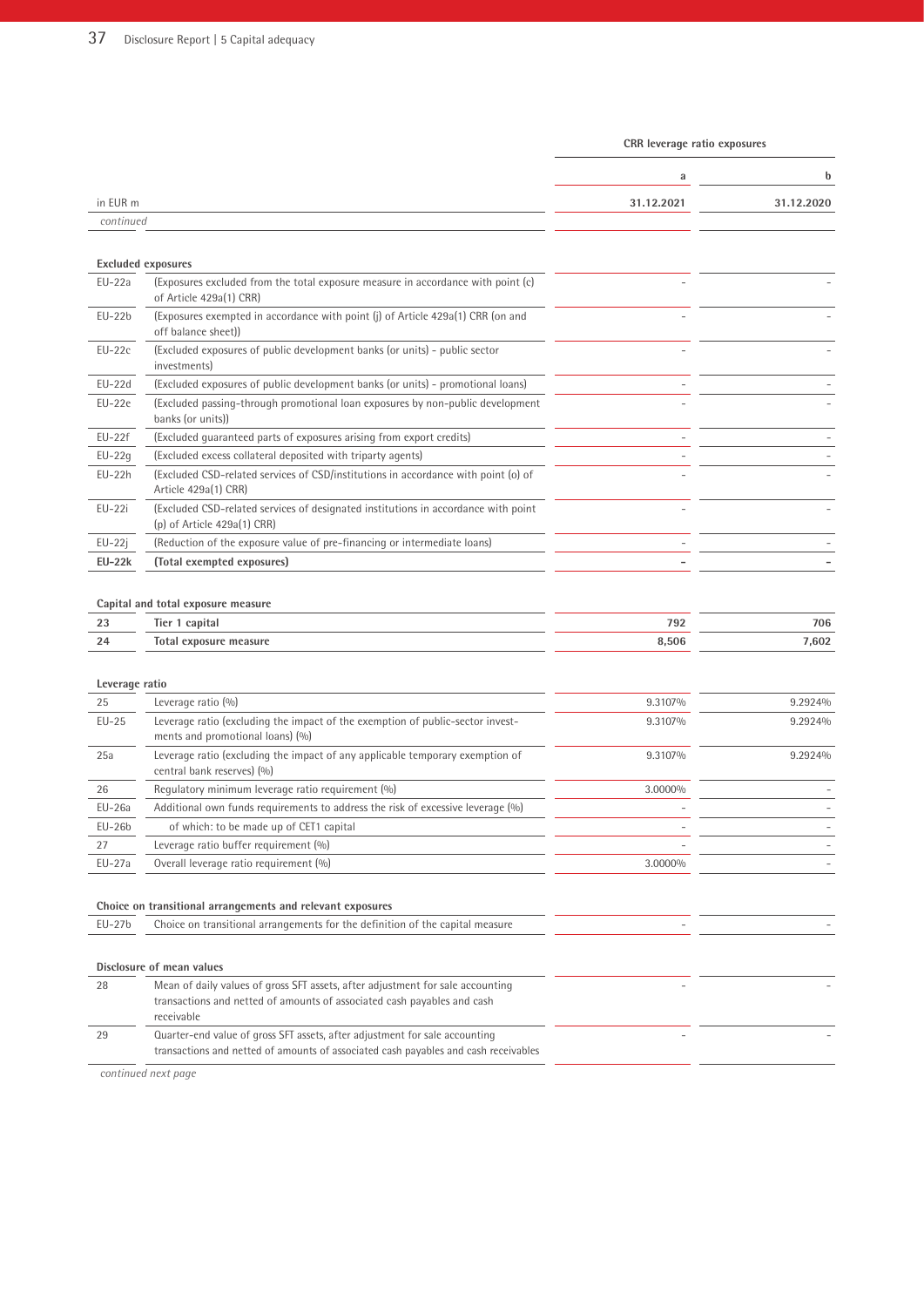|           |                                                                                                                                                                                                                                                                                                            | <b>CRR</b> leverage ratio exposures |            |
|-----------|------------------------------------------------------------------------------------------------------------------------------------------------------------------------------------------------------------------------------------------------------------------------------------------------------------|-------------------------------------|------------|
|           |                                                                                                                                                                                                                                                                                                            | a                                   | b          |
| in EUR m  |                                                                                                                                                                                                                                                                                                            | 31.12.2021                          | 31.12.2020 |
| continued |                                                                                                                                                                                                                                                                                                            |                                     |            |
| 30        | Total exposure measure (including the impact of any applicable temporary<br>exemption of central bank reserves) incorporating mean values from row 28 of<br>gross SFT assets (after adjustment for sale accounting transactions and netted of<br>amounts of associated cash payables and cash receivables) | 8,506                               | 7,602      |
| 30a       | Total exposure measure (excluding the impact of any applicable temporary<br>exemption of central bank reserves) incorporating mean values from row 28 of<br>gross SFT assets (after adjustment for sale accounting transactions and netted of<br>amounts of associated cash payables and cash receivables) | 8,506                               | 7,602      |
| 31        | Leverage ratio (including the impact of any applicable temporary exemption of<br>central bank reserves) incorporating mean values from row 28 of gross SFT assets<br>(after adjustment for sale accounting transactions and netted of amounts of<br>associated cash payables and cash receivables)         | 9.3107%                             | 9.2924%    |
| 31a       | Leverage ratio (excluding the impact of any applicable temporary exemption of<br>central bank reserves) incorporating mean values from row 28 of gross SFT assets<br>(after adjustment for sale accounting transactions and netted of amounts of<br>associated cash payables and cash receivables)         | 9.3107%                             | 9.2924%    |

### EU LR1: Summary reconciliation of accounting assets and leverage ratio exposures

|                |                                                                                                                                                                                                                       | a                 |
|----------------|-----------------------------------------------------------------------------------------------------------------------------------------------------------------------------------------------------------------------|-------------------|
| 31.12.2021     |                                                                                                                                                                                                                       |                   |
| in EUR m       |                                                                                                                                                                                                                       | Applicable amount |
|                | Total assets as per published financial statements                                                                                                                                                                    | 8,216             |
| $\overline{2}$ | Adjustment for entities which are consolidated for accounting purposes but are outside the scope of prudential<br>consolidation                                                                                       | $\overline{2}$    |
| 3              | (Adjustment for securitised exposures that meet the operational requirements for the recognition of risk transference)                                                                                                |                   |
| 4              | (Adjustment for temporary exemption of exposures to central banks (if applicable))                                                                                                                                    |                   |
| 5              | (Adjustment for fiduciary assets recognised on the balance sheet pursuant to the applicable accounting framework<br>but excluded from the total exposure measure in accordance with point (i) of Article 429a(1) CRR) |                   |
| 6              | Adjustment for regular-way purchases and sales of financial assets subject to trade date accounting                                                                                                                   |                   |
|                | Adjustment for eligible cash pooling transactions                                                                                                                                                                     |                   |
| 8              | Adjustment for derivative financial instruments                                                                                                                                                                       | 16                |
| 9              | Adjustment for securities financing transactions (SFTs)                                                                                                                                                               |                   |
| 10             | Adjustment for off-balance sheet items (i.e. conversion to credit equivalent amounts of off-balance sheet<br>exposures)                                                                                               | 287               |
| 11             | (Adjustment for prudent valuation adjustments and specific and general provisions which have reduced Tier 1<br>capital)                                                                                               |                   |
| EU-11a         | (Adjustment for exposures excluded from the total exposure measure in accordance with point (c) of Article<br>429a(1) CRR)                                                                                            |                   |
| EU-11b         | (Adjustment for exposures excluded from the total exposure measure in accordance with point (j) of Article<br>429a(1) CRR)                                                                                            |                   |
| 12             | Other adjustments                                                                                                                                                                                                     | $-14$             |
| 13             | Total exposure measure                                                                                                                                                                                                | 8,506             |
|                |                                                                                                                                                                                                                       |                   |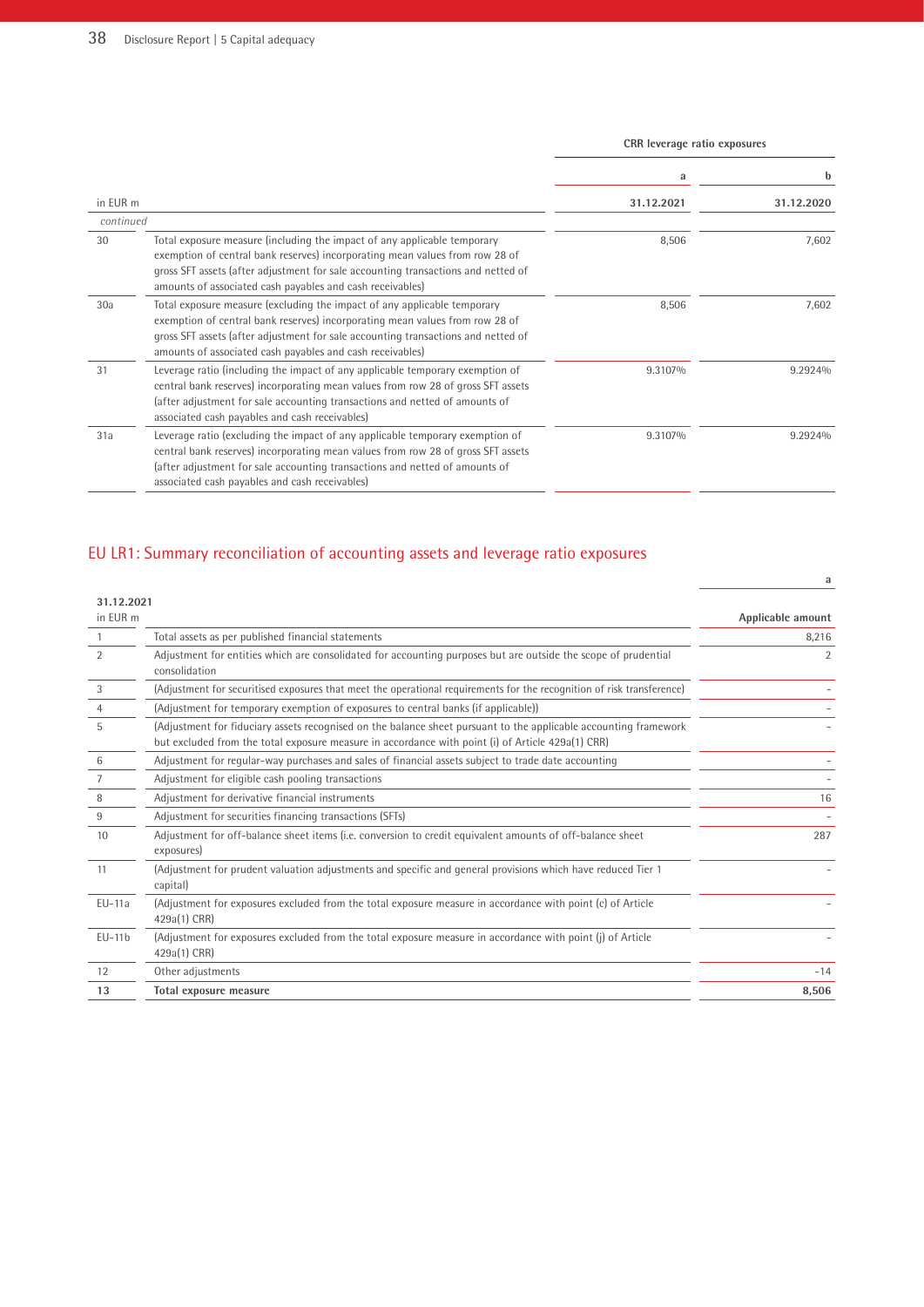#### EU LR3: Split-up of on-balance sheet exposures (excluding derivatives, SFTs and exempted exposures)

| 31.12.2021<br>in EUR m                                                                                 | CRR leverage ratio<br>exposures |
|--------------------------------------------------------------------------------------------------------|---------------------------------|
| Total on-balance sheet exposures (excluding derivatives, SFTs, and exempted exposures), of which:      | 8,224                           |
| Trading book exposures                                                                                 |                                 |
| Banking book exposures, of which:                                                                      | 8,224                           |
| Covered bonds                                                                                          |                                 |
| Exposures treated as sovereigns                                                                        | 1,846                           |
| Exposures to regional governments, MDB, international organisations and PSE, not treated as sovereigns | $\Omega$                        |
| Institutions                                                                                           | 57                              |
| Secured by mortgages of immovable properties                                                           |                                 |
| Retail exposures                                                                                       | 3,185                           |
| Corporates                                                                                             | 2,588                           |
| Exposures in default                                                                                   | 80                              |
| Other exposures (e.g. equity, securitisations, and other non-credit obligation assets)                 | 468                             |
|                                                                                                        |                                 |

**a**

#### 5.7 [Capitalisation in the economic perspective](#page-2-0)

#### EU OVC: ICAAP information

#### *Row a - Approach to assessing the adequacy of internal capital*

For information on the principles of capital management, please refer to section 5.1. Ensuring that the group as a whole and each individual bank maintains sufficient capitalisation in the economic perspective is a key element of ProCredit's group-wide risk management and capital management processes. In the context of the economic perspective, the capital needs arising from our specific risk profile are compared with the available capital resources to assure that the ProCredit group's capitalisation is sufficient. Capitalisation in the economic perspective was adequate at all times during the course of 2021.

The methods we use to calculate the amount of economic capital required to cover the different risks the group is exposed to are based on statistical models, provided that appropriate models are available. The guiding principle for our calculations is that the group is able to withstand strong shock scenarios. Compared to the previous year, there were no significant changes to the risk models. However, interest rate risk modelling was expanded. The countries in which we do business have a relatively volatile history. Therefore, our datasets include various periods of stress. As a result, there was no need to adjust risk modelling for the 2021 financial year.

When calculating the economic capital required to cover risk exposures we apply a one-year risk assessment horizon. The included material risks and the limits set for each risk reflect the specific risk profile of the group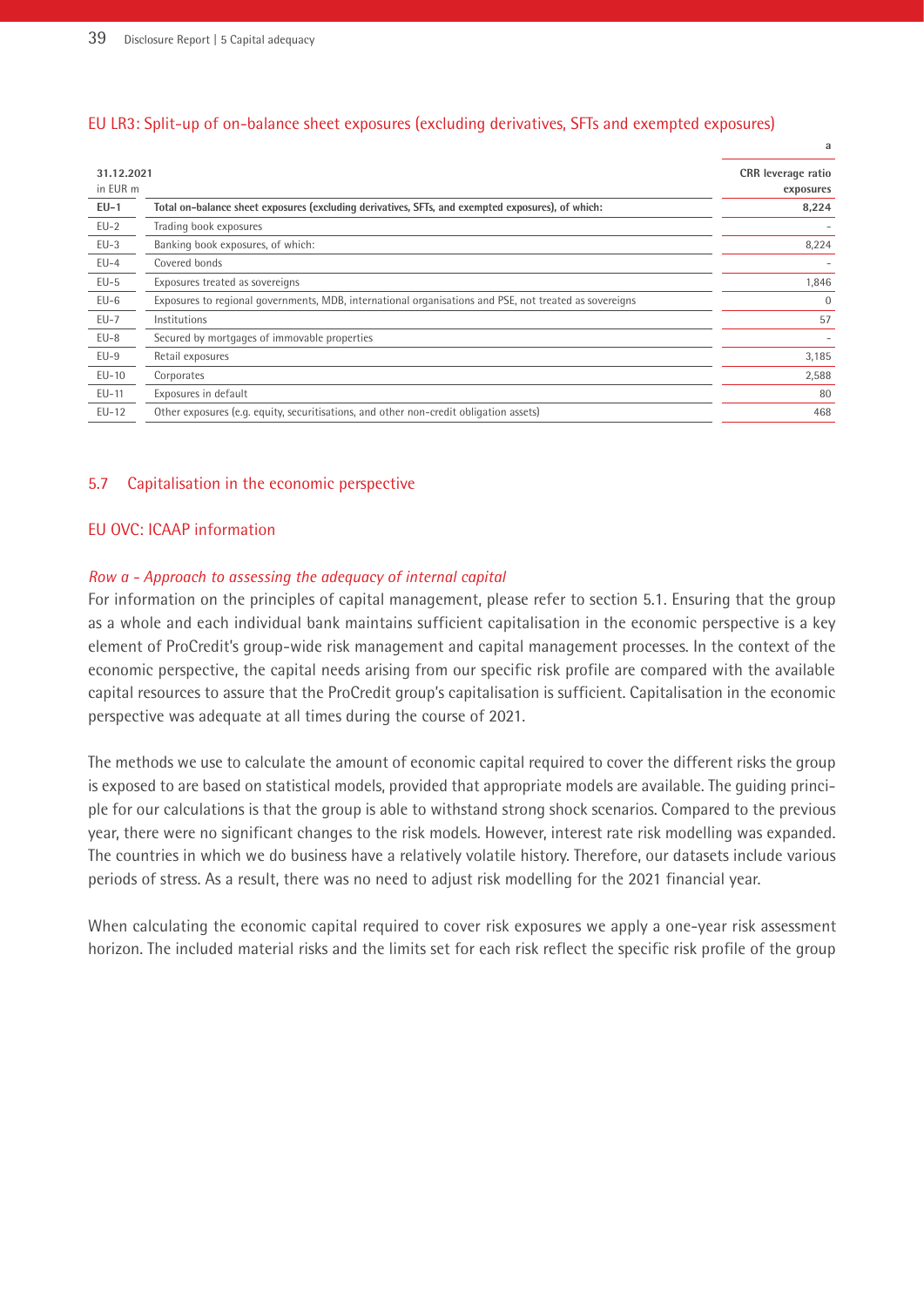and are based on the annually conducted risk inventory. The following risks are included in the calculation of the economic perspective for the group:

| Portfolio model based on a Monte Carlo simulation (Value-at-Risk, VaR) |
|------------------------------------------------------------------------|
|                                                                        |
|                                                                        |
|                                                                        |
|                                                                        |
| Monte Carlo simulation (VaR)                                           |
| Historical simulation (VaR)                                            |
| Quantitative model based on a Monte Carlo simulation                   |
| Analytical method (Business VaR)                                       |
| Qualified expert assessment                                            |
| Qualified expert assessment                                            |
|                                                                        |

The group's risk-taking potential (RTP), defined as the consolidated group equity (net of intangibles and deferred tax assets) plus ProCredit Holding's subordinated debt, amounted to EUR 922.4 million as of the end of December 2021 (2020: EUR 842.9 million). The Management set the Resources Available to Cover Risk (RAtCR) at an amount of EUR 826.0 million (2020: EUR 745.0 million). This reflects the maximum acceptable risk amount for the ProCredit group; moreover, taking account for the risk tolerance, it was set below the group's RTP in order to ensure the existence of a sufficient security buffer. In the course of 2022, the ProCredit group will adjust the definition of risk-taking potential and no longer take into account the subordinated debt of ProCredit Holding. This change has thus been accounted for in the planning. The economic capital required to cover the risks is compared with the internal capital available for each risk and for covering all risks.

The table below shows the distribution of RAtCR among the different risks and the limit utilisation. In the standard scenario, which is calculated with a 99.9% confidence level, the ProCredit group needs 73.1% of its RAtCR (2020: 75.6%) to cover its risk profile.

|                       | Limit<br>in EUR m | Limit utilisation<br>in EUR m | Limit utilisation<br>$(in \, \mathcal{Y}_0)$ |
|-----------------------|-------------------|-------------------------------|----------------------------------------------|
| Credit risk           | 420               | 301                           | 71.7                                         |
| Interest rate risk    | 140               | 101                           | 72.3                                         |
| Foreign currency risk | 150               | 110                           | 73.5                                         |
| Operational risk      | 30                | 23                            | 75.4                                         |
| Business risk         | 28                | 21                            | 75.1                                         |
| Funding risk          | 11                | 8                             | 72.4                                         |
| Model risk            | 47                | 40                            | N/A                                          |
| <b>Total 2021</b>     | 826               | 604                           | 73.1                                         |
| <b>Total 2020</b>     | 745               | 564                           | 75.6                                         |

#### Capitalisation in the economic perspective

#### Stress tests

Stress tests are performed regularly, at least once per quarter and ad hoc, to test the group's capacity to withstand shock conditions. Various types of analysis are applied, from simple sensitivity analysis for individual risk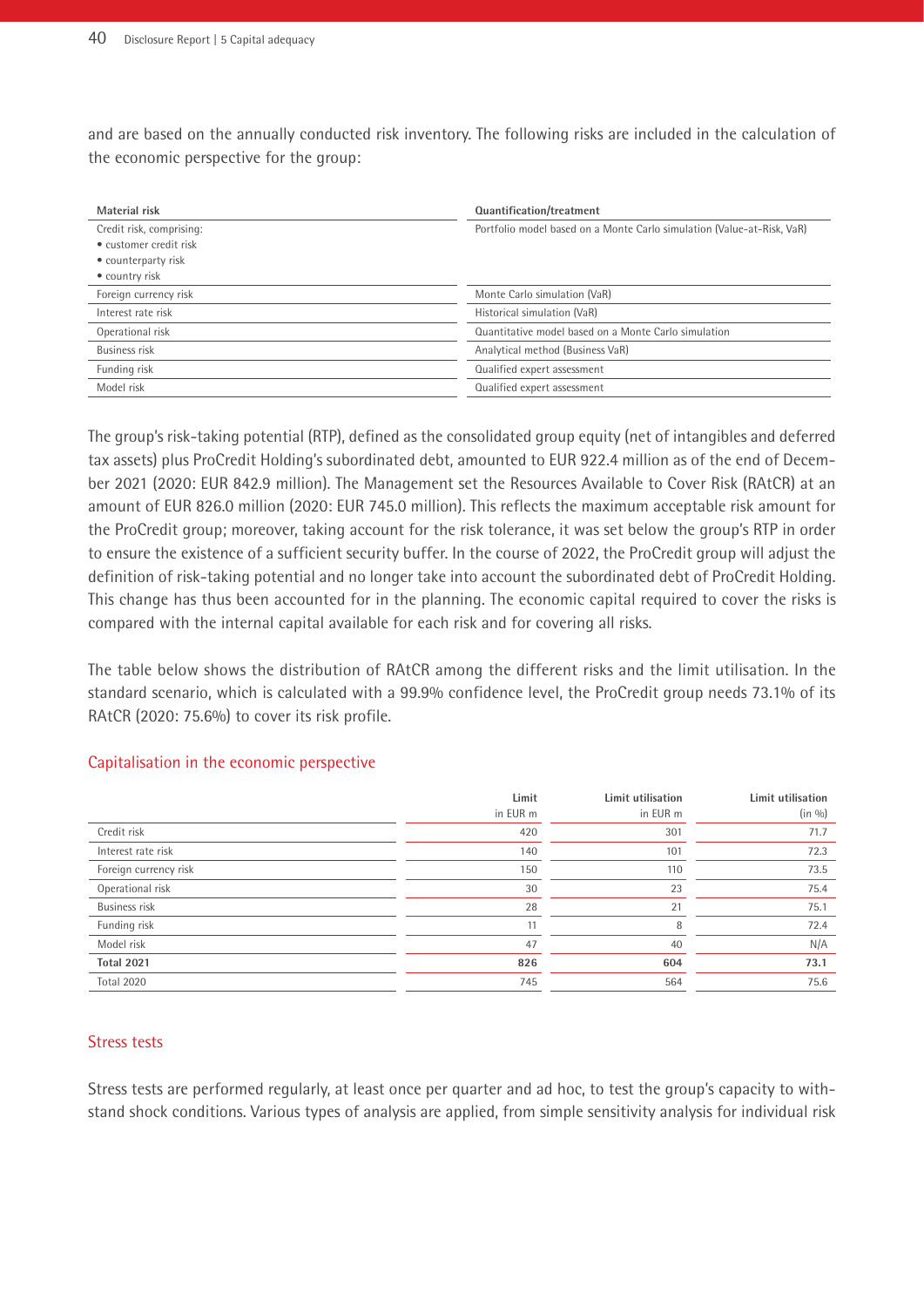types to scenario analyses in which multiple or all risk factors are stressed simultaneously. The stress tests are supplemented by reverse stress tests and, if applicable, by ad-hoc stress tests.

A range of stress scenarios are adopted and tested in order to analyse the impact of extraordinary but plausible events. The scenarios apply to both historical and hypothetical stress situations. They are based on, among other things, assumptions depicting significant deterioration of worldwide macroeconomic conditions and include an analysis of a severe economic downturn. The selection of the scenarios takes account for the group's strategic orientation and the economic environment. The macroeconomic stress scenario we have analysed exceeds current expectations for the impact of the COVID-19 pandemic. Against the backdrop of the current war in Ukraine, we are analysing further stress scenarios. The results of stress testing show that the capitalisation of the group in the economic perspective would be adequate under the defined stress conditions.

### **6 [CREDIT RISK](#page-2-0)**

The ProCredit group defines credit risk as the risk that the party to a transaction cannot fulfil its contractual obligations, not in full or not on time. Within overall credit risk we distinguish between customer credit risk, counterparty risk (including issuer risk) and country risk. Credit risk is our most significant risk, and customer credit exposures account for the largest share of that risk.

#### 6.1 [Customer credit risk](#page-2-0)

#### EU CRA: General qualitative information about credit risk<sup>17</sup>

#### *Row a - How the business model translates into the components of the institution's credit risk profile.*

The business strategy of the ProCredit group is based on being a "Hausbank" for SME clients and serving selected private clients. This allows a clear focus of the operating business and thus ensures that the credit exposures of the ProCredit banks are with clients who have the desired profile, so that risks can be managed effectively. In our main business, i.e. serving SMEs, we apply an individual approach to client assessment. This includes the recording and assessment of the risk profile, a thorough evaluation of the financial structure and the income-generating activities, and finally the possibility of mitigating risks through collateral or guarantees. As with all material risks of the ProCredit group, customer credit risk is managed by means of a uniform group-wide strategy. See also section 3, EU OVA row a.

*Row b - The criteria and approach used for defining the credit risk management policy and for setting credit risk limits.*  The key objectives of credit risk management are to achieve high loan portfolio quality, low risk concentrations within the loan portfolio and appropriate coverage of credit risks with loss allowances. The diversification of our business activities across 12 countries spread over four regions and the experience we have gained in these markets over the past decades form the basis for limiting customer credit risk effectively.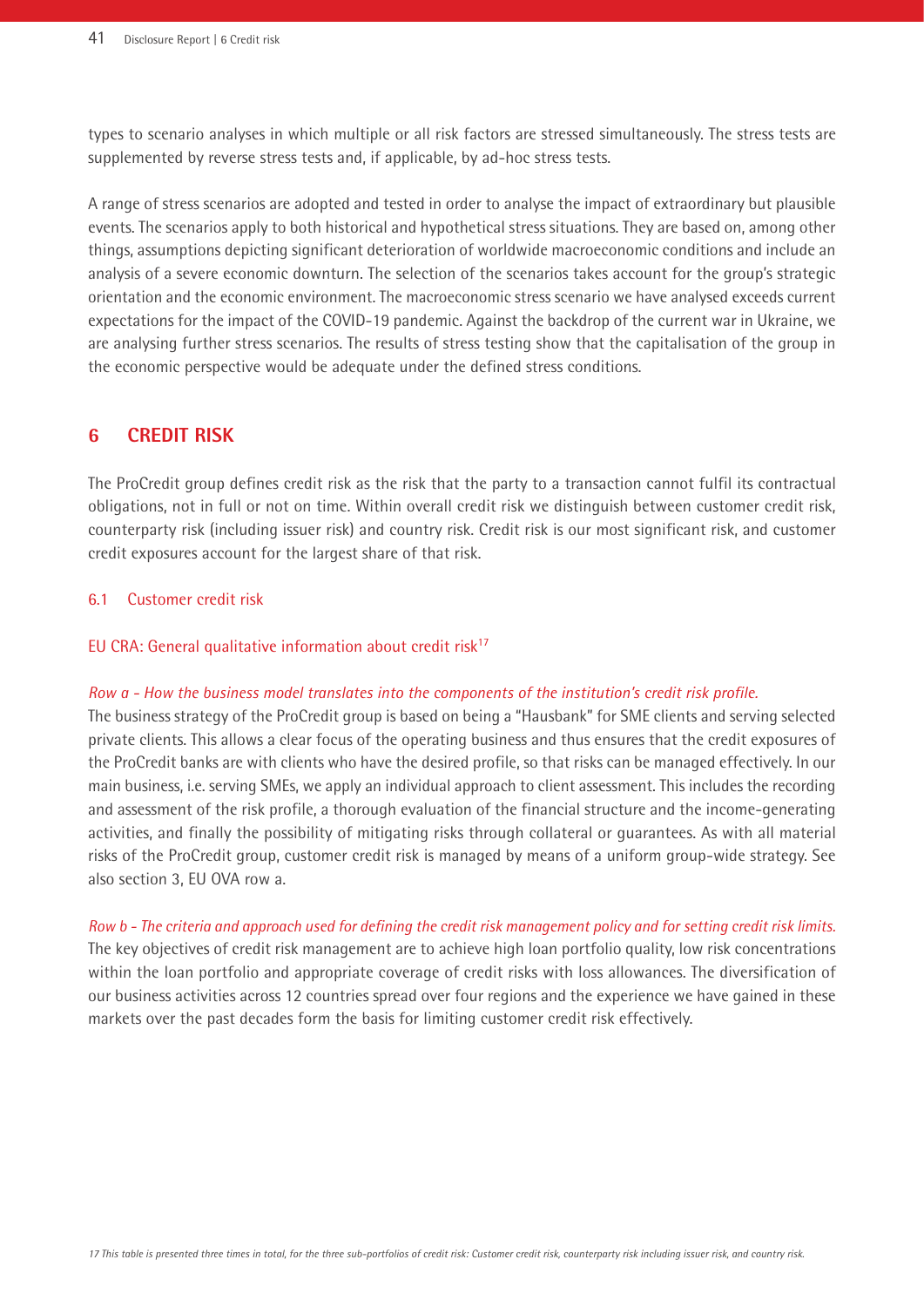The ProCredit banks serve a clear target group. For our relatively small business clients with increasingly formalised structures up to larger SMEs, the following principles, among others, apply to our lending activities:

- **•** Intensive analysis of the debt capacity and repayment capacity of borrowers, taking account for expected future cash flows
- Carefully documenting the risk assessments and the processes conducted during lending operations, such that the analyses performed can also be understood by expert third parties
- **•** Strictly avoiding overindebtedness among credit clients
- **•** Building a long-term relationship, maintaining regular contact, and documenting the development of the exposure in regular monitoring reports
- **•** Strictly monitoring the repayment of credit exposures
- **•** Enterprise-oriented, intensified loan management in the event of arrears
- **•** Collateral collection in the event of insolvency

The group's framework for managing customer credit risk is presented in the relevant policies and standards. The policies specify, among other things, the responsibilities for managing credit risk in the group and at the level of each individual bank, the principles for the organisation of the lending business, the principles involved in lending operations, and the framework for the valuation of collateral for credit exposures. The standards contain detailed explanations of the group's lending operations with business clients and private clients and of the range of credit offered. They also set forth the rules governing restructuring, loss allowances and write-offs. Thus, the policies and standards define risk-mitigating measures for the pre-disbursement phase (credit risk assessment) and the post-disbursement phase (e.g. regular monitoring of the financial situation, review of early warning indicators, and both intensified and problem loan management).

We divide our credit exposures mainly into small and medium-sized business credit exposures and credit exposures to private clients. Depending on the client category to which the respective credit exposure is assigned, different credit risk assessment processes are applied. These processes differ from one another in terms of the following attributes: the degree of segregation of duties, type of information that provides the basis for the credit analysis, criteria for credit decisions, and collateral requirements. A strict separation of front and back-office functions up to the management level is applied for risk-relevant operations.

The experience of the ProCredit group has shown that a careful creditworthiness assessment is a necessary form of credit risk management. Our credit decisions are therefore based predominantly on an analysis of the client's financial situation and on an assessment of creditworthiness. Regular on-site visits are performed for clients to ensure an adequate consideration of their specific features and needs. Customer contact was intensified during the pandemic, supported as well by the increasing shift to virtual channels.

The group credit risk management policies limit the possibility for unsecured credit operations. Depending on the risk profile and the term of the exposure, loans can also be issued without being fully collateralised. Credit exposures are primarily covered with collateral security, mostly through mortgages.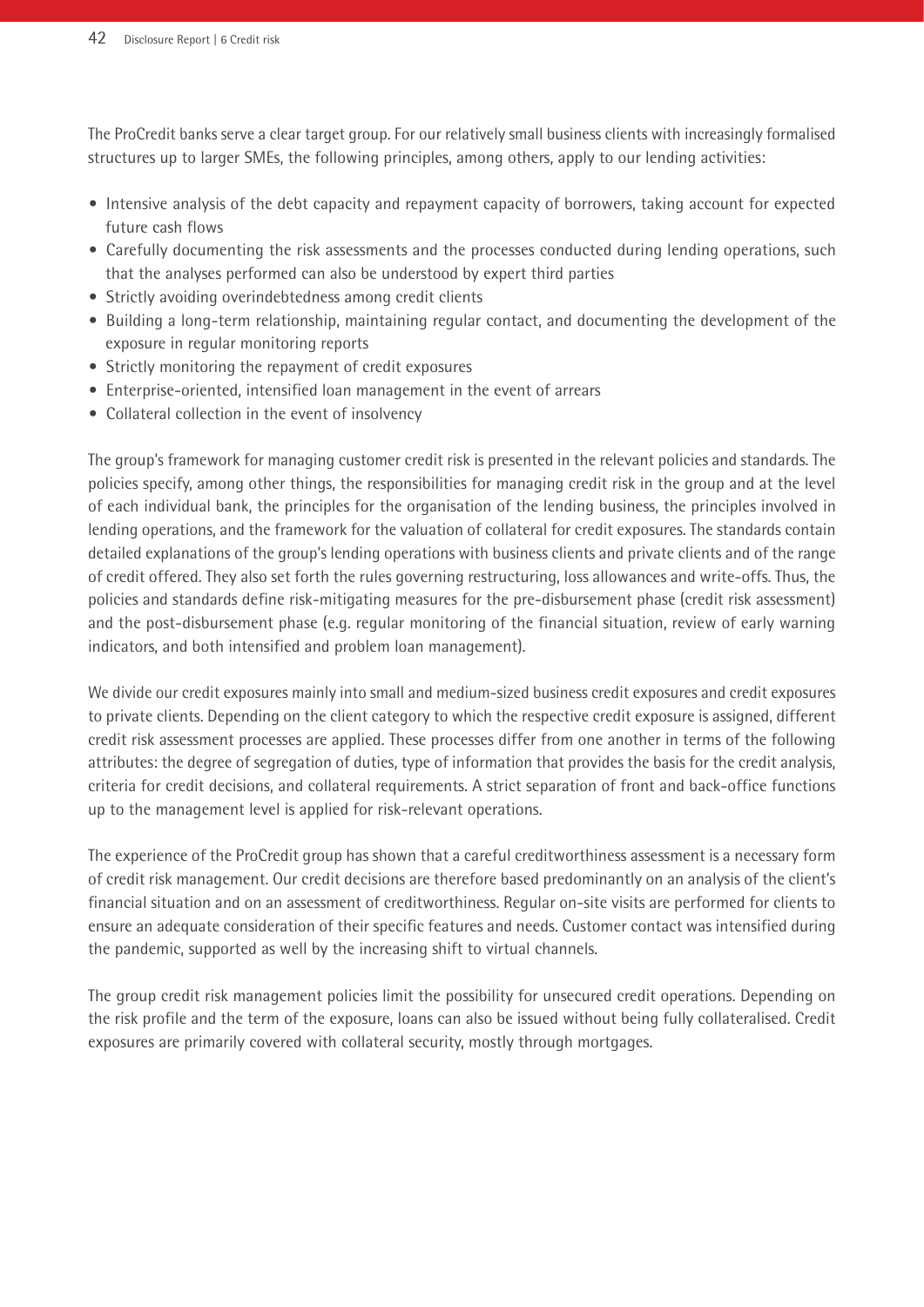As a rule, the valuation of collateral is based on assessments conducted by external, independent experts. In order to ensure that a reduction in the value of the collateral is detected at an early stage and appropriate measures can be taken, annual plausibility checks of collateral value are a fixed component of the monitoring process for exposures. The assessments are updated at regular intervals, with plausibility checks being carried out by specialised ProCredit bank staff.

Based on our collateralisation requirements, securing loans with mortgages is among the most important instruments for limiting credit risk. Although the largest share is concentrated in real estate, its distribution by individual purpose, location and associated market is diversified across regions, countries and economic sectors, similar to the distribution of the loan portfolio of the ProCredit group. In this context, the concentration risk via collateral is considered to be low.

The early detection of increases in credit risk at the level of a credit exposure is incorporated into all lendingrelated processes, resulting in rapid assessment of the degree of financial difficulty faced by clients. This is done at the individual customer level and for a specific part of the loan portfolio (e.g. for clients in a specific industry or region) based on the currently available and relevant information. Supplementary to that assessment, the ProCredit group has developed early warning indicators based on quantitative and qualitative risk features; these indicators are implemented by the banks and monitored at portfolio level. These include, but are not limited to, declining account turnover or volume, high usage of granted credit lines and overdrafts over a longer period of time, and arrears. Regular recording and analysis of these early warning indicators helps to manage the portfolio, identify potential default risks at an early stage and take the required measures to avoid a significant increase in credit risk. Reports on the affected portfolio are regularly given to branch management, the bank's head office and in aggregated form to ProCredit Holding.

On the basis of asset quality indicators, the loan portfolio is divided into categories: performing, underperforming and defaulted. The process of assigning exposures to these categories is based on an exposure being past due, a risk classification system, and on additional risk characteristics; these include the initiation of bankruptcy proceedings or similar court procedures, as well as restructurings or collateral liquidations by other banks. In addition, other factors which indicate a significant deterioration of the economic situation of the client can also play a role. The portfolio indicators allow for a clear overview of the quality of the group's portfolio and that of an individual bank, and represent one of the most important tools for the credit risk management process. The indicators and the associated internal processes are defined in accordance with the requirements set by the relevant supervisory authorities and are continuously reviewed and, if necessary, adjusted.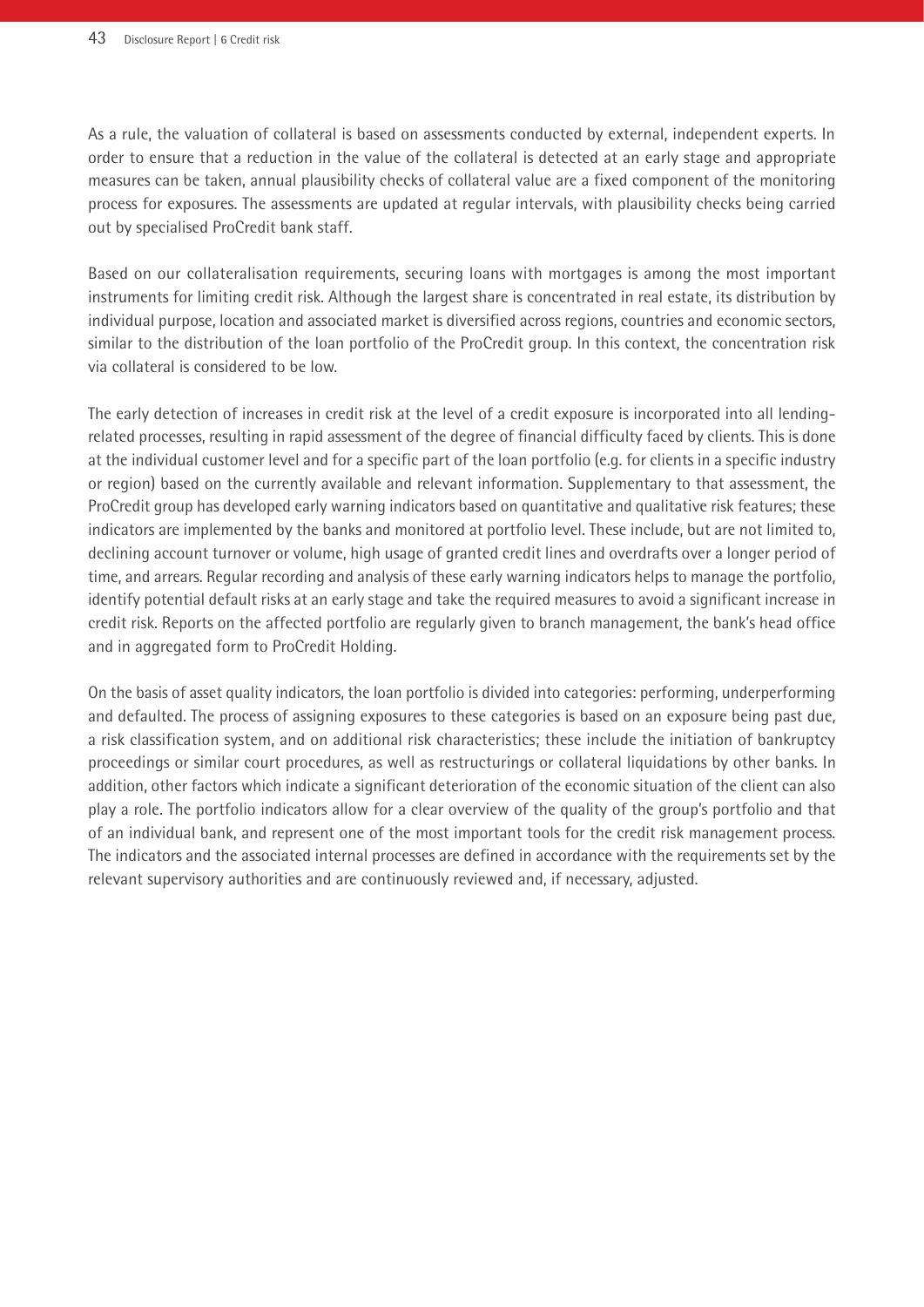Once we identify a higher risk of default for a credit exposure, it is placed under intensified management and assigned to the *underperforming* category. This centres around close communication with the client, identification of the source of higher credit default risk and close monitoring of business activities. Decisions on measures to reduce the credit default risk for individual credit exposures are taken by the authorised decision-making bodies for the credit exposures in question. In addition, specialised recovery officers may be called in to support the intensified management of the credit exposure. One of the first steps in managing the exposure is to determine the current economic and financial situation of the client, as this is the most important basis for decisions on whether or not the exposure can be restructured. The aim is to take such decisions at an early stage, while the chances of stabilisation are high and before the exposure enters an advanced phase of payment delay. When a credit exposure is classified as *defaulted*, specialised officers take over dealings with these loans. These officers are supported by the legal department of the respective bank. Collateral is sold through liquidation to a third party at the highest possible price, typically via public auction. The majority of the collateral sold consists of tangible assets such as land or buildings.

Credit risk at the portfolio level is assessed regularly. This includes an analysis of portfolio structure and quality, restructured exposures, write-offs, coverage level and concentration risk. Developments are monitored and reported regularly, i.e. at least monthly, based on a system of risk indicators with early warning thresholds and limits. At group level, a value-at-risk analysis of the economic perspective, sensitivities and stress scenarios are also quantified and reported (at least quarterly).18 The risk models used are subject to annual independent validation, using techniques such as benchmarking and back-testing, among others. The results of the validation, as well as all significant model changes or adjustments, are discussed in the Group and PCH Model Committee and approved by that body or by the Management of ProCredit Holding, with model risk buffers applied as necessary.

Exceptional events which could have an impact on large areas of the loan portfolio (common risk factors) are analysed and discussed at group and bank level. This can lead to the imposition of limits on risk exposures towards certain groups of clients, e.g. in specific sectors of the economy or geographical regions. Assessing the impact of the COVID-19 pandemic is currently a particular priority in this context. At the beginning of the pandemic, the ProCredit group's focus was on providing direct support measures to affected clients and immediately assessing the potential increase in risk for certain segments of the loan portfolio. In 2021, the assessment of COVID-19 related impacts was integrated into the regular monitoring of loans. Stricter requirements have been applied in assessment, particularly for borrowers where we continue to see increased risks of pandemic-related effects on the businesses or where use was made of moratoria. In this process, consideration was given to the impact of the pandemic on the economic sector as well as the liquidity and earnings situation of the company. The greater we consider the risk to be, the more intensive the monitoring. This is reflected primarily in the frequency and the requirements of the monitoring. There is also an intensified monitoring process for new loan disbursements and their subsequent performance. As a result of intensified monitoring, risk classification downgrades were made where needed.

When we offered our clients moratoria, the issue of which was permissible until March 2021, it was only as a temporary measure to address short-term liquidity problems. Therefore, the share of the loan portfolio in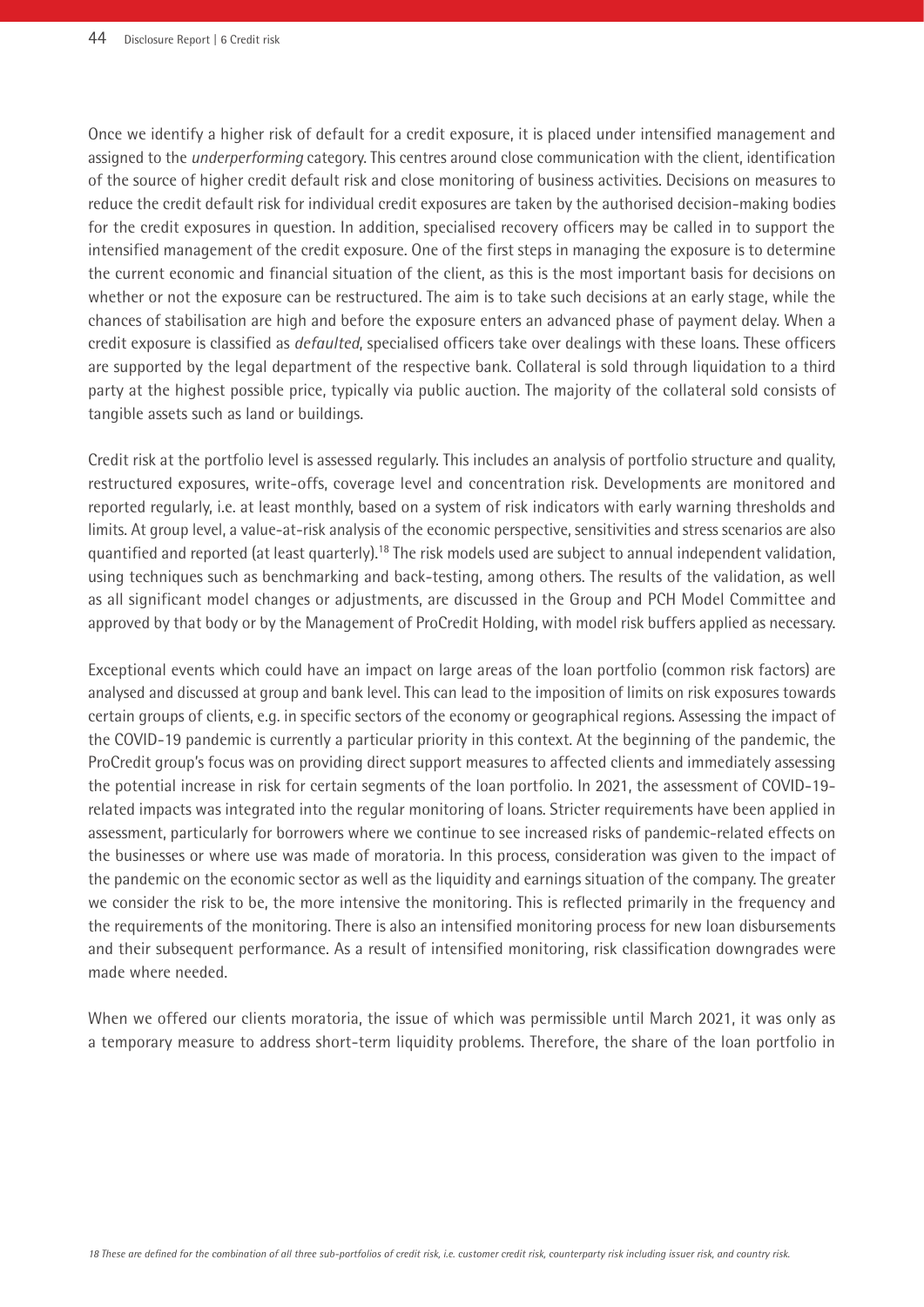moratorium was already below 2% at the end of 2020, and below 0.1% by the end of 2021. In line with the EBA's interpretations, applying these moratoria did not in itself automatically lead to forbearance measures or allocation to a worsened risk class. After the moratoria expired, restructuring measures were taken if the borrower's individual situation necessitated it. This was mainly observed in the first half of the year. Towards the end of the year, we see a continuous reduction of the restructured portfolio.

Based on our intensive monitoring in 2021, we assess the impact of the COVID-19 pandemic on our loan portfolio thus far to be low. This is also reflected in observations regarding the quality indicators implemented for the loan portfolio.

Concentration risk in the loan portfolio is effectively limited by a high degree of diversification. This diversification is a consequence of lending in particular to small and medium-sized businesses in various economic sectors and to private clients. The distribution of the loan portfolio across 12 banks likewise makes a significant impact in terms of diversification. In addition, the ProCredit banks limit the concentration risk of their portfolios by means of the following requirements: Large credit exposures (those exceeding 10% of regulatory Tier 1 capital of the respective ProCredit bank) require the approval of the bank's Supervisory Board and the Group Risk Management Committee. No individual large credit exposure may exceed 25% of regulatory (Tier 1) capital of a bank, and the sum of all large credit exposures of a bank may not exceed 150% of its regulatory capital.

#### *Row c - Structure and organisation of the credit risk management and control function*

At group level, the following organisational units in particular are entrusted with customer credit risk:

- **•** The Management of ProCredit Holding approves the group credit risk management policies and defines the scope of activities and responsibilities of the Group Credit Risk Management team as well as an appropriate organisational structure.
- **•** The tasks of the Group Risk Management Committee with regard to customer credit risk include: Approving group standards and other group documents governing credit risk management, setting appropriate credit risk exposure limits, regularly reviewing the credit risk report and ensuring that significant credit risks are identified, assessed, treated, monitored and communicated, taking appropriate action based on a review of key credit risk metrics (with respect to the lending business of specific banks or the group's credit strategy), approving the implementation of new credit facilities, approving exposures equal to or exceeding 10% of a bank's regulatory capital, deciding on requests for exceptions to the policies and standards.
- **•** The Group and PCH Model Committee discusses the credit risk quantification models (including the Expected Credit Loss (ECL) model for the calculation of loss allowances) as well as the validations.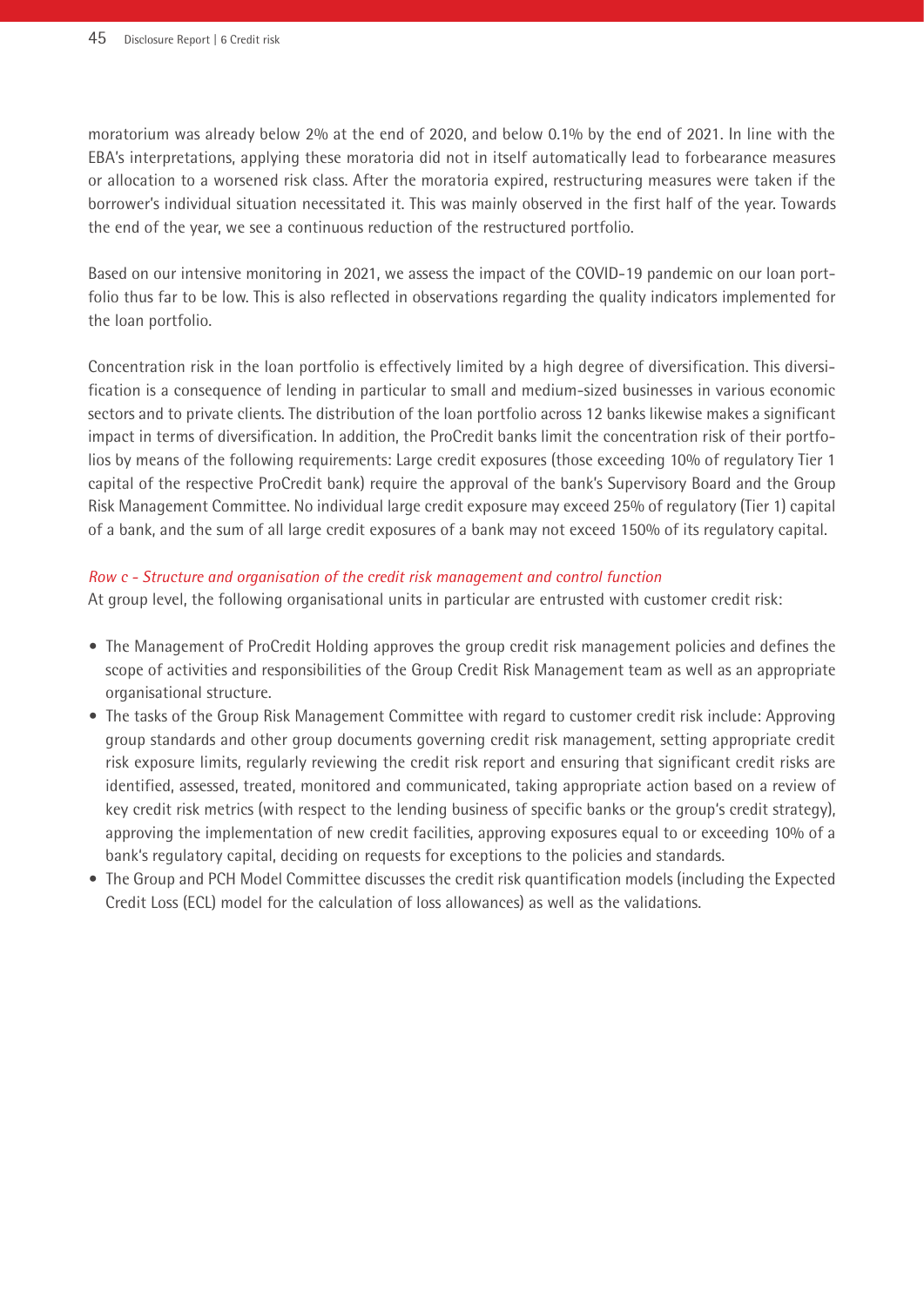**•** The Group Credit Risk Management team has the following responsibilities, among others: Issuing a second risk opinion for individual credit exposures that exceed approval limits of individual banks, reviewing submissions from banks and issuing opinions and/or approving general and individual exceptions to the principles and standards, assessing the development of the credit portfolio, developing a methodology for quantifying credit risk and determining the level of loss allowances at group level, drafting and revising policies and other group documents governing credit risk management and monitoring their implementation at the banks.

At the bank level, the bodies involved in credit risk management are, in particular, the Supervisory Board, the Management Board, the Risk Management Committee and the Credit Risk Department. These have similar tasks and responsibilities to the aforementioned organisational units at group level, with a specific focus on the respective ProCredit bank, although their activities are fundamentally more operational. In particular, the credit risk departments and the supporting back-office departments perform the following functions: Credit risk assessment, portfolio analysis, loan recovery, credit control, legal process support, collateral valuation and sale. The lending process is supported by various committees such as the Business (and Credit) Committee and the Arrears Committee.

The assessment of individual customers is basically standardised, but differs in intensity depending on risk relevance and customer category. Decisions on exposures that are not classified as risk-relevant (up to an amount of EUR 250,000) can generally be made without the involvement of the back office. Beyond this amount, the involvement of the back office in assessment and decision is mandatory.

All credit decisions are taken by a credit committee. Its members have approval limits that reflect their expertise and experience. Granting of medium credit exposures is carried out exclusively by credit committees at the banks' head offices.

The credit control function established in banks is tasked with assessing: compliance with lending procedures, potential indicators of fraud in lending, the quality of risk assessment for Very Small loans, Small loans and loans to private customers.

*Row d - The relationships between credit risk management, risk control, compliance and internal audit functions.*  The Group Credit Risk Management team is responsible for customer credit risk management in the ProCredit group; see also the previous explanations in row c. This includes responsibility for ensuring that policies and risk processes at group level comply with all relevant regulatory and supervisory requirements. In addition, Group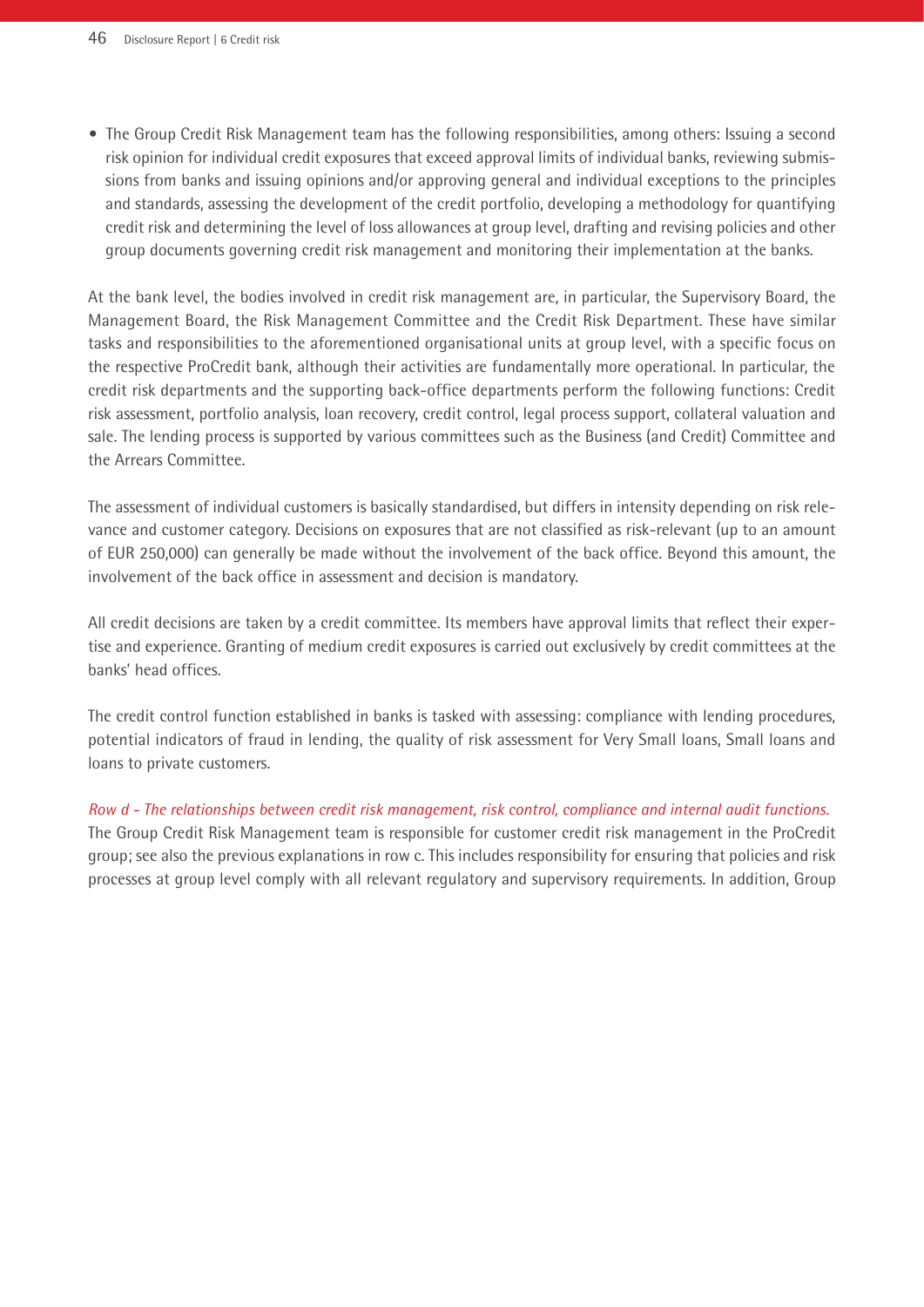Credit Risk Management monitors the implementation of group policies and standards in the banks, controls the quality of risk assessment by issuing second opinions for individual exposures, and performs regular ex-post controls of relevant exposures and processes. The team is itself audited by ProCredit Holding's Internal Audit function; in addition, Group Credit Risk Management monitors the audit results of the banks' Internal Audit functions in order to support the implementation of agreed actions.

Similarly, credit risk departments at the bank level are responsible for managing credit risk processes as well as compliance with group requirements and national regulations. As part of the risk management function, banks establish control mechanisms for the lending process.

#### 6.2 [Counterparty risk, including issuer risk](#page-2-0)

#### EU CRA: General qualitative information about credit risk<sup>19</sup>

#### *Row a - How the business model translates into the components of the institution's credit risk profile.*

The business model of the ProCredit group is to provide loans and banking services to small and medium-sized enterprises and private clients. Counterparty risk in the ProCredit group therefore mainly arises from keeping highly liquid assets for the purpose of managing liquidity. As with all material risks of the ProCredit group, it is managed by means of a uniform group-wide strategy. See also section 3, EU OVA row a.

#### *Row b - The criteria and approach used for defining the credit risk management policy and for setting credit risk limits.*

The ProCredit group defines counterparty risk, including issuer risk, as the risk that a counterparty/issuer cannot fulfil its contractual obligations at all, not in full or not on time. Counterparty risk in the ProCredit group mainly arises from keeping highly liquid assets for the purpose of managing liquidity. There are also structural exposures towards national central banks in the form of mandatory minimum reserves. We limit counterparty risk within the ProCredit group through our investment strategy.

Typically, our counterparties are central banks, central governments and commercial banks. The main exposures are account balances, short-term TDAs, highly liquid securities, and, on a very limited scale, simple derivative instruments for liquidity management and hedging purposes (mostly foreign currency forwards and swaps).

Counterparty risk is managed according to the principle that our liquidity must be placed securely and in the most diversified manner. While the group tries to generate some income from these assets, the overriding objective is to ensure secure placement and timely availability, i.e. risk considerations predominate. For this reason, we only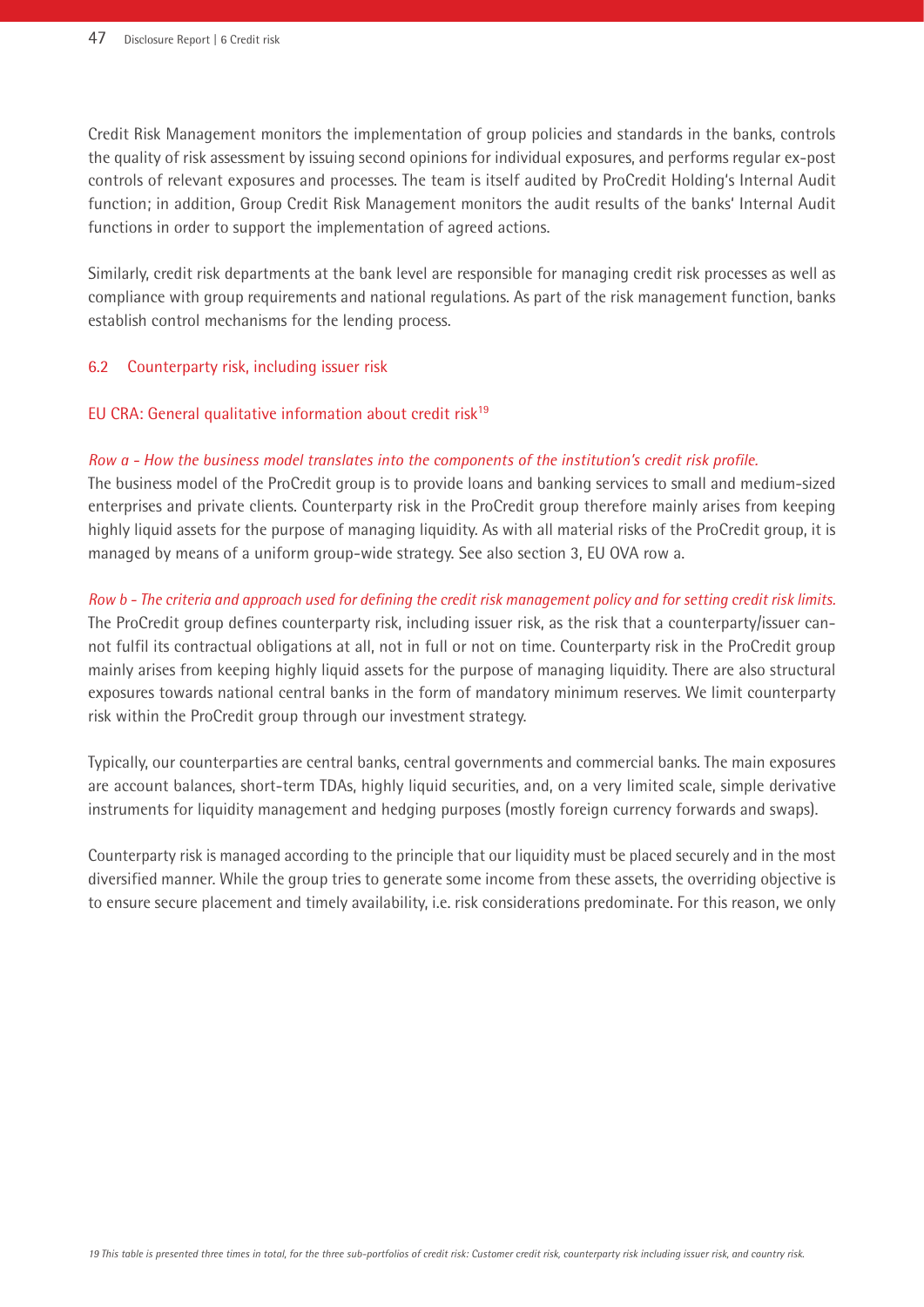work with carefully selected, reliable banks which normally have high credit ratings, we typically place our money for short terms (typically overnight) and we use only a very limited number of simple financial instruments.

Issuer risk is likewise managed according to these principles. Within the ProCredit group, it is prohibited to engage in speculative trading. Liquidity in domestic currency is predominantly invested in central bank papers or sovereign bonds in the respective country. EUR or USD, on the other hand, are generally invested in OECD sovereigns or securities issued by multilaterals with a high international rating. The impact of market price changes on the group is limited, because the volume of securities is rather low, their maturities are typically short and issuers are carefully selected based on conservative risk criteria.

The exposure towards counterparties and issuers is managed on the basis of a limit system, as is the case for customer credit risk. ProCredit banks conclude transactions only with counterparties that have previously been analysed and for which a limit has been approved. The total limit for banks or banking groups is also set, with a distinction being made between banks and banking groups based in an OECD country and those outside of the OECD. The typical maximum maturity of our term deposits is three months, but usually shorter; longer maturities are subject to approval. Approval is likewise required before any investments in securities, except for central bank papers in the domestic currency of the respective country with a remaining maturity of up to three months. Exposures to shadow banks are limited to 20% of total group capital, which is stricter than the regulatory limit of 25%. Essentially, these comprise transactions in the framework of ordinary business activities with regulated commercial banks in those countries where we operate whose banking regulations are not aligned with CRR/CRD.

In order to avoid risk concentrations on group level, an additional maximum limit towards each banking group and each state group (total exposure towards central bank, government and state-owned entities) exists. Due to mandatory minimum reserves, a concentration exists at group level with regard to exposures towards central banks. The group has therefore insured a significant share of this amount with guarantees from the Multilateral Investment Guarantee Agency (MIGA). The requirements for large exposures were met at all times.

Despite the still ongoing COVID-19 pandemic, the group's counterparty and issuer risk remained stable in 2021. None of our counterparties were downgraded by rating agencies during the year; on the contrary, some of our major counterparties were upgraded, indicating their high credit quality.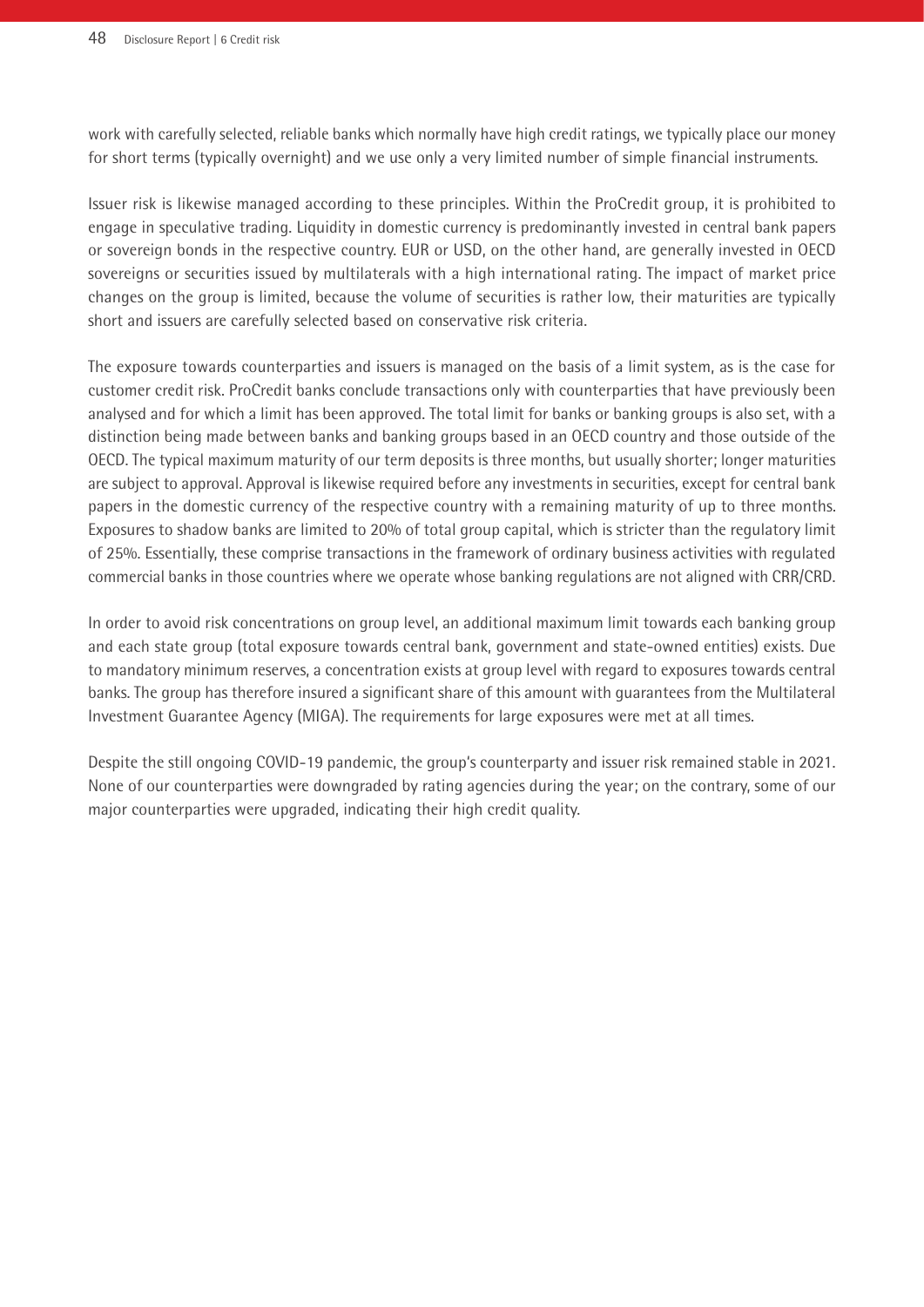Due to the careful selection of the counterparties, none of the exposures listed was past due nor showed any signs of impairment as of 31 December 2021 (they are thus assigned to Stage 1 (*performing*)).

#### *Row c - Structure and organisation of the credit risk management and control function*

The structure and organisation of counterparty risk (including issuer risk) is similar to that of customer credit risk (therefore, see also 6.1). At group level, the following organisational units in particular are entrusted with risk: the Management Board of ProCredit Holding, the Group Risk Management Committee, the Group and PCH Model Committee, and the Group Financial Risk Management team.

At the bank level, the bodies involved are, in particular, the Supervisory Board, the Management Board, the Risk Management Committee and the Risk Management Department. These have similar tasks and responsibilities to the aforementioned organisational units at group level, with a specific focus on the respective ProCredit bank, although their activities are fundamentally more operational.

The management of counterparty risk is the responsibility of the individual banks. An individual limit is set for all counterparties prior to a transaction. All limit decisions are taken by a risk committee or ALCO. Limits exceeding the specified competence thresholds require additional approval by the Group Risk Management Committee following analysis and recommendation by the Group Financial Risk Management team.

#### *Row d - The relationships between credit risk management, risk control, compliance and internal audit functions.*

The Group Financial Risk Management team is responsible for counterparty risk management in the ProCredit group; see also the previous explanations in row c. This includes responsibility for ensuring that policies and risk processes at group level comply with all relevant regulatory and supervisory requirements. Similarly, risk departments at the bank level are responsible for managing processes as well as compliance with group requirements and national regulations. In addition, Group Financial Risk Management monitors the implementation of group policies and standards in the banks. The team is itself audited by ProCredit Holding's Internal Audit function; in addition, Group Credit Risk Management monitors the audit results of the banks' Internal Audit functions in order to support the implementation of agreed actions.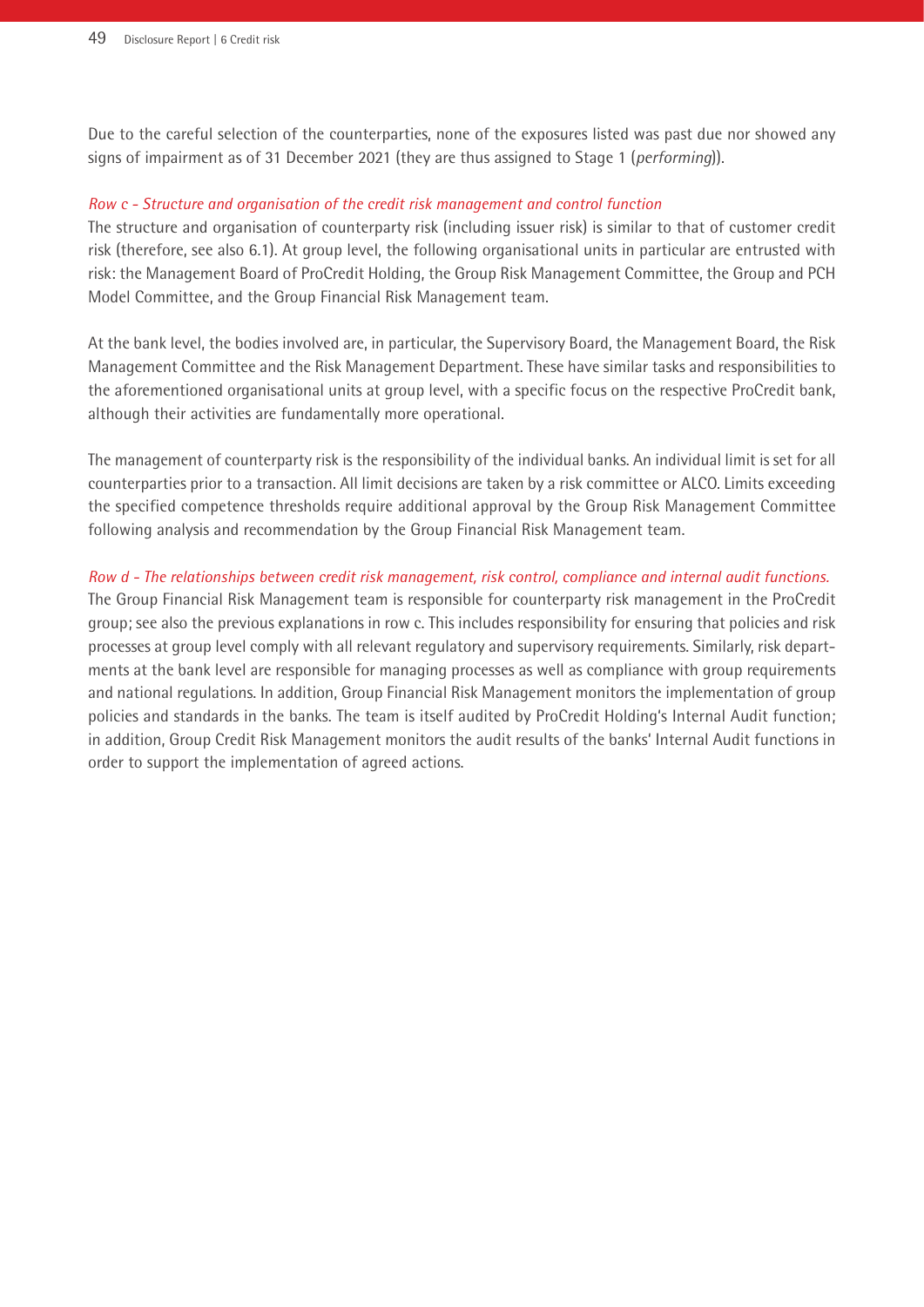The following tables show exposures by regulatory exposure class and risk weights as well as the composition of collateral arising in connection with counterparty default risk.

| 31.12.2021       |                                                                                   | Risk weight |             |             |             |                                   |                |                          |                           |                |                  |             |                            |  |
|------------------|-----------------------------------------------------------------------------------|-------------|-------------|-------------|-------------|-----------------------------------|----------------|--------------------------|---------------------------|----------------|------------------|-------------|----------------------------|--|
| in EUR m         |                                                                                   | $\mathbf a$ | $\mathsf b$ | $\mathbf c$ | $\mathsf d$ | $\mathsf{e}% _{t}\left( t\right)$ | f              | $\boldsymbol{g}$         | $\boldsymbol{\mathsf{h}}$ | j.             | j                | $\mathsf k$ | T                          |  |
|                  | Exposure<br>classes                                                               | $0\%$       | 2%          | 40/0        | 10%         | 20%                               | 50%            | 70%                      | 75%                       | 100%           | 150%             | Other       | Total<br>exposure<br>value |  |
| $\mathbf{1}$     | Central<br>governments<br>or central<br>banks                                     |             |             |             |             |                                   |                |                          |                           | $\overline{0}$ |                  |             | $\mathbf{0}$               |  |
| $\overline{2}$   | Regional<br>government<br>or local<br>authorities                                 |             |             |             |             |                                   |                |                          |                           |                |                  |             |                            |  |
| 3                | Public sector<br>entities                                                         |             |             |             |             |                                   |                |                          |                           |                |                  |             |                            |  |
| $\overline{4}$   | Multilateral<br>development<br>banks                                              |             |             |             |             |                                   |                |                          |                           |                |                  |             |                            |  |
| 5                | International<br>organisations                                                    |             |             |             |             |                                   |                |                          |                           |                |                  |             |                            |  |
| 6                | Institutions                                                                      | ÷           |             | ٠           | ٠           | $\overline{4}$                    | 6              | $\overline{\phantom{a}}$ | ×.                        | ÷              |                  | ÷           | 10                         |  |
| $\overline{7}$   | Corporates                                                                        |             |             | ×.          |             | ÷                                 |                | ٠                        |                           | $\mathbf{1}$   |                  |             | $\mathbf{1}$               |  |
| 8                | Retail                                                                            |             |             |             |             | $\overline{\phantom{a}}$          |                | ٠                        |                           |                |                  |             | $\sim$                     |  |
| $\boldsymbol{9}$ | Institutions<br>and corpo-<br>rates with<br>a short-<br>term credit<br>assessment |             |             |             |             | $\mathbf{1}$                      | $\overline{4}$ |                          |                           |                | $\boldsymbol{0}$ |             | 5                          |  |
| 10               | Other items                                                                       |             |             |             |             | $\boldsymbol{0}$                  | $\mathbf 0$    |                          |                           |                |                  |             |                            |  |
| 11               | Total<br>exposure<br>value                                                        |             |             |             |             | 5                                 | $10\,$         |                          |                           | $\mathbf{1}$   | $\mathbf 0$      |             | 16                         |  |

### EU CCR3: Standardised approach - CCR risk positions by regulatory exposure class and risk weights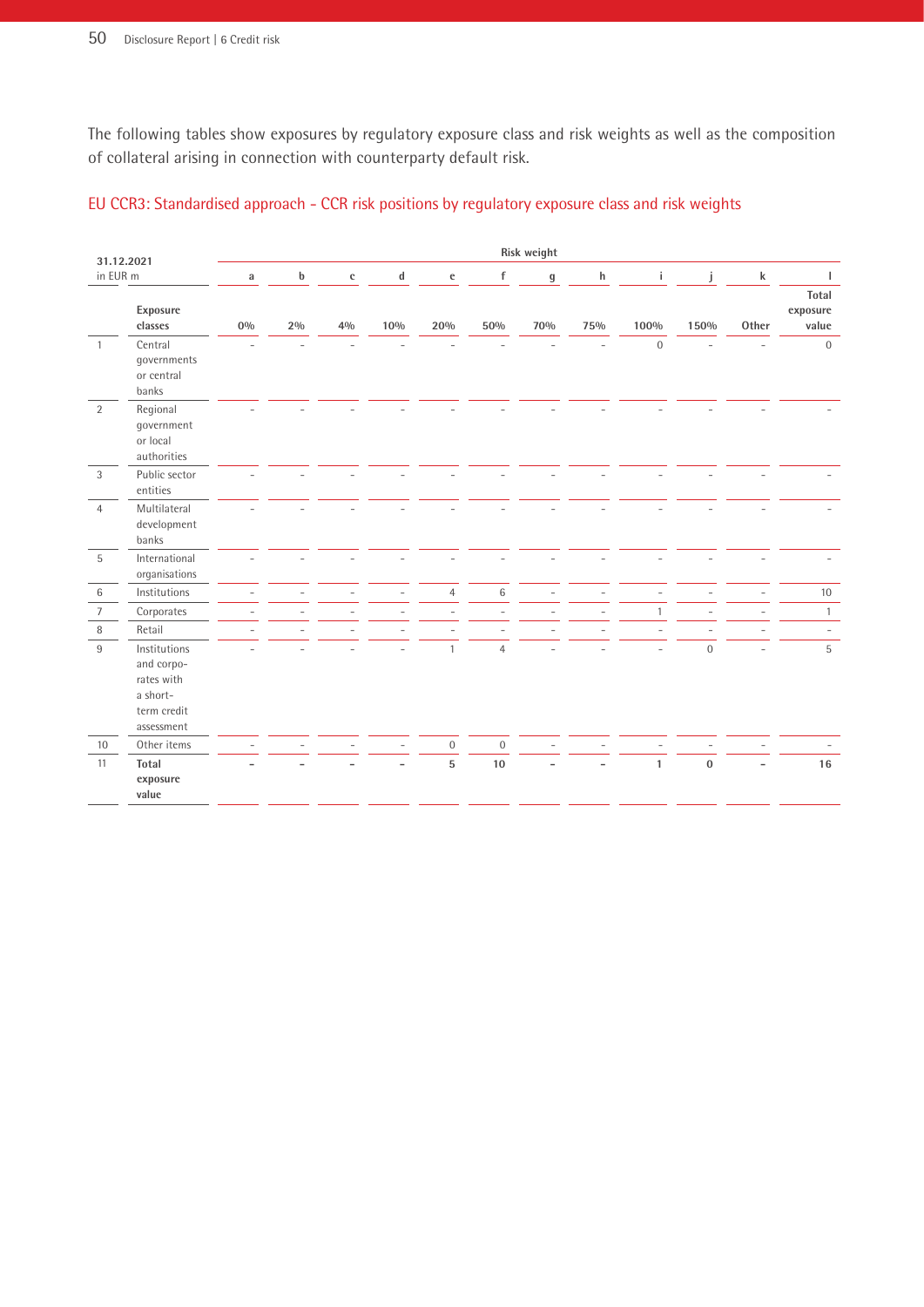|                |                                | a          | b                        | c                                             | d                        | e          | f                                    | g                               | h.                      |  |
|----------------|--------------------------------|------------|--------------------------|-----------------------------------------------|--------------------------|------------|--------------------------------------|---------------------------------|-------------------------|--|
|                |                                |            |                          | Collateral used in derivative transactions    |                          |            |                                      |                                 | Collateral used in SFTs |  |
|                | 31.12.2021<br>in EUR m         |            | collateral received      | Fair value of Fair value of posted collateral |                          |            | Fair value of<br>collateral received | Fair value of posted collateral |                         |  |
|                | Collateral<br>type             | Segregated | Unsegregated             | Segregated                                    | Unsegregated             | Segregated | Unsegregated                         |                                 | Unsegregated            |  |
|                | Cash -<br>domestic<br>currency |            |                          |                                               |                          |            |                                      |                                 |                         |  |
| 2              | Cash - other<br>currencies     |            |                          | ۰                                             | $\mathbf{0}$             |            |                                      |                                 |                         |  |
| 3              | Domestic<br>sovereign<br>debt  |            |                          | ٠                                             |                          |            |                                      |                                 |                         |  |
| $\overline{4}$ | Other sove-<br>reign debt      |            |                          | ٠                                             |                          | ×.         | ÷                                    |                                 |                         |  |
| 5              | Government<br>agency debt      |            |                          | ä,                                            |                          | ٠          | ÷                                    |                                 |                         |  |
| 6              | Corporate<br>bonds             |            | $\overline{\phantom{a}}$ | ÷,                                            | $\overline{\phantom{a}}$ | ٠          | $\overline{\phantom{a}}$             |                                 |                         |  |
| $\overline{7}$ | Equity<br>securities           |            |                          | $\overline{a}$                                |                          |            |                                      |                                 |                         |  |
| 8              | Other<br>collateral            |            |                          |                                               |                          |            |                                      |                                 |                         |  |
| 9              | Total                          |            |                          |                                               | $\bf{0}$                 |            |                                      |                                 |                         |  |

#### EU CCR5: Composition of collateral for CCR exposures

#### 6.3 [Country risk](#page-2-0)

#### EU CRA: General qualitative information about credit risk<sup>20</sup>

#### *Row a - How the business model translates into the components of the institution's credit risk profile.*

The country risk of the ProCredit group arises from the cross-border operations of ProCredit Holding and the ProCredit Bank in Germany. As with all material risks of the ProCredit group, country risk is managed by means of a uniform group-wide strategy. See section 3, EU OVA row a, and the next section.

Economic development in the countries in which we operate continued to be impacted by the COVID-19 pandemic in 2021. Moreover, rising energy prices, bottlenecks in supply chains and increasing inflation, particularly towards the end of 2021, caused further uncertainty. The war in Ukraine and the associated political and macroeconomic uncertainty represent substantial country risk. We closely follow the developments in Ukraine and in all other countries where we operate, including through regular communication and exchange of information with our colleagues in the ProCredit banks and through publications by economic research institutes.

Ratings agencies maintained the sovereign ratings for our countries of operation in 2021. At year-end 2021, two countries where we operate (Romania and North Macedonia) still had a 'negative' outlook from Fitch (if no Fitch rating, then Moody's or S&P). The outlook was changed for three countries during the year: Georgia was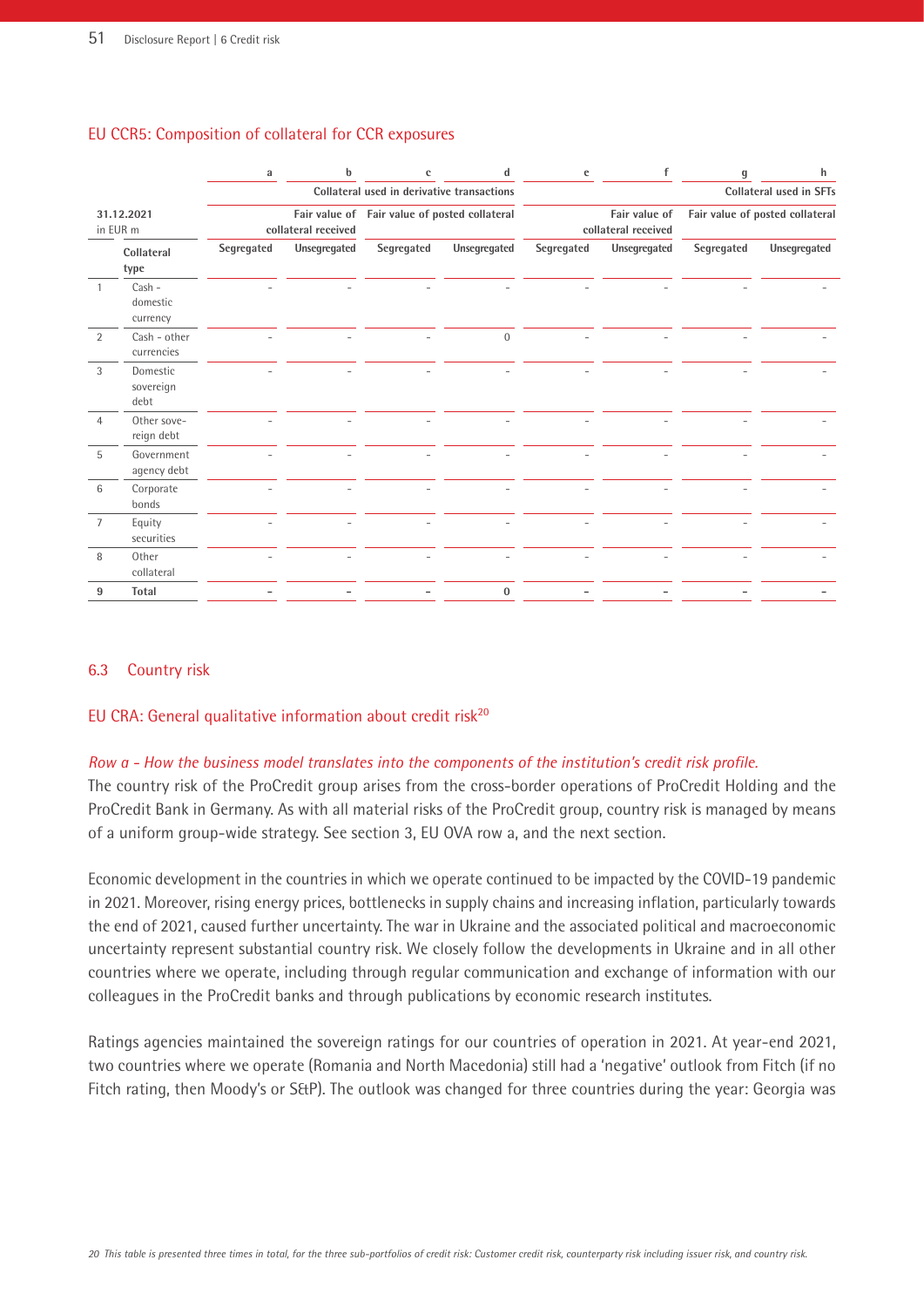changed from "negative" to "stable", Bulgaria from "stable" to "positive", and Ukraine from "stable" to "positive". Due to the war, Ukraine's rating was downgraded from "B" to "CCC" in February 2022. The outlook for the other countries in which we operate remained "stable" in each case.

### *Row b - The criteria and approach used for defining the credit risk management policy and for setting credit risk limits.*

The ProCredit group defines country risk as the risk that the group is not able to enforce rights over certain assets in a country or that a counterparty in that country is unable to perform an obligation due to convertibility or transfer restrictions on its cross-border obligations. Country risk thus arises solely from cross-border transactions.

Country risk is a material risk only for ProCredit Holding and the ProCredit bank in Germany, because only these companies conduct cross-border transactions with other group banks or clients abroad. The other ProCredit banks are only exposed to country risk to a very limited extent, particularly through their nostro accounts with ProCredit Bank Germany or selected third-party banks. Furthermore, they only carry out cross-border transactions in exceptional cases and only with prior approval from ProCredit Holding.

Country limits are set in order to diversify cross-border transactions as much as possible. These country limits are defined taking into account both the risk perspective and the strategic business perspective. All cross-border transactions and developments in ProCredit countries of operation are monitored regularly. Among other things, internal indicators, external ratings and country-specific information are used for this purpose.

#### *Row c - Structure and organisation of the credit risk management and control function*

Country risks exist at ProCredit Holding and the ProCredit Bank in Germany. In particular, the following organisational units are entrusted with country risk management at group level: the Supervisory Board of ProCredit Holding, the Management of ProCredit Holding, Group ALCO, the Group Risk Management Committee, Group and PCH Model Risk Committee and the Group Financial Risk Management team.

The Supervisory Board of ProCredit Holding approves the country limits annually. These are divided by Group ALCO between ProCredit Holding and ProCredit Bank in Germany. The Management of ProCredit Holding is entitled to reduce the limits or stop further cross-border transactions at any time. Risk is monitored by the Group Risk Management Committee and Group ALCO using numerous indicators, such as limit utilisation, the structure of cross-border business, external ratings and country-specific information. In addition, the Group and PCH Model Committee is responsible for reviewing the appropriateness of the risk quantification model (as well as corresponding validation activities). The risk is managed in particular by Group Financial Risk Management and the risk management department of the ProCredit Bank in Germany. Risk is monitored by the Group Risk Management Committee and Group ALCO using numerous indicators, such as limit utilisation, the structure of cross-border business, external ratings and country-specific information. The risk is managed in particular by Group Financial Risk Management and the risk management department of the ProCredit Bank in Germany.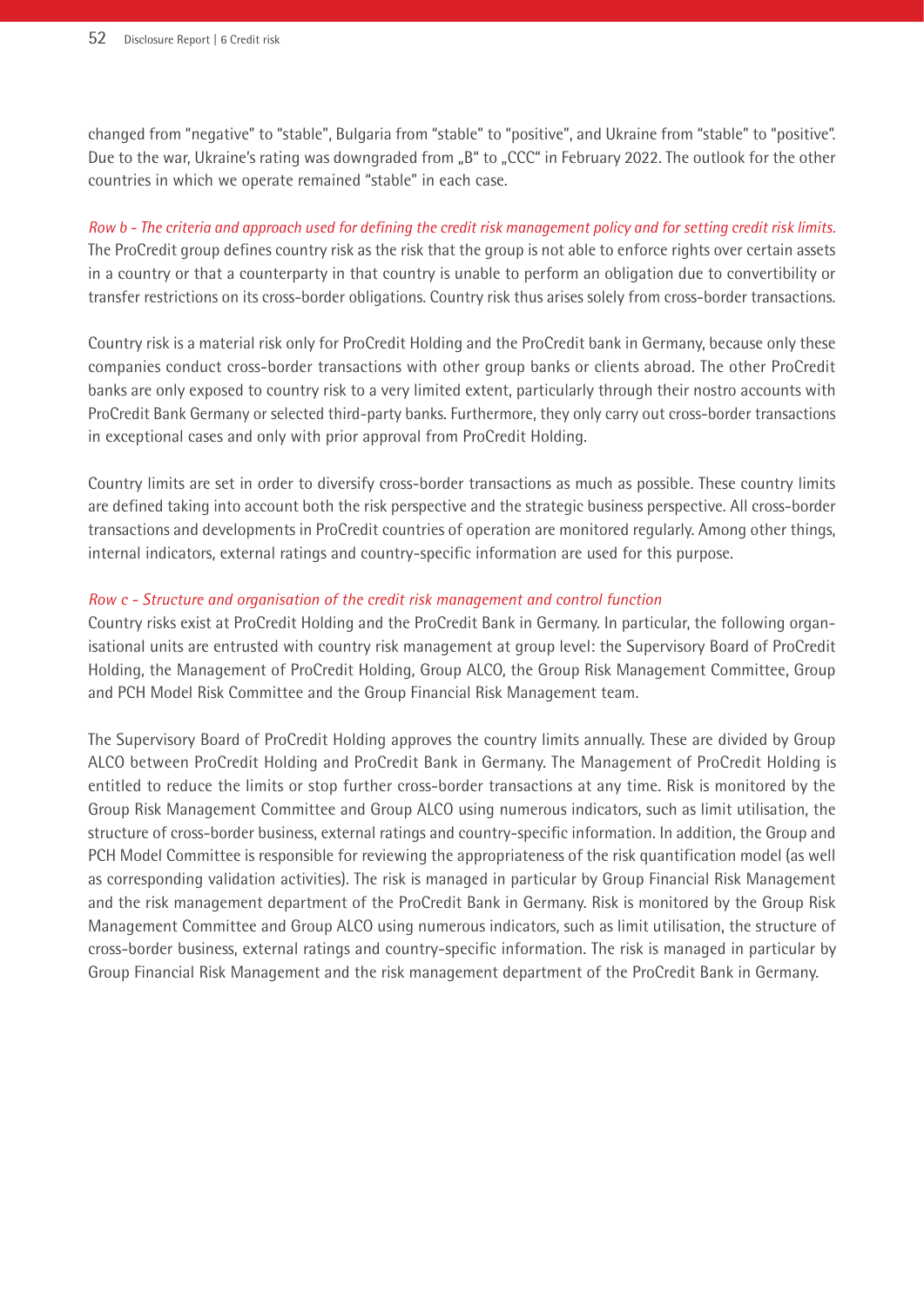#### *Row d - The relationships between credit risk management, risk control, compliance and internal audit functions.*

The Group Financial Risk Management team is responsible for country risk management in the ProCredit group; see also the previous explanations. This includes responsibility for ensuring that policies and risk processes at group level comply with all relevant regulatory and supervisory requirements. In addition, Group Financial Risk Management monitors the implementation of group policies in the banks. The team is itself audited by ProCredit Holding's Internal Audit function; in addition, Group Credit Risk Management monitors the audit results of the banks' Internal Audit functions in order to support the implementation of agreed actions.

#### 6.4 [Loss allowances and credit quality](#page-2-0)

#### EU CRB: Additional disclosure related to the credit quality of assets

### *Row a - The scope and definitions of "past-due" and "impaired" exposures used for accounting purposes and the differences, if any, between the definitions past due and default for accounting and regulatory purposes as specified by the EBA guidelines on the application of the definition of default in accordance with Article 178 CRR.*

Exposures are considered past due when they are more than 90 days overdue and the amount overdue is considered significant. Significance is determined using an absolute threshold and a relative threshold for the size of the exposure in accordance with the regulatory technical standards (Delegated Regulation (EU) 2018/171). If both significance thresholds are exceeded, the counting of days past due begins.

The definition of impairment according to IFRS 9 corresponds to the definition used for the Defaulted portfolio in internal risk management, and thus also the regulatory definition of default (CRR II, Art. 178). This default definition is applied to all exposures which are part of the loan portfolio of the group. The group considers an exposure to be impaired if at least one of the defined default criteria is met, such that the expected cash flows have been negatively impacted to such an extent that full repayment of the receivable can no longer be assumed. If a credit exposure is deemed to be impaired, it is transferred to Stage 3 of the Expected Credit Loss (ECL) model accordingly.

### *Row b - The extent of past-due exposures (more than 90 days) that are not considered to be impaired and the reasons for this.*

All exposures that are more than 90 days past due are considered to be in default or impaired.

#### *Row c - Description of methods used for determining general and specific credit risk adjustments.*

The ProCredit group establishes appropriate risk provisions for credit risk. Loss allowances for the customer portfolio and counterparty portfolio are established in line with the defined group standards, which are based on IFRS 9.21

For the purpose of distinguishing between general and specific credit risk adjustments, the adjustments that are not attributable to a specific risk exposure or specific debtor are considered to be general credit risk adjustments. All allowances established at group level in accordance with IFRS are classified as specific credit risk adjustments.

*21 Cross-border transactions generally take place only between group companies, with country risk consisting of potential conversion or transfer restrictions. As a result, we do not consider provisions to be necessary for cross-border transactions within the group as of 31 December 2021.*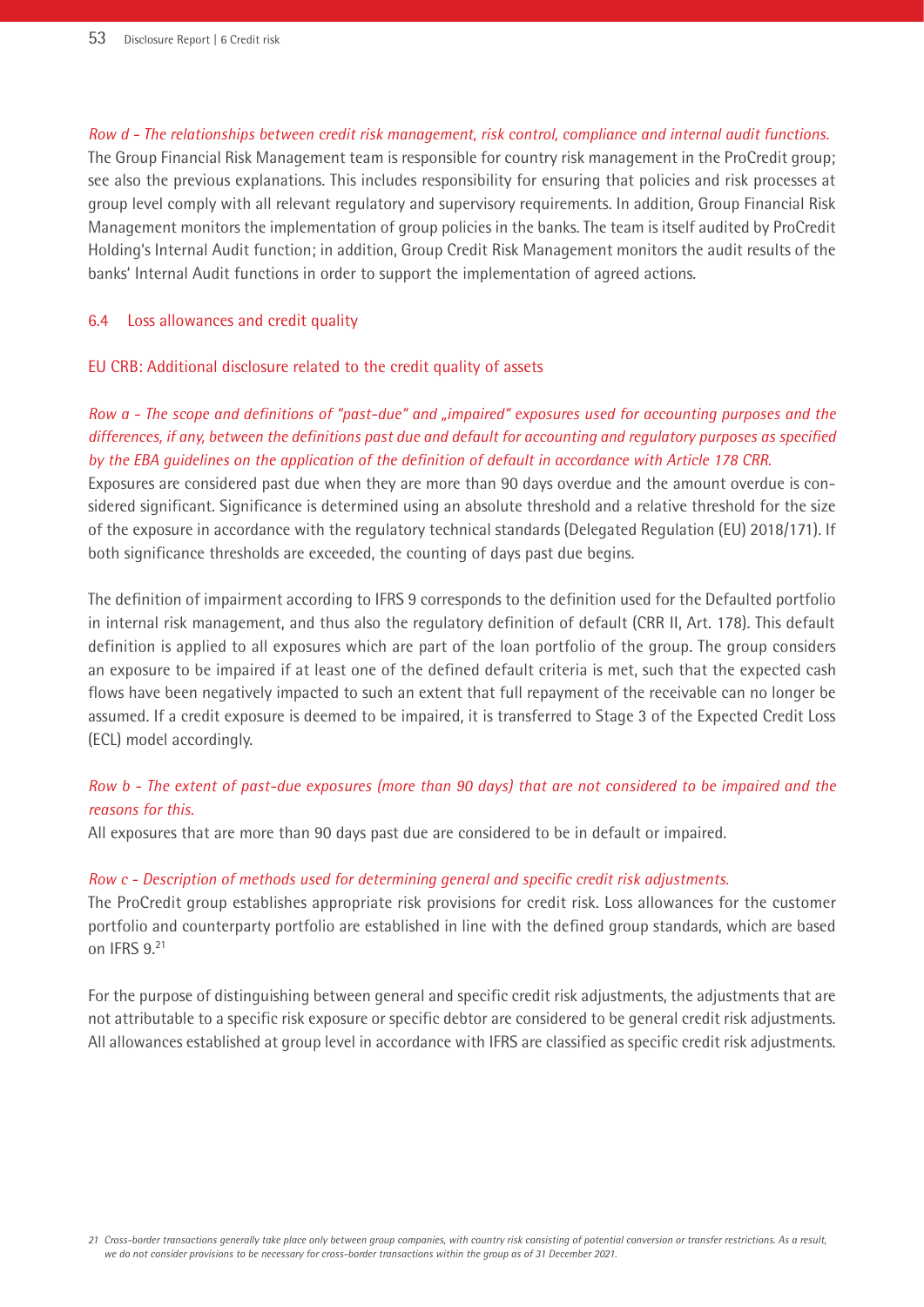The expected credit loss (ECL) model pursuant to IFRS 9 is the central element of the approach to quantifying loss allowances for both on- and off-balance sheet financial instruments and is continually optimised. The calculated loss allowances are determined based on the expected credit losses for several future default scenarios. This represents the combined sum of the probability-weighted results from the scenarios. ECL estimates are based on reliable information about past events, current conditions and projections of future economic conditions.

Loans and advances to customers are broken down into the three stages described below, based on the development of credit risk since initial recognition. A specific methodology is applied for each stage in order to determine impairment. During the term of an exposure, movement is possible between the stages.

- **•** Stage 1 comprises exposures for which credit risk has not significantly increased since initial recognition, and for which there is thus no indication of a trigger for allocation to Stage 2 or Stage 3; this also includes exposures which have been re-assigned to Stage 1 from other stages. Generally, all exposures are allocated to Stage 1 upon initial recognition, with the exception of those categorised as POCI (Purchased or Originated Credit Impaired). For Stage 1 exposures, the expected credit losses arising from possible default events within a period of up to 12 months following the reporting date are recognised in expenses. For receivables with a remaining term of less than 12 months, the shorter contractual maturity is applied.
- **•** Stage 2 comprises exposures for which credit risk has significantly increased since initial recognition, but for which there are no objective indications of impairment; this also includes exposures which have been re-assigned to Stage 2 from Stage 3. Loss allowances are established in an amount equivalent to the expected credit losses over the entire remaining maturity.
- **•** Stage 3 includes all defaulted exposures (except POCI); i.e. as of the reporting date, there are objective indications of impairment. The respective calculation of loss allowances is performed based on the expected credit losses over the entire remaining maturity considering 100% probability of default.
- **•** POCI exposures refer to defaulted exposures; however, they are recorded separately and are differentiated from other exposures in Stage 3 in the recognition of loss allowances.

Quantitative and qualitative information is used to determine whether there is a significant increase in credit risk (SICR). The quantitative test for SICR consists of a comparison between the expected PD over the remaining lifetime as of the reporting date and the expected PD over that remaining time period at initial recognition. A significant increase in credit risk is deemed to exists if the difference between these two PDs exceeds an internally defined threshold. This limit is set by the Management, based on an analysis of historical data on the risk characteristics of the loan portfolio. In this case, the respective financial instrument is transferred from Stage 1 to Stage 2. Conversely, a transfer from Stage 2 to Stage 1 is possible once the associated credit risk is no longer significantly elevated. In addition, qualitative criteria are used for SICR decisions. A transfer from Stage 1 to Stage 2 is made when one of the following criteria is met:

- **•** Contractual payments are past due by more than 30 days but not more than 90 days.
- **•** Classification of the loan as "restructured" (*forbearance*) pursuant to internal policies (adjustment of contractually agreed conditions).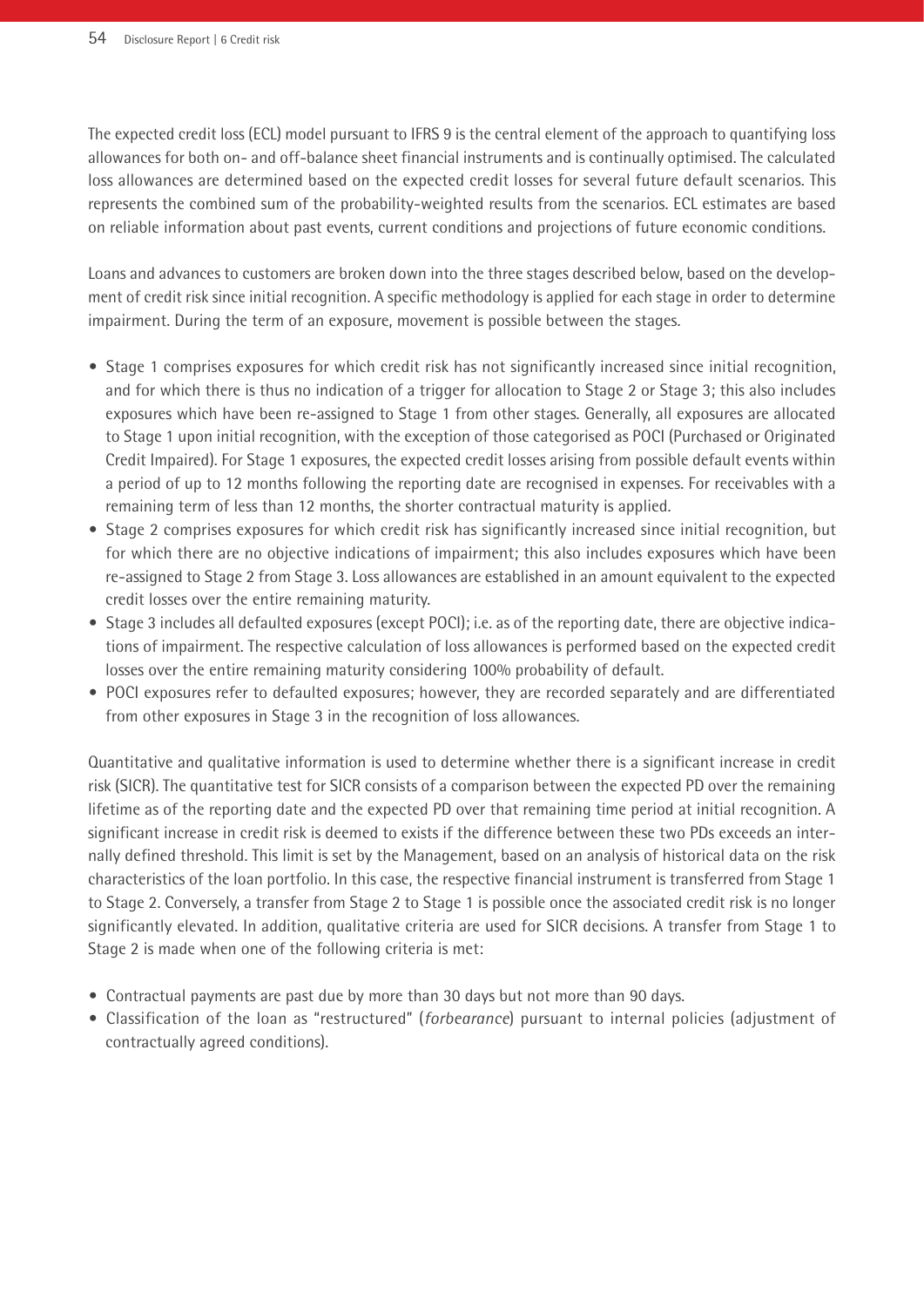When determining provisions in Stage 3, a distinction is drawn between individually significant and individually insignificant credit exposures; the threshold is EUR 150,000. For significant exposures with indications of impairment, an individual assessment is performed to determine loss allowances, taking account for probabilityweighted expected inflows in various scenarios, including collateral liquidation. For individually insignificant exposures, loss allowances are determined using parameters for the collective assessment of credit risk.

Returning an exposure from Stage 3 to a lower stage is possible if the customer can settle outstanding debts in full without recourse to collateral realisation. No migration between stages is possible for POCI exposures.

When a loan is uncollectible, it is written off against the corresponding loss allowance which has been set aside, provided there is no justified expectation of repayment. The direct and indirect costs of actively managing credit exposures that have not been written off must be in proportion to the size of the outstanding exposure. For exposures of any size, the banks carry out an individual assessment of the justified feasibility of repayments. Based on the assessment, the bank may decide to write off the exposure or continue to actively manage the exposure in order to allow for further repayment of the loan.

Changes in the assumptions can lead to changes in the calculated loss allowances over time. The ProCredit group acknowledges that discretionary decisions of the Management and estimation uncertainties can have a significant impact on the establishment of loss allowances for collectively and individually assessed exposures. The establishment of loss allowances for the 2021 financial year was also impacted by the COVID-19 pandemic. In anticipation of the continued increased uncertainty due to the COVID-19 pandemic, also in the longer term, appropriate adjustments have been made to the fundamental macroeconomic factors used to determine the ECL model parameters.

### *Row d - The institution's own definition of a restructured exposure used for the implementation of point (d) of Article 178(3) CRR specified by the EBA guidelines on default in accordance with Article 178 CRR when different from the definition of forborne exposure defined in Annex V to Commission Implementing Regulation (EU) 680/2014.*

The ProCredit group uses an institution-specific definition for the restructuring of an existing exposure. Any changes in the contractual conditions for customers with financial difficulties are considered restructuring (forbearance). This definition is consistent with the definition of a forborne exposure defined in Annex V to Commission Implementing Regulation (EU) 680/2014. The ProCredit group uses qualitative and quantitative factors to determine when the exposure is classified as defaulted or impaired.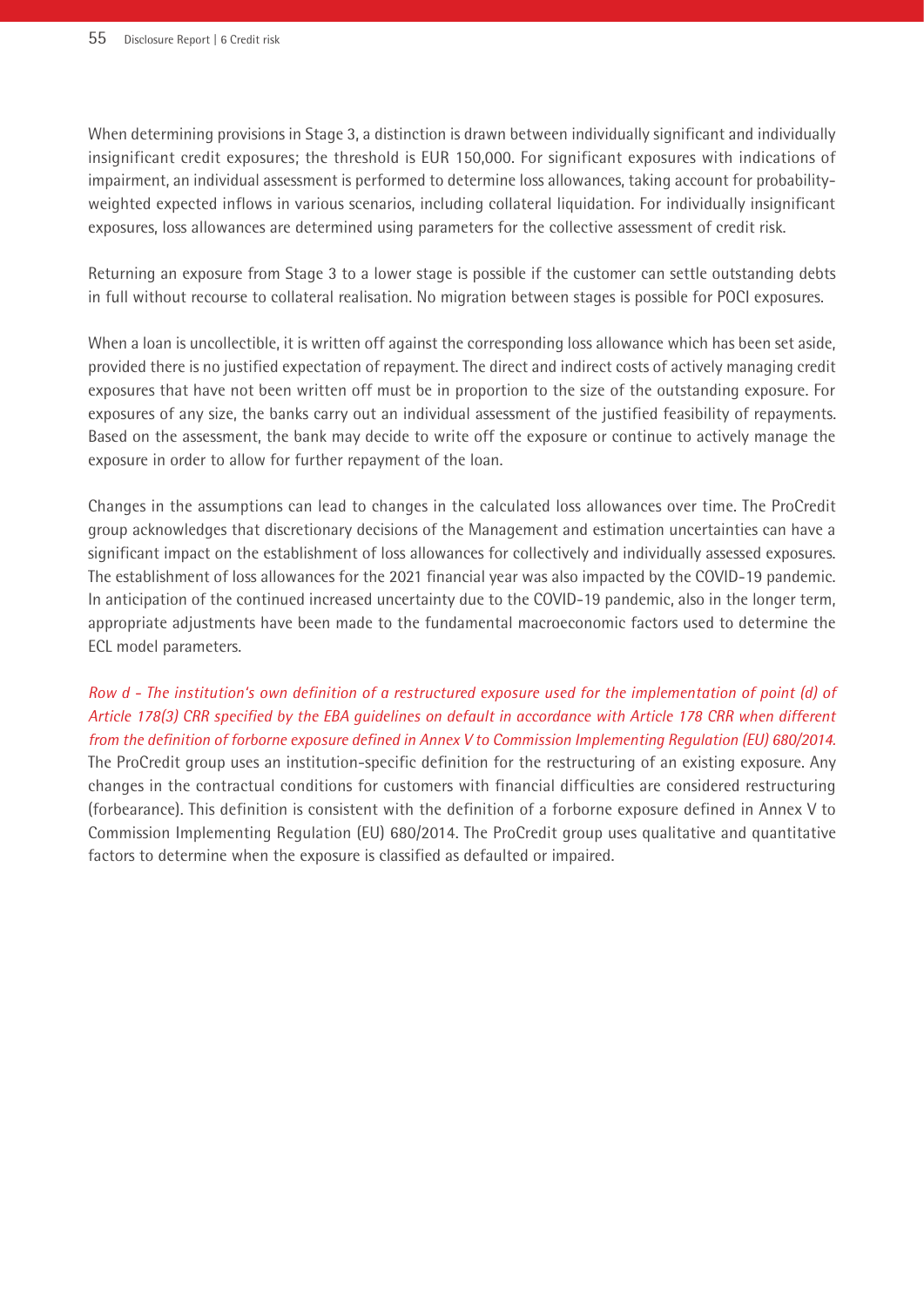# EU CR1: Performing and non-performing exposures and related provisions

|  | Gross carrying amount / nominal amount |  |  |  | Accumulated impairment accumulated persition channes in fair value due to credit |  |
|--|----------------------------------------|--|--|--|----------------------------------------------------------------------------------|--|

|            |                                                            | a                    |                                        | $\mathbf{C}$             |                          |                          |                          |  |                                                                 |                                                                                                      |                          |                          |                                                                                                                                         |                          | m                        |                                                        |            |
|------------|------------------------------------------------------------|----------------------|----------------------------------------|--------------------------|--------------------------|--------------------------|--------------------------|--|-----------------------------------------------------------------|------------------------------------------------------------------------------------------------------|--------------------------|--------------------------|-----------------------------------------------------------------------------------------------------------------------------------------|--------------------------|--------------------------|--------------------------------------------------------|------------|
|            |                                                            |                      | Gross carrying amount / nominal amount |                          |                          |                          |                          |  |                                                                 | Accumulated impairment, accumulated negative changes in fair value due to credit risk and provisions |                          |                          |                                                                                                                                         |                          |                          | <b>Collateral and financial</b><br>quarantees received |            |
|            |                                                            | Performing exposures |                                        |                          |                          | Non-performing exposures |                          |  | Performing exposures - accumulated impairment<br>and provisions |                                                                                                      |                          |                          | Non-performing exposures - accumulated impair-<br>ment, accumulated negative changes in fair value<br>due to credit risk and provisions |                          |                          | On                                                     | On non-    |
| 31.12.2021 |                                                            | of which             |                                        | of which                 |                          | of which                 | of which                 |  |                                                                 | of which<br>of which                                                                                 |                          |                          | of which                                                                                                                                | of which                 |                          | performing                                             | performing |
| in EUR m   |                                                            |                      | stage 1                                | stage 2                  |                          | stage 2                  | stage 3                  |  |                                                                 | stage 1                                                                                              | stage 2                  |                          | stage 2                                                                                                                                 | stage 3                  | Accur<br>write           | exposures                                              | exposures  |
| 005        | Cash balances at central bank and<br>other demand deposits | 1,531                | 1,531                                  | $\overline{\phantom{0}}$ | $\overline{\phantom{a}}$ |                          | $\overline{\phantom{a}}$ |  | $-1$                                                            | $-1$                                                                                                 | $\overline{\phantom{a}}$ | $\overline{\phantom{a}}$ | $\overline{\phantom{0}}$                                                                                                                |                          | <b>Contract Contract</b> | 190                                                    |            |
| 010        | Loans and advances                                         | 5,940                | 5,726                                  | 215                      | 136                      | $\overline{\phantom{0}}$ | 133                      |  | $-64$                                                           | $-46$                                                                                                | $-18$                    | $-68$                    | $\overline{\phantom{0}}$                                                                                                                | $-67$                    | $-5$                     | 4,122                                                  | 56         |
| 020        | Central banks                                              | 83                   | 83                                     |                          |                          |                          |                          |  | $\cap$                                                          |                                                                                                      |                          |                          |                                                                                                                                         |                          |                          |                                                        |            |
| 030        | General governments                                        | $\overline{0}$       | $\Omega$                               | $\sim$                   |                          |                          |                          |  | $\cap$                                                          | $\cap$                                                                                               |                          |                          |                                                                                                                                         | $\sim$                   | $\overline{\phantom{a}}$ | $\Omega$                                               |            |
| 040        | Credit institutions                                        | 44                   | 44                                     | $\overline{\phantom{a}}$ |                          |                          |                          |  | $\Omega$                                                        |                                                                                                      |                          |                          |                                                                                                                                         |                          |                          |                                                        |            |
| 050        | Other financial corporations                               | 22                   | 22                                     | $\overline{0}$           | $\Omega$                 |                          | $\Omega$                 |  | $\Omega$                                                        |                                                                                                      | $\Omega$                 | $\Omega$                 |                                                                                                                                         | $\Omega$                 |                          |                                                        |            |
| 060        | Non-financial corporations                                 | 5,357                | 5,149                                  | 208                      | 128                      |                          | 126                      |  | $-58$                                                           | $-40$                                                                                                | $-18$                    | $-64$                    |                                                                                                                                         | $-63$                    | $-4$                     | 3,808                                                  | 53         |
| 070        | of which: SME                                              | 5,031                | 4,827                                  | 204                      | 125                      |                          | 124                      |  | $-54$                                                           | $-37$                                                                                                | $-17$                    | $-62$                    |                                                                                                                                         | $-61$                    | $\overline{\phantom{a}}$ | 3,625                                                  | 52         |
| 080        | Households                                                 | 434                  | 427                                    | $\overline{7}$           | 8                        |                          |                          |  | $-6$                                                            | $-6$                                                                                                 | $\cap$                   | $-4$                     |                                                                                                                                         | $-4$                     | $\mathbf{0}$             | 310                                                    |            |
| 090        | Debt securities                                            | 394                  | 394                                    | $\overline{\phantom{a}}$ | $\sim$                   | $\overline{\phantom{0}}$ |                          |  | $\Omega$                                                        | $\Omega$                                                                                             | $\overline{\phantom{0}}$ | $\overline{\phantom{0}}$ | $\overline{\phantom{a}}$                                                                                                                | $\overline{\phantom{a}}$ | $\overline{\phantom{a}}$ | $\overline{\phantom{0}}$                               |            |
| 100        | Central banks                                              | 117                  | 117                                    |                          |                          |                          |                          |  | $\Omega$                                                        | $\cap$                                                                                               |                          |                          |                                                                                                                                         |                          |                          |                                                        |            |
| 110        | General governments                                        | 267                  | 267                                    |                          |                          |                          |                          |  | $\Omega$                                                        |                                                                                                      |                          |                          |                                                                                                                                         |                          |                          |                                                        |            |
| 120        | Credit institutions                                        | $\overline{4}$       |                                        | $\sim$                   |                          |                          |                          |  | $\Omega$                                                        | $\cap$                                                                                               |                          |                          |                                                                                                                                         | $\overline{\phantom{a}}$ | $- -$                    |                                                        |            |
| 130        | Other financial corporations                               |                      |                                        |                          |                          |                          |                          |  | $\Omega$                                                        |                                                                                                      |                          |                          |                                                                                                                                         |                          |                          |                                                        |            |
| 140        | Non-financial corporations                                 | 3                    |                                        | -                        |                          |                          |                          |  | $\Omega$                                                        |                                                                                                      |                          |                          |                                                                                                                                         |                          |                          |                                                        |            |
| 150        | Off-balance-sheet exposures                                | 986                  | 972                                    | 12                       | $\overline{2}$           |                          |                          |  | $\mathbf{3}$                                                    | $\mathcal{P}$                                                                                        | $\Omega$                 | $\Omega$                 | $\Omega$                                                                                                                                | $\Omega$                 | <b>Contract Contract</b> |                                                        |            |
| 160        | Central banks                                              |                      |                                        |                          |                          |                          |                          |  |                                                                 |                                                                                                      |                          |                          |                                                                                                                                         |                          | <b>Contract Contract</b> |                                                        |            |
| 170        | General governments                                        | $\overline{0}$       | $\Omega$                               | $\sim$                   |                          |                          |                          |  | $\cap$                                                          | $\cap$                                                                                               |                          |                          |                                                                                                                                         | $\sim$                   | <b>Contract Contract</b> |                                                        |            |
| 180        | Credit institutions                                        |                      | $\sim$                                 | $\overline{\phantom{a}}$ |                          |                          |                          |  |                                                                 |                                                                                                      |                          |                          |                                                                                                                                         | $\overline{\phantom{a}}$ | <b>Contract Contract</b> |                                                        |            |
| 190        | Other financial corporations                               | 3                    |                                        | $\overline{\phantom{a}}$ |                          |                          |                          |  | $\cap$                                                          |                                                                                                      |                          |                          |                                                                                                                                         |                          | <b>Contract Contract</b> |                                                        |            |
| 200        | Non-financial corporations                                 | 959                  | 946                                    | 11                       | $\mathcal{D}$            |                          |                          |  |                                                                 |                                                                                                      | $\cap$                   | $\Omega$                 | $\Omega$                                                                                                                                | $\Omega$                 | <b>Contract Contract</b> |                                                        |            |
| 210        | Households                                                 | 23                   | 23                                     | $\Omega$                 | $\overline{0}$           |                          | $\Omega$                 |  | $\cap$                                                          | $\Omega$                                                                                             | $\cap$                   | $\overline{0}$           | $\Omega$                                                                                                                                | $\overline{0}$           | <b>Contract Contract</b> |                                                        |            |
| 220        | Total                                                      | 7,321                | 7,091                                  | 226                      | 139                      |                          | 134                      |  | $-61$                                                           | $-44$                                                                                                | $-18$                    | $-67$                    | $\bf{0}$                                                                                                                                | $-67$                    | $-5$                     | 4,122                                                  | 56         |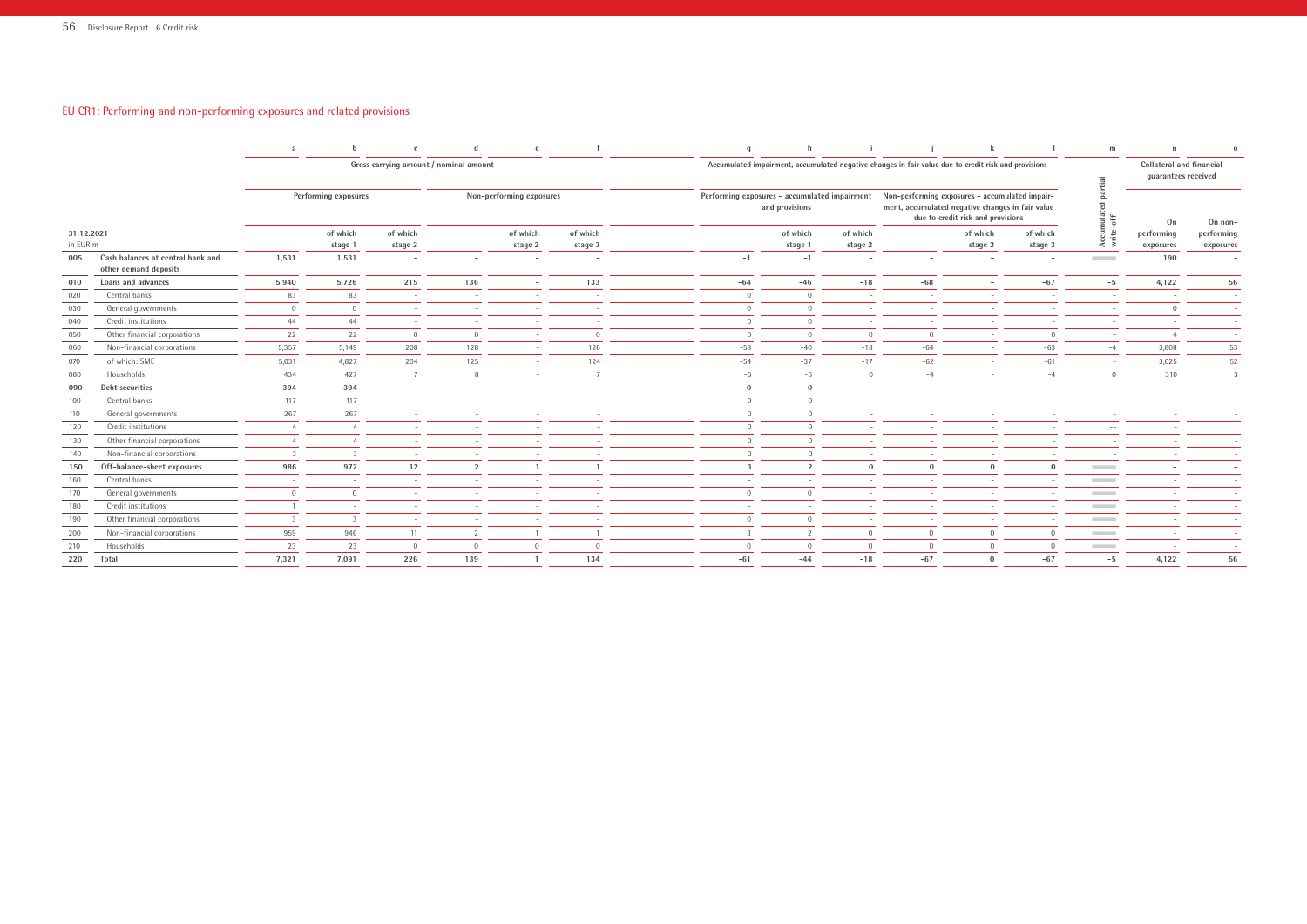### EU CR1-A: Maturity of exposures

|            |                    | a         | <sub>b</sub>       | е                 | d           | e                        |              |  |  |  |  |  |  |
|------------|--------------------|-----------|--------------------|-------------------|-------------|--------------------------|--------------|--|--|--|--|--|--|
|            |                    |           | Net exposure value |                   |             |                          |              |  |  |  |  |  |  |
| 31.12.2021 |                    |           |                    | $> 1$ year $\leq$ |             | No stated                |              |  |  |  |  |  |  |
| in EUR m   |                    | On demand | $\leq$ 1 year      | 5 years           | $> 5$ years | maturity                 | <b>Total</b> |  |  |  |  |  |  |
|            | Loans and advances | 1,211     | 576                | 2,185             | 1,972       | $\sim$                   | 5,945        |  |  |  |  |  |  |
|            | Debt securities    | $\sim$    | 253                | 135               | 6           | $\sim$                   | 394          |  |  |  |  |  |  |
|            | Total              | 1,211     | 828                | 2,320             | 1,979       | $\overline{\phantom{0}}$ | 6,338        |  |  |  |  |  |  |

# EU CQ1: Credit quality of forborne exposures

|            |                                                                     | a                                                 | b                        | $\mathbf c$               | $\mathbf d$              | e                        | f                                                                                     | g                                                                                 | h                                                                          |  |  |
|------------|---------------------------------------------------------------------|---------------------------------------------------|--------------------------|---------------------------|--------------------------|--------------------------|---------------------------------------------------------------------------------------|-----------------------------------------------------------------------------------|----------------------------------------------------------------------------|--|--|
|            |                                                                     | Gross carrying amount/nominal amount of exposures |                          | with forbearance measures |                          | Accumulated impairment,  | accumulated negative<br>changes in fair value<br>due to credit risk and<br>provisions | Collateral received and<br>financial quarantees received<br>on forborne exposures |                                                                            |  |  |
|            |                                                                     | Performing<br>forborne                            |                          | Non-performing forborne   |                          | On<br>performing         | On non-<br>performing                                                                 |                                                                                   | of which: colla-<br>teraland finan-                                        |  |  |
| 31.12.2021 |                                                                     |                                                   |                          | of which<br>defaulted     | of which<br>impaired     | forborne<br>exposures    | forborne<br>exposures                                                                 |                                                                                   | cial quarantees<br>received on non-<br>performing expo-<br>sures with for- |  |  |
| in EUR m   |                                                                     |                                                   |                          |                           |                          |                          |                                                                                       |                                                                                   | bearance measures                                                          |  |  |
| 005        | Cash balances<br>at central<br>bank and<br>other demand<br>deposits |                                                   |                          |                           |                          |                          |                                                                                       |                                                                                   |                                                                            |  |  |
| 010        | Loans and<br>advances                                               | 125                                               | 76                       | 76                        | 76                       | $-12$                    | $-34$                                                                                 | 138                                                                               | 36                                                                         |  |  |
| 020        | Central banks                                                       |                                                   |                          |                           |                          |                          |                                                                                       |                                                                                   |                                                                            |  |  |
| 030        | General<br>governments                                              |                                                   |                          |                           |                          |                          |                                                                                       |                                                                                   |                                                                            |  |  |
| 040        | Credit<br>institutions                                              |                                                   |                          |                           |                          |                          |                                                                                       |                                                                                   |                                                                            |  |  |
| 050        | Other financial<br>corporations                                     |                                                   |                          |                           |                          |                          |                                                                                       |                                                                                   |                                                                            |  |  |
| 060        | Non-financial<br>corporations                                       | 121                                               | 72                       | 72                        | 72                       | $-12$                    | $-33$                                                                                 | 132                                                                               | 34                                                                         |  |  |
| 070        | Households                                                          | 4                                                 | 4                        | $\overline{4}$            | $\overline{4}$           | $\boldsymbol{0}$         | $-2$                                                                                  | 5                                                                                 | $\overline{2}$                                                             |  |  |
| 080        | Debt securities                                                     | $\sim$                                            | $\overline{\phantom{a}}$ | i.                        | $\overline{\phantom{0}}$ | $\overline{\phantom{a}}$ | $\bar{ }$                                                                             |                                                                                   |                                                                            |  |  |
| 090        | Loan commit-<br>ments given                                         | $\mathbf{1}$                                      | $\mathbf{1}$             | $\Omega$                  | $\overline{0}$           | $\overline{0}$           | $\mathbf{0}$                                                                          |                                                                                   |                                                                            |  |  |
| 100        | Total                                                               | 126                                               | 77                       | 76                        | 76                       | $-12$                    | $-34$                                                                                 | 138                                                                               | 36                                                                         |  |  |
|            |                                                                     |                                                   |                          |                           |                          |                          |                                                                                       |                                                                                   |                                                                            |  |  |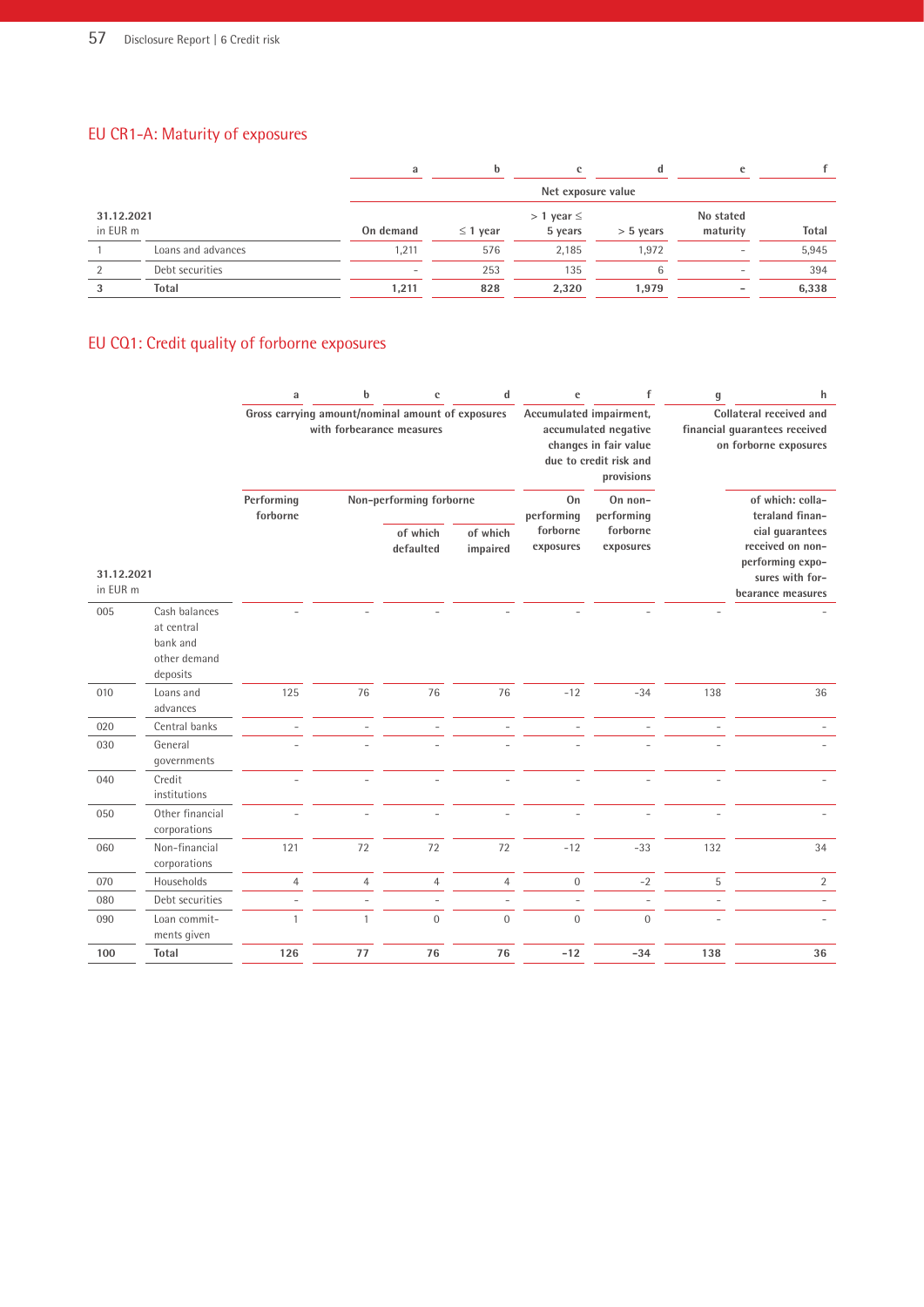# EU CQ3: Credit quality of performing and non-performing exposures by past due days

|                        |                                                            |                                                  |                          |                                           |               |                                                                               | Gross carrying amount / nominal amount     |                                           |                                          |                                           |                                           |                          |                       |
|------------------------|------------------------------------------------------------|--------------------------------------------------|--------------------------|-------------------------------------------|---------------|-------------------------------------------------------------------------------|--------------------------------------------|-------------------------------------------|------------------------------------------|-------------------------------------------|-------------------------------------------|--------------------------|-----------------------|
|                        |                                                            | Performing exposures<br>Non-performing exposures |                          |                                           |               |                                                                               |                                            |                                           |                                          |                                           |                                           |                          |                       |
| 31.12.2021<br>in EUR m |                                                            | Not past due or<br>past due $\leq$ 30 days       |                          | Past due<br>$> 30$ days<br>$\leq 90$ days |               | Unlikely to pay<br>that are not past<br>due or are past<br>$due \leq 90 days$ | Past due<br>$> 90$ days<br>$\leq$ 180 days | Past due<br>$> 180$ days<br>$\leq$ 1 year | Past due<br>$> 1$ year<br>$\leq$ 2 years | Past due<br>$> 2$ years<br>$\leq 5$ years | Past due<br>$> 5$ years<br>$\leq$ 7 years | Past due<br>> 7 years    | of which<br>defaulted |
| 005                    | Cash balances at central bank<br>and other demand deposits | 1,531                                            | 1,531                    | $\sim$                                    |               |                                                                               |                                            | $\sim$<br>$\sim$                          |                                          |                                           |                                           |                          |                       |
| 010                    | Loans and advances                                         | 5,940                                            | 5,924                    | 17                                        | 136           | 59                                                                            |                                            | 20<br>15                                  | 23                                       | 14                                        | $\overline{4}$                            | $\mathcal{D}$            | 136                   |
| 020                    | Central banks                                              | 83                                               | 83                       | $\overline{\phantom{a}}$                  |               |                                                                               |                                            |                                           |                                          |                                           |                                           |                          |                       |
| 030                    | General governments                                        | $\overline{0}$                                   | $\overline{0}$           | $\sim$                                    |               |                                                                               |                                            | $\sim$                                    |                                          |                                           |                                           |                          |                       |
| 040                    | Credit institutions                                        | 44                                               | 44                       | $\overline{\phantom{a}}$                  |               |                                                                               |                                            | $\overline{\phantom{a}}$                  |                                          |                                           |                                           |                          |                       |
| 050                    | Other financial corporations                               | 22                                               | 22                       | $\sim$                                    | $\Omega$      |                                                                               |                                            | $\overline{0}$                            |                                          |                                           |                                           |                          | $\Omega$              |
| 060                    | Non-financial corporations                                 | 5,357                                            | 5,341                    | 16                                        | 128           | 55                                                                            |                                            | 19<br>14                                  | 22                                       | 13                                        |                                           |                          | 128                   |
| 070                    | of which: SME                                              | 5,031                                            | 5,014                    | 16                                        | 125           | 53                                                                            |                                            | 19<br>13                                  | 21                                       | 12                                        |                                           |                          | 125                   |
| 080                    | Households                                                 | 434                                              | 433                      | $\overline{0}$                            | $\mathcal{R}$ |                                                                               |                                            | $\mathbf{1}$                              |                                          |                                           | $\Omega$                                  | $\cap$                   | $\mathcal{R}$         |
| 090                    | Debt securities                                            | 394                                              | 394                      | $\overline{\phantom{a}}$                  |               |                                                                               |                                            |                                           |                                          |                                           |                                           |                          |                       |
| 100                    | Central banks                                              | 117                                              | 117                      | $\sim$                                    |               |                                                                               |                                            |                                           |                                          |                                           |                                           |                          |                       |
| 110                    | General governments                                        | 267                                              | 267                      |                                           |               |                                                                               |                                            |                                           |                                          |                                           |                                           |                          |                       |
| 120                    | Credit institutions                                        |                                                  |                          |                                           |               |                                                                               |                                            |                                           |                                          |                                           |                                           |                          |                       |
| 130                    | Other financial corporations                               |                                                  | $\Delta$                 | $\overline{\phantom{a}}$                  |               |                                                                               |                                            | $\sim$                                    | $\sim$                                   |                                           | $\overline{\phantom{a}}$                  |                          |                       |
| 140                    | Non-financial corporations                                 | $\mathcal{L}$                                    | $\mathcal{L}$            |                                           |               |                                                                               |                                            | $\overline{\phantom{a}}$                  |                                          |                                           |                                           |                          |                       |
| 150                    | Off-balance-sheet exposures                                | 986                                              | <b>Contract Contract</b> | <b>Contract Contract</b>                  |               | <b>Contract Contract</b>                                                      | <b>Contract Contract</b>                   | <b>Contract Contract</b>                  | <b>Contract Contract</b>                 | <b>Contract Contract</b>                  | <b>Contract Contract</b>                  | <b>Contract Contract</b> |                       |
| 160                    | Central banks                                              | $\Omega$                                         | <b>Contract Contract</b> | <b>Contract Contract</b>                  | <b>COL</b>    | <b>Contract Contract</b>                                                      | <b>Contract Contract</b>                   | <b>Contract Contract</b>                  | <b>Contract Contract</b>                 | <b>Contract Contract</b>                  | <b>Contract Contract</b>                  | <b>Contract Contract</b> |                       |
| 170                    | General governments                                        | $\Omega$                                         | <b>Contract Contract</b> | <b>Contract Contract</b>                  |               | <b>Contract Contract</b>                                                      | <b>Contract Contract</b>                   | <b>Contract Contract</b>                  | <b>Contract Contract</b>                 | <b>Contract Contract</b>                  | <b>Contract Contract</b>                  | <b>Contract Contract</b> |                       |
| 180                    | Credit institutions                                        |                                                  | <b>Contract Contract</b> | <b>Contract Contract</b>                  |               | <b>Contract Contract</b>                                                      | <b>Contract Contract</b>                   | <b>Contract Contract</b>                  | <b>Contract Contract</b>                 | <b>Contract Contract</b>                  | <b>Contract Contract</b>                  | <b>Contract Contract</b> |                       |
| 190                    | Other financial corporations                               | 3                                                | <b>Contract Contract</b> | <b>Contract Contract</b>                  |               | <b>Contract Contract</b>                                                      | <b>Contract Contract</b>                   | <b>Contract Contract</b>                  | <b>Contract Contract</b>                 | <b>Contract Contract</b>                  | <b>Contract Contract</b>                  | <b>Contract Contract</b> |                       |
| 200                    | Non-financial corporations                                 | 959                                              | <b>Contract Contract</b> | <b>Contract Contract</b>                  | $\gamma$      | <b>Contract Contract</b>                                                      | <b>Contract Contract</b>                   | <b>Contract Contract</b>                  | <b>Contract Contract</b>                 | <b>Contract Contract</b>                  | <b>Contract Contract</b>                  | <b>Contract Contract</b> |                       |
| 210                    | Households                                                 | 23                                               | <b>Contract Contract</b> | <b>Contract Contract</b>                  | $\Omega$      | <b>Contract Contract</b>                                                      | <b>Contract Contract</b>                   | <b>Contract Contract</b>                  | <b>Contract Contract</b>                 | <b>Contract Contract</b>                  | <b>Contract Contract</b>                  | <b>Contract Contract</b> | $\Omega$              |
| 220                    | Total                                                      | 7,321                                            | 6,318                    | 17                                        | 139           | 59                                                                            |                                            | 20<br>15                                  | 23                                       | 14                                        | $\overline{4}$                            |                          | 138                   |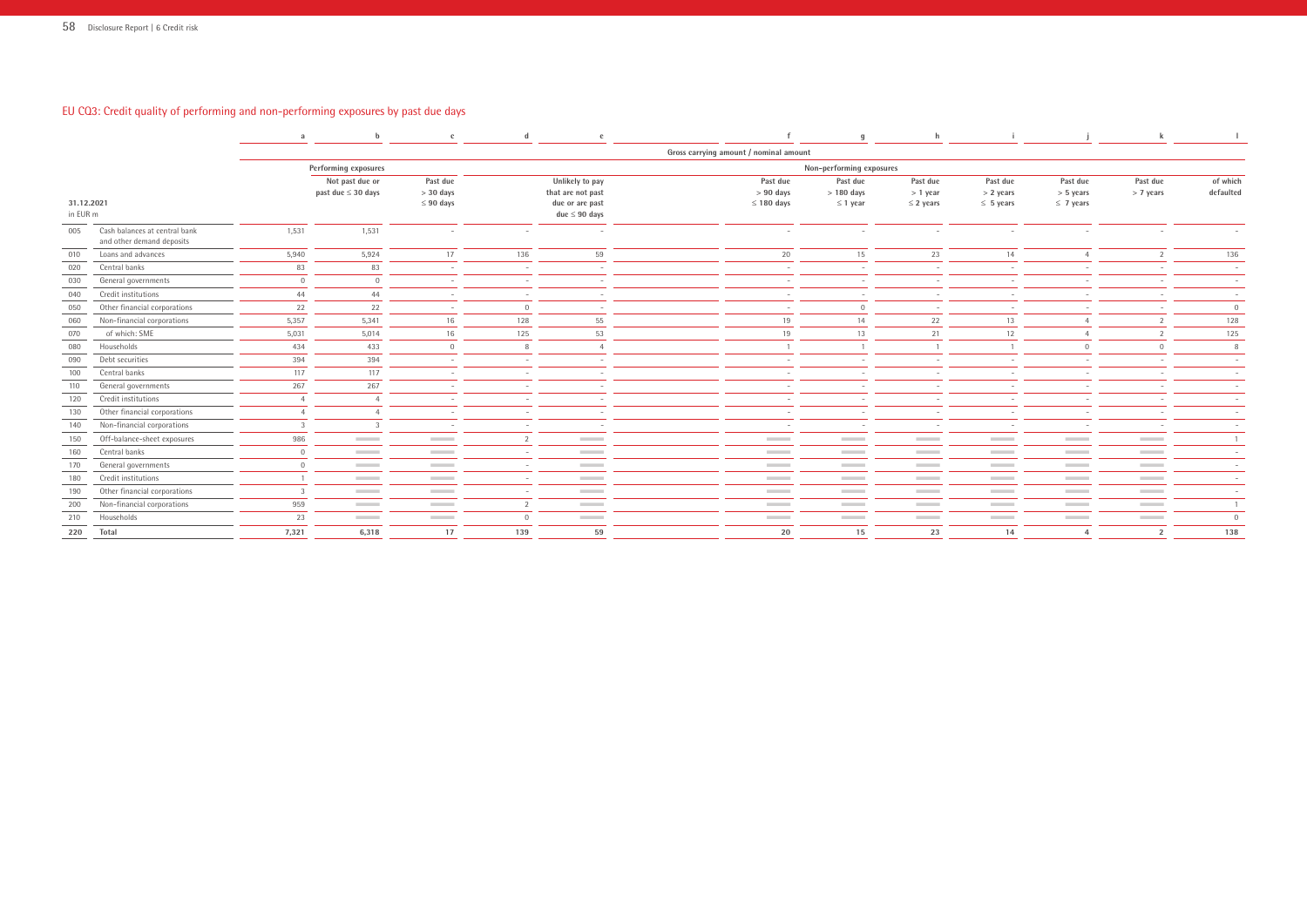|            |                                 | a     | b                                    | c                | d                        | e                         | f                            | g                               |
|------------|---------------------------------|-------|--------------------------------------|------------------|--------------------------|---------------------------|------------------------------|---------------------------------|
|            |                                 |       | Gross carrying amount/nominal amount |                  |                          | Accumulated<br>impairment | Provisions on<br>off-balance | Accumu-<br>lated negative       |
|            |                                 |       | of which non-performing              |                  | of which<br>subject to   |                           | sheet com-<br>mitments       | changes in fair<br>value due to |
| 31.12.2021 |                                 |       |                                      | of which         | impairment               |                           | and financial                | credit risk on                  |
| in EUR m   |                                 |       |                                      | defaulted        |                          |                           | quarantees<br>qiven          | non-performing<br>exposures     |
| 010        | On-balance-                     | 6,470 | 136                                  | 136              | 6,470                    | $-132$                    |                              |                                 |
|            | sheet exposures                 |       |                                      |                  |                          |                           |                              |                                 |
| 020        | Serbia*                         | 1,746 | 34                                   | 34               | 1,746                    | $-32$                     |                              |                                 |
| 030        | Bulgaria                        | 992   | 16                                   | 15               | 992                      | $-14$                     | <b>Contract</b>              |                                 |
| 040        | Ukraine                         | 849   | 11                                   | 11               | 849                      | $-22$                     |                              |                                 |
| 050        | North<br>Macedonia              | 506   | 8                                    | 8                | 506                      | $-7$                      | <b>Contract</b>              |                                 |
| 060        | Ecuador                         | 455   | 27                                   | 27               | 455                      | $-12$                     | <b>Contract Contract</b>     |                                 |
| 070        | Other countries                 | 1,923 | 40                                   | 40               | 1,923                    | $-44$                     |                              |                                 |
| 080        | Off-balance-<br>sheet exposures | 987   | $\overline{2}$                       | $\mathbf{1}$     | <b>College</b>           |                           | 3                            |                                 |
| 090        | Serbia*                         | 278   |                                      | 1                | <b>Contract Contract</b> | <b>Contract</b>           | $\mathbf{1}$                 | <b>The College</b>              |
| 100        | Bulgaria                        | 212   |                                      | $\mathbf{0}$     | <b>The College</b>       |                           | $\mathbf{0}$                 | <b>College</b>                  |
| 110        | Ukraine                         | 131   | $\Omega$                             | $\mathbf{0}$     |                          |                           |                              |                                 |
| 120        | North<br>Macedonia              | 95    | $\Omega$                             | $\mathbf{0}$     | <b>Contract</b>          |                           | $\mathbf{0}$                 |                                 |
| 130        | Ecuador                         | 51    | $\mathbf 0$                          | $\mathbf 0$      | <b>The College</b>       | <b>Contract</b>           | $\boldsymbol{0}$             | <b>The State</b>                |
| 140        | Other countries                 | 220   |                                      | $\boldsymbol{0}$ |                          |                           | $\mathbf{1}$                 |                                 |
| 150        | <b>Total</b>                    | 7,457 | 139                                  | 137              | 6,470                    | $-132$                    | 3                            |                                 |

### EU CQ4: Quality of non-performing exposures by geography

\* The entry "Serbia" contains exposure from both, Serbia and Kosovo.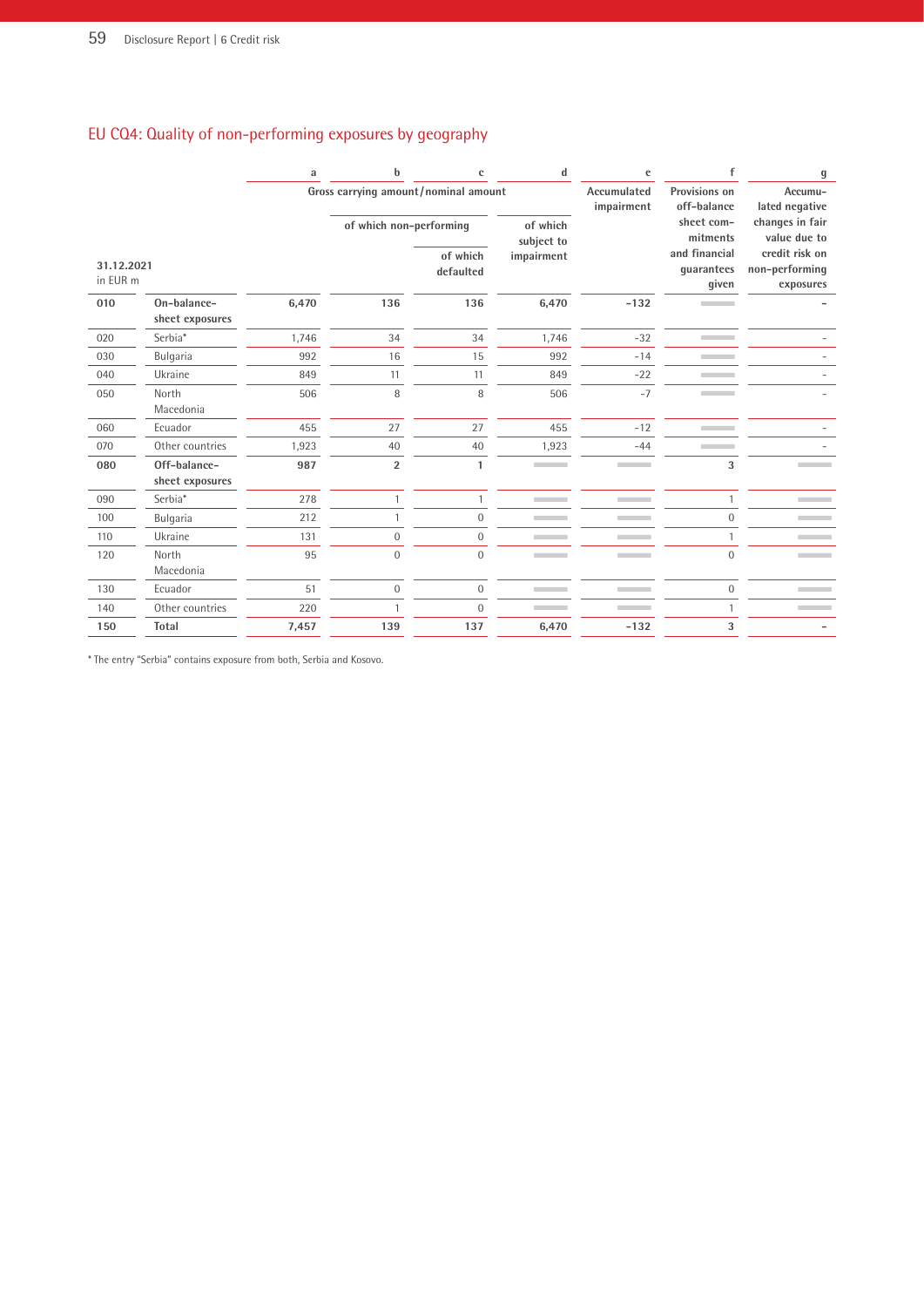### EU CQ5: Credit quality of loans and advances to non-financial corporations by industry

|                        |                                                                  | a              | $\mathbf b$             | $\mathbf c$           | d                                    | e                         | f                                             |
|------------------------|------------------------------------------------------------------|----------------|-------------------------|-----------------------|--------------------------------------|---------------------------|-----------------------------------------------|
|                        |                                                                  |                | Gross carrying amount   |                       |                                      | Accumulated<br>impairment | Accumu-<br>lated negative                     |
|                        |                                                                  |                | of which non-performing |                       | of which<br>loans and                |                           | changes in fair<br>value due to               |
| 31.12.2021<br>in EUR m |                                                                  |                |                         | of which<br>defaulted | advances<br>subject to<br>impairment |                           | credit risk on<br>non-performing<br>exposures |
| 010                    | Agriculture, forestry and fishing                                | 1,040          | 19                      | 19                    | 1,040                                | $-22$                     |                                               |
| 020                    | Mining and quarrying                                             | 19             | $\overline{0}$          | $\Omega$              | 19                                   | $\Omega$                  |                                               |
| 030                    | Manufacturing                                                    | 1,271          | 28                      | 28                    | 1,271                                | $-25$                     |                                               |
| 040                    | Electricity, gas, steam and air<br>conditioning supply           | 246            | $\overline{2}$          | 2                     | 246                                  | $-4$                      |                                               |
| 050                    | Water supply                                                     | 24             | $\overline{0}$          | $\overline{0}$        | 24                                   | $\overline{0}$            |                                               |
| 060                    | Construction                                                     | 388            | 3                       | 3                     | 388                                  | $-5$                      |                                               |
| 070                    | Wholesale and retail trade                                       | 1,546          | 37                      | 37                    | 1,546                                | $-35$                     |                                               |
| 080                    | Transport and storage                                            | 257            | 11                      | 11                    | 257                                  | $-8$                      |                                               |
| 090                    | Accommodation and food service<br>activities                     | 189            | 11                      | 11                    | 189                                  | $-8$                      |                                               |
| 100                    | Information and communication                                    | 69             | $\overline{7}$          | $\overline{7}$        | 69                                   | $-4$                      |                                               |
| 110                    | Financial and insurance activities                               |                |                         |                       |                                      |                           |                                               |
| 120                    | Real estate activities                                           | 129            | $\mathbf{1}$            | $\mathbf{1}$          | 129                                  | $-2$                      |                                               |
| 130                    | Professional, scientific and<br>technical activities             | 75             | 3                       | 3                     | 75                                   | $-2$                      |                                               |
| 140                    | Administrative and support service<br>activities                 | 76             | 3                       | 3                     | 76                                   | $-2$                      |                                               |
| 150                    | Public administration and defense,<br>compulsory social security |                |                         |                       |                                      |                           |                                               |
| 160                    | Education                                                        | 48             | $\mathbf{1}$            | $\mathbf{1}$          | 48                                   | $-1$                      |                                               |
| 170                    | Human health services and social<br>work activities              | 63             |                         | $\mathbf{1}$          | 63                                   | $-1$                      |                                               |
| 180                    | Arts, entertainment and recreation                               | $\overline{7}$ | $\mathbf 0$             | $\overline{0}$        | $\overline{7}$                       | $\Omega$                  |                                               |
| 190                    | Other services                                                   | 39             | $\overline{2}$          | $\overline{2}$        | 39                                   | $-2$                      |                                               |
| 200                    | Total                                                            | 5,486          | 128                     | 128                   | 5,486                                | $-122$                    |                                               |
|                        |                                                                  |                |                         |                       |                                      |                           |                                               |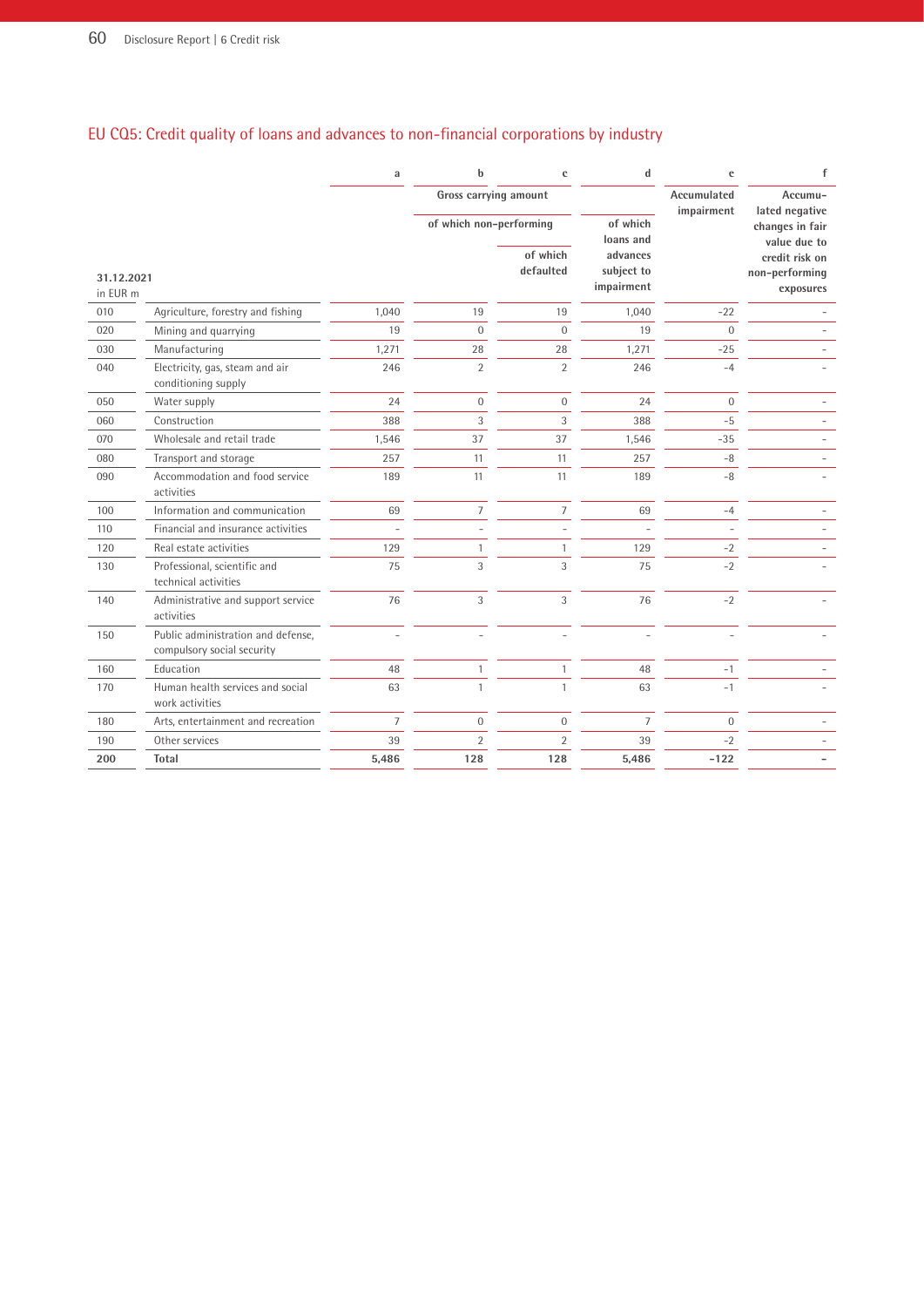#### EU CQ7: Collateral obtained by taking possession and execution processes

|                         |                                         | a                               | $\mathbf b$                              |
|-------------------------|-----------------------------------------|---------------------------------|------------------------------------------|
|                         |                                         |                                 | Collateral obtained by taking possession |
| 31.12.2021<br>in EUR m  |                                         | Value at initial<br>recognition | Accumulated<br>negative changes          |
| 010                     | Property, plant and equipment (PP&E)    | $\mathbf{0}$                    |                                          |
| Other than PP&E<br>020  |                                         | 12                              | $-5$                                     |
| 030                     | Residential immovable property          | $\overline{2}$                  | $-1$                                     |
| 040                     | Commercial immovable property           | 9                               | $-5$                                     |
| 050                     | Movable property (auto, shipping, etc.) | $\mathbf{0}$                    | $\Omega$                                 |
| 060                     | Equity and debt instruments             |                                 |                                          |
| Other collateral<br>070 |                                         | $\mathbf{0}$                    | $\Omega$                                 |
| <b>Total</b><br>080     |                                         | 12                              | $-5$                                     |

#### 6.5 [Default risk arising from derivative positions](#page-2-0)

#### EU CCRA: Qualitative disclosure related to CCR

### *Row a - Description of the methodology used to assign internal capital and credit limits for counterparty credit exposures, including the methods to assign those limits to exposures to central counterparties.*

The currently existing derivatives of the ProCredit group are treated as OTC products and the calculation of the capital requirements for counterparty default risk is based on the standardised approach. There is no reduction in capital requirements due to intermediation of central counterparties. See also row b.

#### *Rows b/d - Description of policies related to guarantees and other credit risk mitigants, other risk management objectives, and relevant policies related to CCR.*

In the ProCredit group, derivatives are utilised to a very limited extent. They are only used to hedge foreign currency and interest rate risk, to obtain liquidity or on behalf of clients; they may not be engaged in for the purposes of proprietary or speculative trading. The following derivatives are relevant for the ProCredit group:

- **•** interest rate currency swaps, FX swaps and FX forwards
- **•** interest rate swaps

For derivative exposures, the same risk classification, limit-setting and monitoring processes apply as for counterparty risk.

In 2021, the ProCredit group held no derivatives on shares, credit or commodities, or other derivatives.

#### *Row c - Description of policies with respect to Wrong-Way risk as defined in Article 291 of the CCR.*

Due to the low volume of derivatives in the ProCredit group, possible correlations between counterparty/issuer risk and market risks are negligible.

### *Row e - The amount of collateral the institution would have to provide if its credit rating was downgraded* Requirements pursuant to Article 439 (d) CRR to provide additional collateral in connection with rating downgrades are currently not applicable for ProCredit Holding.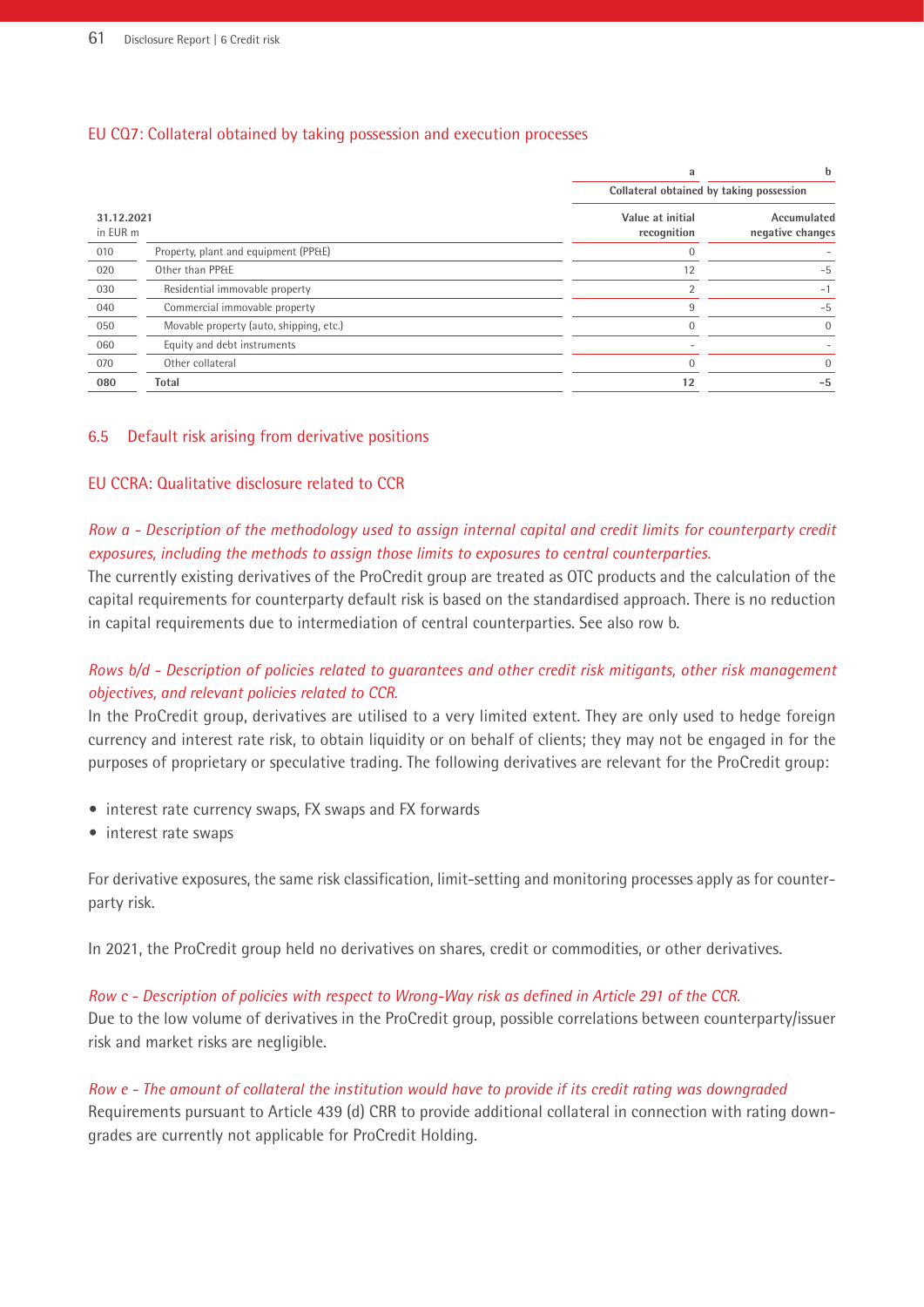#### EU CCR1: Analysis of CCR exposure by approach

The exposure value of derivative transactions corresponds to the credit equivalent amount and is calculated using the original exposure method in accordance with Art. 282 CRR. The ProCredit group applies the original exposure method, as the absolute and relative thresholds according to Art. 273a CRR (less than EUR 100 million and less than 5% of total assets) for on-balance sheet and off-balance sheet derivative transactions are not met. The following tables show the exposure value and the capital requirements for CVA risk according to the method used.

| a                             | b                                        | $\mathbf c$ | d                                            | e                            | f                                    | $\mathbf g$              | h              |
|-------------------------------|------------------------------------------|-------------|----------------------------------------------|------------------------------|--------------------------------------|--------------------------|----------------|
| Replace-<br>ment cost<br>(RC) | Potential<br>future<br>exposure<br>(PFE) | EEPE        | Alpha<br>used for<br>computing<br>regulatory | Exposure<br>value<br>pre-CRM | <b>Exposure</b><br>value<br>post-CRM | <b>Exposure</b><br>value | <b>RWEA</b>    |
|                               |                                          |             | value                                        |                              |                                      |                          |                |
| $\mathbf{1}$                  | 10                                       |             | 1.4                                          | 16                           | 16                                   | 16                       | $\overline{7}$ |
|                               |                                          |             | 1.4                                          |                              |                                      |                          |                |
|                               |                                          |             | 1.4                                          |                              |                                      |                          |                |
|                               |                                          |             | 1.4                                          |                              |                                      |                          |                |
|                               |                                          |             |                                              |                              |                                      |                          |                |
|                               |                                          |             |                                              |                              |                                      |                          |                |
|                               |                                          |             |                                              |                              |                                      |                          |                |
|                               |                                          |             |                                              |                              |                                      |                          |                |
|                               |                                          |             |                                              |                              |                                      |                          |                |
|                               |                                          |             |                                              |                              |                                      |                          |                |
|                               |                                          |             |                                              | 16                           | 16                                   | 16                       | $\overline{7}$ |
|                               |                                          |             |                                              | exposure                     |                                      |                          |                |

#### EU CCR2: Transactions subject to own funds requirements for CVA risk

| 31.12.2021 |                                                                                          |                |             |
|------------|------------------------------------------------------------------------------------------|----------------|-------------|
| in EUR m   |                                                                                          | Exposure value | <b>RWEA</b> |
|            | Total transactions subject to the Advanced method                                        |                |             |
|            | (i) VaR component (including the 3x multiplier)                                          |                |             |
|            | (ii) stressed VaR component (including the 3x multiplier)                                |                |             |
|            | Transactions subject to the Standardised method                                          | 16             | 15          |
| $EU - 4$   | Transactions subject to the Alternative approach (Based on the Original Exposure Method) |                |             |
|            | Total transactions subject to own funds requirements for CVA risk                        | 16             | 15          |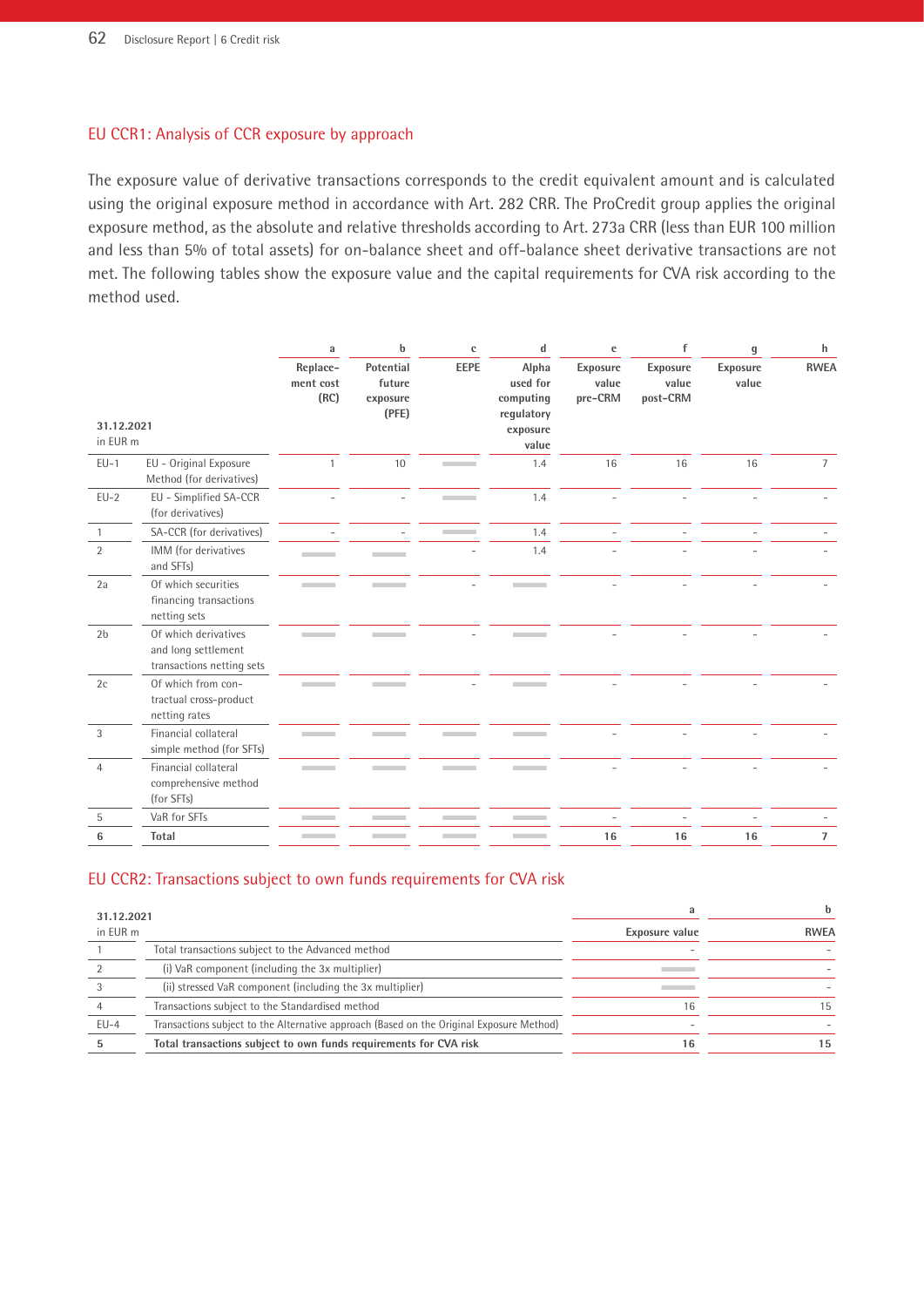#### EU CCR6: Credit derivatives exposures

| 31.12.2021         |                                  | a                        | b                      |
|--------------------|----------------------------------|--------------------------|------------------------|
| in EUR m           |                                  | <b>Protection bought</b> | <b>Protection sold</b> |
| <b>Notionals</b>   |                                  |                          |                        |
|                    | Single-name credit default swaps | $\overline{\phantom{a}}$ |                        |
|                    | Index credit default swaps       | -                        |                        |
| 3                  | Total return swaps               | -                        |                        |
|                    | Credit options                   | $\overline{\phantom{a}}$ |                        |
| b.                 | Other credit derivatives         | $\overline{\phantom{a}}$ |                        |
| 6                  | <b>Total notionals</b>           | $\overline{\phantom{a}}$ |                        |
| <b>Fair values</b> |                                  |                          |                        |
|                    | Positive fair value (asset)      |                          |                        |
| 8                  | Negative fair value (liability)  | -                        |                        |

#### 6.6 [Use of external ratings and credit risk mitigation techniques in the credit risk standardised approach](#page-2-0)

#### EU CRD: Qualitative disclosure requirements related to standardised approach

### *Rows a/b - Names of the external credit assessment institutions (ECAIs) and export credit agencies (ECAs) nominated by the institution, and the reasons for any changes over the disclosure period, as well as the exposure classes for which each ECAI or ECA is used.*

The ProCredit group exclusively uses the standardised approach to determine its exposure to credit risk. The group has nominated the rating agency Fitch Ratings for the exposure classes "central governments or central banks", "institutions", and "institutions and corporates with a short-term credit assessment". Since our customers are usually not rated, the ProCredit group does not use ratings for the exposure class "corporates".

For exposures where an external credit assessment is available, risk weighting is determined on the basis of that external rating. For unrated exposures, risk weighting is determined on the basis of a derived credit assessment, provided the conditions set forth in Article 139 and 140 CRR are met. In all other cases, the exposure is treated as unrated.

### *Row c - A description of the process used to transfer the issuer and issue credit ratings onto comparable assets items not included in the trading book.*

The transfer of the credit ratings of an issue to the receivable is based on a system-supported derivation system that complies with the requirements under Article 139 CRR. In principle, each receivable is assigned an issue rating or - if this is not available - an issuer rating. If no rating can be assigned, the receivable is treated as an unrated exposure. The risk weight to be applied to the respective exposure is determined using the credit quality steps specified in CRR.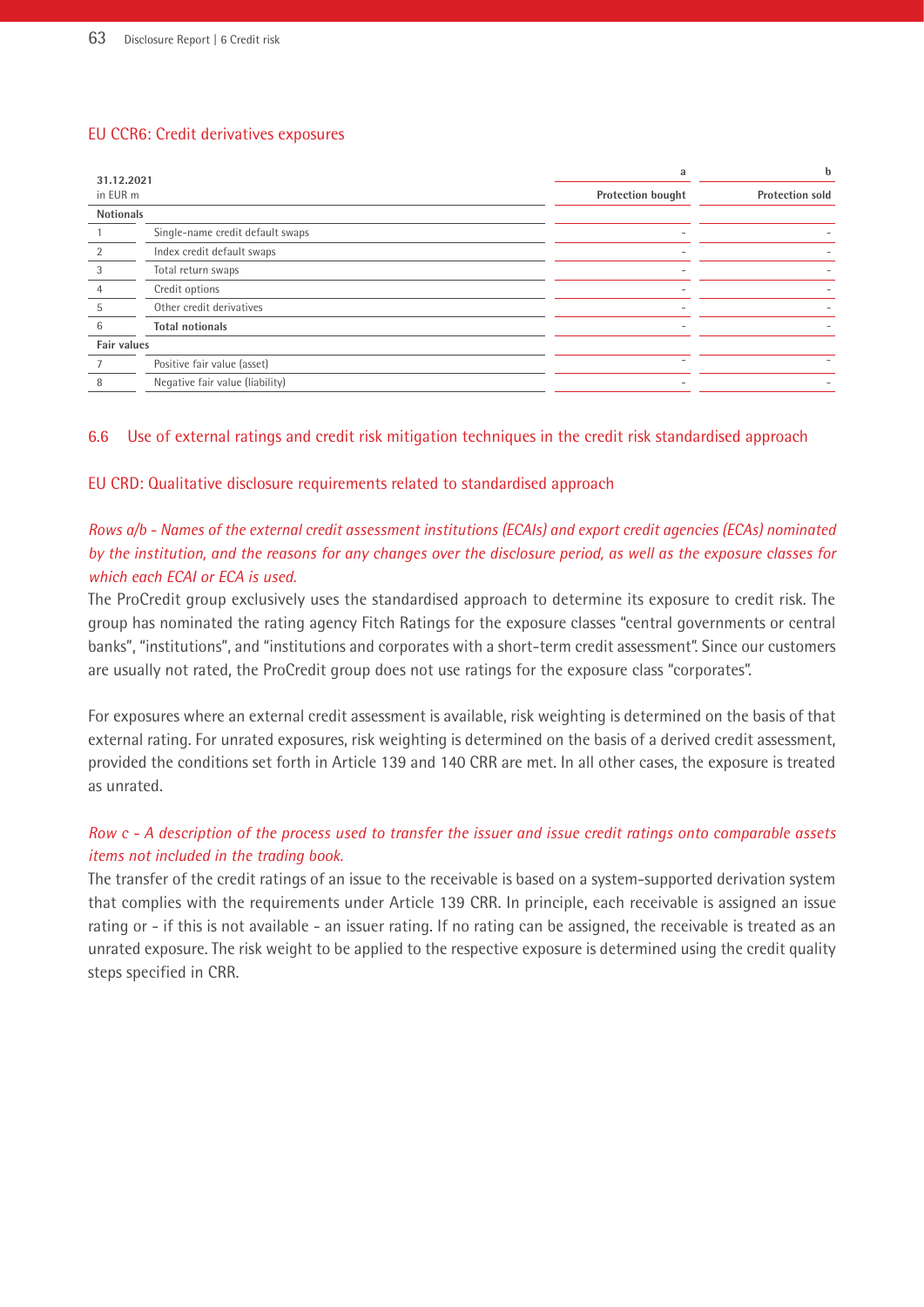*Row d - The association of the external rating of each nominated ECAI or ECA (as referred to in row a) with the risk weights that corresponding with the credit quality steps as set out in Chapter 2 of Title II of Part Three CRR (except where the institution complies with the standard association published by the EBA).*

The allocation of external ratings to credit quality steps is based on the standard association published by the European Banking Authority (EBA).

#### EU CR4: Standardised approach - Credit risk exposure and CRM effects

|                         |                                                                    |                                   | <b>Exposures before CCF</b><br>and before CRM | <b>Exposures post CCF</b><br>and post CRM |                                    |              | <b>RWAs and RWAs density</b> |
|-------------------------|--------------------------------------------------------------------|-----------------------------------|-----------------------------------------------|-------------------------------------------|------------------------------------|--------------|------------------------------|
| 31.12.2021<br>in EUR m  |                                                                    | On-balance-<br>sheet<br>exposures | Off-balance-<br>sheet<br>exposures            | On-balance-<br>sheet<br>exposures         | Off-balance-<br>sheet<br>exposures | <b>RWAs</b>  | <b>RWAs density</b><br>(0/0) |
| <b>Exposure classes</b> |                                                                    | a                                 | $\mathbf b$                                   | c                                         | d                                  | e            |                              |
|                         | Central governments or central<br>banks                            | 1,791                             |                                               | 1,670                                     |                                    | 378          | 22.6567%                     |
| $\overline{2}$          | Regional government or local<br>authorities                        | 55                                |                                               | 55                                        |                                    | $\mathbf{0}$ | 0.0330%                      |
| 3                       | Public sector entities                                             |                                   |                                               |                                           |                                    |              |                              |
| 4                       | Multilateral development banks                                     |                                   |                                               | 633                                       |                                    |              |                              |
| 5                       | International organisations                                        |                                   |                                               |                                           |                                    |              |                              |
| 6                       | Institutions <sup>22</sup>                                         | 57                                |                                               | 57                                        |                                    | 15           | 26.8234%                     |
| 7                       | Corporates                                                         | 2,588                             | 245                                           | 2,318                                     | 67                                 | 1,949        | 81.7365%                     |
| 8                       | Retail                                                             | 3,185                             | 742                                           | 2,951                                     | 150                                | 1,893        | 61.0516%                     |
| 9                       | Secured by mortgages on<br>immovable property                      |                                   |                                               |                                           |                                    |              |                              |
| 10                      | Exposures in default                                               | 79                                |                                               | 73                                        | $\mathbf{0}$                       | 88           | 120.7468%                    |
| 11                      | Exposures associated with<br>particularly high risk                |                                   |                                               |                                           |                                    |              |                              |
| 12                      | Covered bonds                                                      |                                   |                                               |                                           |                                    |              |                              |
| 13                      | Institutions and corporates with a<br>short-term credit assessment | 128                               |                                               | 128                                       |                                    | 52           | 40.6595%                     |
| 14                      | Collective investment undertakings                                 |                                   |                                               |                                           |                                    |              |                              |
| 15                      | Equity                                                             | 9                                 |                                               | 9                                         |                                    | 9            | 100.0000%                    |
| 16                      | Other items                                                        | 317                               |                                               | 317                                       |                                    | 177          | 55.7055%                     |
| 17                      | <b>Total</b>                                                       | 8,210                             | 987                                           | 8,210                                     | 218                                | 4,562        | 54.1328%                     |

*22 According to Article 107 (3) CRR, exposures to banks in third countries are to be treated as exposures to an institution only if the third country applies prudential and*  supervisory requirements to that entity that are at least equivalent to those applied in the EU. Exposures to banks in third countries which do not meet the criteria set *out above are reported under the exposure classes "corporates" and "institutions and corporates with a short-term credit assessment".*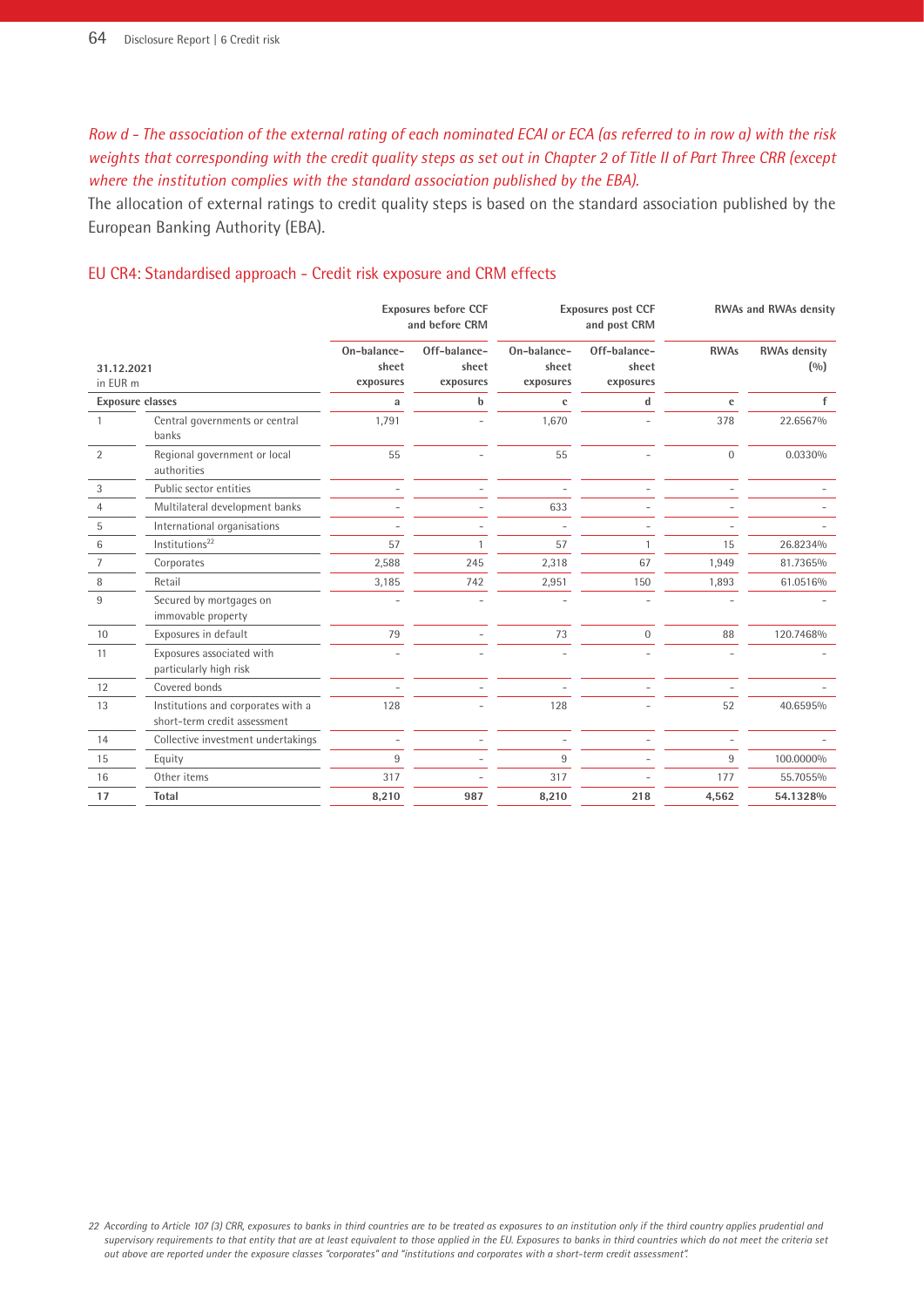### EU CR5: Standardised approach

|               | 31.12.2021                                                                            | Risk weight    |       |                |        |          |     |     |  |           |                          |                |      | Total | Of which |       |          |       |         |
|---------------|---------------------------------------------------------------------------------------|----------------|-------|----------------|--------|----------|-----|-----|--|-----------|--------------------------|----------------|------|-------|----------|-------|----------|-------|---------|
|               | in EUR m                                                                              | $0\%$          | $2\%$ | $4\frac{0}{0}$ | $10\%$ | 20%      | 35% | 50% |  | 70%       | 75%                      | 100%           | 150% | 250%  | 370%     | 1250% | Other    |       | unrated |
|               | Exposure classes                                                                      | $\overline{a}$ |       |                |        |          |     |     |  |           |                          |                |      |       |          |       | $\Omega$ |       | - 0     |
|               | Central governments or central<br>banks                                               | 1,286          |       |                |        | $\Omega$ |     |     |  |           |                          | 372            |      |       |          |       |          | 1,670 | 1,446   |
| 2             | Regional government or local<br>authorities                                           | 55             |       |                |        |          |     |     |  | $\sim$    | $\overline{\phantom{a}}$ | $\overline{0}$ |      |       |          |       |          | 55    | 55      |
| $\mathcal{L}$ | Public sector entities                                                                |                |       |                |        |          |     |     |  |           |                          |                |      |       |          |       |          |       |         |
|               | Multilateral development banks                                                        | 633            |       |                |        |          |     |     |  |           |                          |                |      |       |          |       |          | 633   | 633     |
|               | International organisations                                                           |                |       |                |        |          |     |     |  |           |                          |                |      |       |          |       |          |       | $\sim$  |
| 6             | Institutions                                                                          |                |       |                |        | 62       |     |     |  |           |                          |                |      |       |          |       |          | 68    | 60      |
|               | Corporates                                                                            |                |       |                |        |          |     |     |  |           |                          | 2,386          |      |       |          |       |          | 2,386 | 2,386   |
|               | 8 Retail exposures                                                                    |                |       |                |        |          |     |     |  | <b>м.</b> | 3,101                    |                |      |       |          |       |          | 3,101 | 3,101   |
| 9             | Exposures secured by mortgages on<br>immovable property                               |                |       |                |        |          |     |     |  |           |                          |                |      |       |          |       |          |       |         |
| 10            | Exposures in default                                                                  |                |       |                |        |          |     |     |  |           |                          | 43             | 30   |       |          |       |          | 73    | 73      |
| 11            | Exposures associated with<br>particularly high risk                                   |                |       |                |        |          |     |     |  |           |                          |                |      |       |          |       |          |       |         |
| 12            | Covered bonds                                                                         |                |       |                |        |          |     |     |  |           |                          |                |      |       |          |       |          |       |         |
|               | 13 Exposures to institutions and<br>corporates with a short-term credit<br>assessment |                |       |                |        | 105      |     |     |  |           |                          | 15             | 10   |       |          |       |          | 133   | 81      |
| 14            | Units or shares in collective<br>investment undertakings                              |                |       |                |        |          |     |     |  |           |                          |                |      |       |          |       |          |       |         |
| 15            | Equity exposures                                                                      |                |       |                |        |          |     |     |  |           |                          | $\Omega$       |      |       |          |       |          |       | 10      |
| 16            | Other items                                                                           | 140            |       |                |        |          |     |     |  |           |                          | 177            |      |       |          |       |          | 317   | 317     |
| 17            | Total                                                                                 | 2,114          |       |                |        | 176      |     |     |  |           | 3,101                    | 3,002          | 40   |       |          |       |          | 8,444 | 8,160   |
|               |                                                                                       |                |       |                |        |          |     |     |  |           |                          |                |      |       |          |       |          |       |         |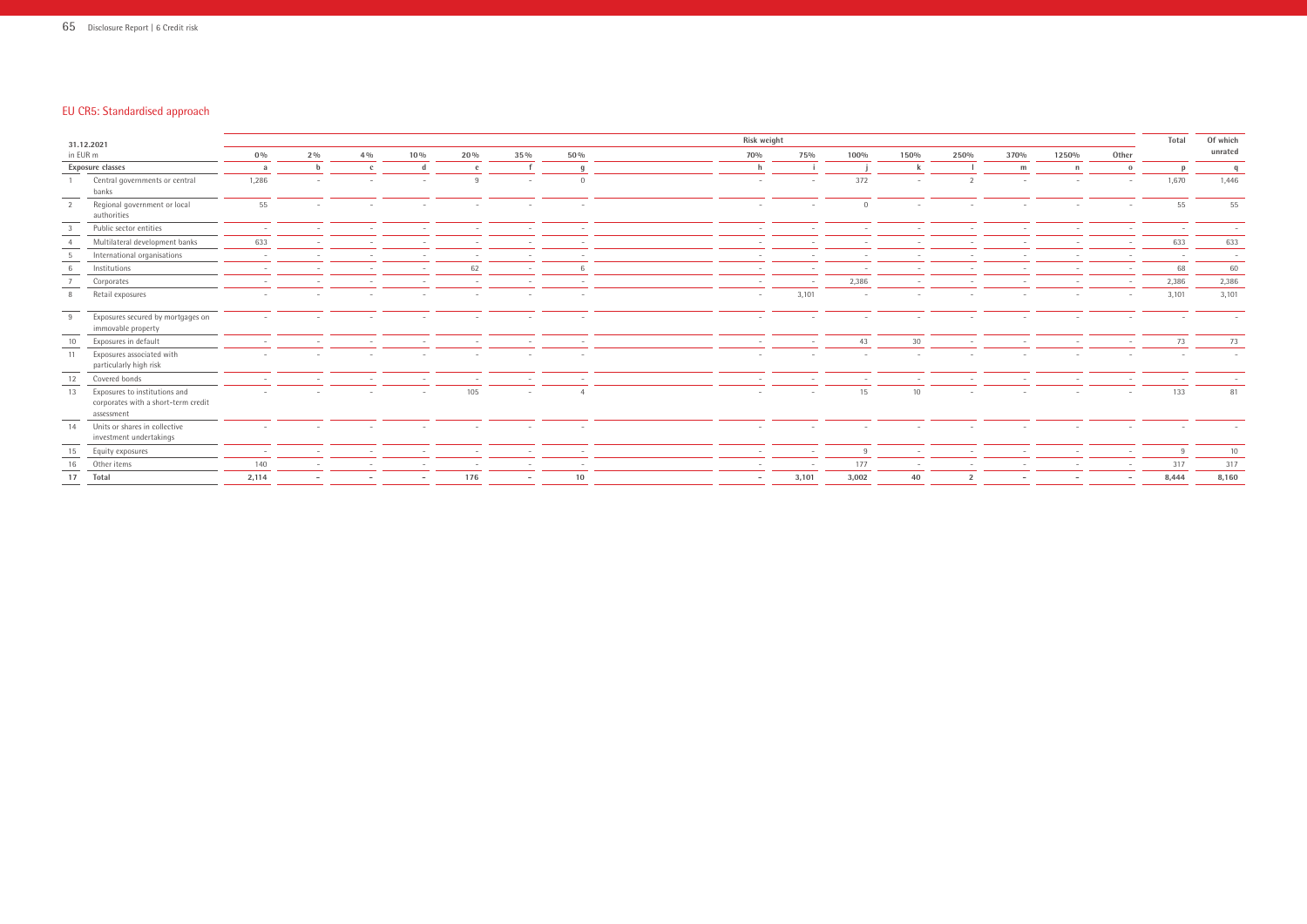#### EU CRC: Qualitative disclosure requirements related to CRM techniques

### *Row a - A description of the core features of the policies and processes for on- and off-balance-sheet netting and an indication of the extent to which institutions make use of balance sheet netting.*

The ProCredit group does not make use of on-balance sheet and off-balance sheet netting agreements.

#### *Row b - The core features of policies and processes for eligible collateral evaluation and management.*

The guarantees used by the group are exclusively eligible protection providers in accordance with Article 201 CRR (see also EU CRC, row d). The recognition, review and regular valuation of collateral are the responsibility of the back office. The valuations of collateral are reviewed and updated on a regular basis.

The implemented risk management processes specify the regular, complete credit risk assessment of the collateralised exposures, including the review of the legal effectiveness and the legal enforceability of the collateral taken.

#### *Row c - A description of the main types of collateral taken by the institution to mitigate credit risk.*

When determining the capital requirement for credit risk according to the standardised approach, credit risk mitigation techniques are only applied to a limited extent. Risk amounts arising from credit risk are reduced in part through the recognition of guarantees from the European Investment Fund (EIF) and cash collaterals. Moreover, guarantees from the Multilateral Investment Guarantee Agency (MIGA) are recognised for our mandatory minimum reserves held with central banks outside of the EU.

Exposures towards central governments or central banks in non-EU countries, in countries whose supervisory system is not materially equivalent to that of EU countries, or in countries with a rating below the "lower-medium grade" (i.e. below BBB- in the case of Fitch Ratings) are given a risk weighting of at least 100% regardless of the underlying currency, as stipulated in CRR.

The mandatory minimum reserves are inevitable exposures driven by the group's business strategy, which is based on financing loans in transition economies mainly through deposits. The ProCredit group has therefore chosen to insure this exposure against the risk of default and expropriation. As of 31 December 2021, EUR 184 million of the EUR 409 million in total mandatory reserves were covered by MIGA guarantees.

Secured exposure amounts totalled EUR 695 million as of 31 December 2021. We do not currently include immovable property collateral or guarantees in the risk-weighted asset calculation.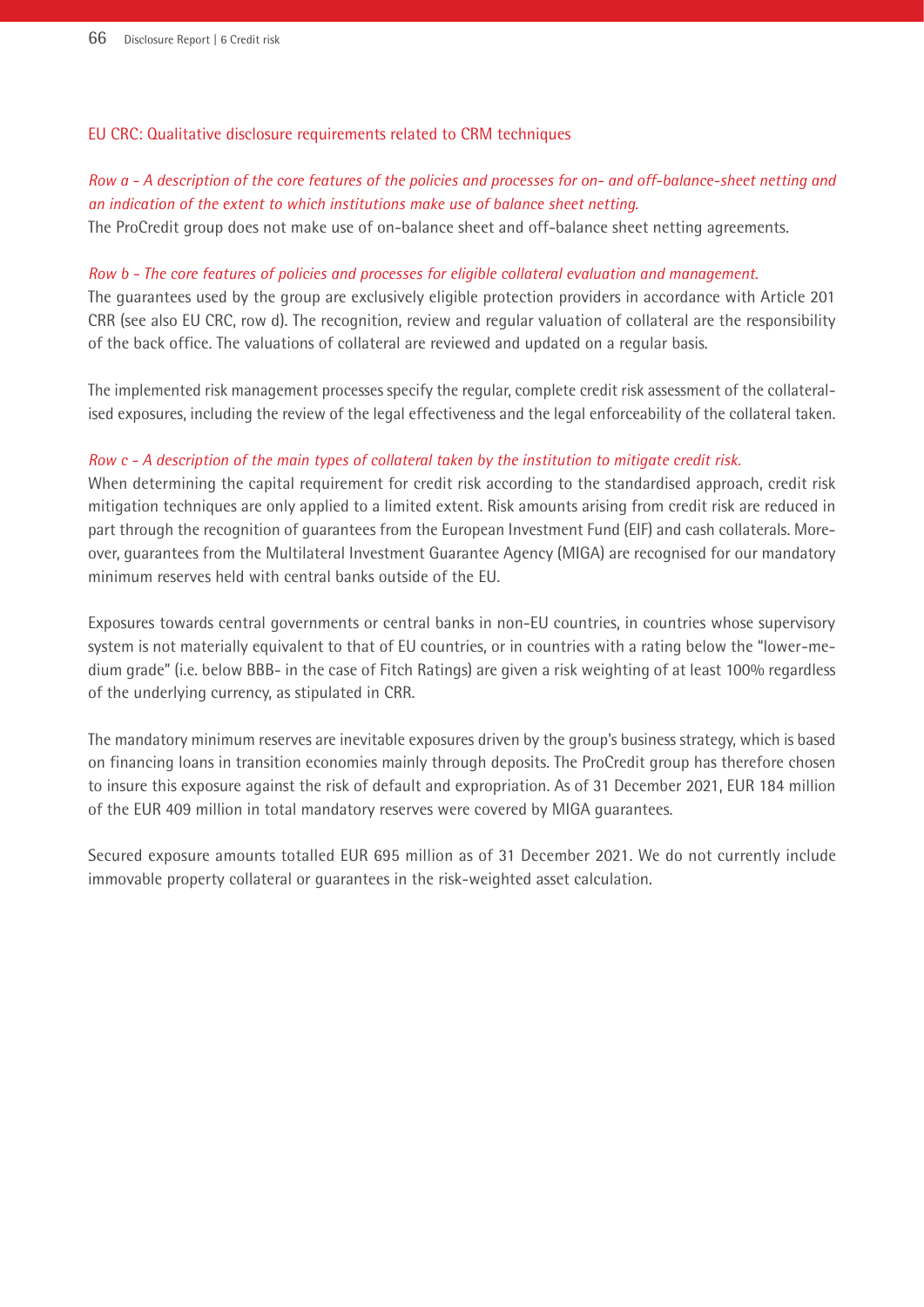### *Row d - For guarantees and credit derivatives used as credit protection, the main types of guarantor and credit derivative counterparty and their creditworthiness used for the purposes of reducing capital requirements, excluding those used as part of synthetic securitisation structures.*

The guarantors are exclusively the European Investment Fund and the Multilateral Investment Guarantee Agency. Both guarantors are multilateral development banks in accordance with Article 117 (2) CRR, and their exposures are assigned a risk weight of 0%.

Credit derivatives are not used by the ProCredit group as part of the collateralisation recognised by the supervisory authorities.

#### *Row e - Information about market or credit risk concentrations within the credit mitigation taken.*

Guarantees from the EIF and MIGA are mainly used for credit risk mitigation. Therefore, the ProCredit group has a certain credit risk concentration with these counterparties. This does not give rise to any risks, due to the first-class creditworthiness of the counterparties.

#### EU CR3: CRM techniques overview: Disclosure of the use of credit risk mitigation techniques

|                        |                                        | <b>Unsecured</b> | Secured carrying amount |                                   |                                             |                                              |  |  |  |  |  |
|------------------------|----------------------------------------|------------------|-------------------------|-----------------------------------|---------------------------------------------|----------------------------------------------|--|--|--|--|--|
|                        |                                        | carrying amount  |                         | Of which secured<br>by collateral | Of which secured by<br>financial quarantess |                                              |  |  |  |  |  |
| 31.12.2021<br>in EUR m |                                        |                  |                         |                                   |                                             | Of which<br>secured by credit<br>derivatives |  |  |  |  |  |
|                        |                                        | a                | b                       | c                                 | d                                           | e                                            |  |  |  |  |  |
|                        | Loans and advances                     | 3,430            | 4,177                   | 3,426                             | 752                                         |                                              |  |  |  |  |  |
| 2                      | Debt securities                        | 1,735            | 190                     |                                   | 190                                         |                                              |  |  |  |  |  |
| 3                      | Total                                  | 5,165            | 4,367                   | 3,426                             | 942                                         |                                              |  |  |  |  |  |
| $\overline{4}$         | Of which non-perfor-<br>ming exposures | 81               | 56                      | 50                                | 6                                           |                                              |  |  |  |  |  |
| $EU-5$                 | Of which defaulted                     | 81               | 56                      |                                   | <b>The Common</b>                           |                                              |  |  |  |  |  |

### **7 [MARKET RISKS](#page-3-0)**

#### 7.1 [Foreign currency risk and interest rate risk](#page-3-0)

#### EU MRA: Qualitative disclosure requirements related to market risk

In the following section, we will first address foreign currency risk in particular. For further information on interest rate risk, please refer to the subsequent disclosures in EU IRRBBA rows a, b and c.

#### *Row a - Description of the institution's strategies and processes to manage market risk*

Market risks comprise the risk of potential losses from shifts in market prices, such as exchange rates or other parameters which influence prices. Relevant market risks for the ProCredit group are foreign currency risk and interest rate risk in the banking book. All ProCredit banks are non-trading book institutions. The ProCredit group manages market risks in such a way that their impact is as limited as possible from an overall risk perspective.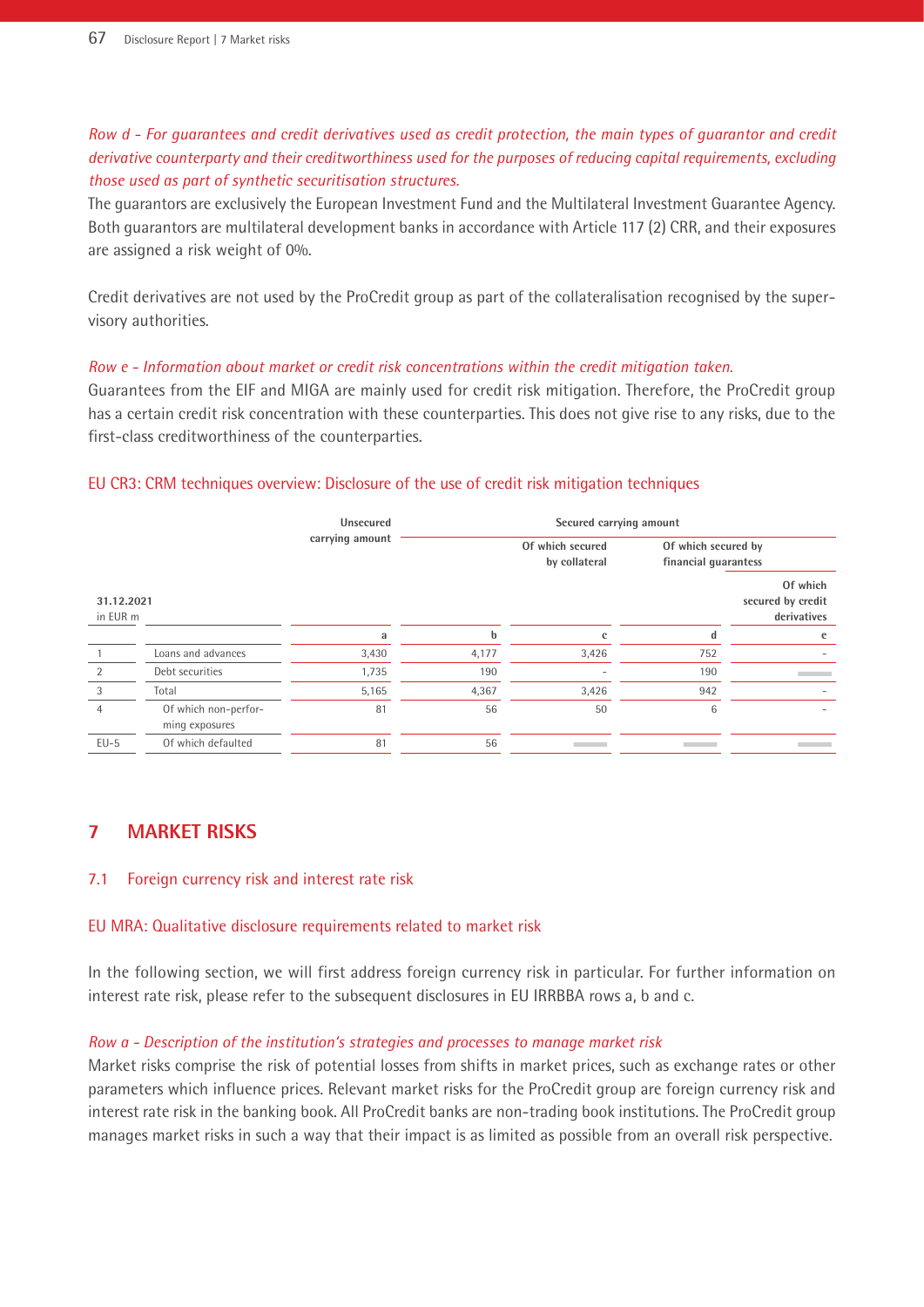Foreign currency risk refers to the risk of losses due to fluctuations in exchange rates. The risk arises when the volume of its assets and liabilities denominated in foreign currencies do not match and the exchange rates move unfavourably. The key risk indicator that captures the balance sheet discrepancy for each currency is the open currency position (OCP). Limits for OCP are set, monitored and controlled at bank level. ProCredit banks do not assume foreign currency risk for speculative purposes. Foreign currency derivatives are used exclusively for hedging or liquidity purposes. Foreign currency risk in the ProCredit group is, as with all material risks, managed by means of a uniform group-wide strategy.

Foreign currency risk at group level arises as a result of the equity investments that ProCredit Holding maintains in its subordinated companies in countries which do not have the euro as the domestic currency. Most ProCredit banks keep their equity in the respective domestic currency. Thus, from a consolidated group perspective, OCPs in the respective domestic currencies exist and are roughly equal to the amount of the respective equity base. The group's regulatory capital and risk-taking potential are exposed to fluctuations due to changes in the exchange rates of domestic currencies against the euro. These are included in the translation reserve in the consolidated equity. These fluctuations are usually accompanied by simultaneous changes in the loan portfolio expressed in euro terms. This risk is mitigated by the fact that the equity investments are denominated in different currencies. Currency positions are identified, monitored and controlled on a monthly basis.

#### *Row b - A description of the structure and organisation of the market risk management function*

At group level, the following organisational units in particular are entrusted with market risk: the Management Board of ProCredit Holding, the Group Risk Management Committee, the Group ALCO, the Group and PCH Model Committee, and the Group Financial Risk Management team. The latter also performs the risk control function.

At the bank level, the bodies involved are, in particular, the Supervisory Board, the Management Board, the Risk Management Committee, the ALCO and the Risk Management Department. These have similar tasks and responsibilities to the aforementioned organisational units at group level, with a specific focus on the respective ProCredit bank, although their activities are fundamentally more operational.

#### *Row c - Scope and nature of risk disclosure and measurement systems*

At both bank and group level, the monthly risk reports include the banks' open currency positions as well as a bank-specific currency risk indicator as a value-at-risk calculation. At group level, the open currency positions of the group and a value-at-risk analysis of the economic perspective, sensitivities and stress scenarios are also reported (at least quarterly). The risk models used are subject to annual independent validation, using techniques such as benchmarking and back-testing, among others. The results of the validation, as well as all significant model changes or adjustments, are discussed in the Group and PCH Model Committee and approved by that body or by the Management of ProCredit Holding, with model risk buffers applied as necessary.

At both bank and group level, the monthly risk reports include the banks' interest rate structure for the balance sheet as well as a bank-specific interest rate risk indicator. At group level, a value-at-risk analysis of the economic perspective, additional regulatory indicators, as well as sensitivities and stress scenarios are also reported (at least quarterly).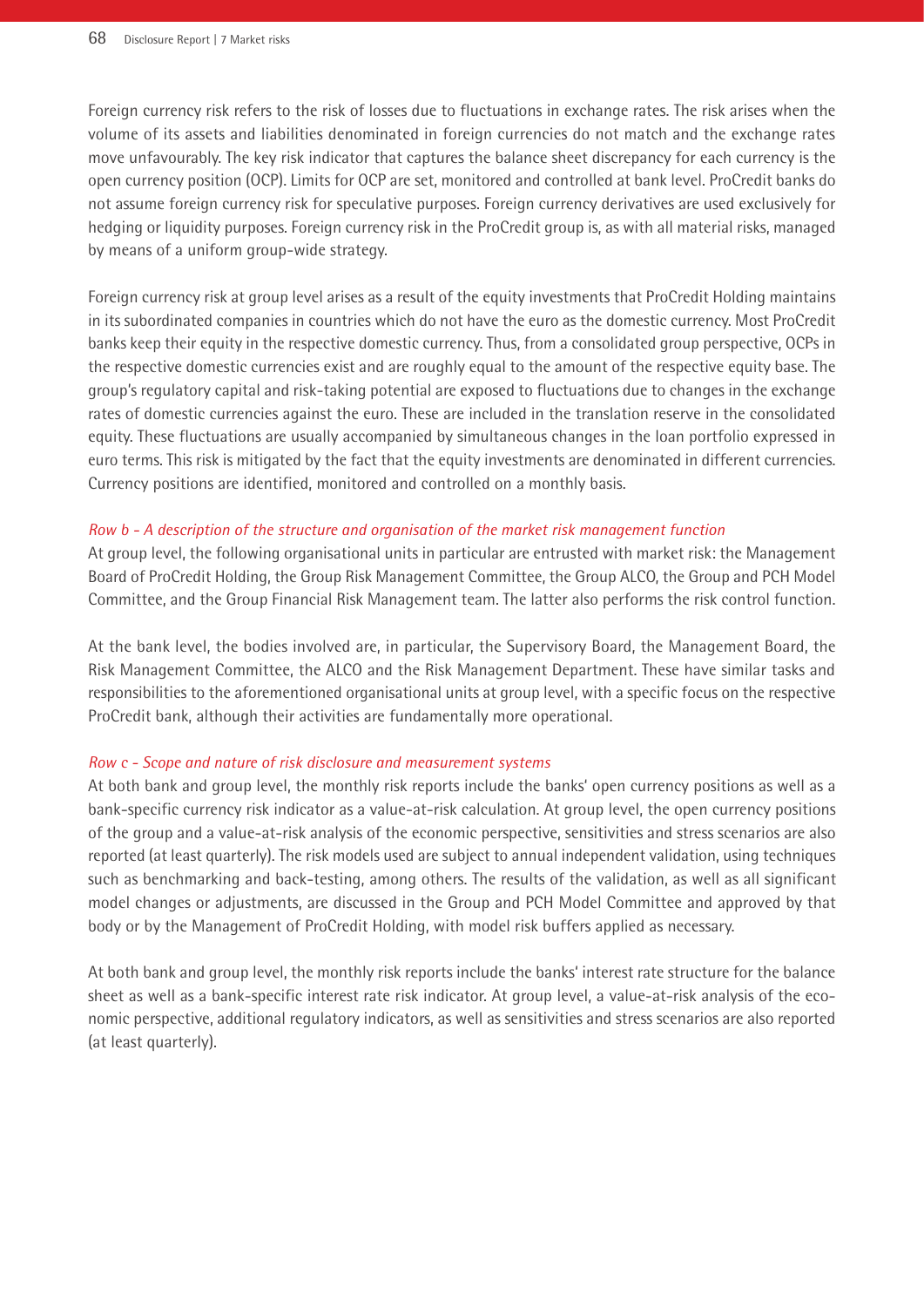#### EU IRRBBA: Qualitative information on interest rate risks of non-trading book activities

#### *Row a - A description of how the institution defines IRRBB for purposes of risk control and measurement*

Interest rate risk in the ProCredit group is the risk of incurring losses due to changes in market interest rates and primarily arises from differences between the repricing maturities of assets and liabilities. It arises exclusively from positions in the banking book. All ProCredit banks are non-trading book institutions.

#### *Row b - A description of the institution's overall IRRBB management and mitigation strategies*

Interest rate risk in the ProCredit group is, as with all material risks, managed by means of a uniform group-wide strategy. All ProCredit banks strive to maintain a balance sheet structure as balanced as possible in terms of repricing maturities of assets and liabilities. In addition, where possible, the reference interest rates on the asset side should match those on the liability side. The aim is to keep the differences between repricing maturities for assets and liabilities as small as possible in all currencies. Interest rate derivatives are used exclusively for hedging purposes.

In addition, the impact of any potential transaction greater than 5% of the bank's own funds on interest rate risk is analysed in advance to avoid concentrations.

Risk indicators are defined and corresponding limits and early warning indicators are used. The risk models used are subject to annual independent validation, using techniques such as benchmarking and back-testing, among others. The results of the validation, as well as all significant model changes or adjustments, are discussed in the Group and PCH Model Committee and approved by that body or by the Management of ProCredit Holding, with model risk buffers applied as necessary.

### *Row c - The periodicity of the calculation of the institution's IRRBB measures, and a description of the specific measures that the institution uses to gauge its sensitivity to IRRBB*

Both at bank level and for the group as a whole, interest rate risk is quantified and measured at least quarterly on the basis of economic value impact and on the basis of the 12-month P&L effect. To calculate the P&L effect, regularly updated assumptions on planned business developments are used, as well as the change in the fair value of financial instruments measured at fair value. Limits are set in relation to regulatory capital for the economic value impact and accounted for within the scope of the bank's or group's capital adequacy calculation in the economic approach. Limits are set in relation to the forecast net interest income for the P&L effect.

At the bank level, as part of the uniform methodology implemented throughout the group, both indicators are determined on the basis of a  $+/-$  parallel shift of the yield curves, with only the scenario leading to a loss being included in the indicator for each currency.

At group level, the indicators are calculated using VaR models with a holding period of one year with a confidence level of 99.9% (EVI) or 99.0% (P&L effect). In addition, specific stress tests for the EVI are performed at least quarterly.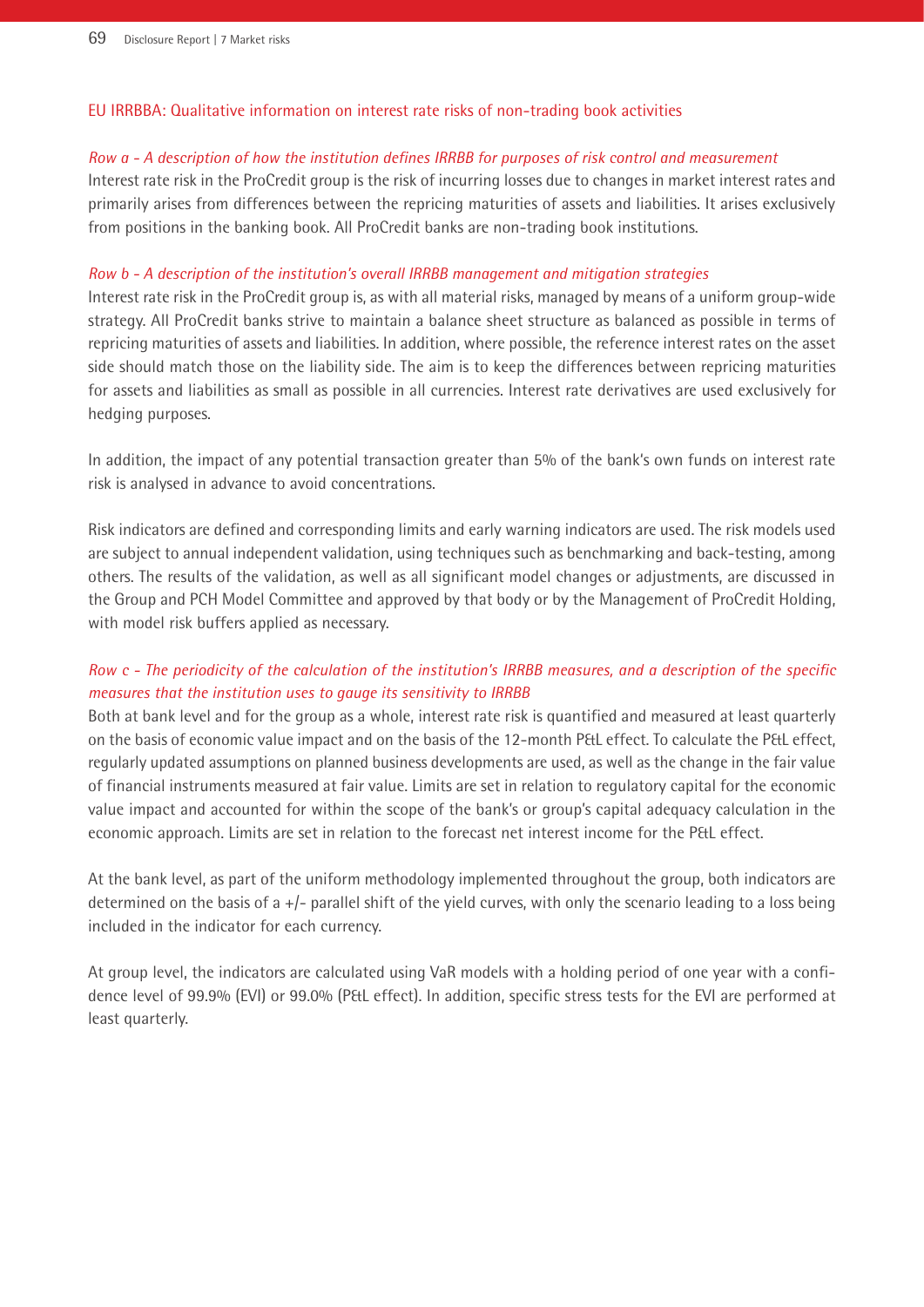### *Row d - A description of the interest rate shock and stress scenarios that the institution uses to estimate changes in the economic value and in net interest income (if applicable)*

At bank level, the magnitude of the interest rate shock is essentially determined on the basis of a historical analysis of the corresponding yield curves. Parallel shifts in the yield curves are assumed for both indicators. In addition, further scenarios are calculated for the EVI, assuming non-parallel shifts in the yield curves as well.

At group level, VaR is determined using hypothetical interest rate shock scenarios based on an analysis of the historical daily development of the reference curves over the last ten (EVI) or seven (P&L effect) years. The stress tests performed include a sensitivity analysis (parallel and non-parallel shifts in the reference curves), a historical scenario on the global financial crisis, scenario analyses (i.a. assumptions on correlations between interest rate environments in the countries in which we operate), and case-related or ad-hoc scenarios.

### *Row e - A description of the key modelling and parametric assumptions different from those used for disclosure of Template EU IRRBB1 (if applicable)*

For risk measurement according to internal methodology, modelled country-specific risk-free interest rate curves per currency are used to discount cash flows, except for the euro and the US dollar, for which a multi-curve approach is used that better reflects the interest rate environment in the countries where we operate. In addition, an interest rate floor of zero is used for all country-specific curves that have not previously exhibited negative interest rates.

### *Row f - A high-level description of how the institution hedges its IRRBB, as well as the associated accounting treatment (if applicable)*

Hedging of interest rate risk in the ProCredit group is carried out, where possible, by means of interest rate derivatives, whereby fixed interest rates are swapped for variable ones. At present, only individual or several credit transactions with the same repayment schedules are hedged. Hedge accounting is applied in accordance with the requirements of IFRS 9 "Financial Instruments". In hedging relationships without hedge accounting, the derivative is measured at fair value, but not the hedged item. For hedging relationships with hedge accounting, both the derivative and the hedged item are measured at fair value or hedge fair value, as a result of which the fair value changes offset each other.

### *Row g - A description of key modelling and parametric assumptions used for the IRRBB measures in template EU IRRBB1 (if applicable)*

The calculation of the regulatory interest rate scenarios is performed in accordance with the requirements of BaFin Circular 06/2019 (BA) - Interest Rate Risks in the Banking Book and EBA Guidelines EBA/GL/2018/02. Accordingly, the assets and liabilities are distributed across time buckets according to the contractual terms, thereby aggregating individual contracts into homogeneous groups. Margins are included. The average repricing maturity of interest-bearing sight deposits and savings accounts with an unspecified contractual fixed interest rate is determined using the moving average method. No modelling of early loan repayments or early termination of customer deposits is assumed. For scenarios in which a downward shift is assumed, the maturity-specific interest rate floors prescribed in Circular 06/2019 (BA) are taken into account. In addition, when determining the early warning indicators, for the currencies that are not listed in Table 1 of Circular 06/2019 (BA), the shock ceilings specified in section 3.1 of said circular are used.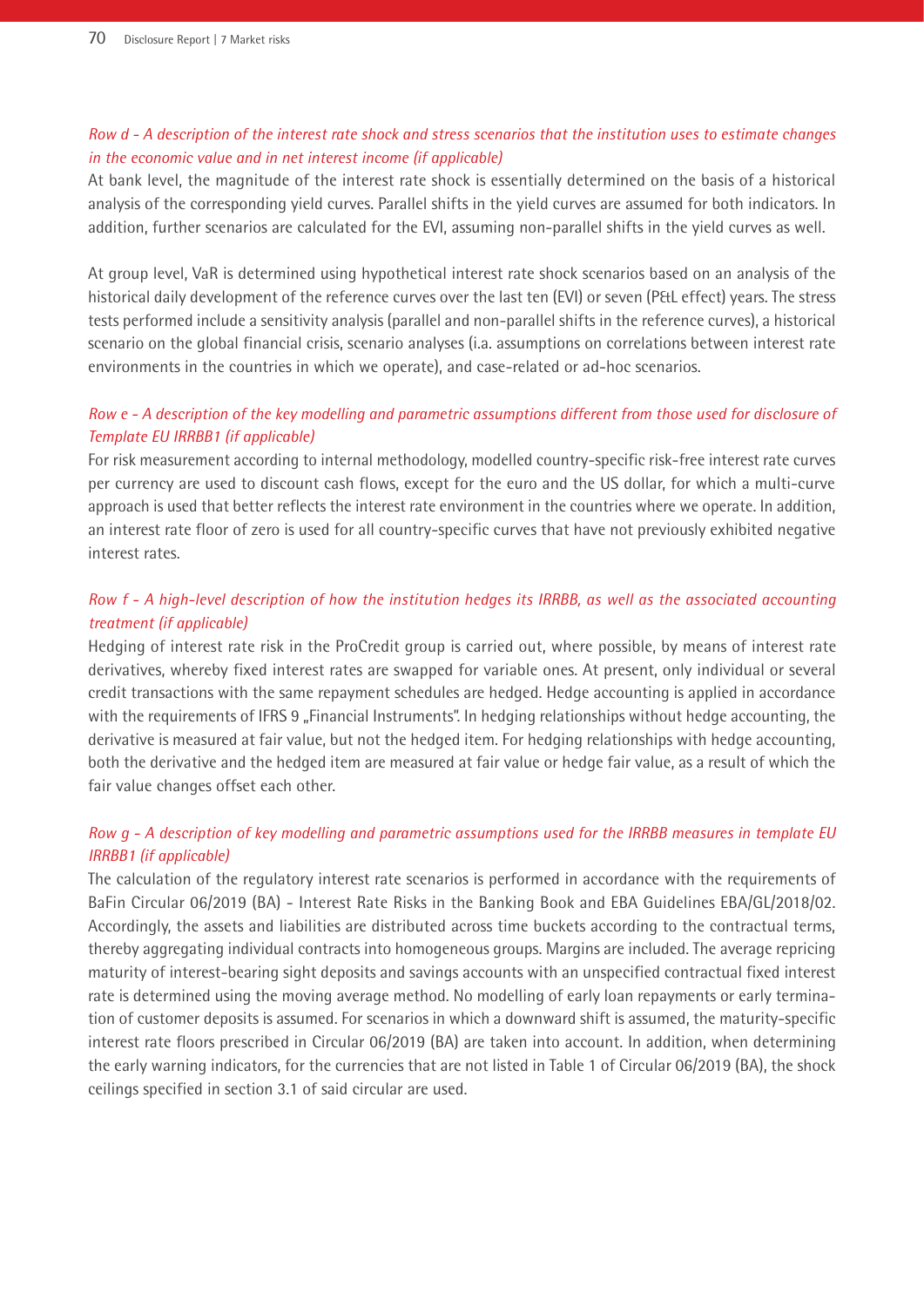### *Row h - Explanation of the significance of the IRRBB measures and of their significant variations since previous disclosures*

Based on the scenarios presented in the EU IRRBB1 template, the maximum loss of economic value results in scenario 3, which, with a share of around 4.9% of Tier 1 capital, is below the regulatory limit of 15%. The change in net interest income shows a loss in scenario 2 that is below the internal cap of EUR 20 million (currently, no regulatory cap is prescribed for this risk measure).

# *Row i - Any other relevant information regarding the IRRBB measures disclosed in template EU IRRBB1 (optional)*

Net interest income is defined as the difference between interest income on interest-bearing assets and interest expense on interest-bearing liabilities. To determine the changes shown in Template EU IRRBB1, net interest income is calculated under a baseline scenario (the expected net interest income) and under the regulatory interest rate shock scenarios, from which the net interest income of the baseline scenario is subtracted. Net interest income is determined for a future period of 12 months from the reporting date. In accordance with EBA/GL/2018/02, a stable balance sheet ("constant balance sheet") is assumed, with reinvestment margins corresponding to those on the reporting date. The change in net interest income is supplemented for the P&L effect by the change in the fair value of financial instruments recognised at fair value.

#### *Row (1) (2) - Disclosure of the average and longest repricing maturity assigned to non-maturity deposits*

Interest-bearing sight deposits and savings accounts with unspecified contractual fixed interest are included in the gap analysis according to country- and currency-specific historical analyses. Here, the repricing maturity per currency is limited to a maximum of every four years. At year-end 2021, the weighted average of these was 10.7 months. Non-interest-bearing sight deposits and savings accounts are not included.

|   |                             | a                                       |             |                                    |                          |
|---|-----------------------------|-----------------------------------------|-------------|------------------------------------|--------------------------|
|   |                             | Changes in the economic value of equity |             | Changes of the net interest income |                          |
|   | Supervisory shock scenarios | Current period                          | Last period | Current period                     | Last period              |
|   | Parallel up                 | $-1.4$                                  |             | 34.8                               |                          |
|   | Parallel down               | $-7.3$                                  |             | $-14.9$                            |                          |
|   | Steepener                   | $-38.9$                                 |             |                                    |                          |
|   | Flattener                   | 5.2                                     |             | <b>Service State</b>               | <b>Contract Contract</b> |
| 5 | Short rates up              | 0.1                                     |             |                                    |                          |
| b | Short rates down            | $-31.1$                                 |             |                                    | <b>Service Control</b>   |

#### EU IRRBB1: Interest rate risks of non-trading book activities 23

#### 7.2 [Market risk under the standardised approach](#page-3-0)

In the area of market risks, the foreign currency risks (Art. 351 et seq. CRR), commodity risks (Art. 355 et seq. CRR) and trading book risks - net equity positions and net interest rate positions (Art. 326 et seq. CRR) - are taken into account in accordance with the CRR.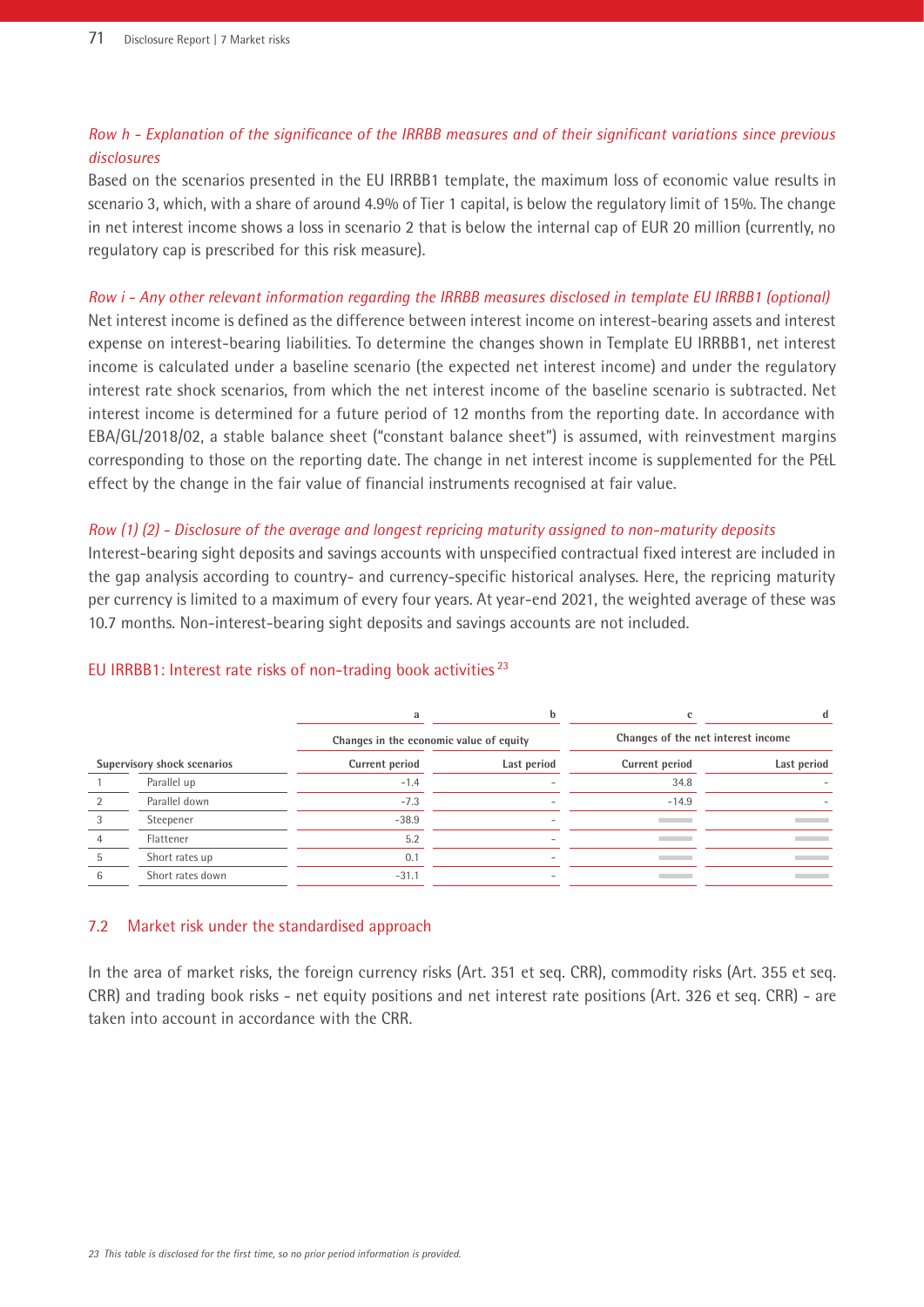All institutions of the ProCredit group are classified as non-trading book institutions. In addition, the ProCredit group does not incur any commodity risks, so that with regard to market risk positions, only the capital requirement for foreign currency risk has to be determined.

#### EU MR1: Market risk under the standardised approach

|                   |                                           | a            |
|-------------------|-------------------------------------------|--------------|
|                   |                                           | <b>RWEAs</b> |
| Outright products |                                           |              |
|                   | Interest rate risk (general and specific) |              |
|                   | Equity risk (general and specific)        |              |
| 3                 | Foreign exchange risk                     | 591          |
|                   | Commodity risk                            |              |
| Options           |                                           |              |
| b                 | Simplified approach                       |              |
| 6                 | Delta-plus approach                       |              |
|                   | Scenario approach                         |              |
| 8                 | Securitisation (specific risk)            |              |
| 9                 | Total                                     | 591          |
|                   |                                           |              |

### **8 [LIQUIDITY RISKS](#page-3-0)**

#### 8.1 [Liquidity and funding risk](#page-3-0)

#### EU LIQA: Liquidity risk management in accordance with Article 451a (4) CRR

### *Row a - Strategies and processes in the management of liquidity risk, including policies on diversification in the sources and tenor of planned funding*

Liquidity and funding risk addresses the short- and long-term ability of the ProCredit banks and the ProCredit group to meet financial obligations in a complete and timely manner, even in stress situations. As with all material risks of the ProCredit group, liquidity risk is managed by means of a uniform group-wide strategy.

Liquidity risk management within the group comprises two perspectives, that of the individual ProCredit banks and that of the group. Liquidity risk for the group arises primarily at the level of the individual subsidiary banks. The transfer of liquidity within the group is partially limited, as in some countries where we operate there are regulatory restrictions on exposures to group companies. Moreover, most of the national currencies are not freely tradable abroad. As a result, most liquidity indicators have a bank perspective and risk is accordingly managed predominantly by banks.

We assess short-term liquidity risk in each significant currency in the ProCredit banks on the basis of a liquidity gap analysis, among other instruments, and we monitor this risk using numerous indicators. These include a 30-day liquidity indicator (Sufficient Liquidity Indicator, SLI), a survival period, and the liquidity coverage ratio stipulated by CRR (Liquidity Coverage Ratio, LCR). The SLI measures whether institutions have sufficient liquidity in relation to the expected inflows and outflows of funds in the next 30 days. The survival period is defined as the timeframe during which the banks are able to fulfil all payment obligations, despite reduced liquidity inflows and elevated outflows. The calculation applies outflows derived from historical analyses of deposit movements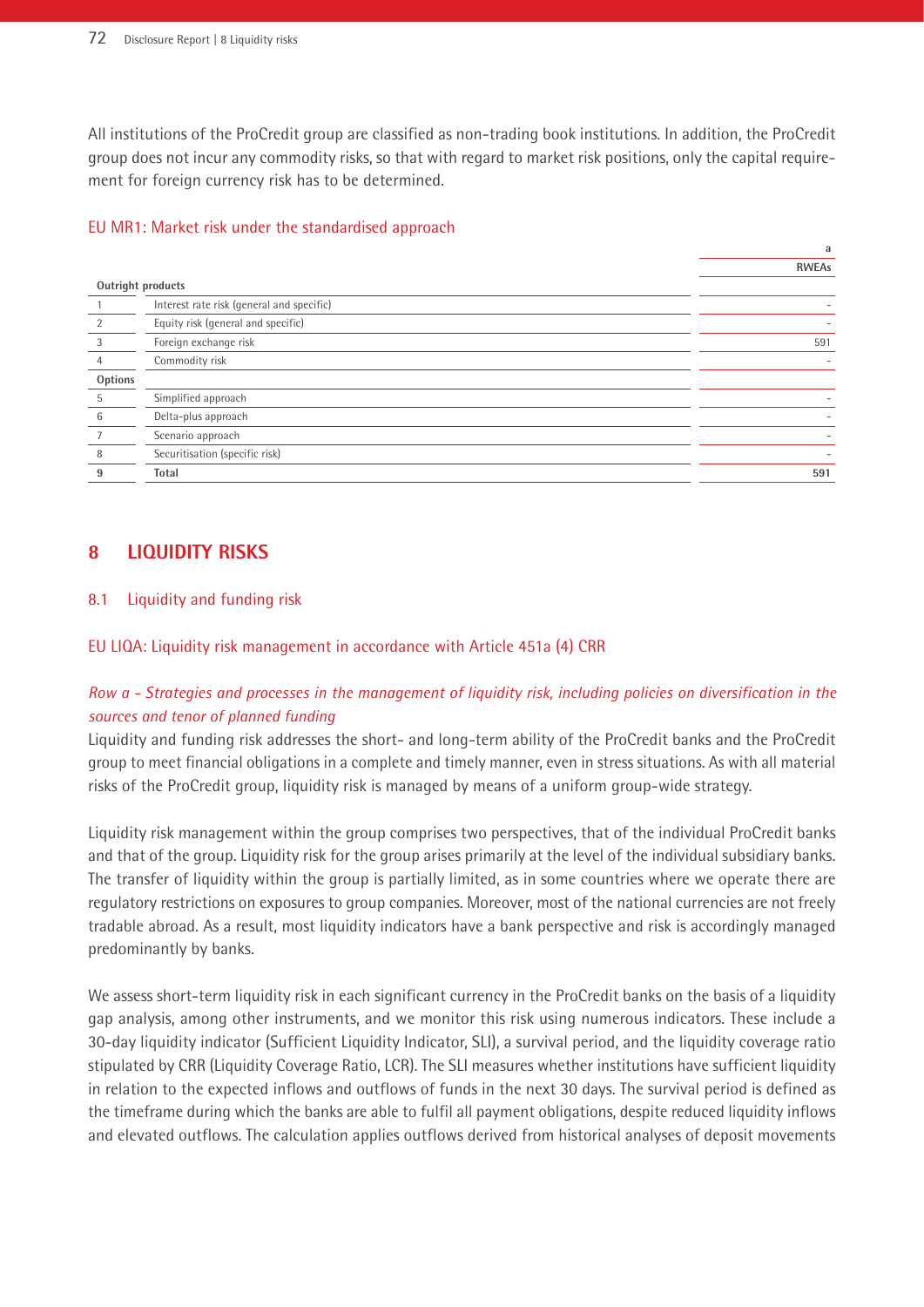in the banks. LCR indicates whether we have sufficient liquidity to cover the net outflows expected in the next 30 days, even in the event of a specified severe economic shock scenario.

Moreover, each bank has a contingency plan. If unexpected circumstances arise and an individual bank proves not to have sufficient liquid funds, ProCredit Holding would step in as a "lender of last resort". ProCredit Holding keeps an adequate liquidity reserve available for this purpose.

At group level, short-term liquidity risk is measured particularly by means of the LCR. The liquidity transfer restrictions within the group are taken into account. Liquidity is also managed by means of group stress tests. These also determine the adequacy of ProCredit Holding's liquidity reserve.

The models used to calculate the internal indicators and stress tests are subject to annual independent validation. The results of the validation, as well as all significant model changes or adjustments, are discussed in the Group and PCH Model Committee and approved by that body or by the Management of ProCredit Holding.

Considering our conservative investment policy, our liquidity buffer is composed exclusively of assets with the highest liquidity and credit quality. This liquidity is predominantly kept in accounts with daily access at central banks and in highly liquid securities.

Funding risk is the danger that additional funding cannot be obtained, or can only be obtained at higher costs. It therefore covers parts of the non-systemic effect of interest rate changes. This risk is mitigated by the fact that we finance our lending operations primarily through deposits; our deposit-taking operations focus on our target group of business clients and private clients/savers, with whom we establish strong relationships. These are supplemented by long-term loans from international financial institutions (IFIs).

The ProCredit group manages, measures and limits funding risk through business planning, maturity gap analysis and several indicators. This includes the structural liquidity ratio (net stable funding ratio, NSFR), which was introduced in June 2021 by the CRR Amendment Regulation (CRR II).

At group level, a value-at-risk analysis of the economic perspective and stress scenarios are also quantified and reported (at least quarterly). The expert model used is subject to annual independent validation, using qualitative and quantitative analyses, among others. The results of the validation, as well as all significant model changes or adjustments, are discussed in the Group and PCH Model Committee and approved by that body or by the Management of ProCredit Holding, with model risk buffers applied as necessary.

The funding needs of the banks, identified in the business planning process, are monitored and regularly reviewed at group level. Group ALCO monitors the progress of all individually significant transactions with external funding providers, especially international financial institutions. ProCredit Holding and the ProCredit Bank in Germany also offer bridge financing in the event that a funding project is delayed. A key indicator for limiting funding risk is the deposit concentration indicator. Two more indicators additionally limit the level of funding from the interbank market.

See also section 3, EU OVA row a.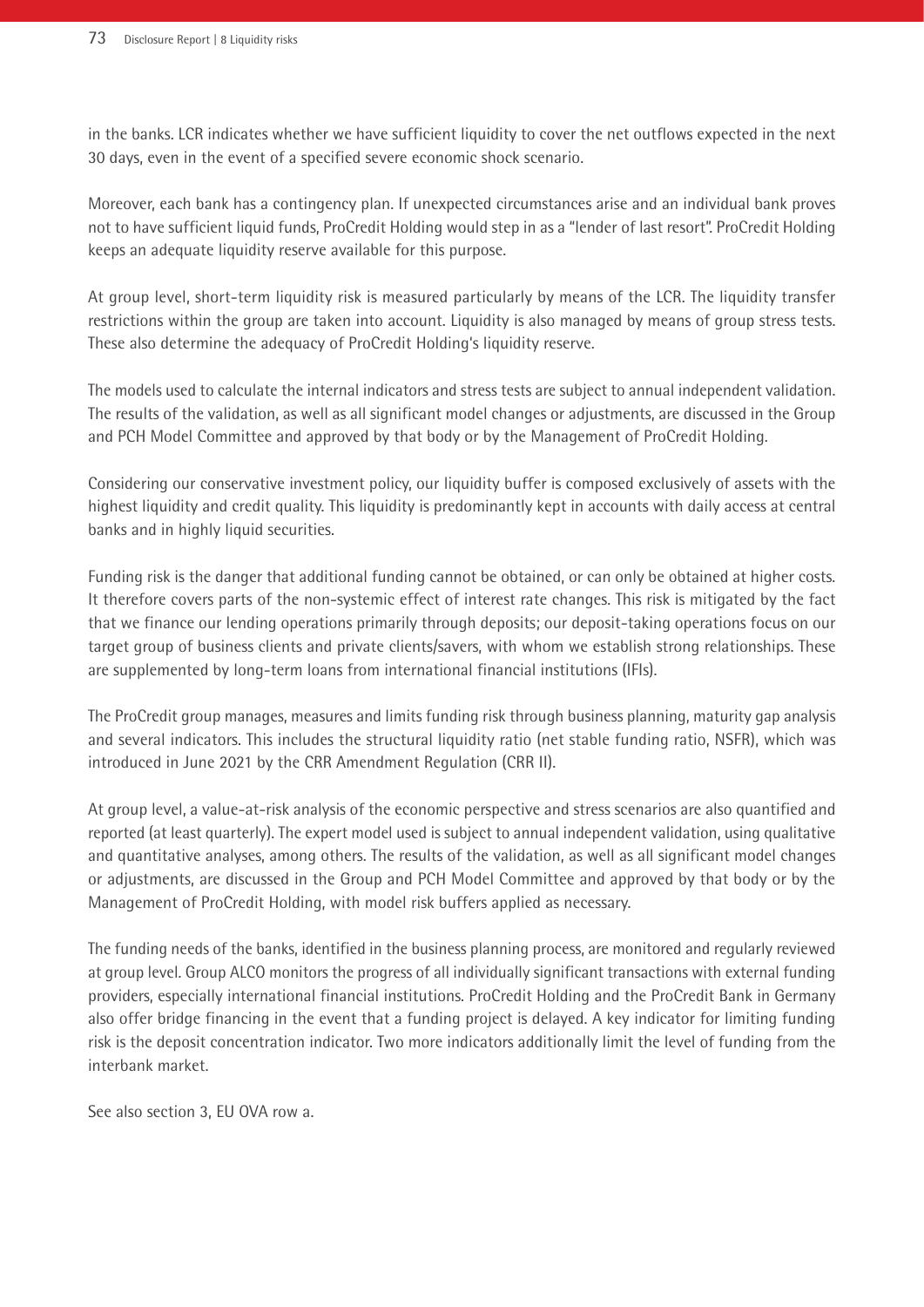*Row b - Structure and organisation of the liquidity risk management function (authority, statute, other arrangements)* At group level, the following organisational units are entrusted with liquidity risk: the Management Board of ProCredit Holding, the Group Risk Management Committee, the Group ALCO, the Group and PCH Model Committee, and the Group Financial Risk Management team.

All policies and models are subject to approval by the Management of ProCredit Holding, the Group Risk Management Committee or the Group and PCH Model Committee. The Group Risk Management Committee monitors liquidity risk at group and individual institution level using early warning indicators, liquidity risk indicators, and stress test results, and determines necessary measures. The Group ALCO is responsible for key decisions relating to the group's liquidity management. Liquidity movements within the group are coordinated by Group ALCO in order to utilise liquidity as efficiently as possible. Group Financial Risk Management is responsible for providing, complying with and revising the standards, guidelines and quantification models for liquidity risk management as well as for monitoring the liquidity situation and reporting at group level.

At the bank level, the bodies involved are, in particular, the Supervisory Board, the Management Board, the Risk Management Committee, the ALCO and the Risk Management Department. These have similar tasks and responsibilities to the aforementioned organisational units at group level, with a specific focus on the respective ProCredit bank, although their activities are fundamentally more operational. They are responsible for the ongoing monitoring of the liquidity risk situation of the individual institutions, compliance with both group-internal and national regulatory requirements, and liquidity reporting, including daily reporting to ProCredit Holding.

Liquidity is managed on a daily basis by the respective treasury departments, based on the ALCO-approved cash flow projections, and is monitored by risk management, the ALCO and the risk management committee, as well as monthly by Group ALCO and the Group Risk Management Committee.

*Row c - A description of the degree of centralisation of liquidity management and interaction between the group's units.* In addition to the respective national regulatory requirements, liquidity risk management is based on a uniform group-wide approach; see also the comments on EU LIQA rows a and b. Within the respective regulatory limits, the ProCredit institutions hold their liquidity in euro and US dollar at the ProCredit Bank in Germany, which enables the latter to centrally manage the liquidity flows within the group in these currencies and to provide short-term loans to the ProCredit banks.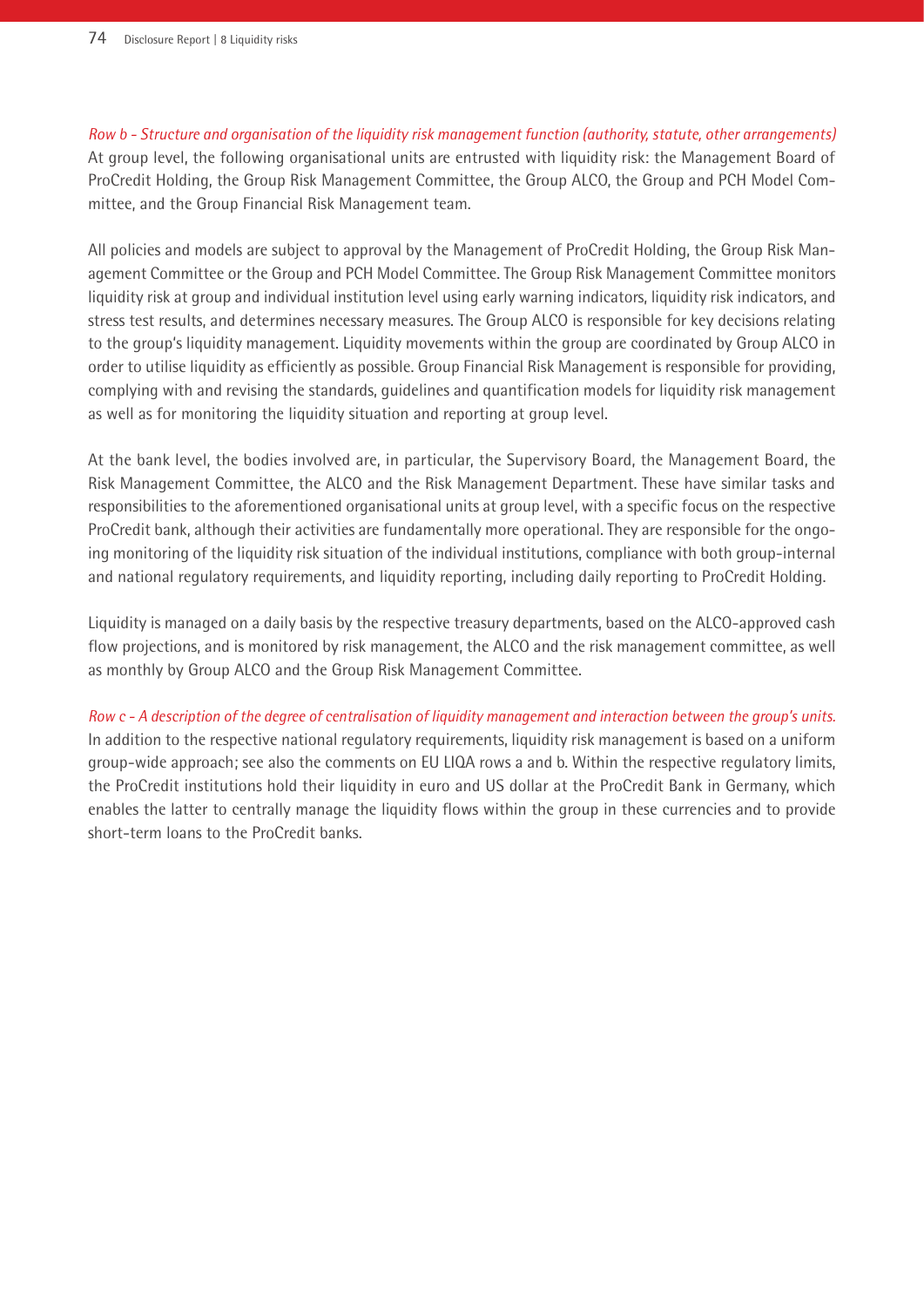At group level, short-term liquidity risk is measured particularly with the LCR. For the majority of ProCredit banks, the LCR at individual institution level is significantly higher than the consolidated LCR at group level. Due to liquidity transfer restrictions, which are mainly based on national regulatory requirements in the countries where we operate, a significant portion of the banks' liquidity buffer is not included in LCR consolidation. The weighted averages over four quarters of the 2021 financial year are shown in Table EU LIQ1.

Liquidity is also managed by means of group stress tests which take account for the liquidity position of the individual banks. However, the majority of liquidity risk indicators are monitored at the individual institution level and are not consolidated.

#### *Row d - Scope and nature of liquidity risk reporting and measurement systems*

Liquidity risk is monitored through a daily liquidity overview, a weekly ALCO report, and monthly and quarterly reporting to the Group Risk Management Committee.

Each individual institution prepares a daily liquidity overview, which provides an overview of short-term liquidity inflows and outflows, as well as core liquidity risk indicators, and makes this overview available to ProCredit Holding. Group Financial Risk Management monitors the indicators on a daily basis and submits a weekly summary to the Group ALCO. In addition, ProCredit Holding monitors its own liquidity reserve, the (planned) inflows and outflows of liquidity, and reports weekly to Group ALCO.

On a monthly basis, all institutions prepare comprehensive risk reports that contain further quantitative and qualitative information in addition to the indicators monitored on a daily basis. This includes, for example, liquidity positions, stress test results, national regulatory indicators and assessments of the liquidity situation. In addition, the overall liquidity risk situation of each bank is assessed with a system comprising all key indicators. Monthly reporting to the Group Risk Management Committee is carried out by Group Financial Risk Management on the basis of reports from the individual institutions, the calculation of group-internal indicators, and possible additional analyses and recommendations on liquidity risk management.

An overview of the liquidity situation of the banks and the group is also provided to the Supervisory Board of ProCredit Holding on a quarterly basis.

## *Row e - Policies for hedging and mitigating the liquidity risk and strategies and processes for monitoring the continuing effectiveness of hedges and mitigants.*

Liquidity risk for the group arises primarily at the level of the individual subsidiary banks. As a result, most liquidity indicators have a bank perspective and risk is accordingly managed predominantly by banks. We assess and monitor short-term liquidity risk in each significant currency in the ProCredit banks using numerous indicators and stress tests. In addition, indicators and stress tests are also monitored at consolidated group level. Each indicator is assigned both an early warning threshold and a limit. Several core indicators of the banks are monitored on a daily basis by the respective risk departments of the banks as well as by the Group Financial Risk Management Team. In this way, any liquidity bottlenecks or deterioration in the liquidity situation are identified at an early stage and appropriate measures can be implemented if necessary.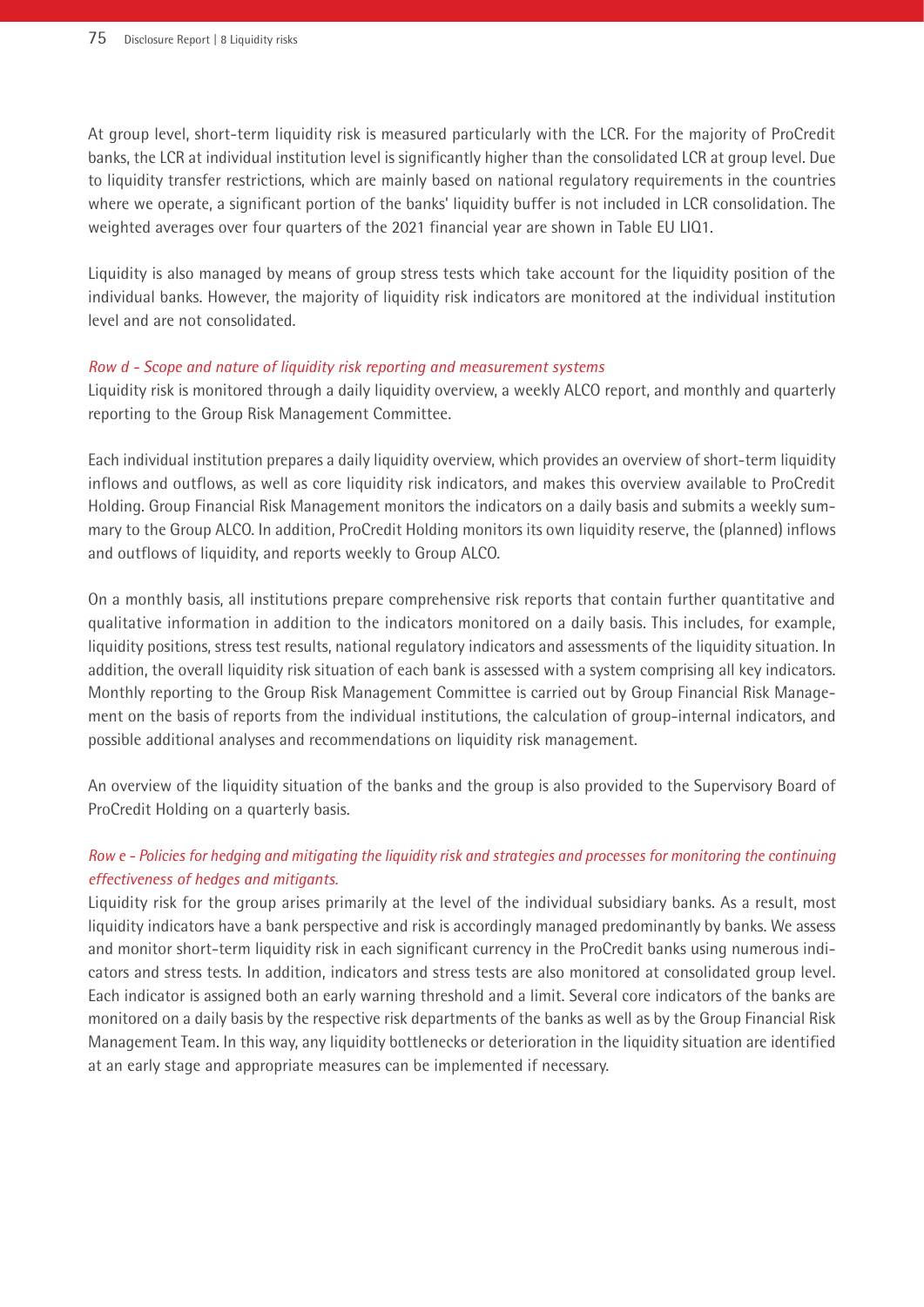#### *Row f - An outline of the bank's contingency funding plans*

Each bank has a contingency plan. If unexpected circumstances arise and an individual bank proves not to have sufficient liquid funds, ProCredit Holding would step in as a "lender of last resort". ProCredit Holding keeps a liquidity reserve available for this purpose. The amount of the liquidity reserve is determined on the basis of group stress tests and monitored on a regular basis. In addition, ProCredit Holding has developed a liquidity contingency plan.

#### *Row g - An explanation of how stress testing is used*

Market-wide, institution-specific (idiosyncratic) and combined stress tests are conducted monthly and ad hoc. Each ProCredit bank should keep sufficient liquid funds to meet its obligations, even in difficult times.

Additionally, two group stress tests are carried out to determine the adequacy of ProCredit Holding's liquidity reserve.

## *Rows h/i - A concise liquidity risk statement approved by the management body and a declaration on the adequacy of liquidity risk management arrangements of the institution*

The ProCredit group and all ProCredit banks had enough liquidity available at all times in 2021 to meet all financial obligations in a timely manner. At the end of the year, all banks complied with the limits set for all liquidity risk ratios. During the year, efficient measures were implemented promptly by a few ProCredit banks to overcome temporary limit breaches.

Developments in the liquidity situation, including potential impacts of the COVID-19 pandemic, were monitored and assessed in 2021 on the basis of daily and monthly liquidity risk reporting, regular communication between ProCredit Holding and the subsidiary banks, and monitoring of regulatory measures and market trends. Compared with the previous year, the considerable uncertainty regarding market liquidity and possible deposit outflows has decreased. The liquidity situation of the ProCredit banks and the group remained adequate and even improved over the course of the year. This was mainly due to an increase in deposits in all banks as well as new funding agreements with international financial institutions (IFIs). Currently, the focus is particularly on the war in Ukraine. Due to the very dynamic overall situation, the impact cannot be estimated precisely at the present time.<sup>24</sup>

As of 31 December 2021, the LCR was 158% (2020: 153%) and NSFR was 142% at group level, and thus appropriately above the regulatory requirement of 100% and our internally defined early warning threshold. This indicates a comfortable liquidity situation and funding structure for the group as of year-end 2021.

See also EU OVA row a in section 3.

*<sup>24</sup> Due to special termination rights of creditors, particularly at the level of ProCredit Holding, if a material default event occurs for ProCredit Holding or one of its significant subsidiaries, then, depending on the type of default event, the debt securities and a majority of the subordinated loans in the maturity bands "up to 1 month" or "1-3 months" are taken into account. The associated liquidity and funding risks are generally very low in the ordinary course of business, but can become significant in the event of unexpected major political events, as is currently the case in the wake of the Russian invasion of Ukraine.*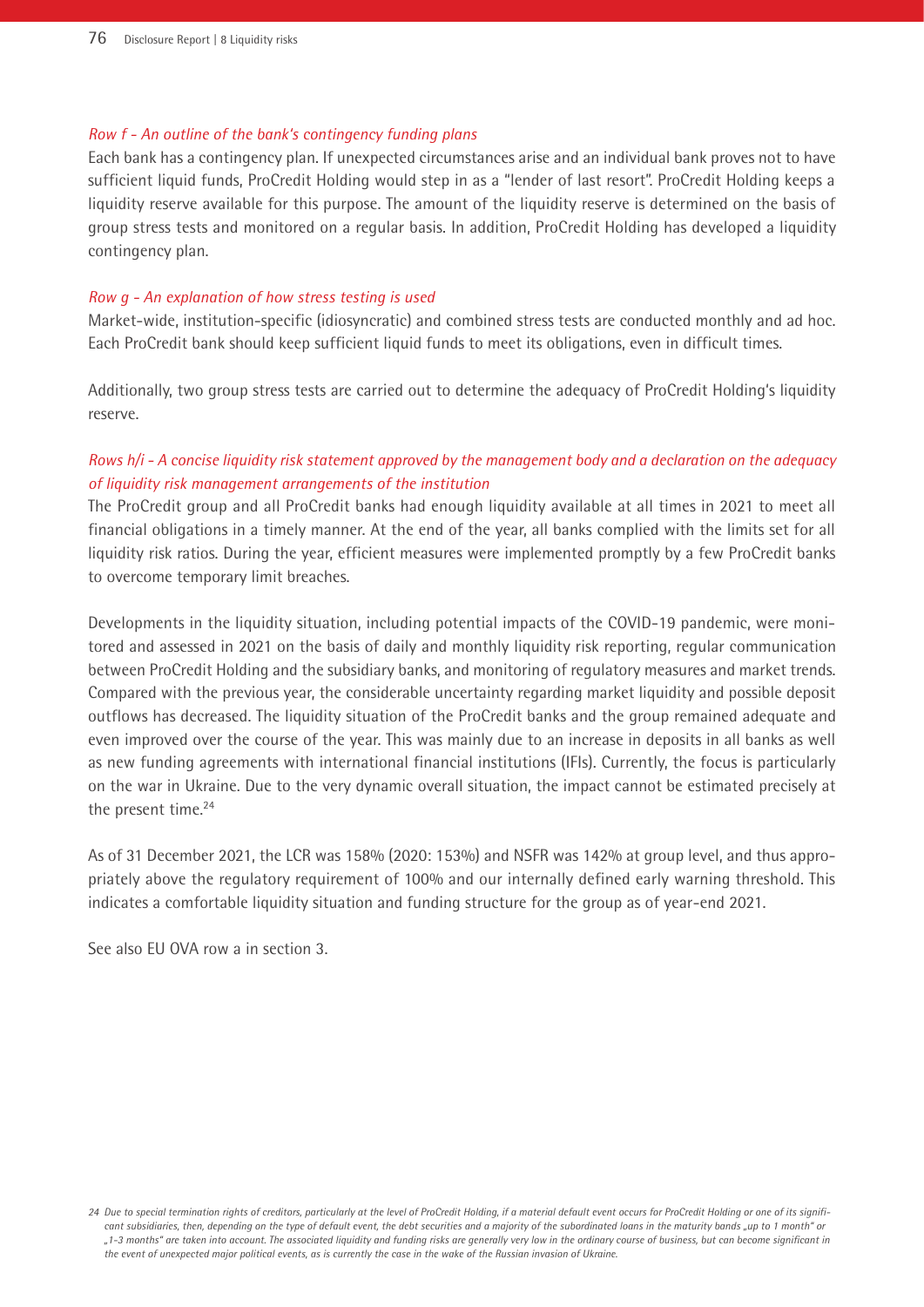# EU LIQ1: Quantitative information of LCR

|                 |                                                                                                                                                                                                                      | a                        | <sub>b</sub>                     | $\mathbf{c}$             | d                        | e                        |                                | $\alpha$                 | h              |
|-----------------|----------------------------------------------------------------------------------------------------------------------------------------------------------------------------------------------------------------------|--------------------------|----------------------------------|--------------------------|--------------------------|--------------------------|--------------------------------|--------------------------|----------------|
| in EUR m        |                                                                                                                                                                                                                      |                          | Total unweighted value (average) |                          |                          |                          | Total weighted value (average) |                          |                |
| EU 1a           | Quarter ending on (DD Month YY)                                                                                                                                                                                      | 31.12.2021               | 30.09.2021                       | 30.06.2021               | 31.03.2021               | 31.12.2021               | 30.09.2021                     | 30.06.2021               | 31.03.2021     |
| EU 1b           | Number of data points used in the calculation of averages                                                                                                                                                            | 12                       | 12                               | 12                       | 12                       | 12                       | 12                             | 12                       | 12             |
|                 |                                                                                                                                                                                                                      |                          |                                  |                          |                          |                          |                                |                          |                |
|                 | High-quality liquid assets                                                                                                                                                                                           |                          |                                  |                          |                          |                          |                                |                          |                |
|                 | Total high-quality liquid assets (HQLA)                                                                                                                                                                              | <b>Contract Contract</b> | <b>Contract Contract</b>         | <b>Contract Contract</b> | <b>Contract Contract</b> | 917                      | 885                            | 857                      | 825            |
| Cash - Outflows |                                                                                                                                                                                                                      |                          |                                  |                          |                          |                          |                                |                          |                |
| 2               | Retail deposits and deposits from small business customers, of which:                                                                                                                                                | 3,531                    | 3,430                            | 3,323                    | 3,245                    | 278                      | 270                            | 260                      | 254            |
| $\mathbf{3}$    | Stable deposits                                                                                                                                                                                                      | 986                      | 950                              | 909                      | 878                      | 49                       | 48                             | 45                       | 44             |
| $\overline{4}$  | Less stable deposits                                                                                                                                                                                                 | 1,966                    | 1,909                            | 1,850                    | 1,812                    | 229                      | 222                            | 215                      | 210            |
| 5               | Unsecured wholesale funding                                                                                                                                                                                          | 1,173                    | 1,127                            | 1,087                    | 1,036                    | 534                      | 516                            | 499                      | 475            |
| 6               | Operational deposits (all counterparties) and deposits in networks of cooperative banks                                                                                                                              |                          | $\overline{a}$                   |                          | - 1                      | $\overline{\phantom{a}}$ | $\sim$                         | $\sim$                   | $\sim$         |
| $\overline{7}$  | Non-operational deposits (all counterparties)                                                                                                                                                                        | 1,170                    | 1,123                            | 1,081                    | 1,031                    | 532                      | 512                            | 493                      | 470            |
| 8               | Unsecured debt                                                                                                                                                                                                       | 3                        | $\overline{4}$                   | -5                       | 5                        | $\overline{3}$           | $\overline{4}$                 | 5                        | 5              |
| -9              | Secured wholesale funding                                                                                                                                                                                            |                          | <b>Contract Contract</b>         |                          | <b>Contract Contract</b> | $\overline{\phantom{a}}$ | $\sim$                         | $\sim$                   | $-$            |
| 10              | Additional requirements                                                                                                                                                                                              | 574                      | 677                              | 670                      | 670                      | 51                       | 59                             | 60                       | 62             |
| 11              | Outflows related to derivative exposures and other collateral requirements                                                                                                                                           | 17                       | 18                               | 20                       | 21                       | 17                       | 18                             | 20                       | 21             |
| 12              | Outflows related to loss of funding on debt products                                                                                                                                                                 | $\sim$                   | $\sim$                           | $\sim$                   | $\overline{\phantom{a}}$ | $\sim$                   | $\overline{\phantom{a}}$       | $\overline{\phantom{a}}$ | $\sim$         |
| 13              | Credit and liquidity facilities                                                                                                                                                                                      | 557                      | 659                              | 650                      | 649                      | 35                       | 41                             | 40                       | 41             |
| 14              | Other contractual funding obligations                                                                                                                                                                                | 73                       | 70                               | 67                       | 63                       | 49                       | 46                             | 43                       | 38             |
| 15              | Other contingent funding obligations                                                                                                                                                                                 | 375                      | 257                              | 248                      | 240                      | 20                       | 13                             | 12                       | 12             |
| 16              | <b>Total cash outflows</b>                                                                                                                                                                                           | <b>Contract Contract</b> | <b>Contract Contract</b>         | <b>Contract Contract</b> | <b>Contract Contract</b> | 933                      | 904                            | 875                      | 840            |
|                 |                                                                                                                                                                                                                      |                          |                                  |                          |                          |                          |                                |                          |                |
| 17              | Secured lending (e.g. reverse repos)                                                                                                                                                                                 | 26                       | 26                               | 33                       | 41                       | $\overline{\phantom{a}}$ | $\overline{\phantom{a}}$       | $\sim$                   |                |
| 18              | Inflows from fully performing exposures                                                                                                                                                                              | 398                      | 383                              | 365                      | 359                      | 311                      | 300                            | 286                      | 283            |
| 19              | Other cash inflows                                                                                                                                                                                                   | $\overline{7}$           | - 8                              | - 9                      | 10                       | $\overline{7}$           | 8                              | 9                        | 10             |
| EU-19a          | (Difference between total weighted inflows and total weighted outflows arising from transactions in third countries where there are transfer restrictions or which are<br>denominated in non-convertible currencies) | <b>Contract Contract</b> | <b>Contract Contract</b>         | <b>Contract Contract</b> | <b>Contract Contract</b> | $\overline{0}$           | $\overline{0}$                 | $\overline{0}$           | $\overline{0}$ |
| EU-19b          | (Excess inflows from a related specialised credit institution)                                                                                                                                                       | <b>Contract Contract</b> | <b>Contract Contract</b>         | <b>Contract Contract</b> | <b>Contract Contract</b> | $\sim$                   | $\overline{\phantom{a}}$       | $\overline{\phantom{a}}$ | $-$            |
| 20              | Total cash inflows                                                                                                                                                                                                   | 432                      | 417                              | 406                      | 411                      | 319                      | 308                            | 294                      | 293            |
| EU-20a          | Fully exempt inflows                                                                                                                                                                                                 | $\sim$                   | $\sim$                           | $\sim$                   |                          | $\sim$                   | $\overline{\phantom{a}}$       |                          | $\sim$         |
| EU-20b          | Inflows subject to 90% cap                                                                                                                                                                                           | $\sim$                   | $\overline{\phantom{a}}$         | $\overline{\phantom{a}}$ | $\overline{a}$           | $\sim$                   | $\overline{\phantom{a}}$       | $\overline{\phantom{a}}$ | $\sim$         |
| EU-20c          | Inflows subject to 75% cap                                                                                                                                                                                           | 432                      | 417                              | 406                      | 411                      | 319                      | 308                            | 294                      | 293            |
|                 | Total adjusted value                                                                                                                                                                                                 |                          |                                  |                          |                          |                          |                                |                          |                |
| EU-21           | Liquidity buffer                                                                                                                                                                                                     | <b>Contract Contract</b> | <b>Contract Contract</b>         | <b>Contract Contract</b> | <b>Contract Contract</b> | 917                      | 885                            | 857                      | 825            |
| 22              | Total net cash outflows                                                                                                                                                                                              | <b>Contract Contract</b> | <b>Contract Contract</b>         | <b>Contract Contract</b> | <b>Contract Contract</b> | 615                      | 596                            | 581                      | 547            |
| 23              | Liquidity coverage ratio                                                                                                                                                                                             | <b>Contract Contract</b> | <b>Contract Contract</b>         | <b>Contract Contract</b> | <b>Contract Contract</b> | 149.3004%                | 148.4683%                      | 147.4658%                | 150.7275%      |
|                 |                                                                                                                                                                                                                      |                          |                                  |                          |                          |                          |                                |                          |                |

| EU-21     | Liquidity buffer            | the contract of the con-                     | the contract of the contract of the | <b>Contract Contract</b>                                                                                                      | the contract of the contract of                                   |  |
|-----------|-----------------------------|----------------------------------------------|-------------------------------------|-------------------------------------------------------------------------------------------------------------------------------|-------------------------------------------------------------------|--|
| 22        | Total net cash outflows     | the contract of the contract of the          |                                     | the control of the control of the control of                                                                                  | the contract of the contract of the<br>The control of the control |  |
| つつ<br>ت ک | ratio<br>Liquidity coverage | the control of the control of the control of |                                     | the contract of the contract of the contract of<br>the control of the control of the control of the control of the control of |                                                                   |  |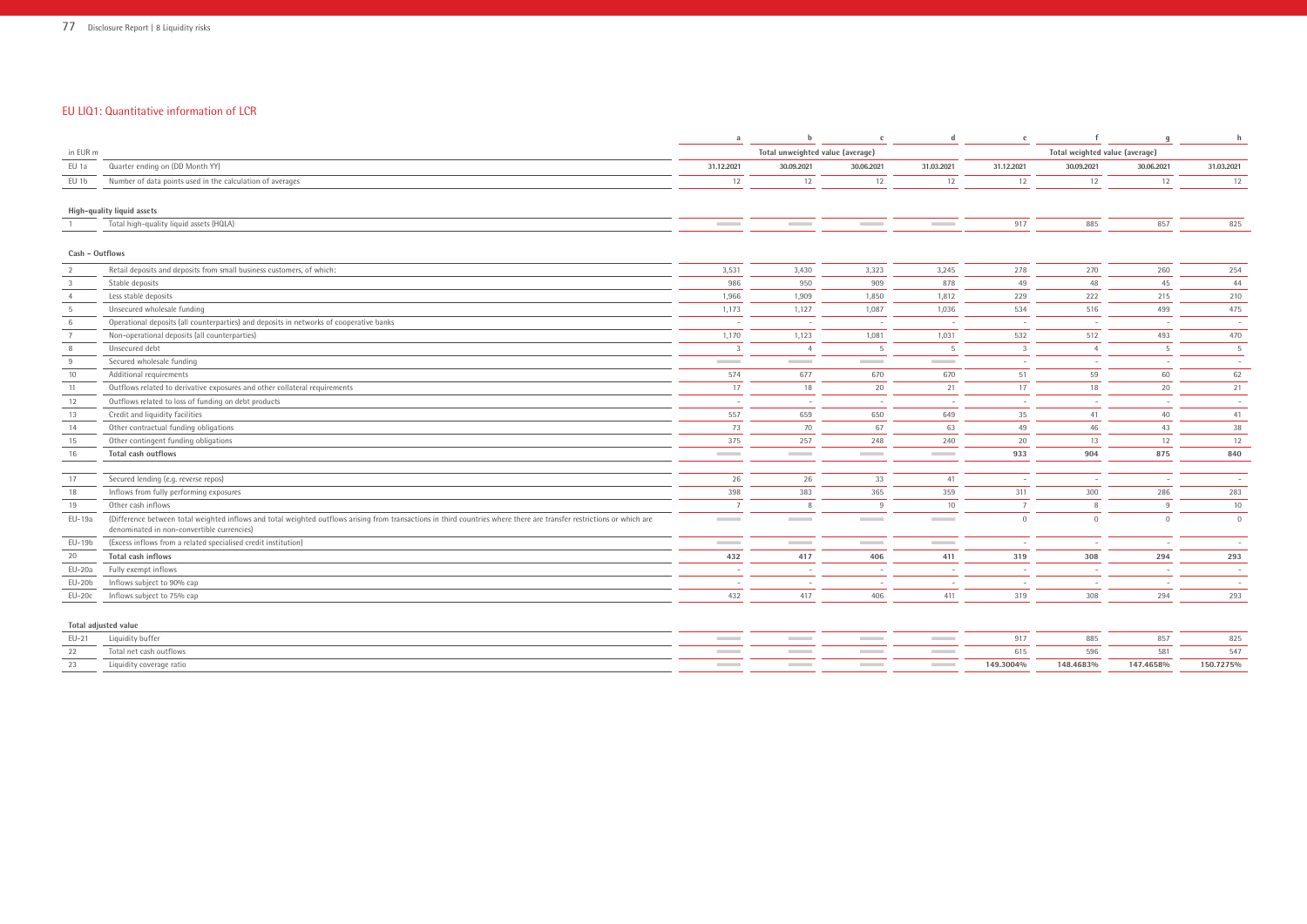#### EU LIQB: Qualitative information on LCR, which complements template EU LIQ1

## *Rows a/b - Explanation of the main drivers of LCR results and the evolution of the contribution of inputs to the LCR's calculation over time, and explanations on the changes in the LCR over time*

The group's LCR remained relatively stable during the year. In the second half of the year, the liquidity buffer and the assumed cash outflows increased, mainly due to a strong increase in customer deposits in all banks and new funding agreements with international financial institutions.

#### *Row c - Explanations on the actual concentration of funding sources*

As of end-December 2021, the largest funding source was deposits with EUR 5,542 million. Of these, approximately 70% are classified as retail deposits according to LCR definitions. Liabilities to banks are the second-largest source of funding, accounting for EUR 1,314 million.

This reflects the high level of diversification among liabilities. Accordingly, potential concentration risks are at a low and acceptable level.

#### *Row d - High-level description of the composition of the institution's liquidity buffer*

Considering our investment policy, our liquidity buffer is composed exclusively of assets with the highest liquidity and credit quality, i.e. level 1 assets. This liquidity (with the exception of minimum reserves) is predominantly kept in accounts with daily access at central banks and in highly liquid securities. For each significant currency, a separate calculation is performed to determine if the LCR liquidity buffer maintained is sufficient to cover the net cash outflows.

Inflows result mainly from the repayment of credit exposures and from keeping part of the liquidity reserves in accounts with banks outside of the group.

#### *Row e - Derivatives exposures and potential collateral calls*

The ProCredit group has a very limited volume of derivatives, such that outflows and potential collateral calls are not significant.

#### *Row f - Currency mismatch in the LCR*

In almost all countries in which we operate, banking transactions are conducted in a national currency as well as in euros and US dollars. As the group's liquidity risk arises primarily at the level of the individual subsidiary banks, the currency mismatch of the liquidity buffer is managed primarily at bank level. In addition, regulatory restrictions and the non-free tradability of national currencies limit the transferability of liquidity within the group.

## *Row g - Other items in the LCR calculation that are not captured in the LCR disclosure template but that the institution considers relevant for its liquidity profile*

A significant portion of the banks' liquidity buffer is not taken into account in the consolidation of the LCR due to liquidity transfer restrictions. This is based mainly on national regulatory requirements in the countries where we operate. Therefore, for the majority of ProCredit banks, the LCR at individual institution level is significantly higher than the consolidated LCR at group level.

With the introduction of CRR II, the structural liquidity ratio (net stable funding ratio - NSFR) was introduced as of June 2021. The following tables show three sets of data for the 2021 financial year.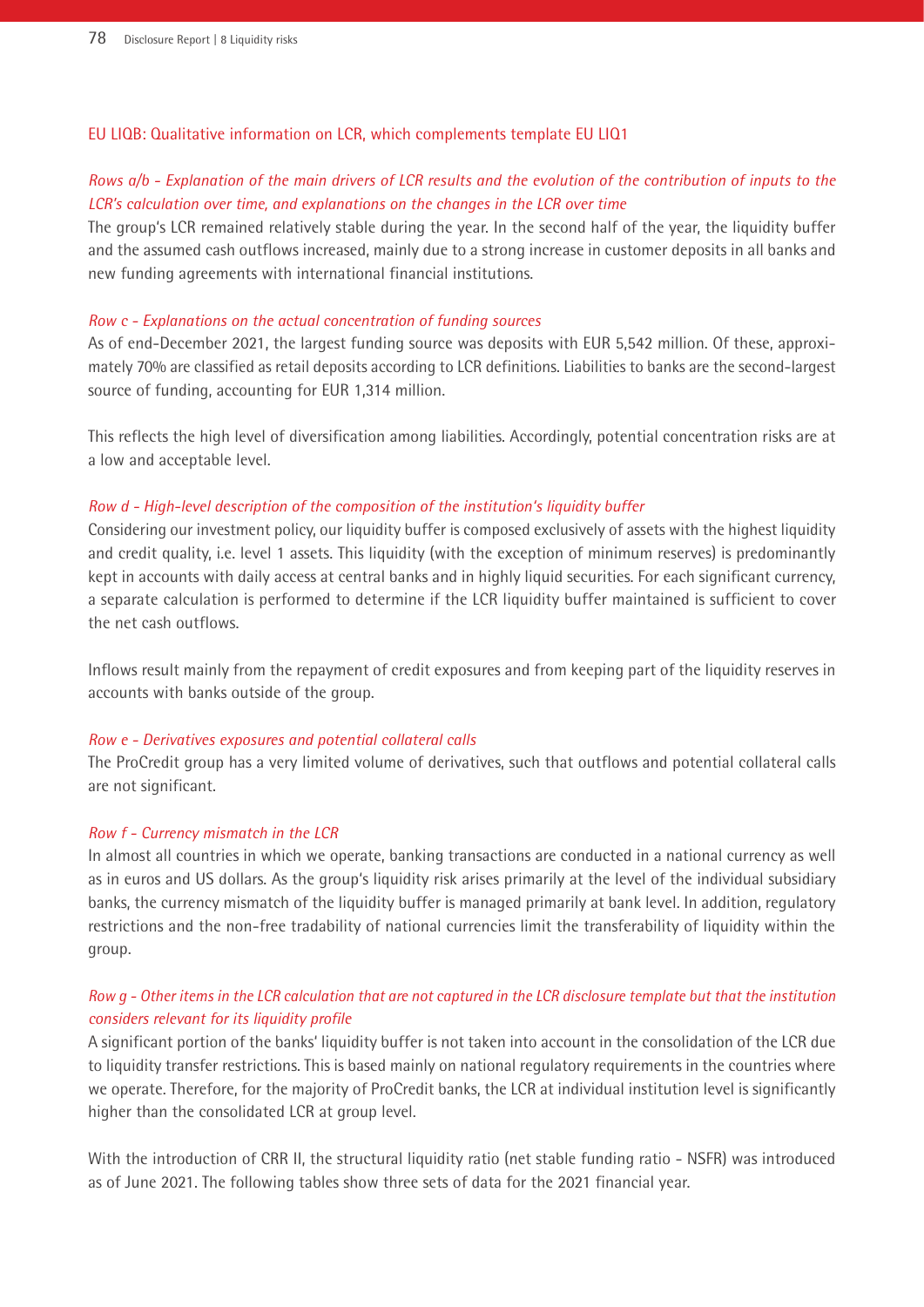## EU LIQ2: Net Stable Funding Ratio as of 31.12.2021

|           |                                                                                                                                                                     | a                  | b                        | $\mathbf c$                           | d                        | e              |
|-----------|---------------------------------------------------------------------------------------------------------------------------------------------------------------------|--------------------|--------------------------|---------------------------------------|--------------------------|----------------|
|           |                                                                                                                                                                     |                    |                          | Unweighted value by residual maturity |                          | Weighted       |
| in EUR m  |                                                                                                                                                                     | Mo maturity        | $< 6$ months             | 6 months<br>$to < 1$ year             | $\geq$ 1 year            | value          |
|           | Available stable funding (ASF) items                                                                                                                                |                    |                          |                                       |                          |                |
| 1         | Capital items and instruments                                                                                                                                       | 814                | 0                        | $\bf{0}$                              | 64                       | 878            |
| 2         | Own funds                                                                                                                                                           | 814                | 0                        | $\mathbf 0$                           | 64                       | 878            |
| 3         | Other capital instruments                                                                                                                                           | <b>College</b>     | $\mathbf{0}$             | $\mathbf 0$                           | $\mathbf 0$              | $\mathbf{0}$   |
| 4         | <b>Retail deposits</b>                                                                                                                                              | <b>The College</b> | 3,447                    | 212                                   | 114                      | 3,461          |
| 5         | Stable deposits                                                                                                                                                     | <b>Contract</b>    | 1,067                    |                                       |                          | 1,014          |
| 6         | Less stable deposits                                                                                                                                                | <b>The Co</b>      | 2,380                    | 212                                   | 114                      | 2,447          |
| 7         | <b>Wholesale funding:</b>                                                                                                                                           | <b>Contract</b>    | 1,792                    | 387                                   | 1,160                    | 2,041          |
| 8         | Operational deposits                                                                                                                                                |                    |                          |                                       |                          |                |
| 9         | Others wholesale funding                                                                                                                                            | <b>The Story</b>   | 1,792                    | 387                                   | 1,160                    | 2,041          |
| 10        | Interdependent liabilities                                                                                                                                          | <b>The Story</b>   |                          | ÷                                     |                          |                |
| 11        | Other liabilities:                                                                                                                                                  | 0                  | 49                       | 12                                    | 31                       | 37             |
| 12        | <b>NSFR</b> derivative liabilities                                                                                                                                  | 0                  |                          |                                       |                          |                |
| 13        | All other liabilities and capital instruments not included in the<br>above categories                                                                               |                    | 49                       | 12                                    | 31                       | 37             |
| 14        | Total available stable funding (ASF)                                                                                                                                | <b>Contract</b>    | <b>Contract Contract</b> | <b>Contract Contract</b>              | <b>Contract Contract</b> | 6,417          |
|           |                                                                                                                                                                     |                    |                          |                                       |                          |                |
|           | Required stable funding (RSF) items                                                                                                                                 | <b>Contract</b>    |                          |                                       |                          |                |
| 15<br>EU- | Total high-quality liquid assets (HQLA)                                                                                                                             |                    | <b>The Co</b>            |                                       |                          |                |
| 15a       | Assets encumbered for a residual maturity of one<br>year or more in a cover pool                                                                                    |                    |                          |                                       |                          |                |
| 16        | Deposits held at other financial institutions for<br>operational purposes                                                                                           |                    |                          |                                       |                          |                |
| 17        | Performing loans and securities:                                                                                                                                    |                    | 1,357                    | 1,292                                 | 3,389                    | 4,131          |
| 18        | Performing securities financing transactions with financial<br>customers collateralised by Level 1 HQLA subject to 0%<br>haircut                                    |                    |                          |                                       |                          |                |
| 19        | Performing securities financing transactions with<br>financial customers collateralised by other assets and<br>loans and advances to financial institutions         |                    | 197                      | 5                                     | 12                       | 34             |
| 20        | Performing loans to non-financial corporate clients,<br>loans to retail and small business customers, and loans to<br>sovereigns, and PSEs, of which:               |                    | 1,076                    | 1,206                                 | 2,964                    | 4,056          |
| 21        | With a risk weight of less than or equal to 35% under<br>the Basel II Standardised Approach for credit risk                                                         |                    |                          |                                       |                          |                |
| 22        | Performing residential mortgages, of which:                                                                                                                         |                    | 71                       | 73                                    | 379                      | $\overline{0}$ |
| 23        | With a risk weight of less than or equal to 35% under<br>the Basel II Standardised Approach for credit risk                                                         | <b>College</b>     |                          |                                       |                          |                |
| 24        | Other loans and securities that are not in default and do<br>not qualify as HQLA, including exchange-traded equities<br>and trade finance on-balance sheet products |                    | 14                       | 8                                     | 33                       | 41             |
| 25        | Interdependent assets                                                                                                                                               | <b>College</b>     |                          |                                       |                          |                |
| 26        | Other assets:                                                                                                                                                       | <b>Contract</b>    | 173                      | 13                                    | 230                      | 346            |
| 27        | Physical traded commodities                                                                                                                                         | <b>The College</b> | $\sim$                   | <b>College</b>                        |                          |                |
| 28        | Assets posted as initial margin for derivative contracts<br>and contributions to default funds of CCPs                                                              | <b>Contract</b>    |                          | $\boldsymbol{0}$                      |                          | $\overline{0}$ |
| 29        | NSFR derivative assets                                                                                                                                              | <b>Contract</b>    |                          | $\mathbf{1}$                          |                          | $\mathbf{1}$   |
| 30        | NSFR derivative liabilities before deduction of variation<br>margin posted                                                                                          | <b>Contract</b>    |                          | $\boldsymbol{0}$                      |                          | $\mathbf{0}$   |
| 31        | All other assets not included in the above categories                                                                                                               |                    | 171                      | 13                                    | 230                      | 344            |
| 32        | Off-balance-sheet items                                                                                                                                             |                    | 987                      |                                       |                          | 51             |
| 33        | <b>Total RSF</b>                                                                                                                                                    | m.                 | <b>COLLECTION</b>        | <b>The Co</b>                         |                          | 4,528          |
| 34        | Net Stable Funding Ratio (%)                                                                                                                                        |                    |                          |                                       |                          | 141.7397%      |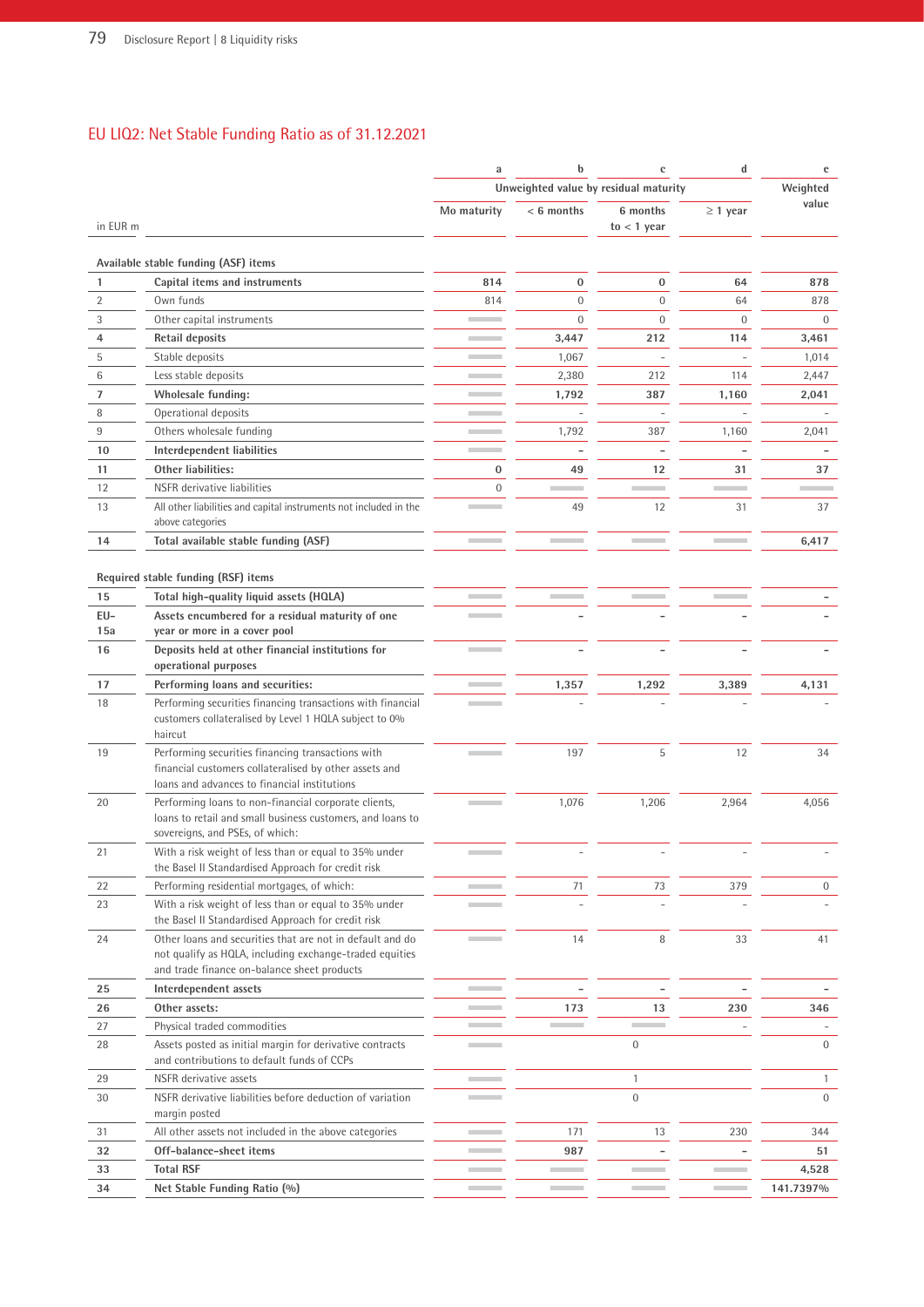## EU LIQ2: Net Stable Funding Ratio as of 30.09.2021

|                |                                                                                                                                                                     | a                        | b                        | $\mathbf c$                           | d                | e            |
|----------------|---------------------------------------------------------------------------------------------------------------------------------------------------------------------|--------------------------|--------------------------|---------------------------------------|------------------|--------------|
|                |                                                                                                                                                                     |                          |                          | Unweighted value by residual maturity |                  | Weighted     |
| in EUR m       |                                                                                                                                                                     | Mo maturity              | $< 6$ months             | 6 months<br>$to < 1$ year             | $\geq$ 1 year    | value        |
|                |                                                                                                                                                                     |                          |                          |                                       |                  |              |
|                | Available stable funding (ASF) items                                                                                                                                |                          |                          |                                       |                  |              |
| 1              | Capital items and instruments                                                                                                                                       | 793                      | 0                        | $\bf{0}$                              | 68               | 861          |
| $\overline{2}$ | Own funds                                                                                                                                                           | 793                      | $\mathbf 0$              | $\mathbf{0}$                          | 68               | 861          |
| 3              | Other capital instruments                                                                                                                                           | <b>COL</b>               | $\mathbf 0$              | $\overline{0}$                        | $\boldsymbol{0}$ | $\mathbf 0$  |
| 4              | <b>Retail deposits</b>                                                                                                                                              |                          | 3,339                    | 200                                   | 108              | 3,343        |
| 5              | Stable deposits                                                                                                                                                     | <b>Contract Contract</b> | 946                      | 68                                    | 18               | 981          |
| 6              | Less stable deposits                                                                                                                                                | <b>Contract</b>          | 2,394                    | 132                                   | 90               | 2,363        |
| 7              | <b>Wholesale funding:</b>                                                                                                                                           | <b>Contract Contract</b> | 1,648                    | 206                                   | 922              | 1,644        |
| 8              | Operational deposits                                                                                                                                                | <b>Contract</b>          | 0                        | $\mathbf 0$                           | $\boldsymbol{0}$ | $\mathbf 0$  |
| 9              | Others wholesale funding                                                                                                                                            | <b>Contract</b>          | 1,648                    | 206                                   | 922              | 1,644        |
| 10             | Interdependent liabilities                                                                                                                                          |                          | 0                        | $\bf{0}$                              | 0                | $\bf{0}$     |
| 11             | <b>Other liabilities:</b>                                                                                                                                           | $\bf{0}$                 | 113                      | 96                                    | 247              | 295          |
| 12             | NSFR derivative liabilities                                                                                                                                         | 0                        | <b>Contract</b>          | <b>College</b>                        | <b>College</b>   | <b>COLL</b>  |
| 13             | All other liabilities and capital instruments not included in the<br>above categories                                                                               | <b>Contract Contract</b> | 113                      | 96                                    | 247              | 295          |
| 14             | Total available stable funding (ASF)                                                                                                                                |                          |                          |                                       |                  | 6,143        |
|                | Required stable funding (RSF) items                                                                                                                                 |                          |                          |                                       |                  |              |
| 15             | Total high-quality liquid assets (HQLA)                                                                                                                             | <b>College</b>           |                          |                                       |                  | $\bf{0}$     |
| EU-<br>15a     | Assets encumbered for a residual maturity of one<br>year or more in a cover pool                                                                                    | <b>College</b>           |                          |                                       |                  |              |
| 16             | Deposits held at other financial institutions for<br>operational purposes                                                                                           |                          |                          |                                       |                  |              |
| 17             | Performing loans and securities:                                                                                                                                    | <b>The State</b>         | 1,415                    | 1,199                                 | 3,300            | 4,029        |
| 18             | Performing securities financing transactions with financial<br>customers collateralised by Level 1 HQLA subject to 0%<br>haircut                                    |                          |                          |                                       |                  |              |
| 19             | Performing securities financing transactions with<br>financial customers collateralised by other assets and<br>loans and advances to financial institutions         |                          | 219                      | 6                                     | 12               | 37           |
| 20             | Performing loans to non-financial corporate clients,<br>loans to retail and small business customers, and loans to<br>sovereigns, and PSEs, of which:               | <b>College</b>           | 1,110                    | 1,121                                 | 2,900            | 3,961        |
| 21             | With a risk weight of less than or equal to 35% under<br>the Basel II Standardised Approach for credit risk                                                         | <b>Contract</b>          |                          |                                       |                  |              |
| 22             | Performing residential mortgages, of which:                                                                                                                         | <b>The College</b>       | 71                       | 70                                    | 361              | 0            |
| 23             | With a risk weight of less than or equal to 35% under<br>the Basel II Standardised Approach for credit risk                                                         | <b>College</b>           |                          |                                       |                  |              |
| 24             | Other loans and securities that are not in default and do<br>not qualify as HQLA, including exchange-traded equities<br>and trade finance on-balance sheet products |                          | 15                       | $\overline{2}$                        | 26               | 31           |
| 25             | Interdependent assets                                                                                                                                               | <b>Contract</b>          |                          |                                       |                  |              |
| 26             | Other assets:                                                                                                                                                       | <b>Contract</b>          | 159                      | 14                                    | 242              | 366          |
| 27             | Physical traded commodities                                                                                                                                         | <b>The College</b>       | <b>COL</b>               | <b>College</b>                        |                  |              |
| 28             | Assets posted as initial margin for derivative contracts<br>and contributions to default funds of CCPs                                                              | <b>College</b>           |                          | $\mathbf 0$                           |                  | $\mathbf{0}$ |
| 29             | NSFR derivative assets                                                                                                                                              | <b>College</b>           |                          | 3                                     |                  | 3            |
| 30             | NSFR derivative liabilities before deduction of variation<br>margin posted                                                                                          | <b>The College</b>       |                          | $\overline{0}$                        |                  | $\mathbf{0}$ |
| 31             | All other assets not included in the above categories                                                                                                               |                          | 157                      | 14                                    | 242              | 363          |
| 32             | Off-balance-sheet items                                                                                                                                             |                          | 959                      | $\bf{0}$                              | 0                | 49           |
| 33             | <b>Total RSF</b>                                                                                                                                                    |                          | $\overline{\phantom{a}}$ |                                       |                  | 4,443        |
| 34             | Net Stable Funding Ratio (%)                                                                                                                                        |                          | <b>Contract</b>          | <b>College</b>                        |                  | 138.2480%    |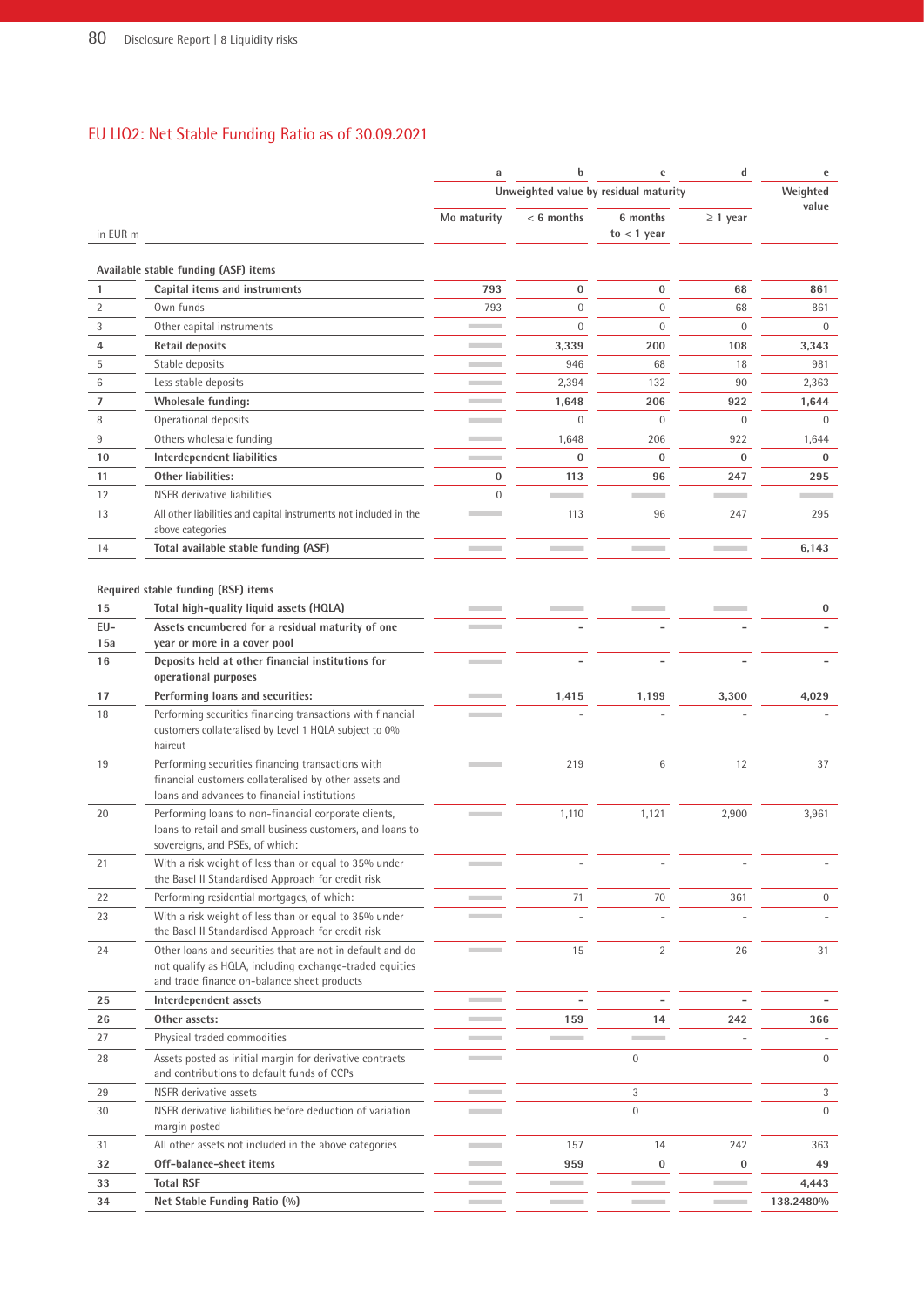## EU LIQ2: Net Stable Funding Ratio as of 30.06.2021

|              |                                                                                                                                                                     | a                  | $\mathfrak b$                         | $\mathbf c$               | d              | e              |
|--------------|---------------------------------------------------------------------------------------------------------------------------------------------------------------------|--------------------|---------------------------------------|---------------------------|----------------|----------------|
|              |                                                                                                                                                                     |                    | Unweighted value by residual maturity |                           |                | Weighted       |
| in EUR m     |                                                                                                                                                                     | Mo maturity        | $< 6$ months                          | 6 months<br>$to < 1$ year | $\geq$ 1 year  | value          |
|              |                                                                                                                                                                     |                    |                                       |                           |                |                |
|              | Available stable funding (ASF) items                                                                                                                                |                    |                                       |                           |                |                |
| $\mathbf{1}$ | Capital items and instruments                                                                                                                                       | 759                | 0                                     | $\bf{0}$                  | 72             | 830            |
| 2            | Own funds                                                                                                                                                           | 759                | $\mathbf{0}$                          | $\mathbf{0}$              | 72             | 830            |
| 3            | Other capital instruments                                                                                                                                           | <b>COLLECTION</b>  | $\mathbf{0}$                          | $\mathbf 0$               | $\mathbf 0$    | $\mathbf{0}$   |
| 4            | <b>Retail deposits</b>                                                                                                                                              |                    | 3,174                                 | 186                       | 108            | 3,180          |
| 5            | Stable deposits                                                                                                                                                     |                    | 897                                   | 64                        | 19             | 932            |
| 6            | Less stable deposits                                                                                                                                                |                    | 2,277                                 | 122                       | 89             | 2,248          |
| 7            | Wholesale funding:                                                                                                                                                  |                    | 1,641                                 | 229                       | 825            | 1,550          |
| 8            | Operational deposits                                                                                                                                                |                    | $\mathbf 0$                           | $\mathbf 0$               | 0              | $\mathbf{0}$   |
| 9            | Others wholesale funding                                                                                                                                            |                    | 1,641                                 | 229                       | 825            | 1,550          |
| 10           | Interdependent liabilities                                                                                                                                          |                    | 0                                     | $\bf{0}$                  | 0              | $\bf{0}$       |
| 11           | Other liabilities:                                                                                                                                                  | $\bf{0}$           | 97                                    | 88                        | 290            | 334            |
| 12           | <b>NSFR</b> derivative liabilities                                                                                                                                  | 0                  |                                       |                           |                | <b>College</b> |
| 13           | All other liabilities and capital instruments not included in the<br>above categories                                                                               | <b>Contract</b>    | 97                                    | 88                        | 290            | 334            |
| 14           | Total available stable funding (ASF)                                                                                                                                |                    | <b>Contract</b>                       | <b>The Contract</b>       | <b>College</b> | 5,895          |
|              | Required stable funding (RSF) items                                                                                                                                 |                    |                                       |                           |                |                |
| 15           | Total high-quality liquid assets (HQLA)                                                                                                                             |                    |                                       |                           |                |                |
| EU-          | Assets encumbered for a residual maturity of one                                                                                                                    |                    |                                       |                           |                |                |
| 15a          | year or more in a cover pool                                                                                                                                        |                    |                                       |                           |                |                |
| 16           | Deposits held at other financial institutions for ope-<br>rational purposes                                                                                         |                    |                                       |                           |                |                |
| 17           | Performing loans and securities:                                                                                                                                    | <b>Contract</b>    | 1,448                                 | 1,066                     | 3,261          | 3,944          |
| 18           | Performing securities financing transactions with financial<br>customers collateralised by Level 1 HQLA subject to 0%<br>haircut                                    |                    |                                       |                           |                |                |
| 19           | Performing securities financing transactions with finan-<br>cial customers collateralised by other assets and loans<br>and advances to financial institutions       |                    | 222                                   | 5                         | 10             | 34             |
| 20           | Performing loans to non-financial corporate clients,<br>loans to retail and small business customers, and loans to<br>sovereigns, and PSEs, of which:               |                    | 1,137                                 | 1,002                     | 2,879          | 3,880          |
| 21           | With a risk weight of less than or equal to 35% under<br>the Basel II Standardised Approach for credit risk                                                         |                    |                                       |                           |                |                |
| 22           | Performing residential mortgages, of which:                                                                                                                         |                    | 72                                    | 58                        | 348            | 0              |
| 23           | With a risk weight of less than or equal to 35% under<br>the Basel II Standardised Approach for credit risk                                                         |                    |                                       |                           |                |                |
| 24           | Other loans and securities that are not in default and do<br>not qualify as HQLA, including exchange-traded equities<br>and trade finance on-balance sheet products |                    | 17                                    | $\mathbf{1}$              | 24             | 30             |
| 25           | Interdependent assets                                                                                                                                               |                    |                                       |                           |                |                |
| 26           | Other assets:                                                                                                                                                       |                    | 155                                   | 12                        | 223            | 340            |
| 27           | Physical traded commodities                                                                                                                                         |                    |                                       |                           |                |                |
| 28           | Assets posted as initial margin for derivative contracts<br>and contributions to default funds of CCPs                                                              |                    |                                       | $\mathbf 0$               |                | $\mathbf 0$    |
| 29           | NSFR derivative assets                                                                                                                                              |                    |                                       | 3                         |                | 3              |
| 30           | NSFR derivative liabilities before deduction of variation                                                                                                           | <b>College</b>     |                                       | $\overline{0}$            |                | $\mathbf{0}$   |
| 31           | margin posted<br>All other assets not included in the above categories                                                                                              | <b>Contract</b>    | 153                                   | 12                        | 223            | 337            |
| 32           | Off-balance-sheet items                                                                                                                                             | <b>College</b>     | 925                                   | $\bf{0}$                  | 0              | 48             |
| 33           | <b>Total RSF</b>                                                                                                                                                    | <b>The College</b> | <b>Contract Contract</b>              | <b>College</b>            | <b>College</b> | 4,331          |
| 34           | Net Stable Funding Ratio (%)                                                                                                                                        |                    | m.                                    | <b>College</b>            | <b>College</b> | 136.1029%      |
|              |                                                                                                                                                                     |                    |                                       |                           |                |                |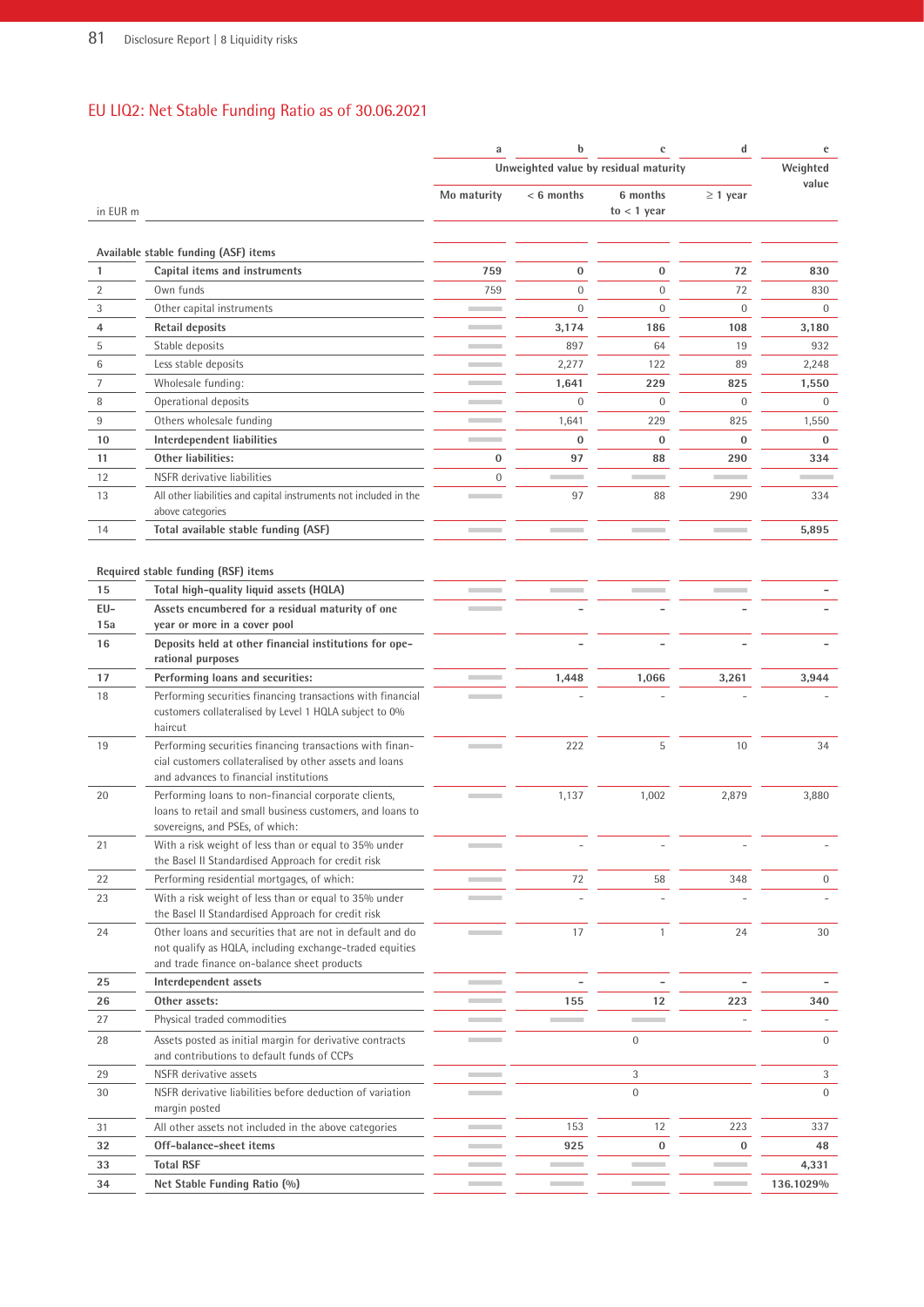#### 8.2 [Encumbered and unencumbered assets](#page-3-0)

#### EU AE 4: Accompanying narrative information

#### *Row a - General narrative information on asset encumbrance*

Assets are deemed to be encumbered when they have been pledged or are committed to collateral agreements or agreements to improve the credit assessment of on- or off-balance sheet transactions and it is not possible to withdraw these assets from the terms of such agreements (e.g. pledges for funding purposes).

## *Row b - Narrative information on the impact of the business model on asset encumbrance and the importance of the encumbrance to the institution's business model, which provides users with the context of the disclosures required in Template EU AE1 and EU AE2.*

The ProCredit group has a limited amount of encumbered assets, as the group largely funds its activities through deposits. The encumbered assets comprise primarily assets which are pledged on a portfolio basis for special-purpose funding. These pledges would be exercised in case of default of interest or principal payment on the respective loans; the maturities of these pledges are the same as the maturities of the respective liabilities. The maturities of these pledges are in line with the related liabilities. As of 31 December 2021, the encumbered assets of the ProCredit group amounted to EUR 40 million, which is equivalent to 0.5% of total assets.

In accordance with the technical standards, the amounts presented in the tables below were calculated on the basis of median values for the quarterly data in 2021.

#### EU AE1: Encumbered and unencumbered assets

|                        |                                                    |     | Carrying amount of<br>encumbered assets                               |     | Fair value of<br>encumbered assets                                    | Carrying amount of<br>unencumbered assets |                                              | Fair value of<br>unencumbered assets |                                              |
|------------------------|----------------------------------------------------|-----|-----------------------------------------------------------------------|-----|-----------------------------------------------------------------------|-------------------------------------------|----------------------------------------------|--------------------------------------|----------------------------------------------|
| 31.12.2021<br>in EUR m |                                                    |     | of which<br>notionally<br>eligible<br><b>EHQLA</b> and<br><b>HOLA</b> |     | of which<br>notionally<br>eligible<br><b>EHOLA</b> and<br><b>HOLA</b> |                                           | of which:<br><b>EHQLA</b> and<br><b>HOLA</b> |                                      | of which:<br><b>EHQLA</b> and<br><b>HOLA</b> |
|                        |                                                    | 010 | 030                                                                   | 040 | 050                                                                   | 060                                       | 080                                          | 090                                  | 100                                          |
| 010                    | Assets of the disclosing<br>institution            | 40  |                                                                       |     |                                                                       | 7,706                                     | 245                                          |                                      |                                              |
| 030                    | Equity instruments                                 |     |                                                                       |     |                                                                       |                                           |                                              |                                      |                                              |
| 040                    | Debt securities                                    |     |                                                                       |     |                                                                       | 339                                       | 245                                          | 339                                  | 245                                          |
| 050                    | of which: covered bonds                            |     |                                                                       |     |                                                                       | ۰                                         | ۰                                            | ۰                                    |                                              |
| 060                    | of which: securitisations                          |     |                                                                       |     |                                                                       | ٠                                         |                                              |                                      |                                              |
| 070                    | of which: issued by<br>general governments         |     |                                                                       |     |                                                                       | 255                                       | 245                                          | 255                                  | 245                                          |
| 080                    | of which: issued by<br>financial corporations      |     |                                                                       |     |                                                                       | $\overline{7}$                            |                                              | $\overline{7}$                       |                                              |
| 090                    | of which: issued by non-<br>financial corporations |     |                                                                       |     |                                                                       | 3                                         |                                              | 3                                    |                                              |
| 120                    | Other assets                                       | 40  |                                                                       |     |                                                                       | 7,367                                     |                                              |                                      |                                              |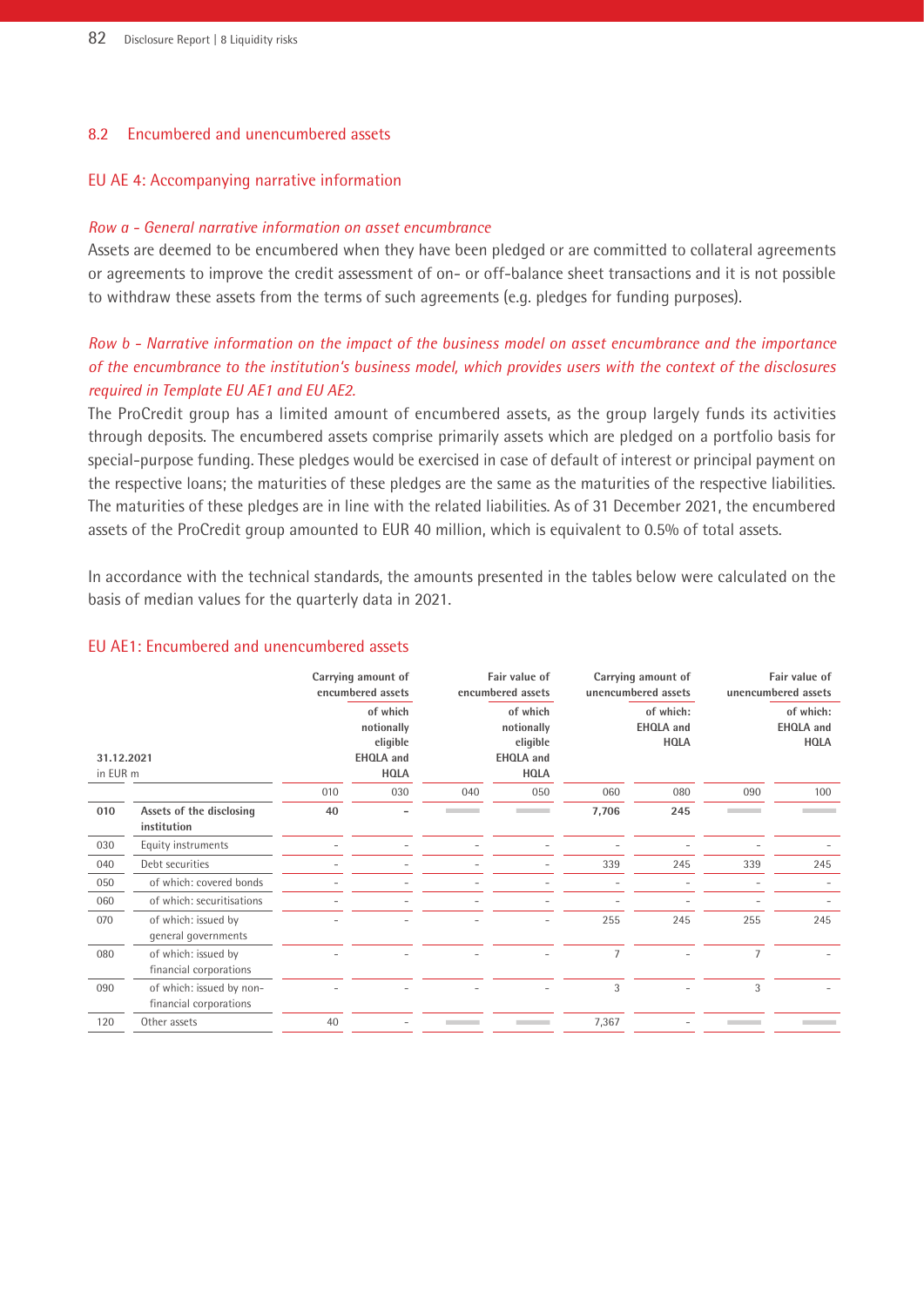The collateral received are shown in the following table.

## EU AE2: Collateral received and own debt securities issued

|                        |                                                                            | Fair value of encumbered   |                                                                       | <b>Unencumbered</b>      |                                                                                                    |
|------------------------|----------------------------------------------------------------------------|----------------------------|-----------------------------------------------------------------------|--------------------------|----------------------------------------------------------------------------------------------------|
|                        |                                                                            | collateral received or own | debt securities issued                                                |                          | Fair value of collateral<br>received or own debt<br>securities issued available<br>for encumbrance |
| 31.12.2021<br>in EUR m |                                                                            |                            | of which<br>notionally<br>eligible<br><b>EHQLA</b> and<br><b>HOLA</b> |                          | of which:<br>EHQLA and<br><b>HOLA</b>                                                              |
|                        |                                                                            | 010                        | 030                                                                   | 040                      | 060                                                                                                |
| 130                    | Collateral received by the disclosing institution                          |                            |                                                                       | 32                       | 32                                                                                                 |
| 140                    | Loans on demand                                                            |                            |                                                                       | $\overline{\phantom{a}}$ |                                                                                                    |
| 150                    | Equity instruments                                                         |                            |                                                                       | $\overline{\phantom{a}}$ | $\overline{\phantom{0}}$                                                                           |
| 160                    | Debt securities                                                            |                            |                                                                       | 32                       | 32                                                                                                 |
| 170                    | of which: covered bonds                                                    |                            |                                                                       |                          | $\overline{\phantom{a}}$                                                                           |
| 180                    | of which: securitisations                                                  |                            |                                                                       |                          | ۰                                                                                                  |
| 190                    | of which: issued by general governments                                    |                            |                                                                       | 32                       | 32                                                                                                 |
| 200                    | of which: issued by financial corporations                                 |                            |                                                                       |                          |                                                                                                    |
| 210                    | of which: issued by non-financial corporations                             |                            |                                                                       |                          |                                                                                                    |
| 220                    | Loans and advances other than loans on demand                              |                            |                                                                       |                          |                                                                                                    |
| 230                    | Other collateral received                                                  |                            |                                                                       |                          |                                                                                                    |
| 240                    | Own debt securities issued other than own covered bonds or securitisations |                            |                                                                       |                          |                                                                                                    |
| 241                    | Own covered bonds and securitisations issued and not yet pledged           |                            |                                                                       |                          |                                                                                                    |
| 250                    | Total collateral received and own debt securities issued                   | 40                         |                                                                       |                          |                                                                                                    |

The sources of encumbrance are presented in the following table.

#### EU AE3: Sources of encumbrance

|                                                          |                           | Assets, collateral received<br>and own debt securities |
|----------------------------------------------------------|---------------------------|--------------------------------------------------------|
|                                                          | Matching liabilities,     | issued other than covered                              |
|                                                          | contingent liabilities or | bonds and securitisations                              |
| 31.12.2021                                               | securities lent           | encumbered                                             |
| in EUR m                                                 | 010                       | 030                                                    |
| Carrying amount of selected financial liabilities<br>010 | 42                        |                                                        |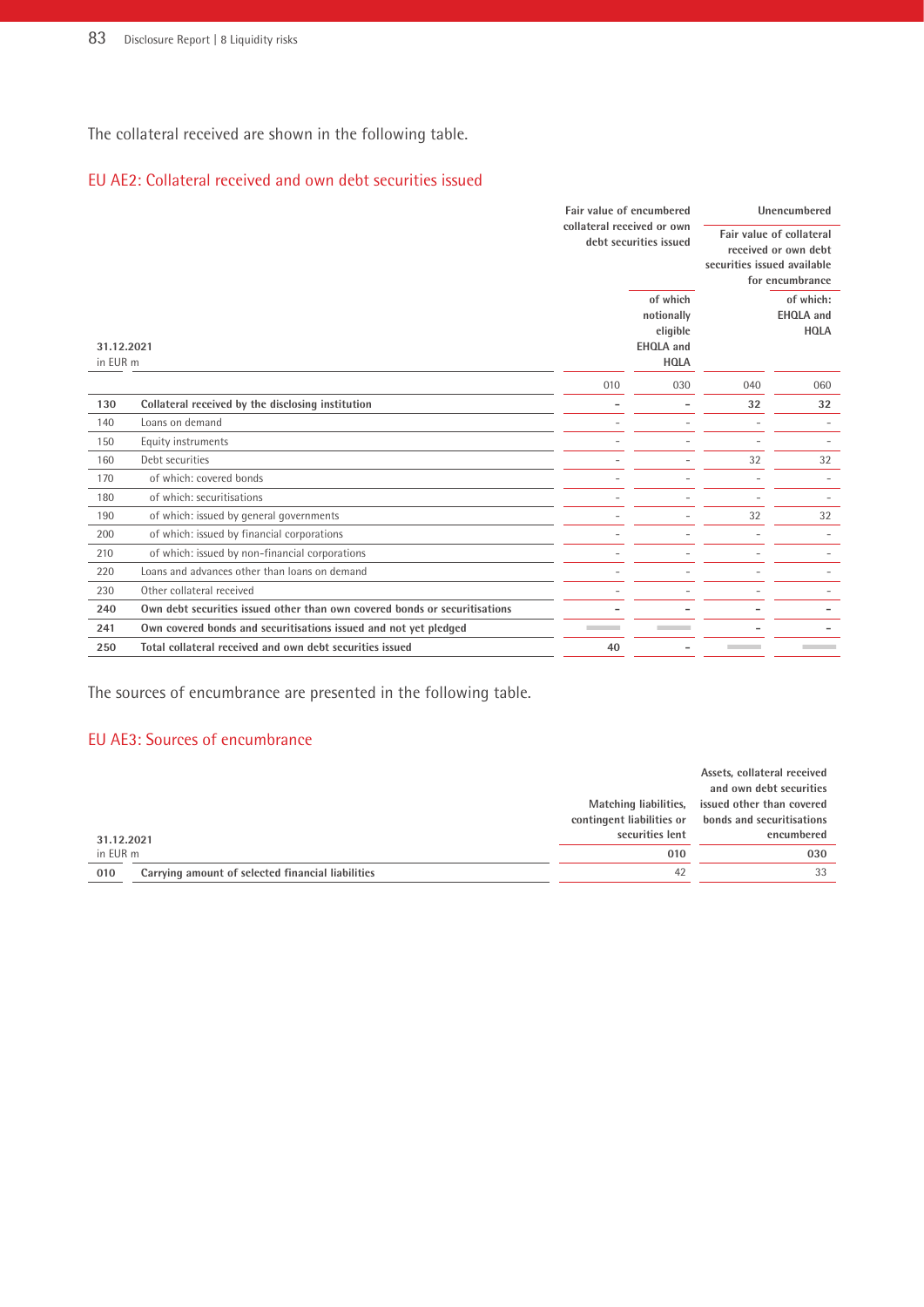## **9 [OPERATIONAL RISK](#page-3-0)**

#### EU ORA: Qualitative information on operational risk25

#### *Row a - Disclosure of the risk management objectives and policies*

In line with CRR, we define operational risk as the risk of loss resulting from inadequate or failed internal processes, people or systems (e.g. failure of data-processing systems, embezzlement, human error, faulty processes, structural weaknesses, insufficient monitoring) or from external events (e.g. criminal activities, natural disasters). This definition also takes into account fraud risk, IT risk, legal risk, reputational risk and outsourcing risk. Operational risk management aims to identify, analyse and assess all material risks at an early stage and to avoid their recurrence. As with all material risks of the ProCredit group, operational risk is managed by means of a uniform group-wide strategy.

One of the key components of operational risk management is the detailed recording of risk events arising from operational risks. In this context, a Risk Event Database was developed to ensure that all risk events identified in the group with realised or potential losses from operational risks are recorded, analysed and communicated effectively. Through this uniform, pre-defined structure for the documentation of risk events, it is ensured that adequate attention is paid to the implementation of necessary corrective and/or preventive measures for reducing or avoiding operational and fraud risk. The table below provides an overview of the gross and net losses due to operational loss events in the 2019-2021 financial years (data as of 31 January 2022).

#### Gross and net losses due to operational risk events

| in EUR m              | 2021 | 2020 | 2019 |
|-----------------------|------|------|------|
| Gross loss            | 2.9  | ن ا  |      |
| Current net loss      | 2.2  | ن. ا | 0.8  |
| Number of loss events | 202  | 220  | 254  |

In addition, risk assessments are carried out annually throughout the group. In contrast to the ex-post analysis of risk events as recorded in the Risk Event Database, these risk assessments are systematically performed in order to identify and evaluate key risks and to assess the adequacy of the control processes. Risk mitigation measures are defined for the areas identified as high risk. These two control components complement each other and provide an overall picture of the operational risk profile for each ProCredit bank, ProCredit Holding and the group as a whole.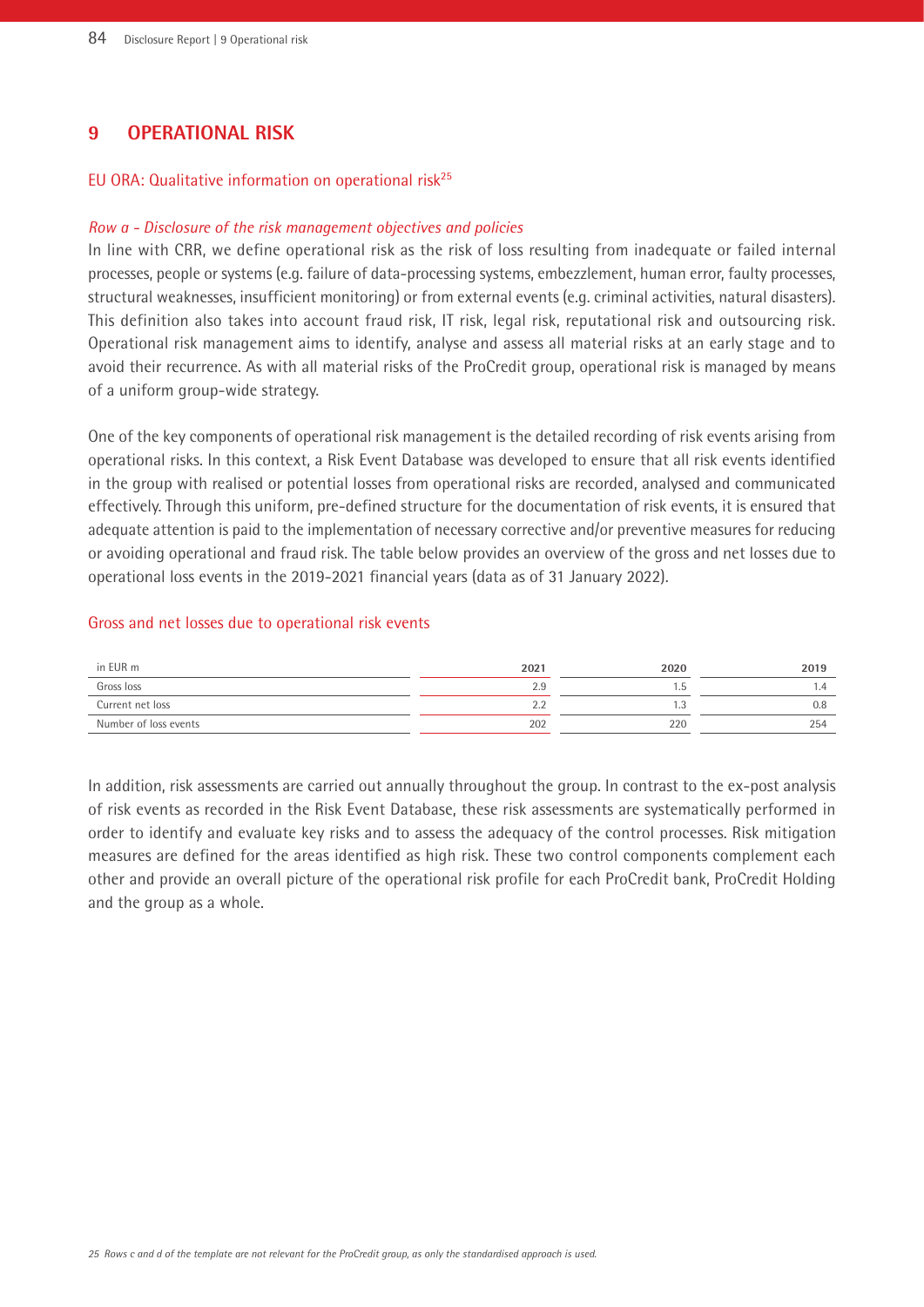In addition, early warning indicators have been defined centrally at the level of ProCredit Holding for all ProCredit banks, in order to identify areas of banking business with increased fraud risk. These can be expanded upon by the subsidiary banks. The early warning indicators are analysed regularly and, where needed, preventive measures are agreed upon. At group level, a value-at-risk analysis of the economic perspective, sensitivities and stress scenarios are also quantified and reported (at least quarterly). The risk model used is subject to annual independent validation, using techniques such as benchmarking, among others. The results of the validation, as well as all significant model changes or adjustments, are discussed in the Group and PCH Model Committee and approved by that body or by the Management of ProCredit Holding, with model risk buffers applied as necessary.

To complete the management of operational risk, all new or significantly changed products, processes, financial instruments, IT systems or organisational units, and/or activities, as well as outsourcing activities, need to be analysed to identify and manage potential risks before implementation. This also applies to activities in new markets and via new distribution channels. The group has defined detailed guidelines and standards to ensure the confidentiality, availability and integrity of all information and information-processing IT systems requiring protection. Regular controls of information security and business continuity are part of existing processes and procedures. The ProCredit banks carry out a classification of their information assets and conduct a risk assessment on their critical information assets each year. The business continuity framework implemented in the group should ensure that these risks are understood by all members of staff, that critical processes are identified and that resources are allocated to restore operations, in line with the prioritisation of processes. The IT service provider, Quipu, is part of the ProCredit group and supports all group companies with respect to software and hardware.

Against the backdrop of the COVID-19 pandemic, we have not identified any increase in operational risk (including increase in fraudulent acts). The continuity of business operations, protection of clients and employees, and appropriate staffing levels were ensured at all times in 2021. Our digital approach to all routine banking operations has enabled us to quickly implement home-office models to protect the health and safety of customers and employees. Another focal point in pandemic times is the regular monitoring of information security. We have seen a pandemic-related increase in attempted cyber attacks in the group, although these did not result in any losses. We were able to maintain business continuity and guarantee the availability of IT systems without any loss of performance. The events in Ukraine give rise to additional risk potential.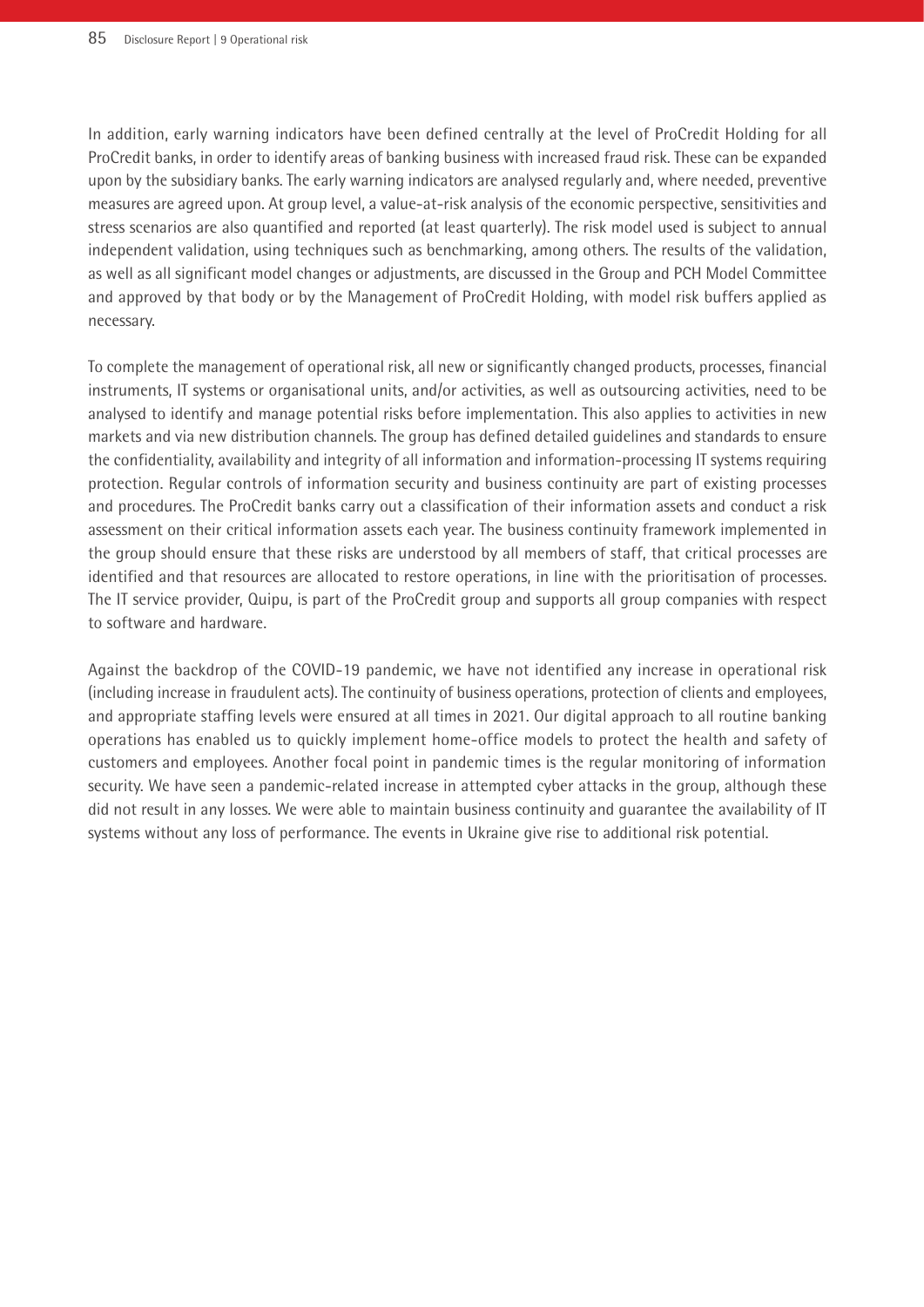#### *Row b - Disclosure of the approaches for the assessment of minimum own funds requirements*

The ProCredit group applies the standardised approach to quantify operational risk. There is no provision for using a mixture of approaches or switching to the basic indicator approach. The ProCredit group also ensures that the requirements of Article 312 (1) CRR in conjunction with Article 320 CRR and Articles 74 and 85 CRD are met.

When determining the capital requirements and the recognition amount, the gross indicator (gross income) is to be determined analogously to the basic indicator in accordance with Article 317 (2) et seq. of the CRR. The three-year average of gross income is to be used for this purpose. The three-year average of the relevant indicator shall be determined on the basis of the last three annual values at the end of the financial year.

#### EU OR1: Operational risk own funds requirements and risk-weighted exposure amounts

|                           |                                                                                                | a    | b                         |      | d            | e                  |
|---------------------------|------------------------------------------------------------------------------------------------|------|---------------------------|------|--------------|--------------------|
|                           |                                                                                                |      | <b>Relevant indicator</b> |      | Own funds    | <b>Risk</b>        |
| <b>Banking activities</b> |                                                                                                | 2018 | 2019                      | 2020 | requirements | exposure<br>amount |
|                           | Banking activities subject to basic indicator<br>approach (BIA)                                |      |                           |      |              |                    |
|                           | Banking activities subject to standardised (TSA)/<br>alternative standardised (ASA) approaches | 261  | 270                       | 272  | 35           | 433                |
|                           | Subject to TSA:                                                                                | 261  | 270                       | 272  |              |                    |
|                           | Subject to ASA:                                                                                |      |                           |      |              |                    |
| h                         | Banking activities subject to advanced measurement<br>approaches AMA                           | -    |                           | -    |              |                    |

## **10 [OTHER MATERIAL RISKS](#page-3-0)**

Other risks assessed as material include business risk, model risk and risks relating to money laundering, terrorist financing and other acts punishable by law.

Business risk is defined as the risk of reduced profitability due to external and internal factors. These include deteriorating economic conditions, unanticipated regulatory interventions and disadvantageous business decisions. Business risk is mitigated by means of a structured process for the planning, implementation, assessment and adjustment of the business strategy and risk strategy, as well as through the regular interaction between the Management of ProCredit Holding and the management team in the banks. Furthermore, the standardised software products provided by the group's own IT provider, Quipu GmbH, likewise have risk-mitigating effects. Last but not least, our internal training programme also promotes a high level of competence among our managers and staff. In addition, a value-at-risk analysis of the economic perspective, sensitivities and stress scenarios are quantified and reported at group level (at least quarterly) for business risk. The risk model used is subject to annual independent validation, using techniques such as benchmarking and back-testing, among others. The results of the validation, as well as all significant model changes or adjustments, are discussed in the Group and PCH Model Committee and approved by that body or by the Management of ProCredit Holding, with model risk buffers applied as necessary.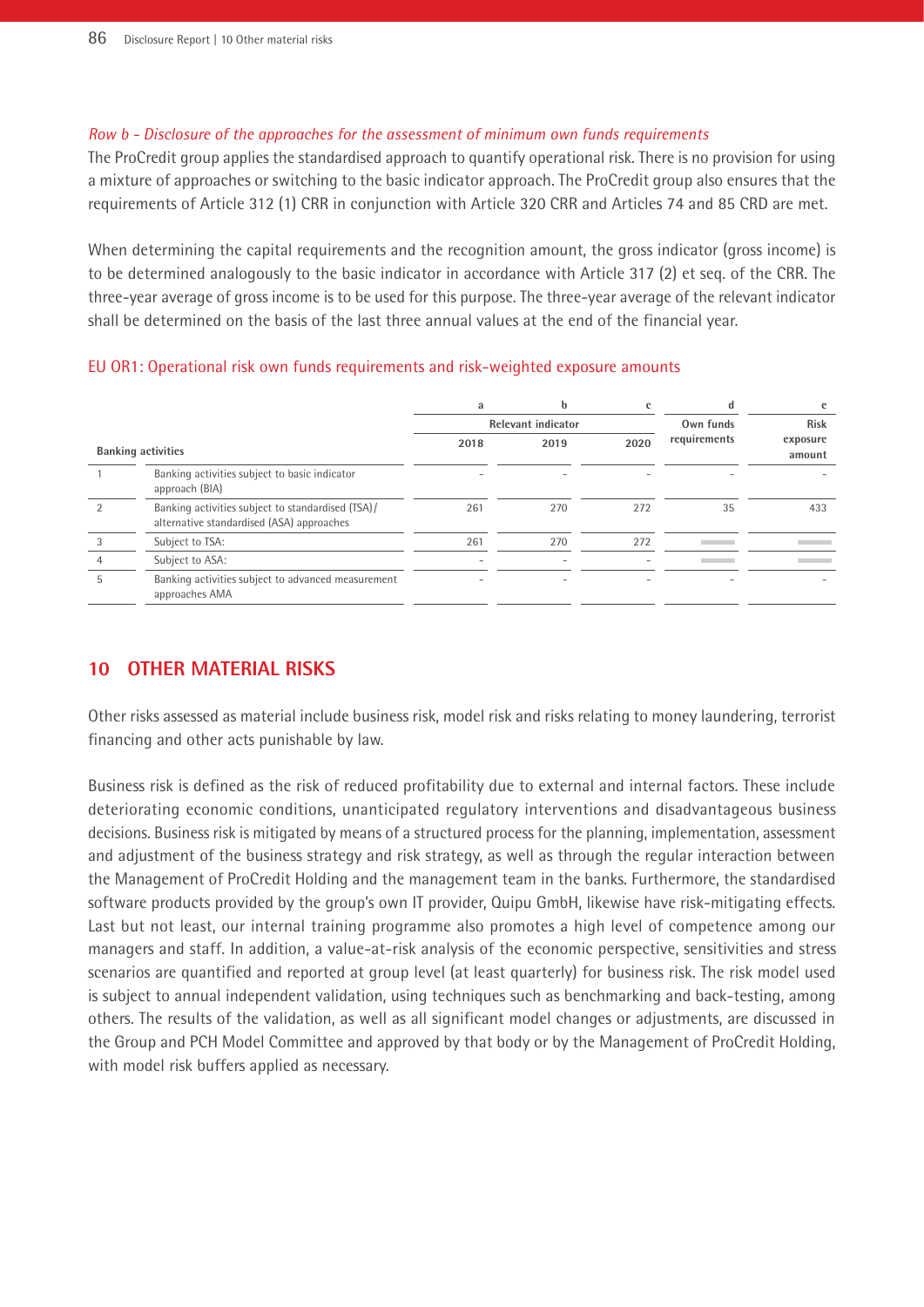Model risk comprises the risk that model deficiencies or inadequately applied models serve as a faulty basis for decision-making, resulting in the assumption of a higher level of risk than intended. The basic principles of model risk management are the identification and avoidance of model risks (e.g. through the use of standard market models) and the appropriate consideration of known model risks (e.g. through conservative calibration). Model risks that are not known and therefore cannot be mitigated are accepted as an inherent risk of the business model. With regard to governance in model risk management, requirements are defined for model use, model validation and model changes, among other things.

Information about risks relating to money laundering, terrorist financing and other acts punishable by law are contained in the 2021 Annual Report.

We have deliberately not treated the risk type "sustainability/environmental, social and corporate governance (ESG) risks" as a separate category, as it would hardly be possible to isolate such a risk. ESG risks can have a material impact on all of our identified risk types, contributing as a factor in their materiality. We assume that ESG risks for the ProCredit group have the greatest impact on credit risk arising from business with clients.

An integral part of the business strategy is our aim to have the smallest possible impact on the environment and to pro-actively bring about a shift in thinking, with greater focus on sustainability. Environmental awareness and consideration of both the impact of our actions on the environment and climate change have always been highly relevant to the ProCredit group and its clients. We aim to promote sustainable development in all its facets, and we believe that our banks can make an important contribution to this by promoting sustainable economic development in countries where the level of economic prosperity, transparency and environmental efficiency lags behind the EU average in some cases.

Given our strong environmental awareness, we pro-actively analyse ESG-related issues. Potential physical and transition risks are addressed already at loan disbursement; we do not adopt a wait-and-see approach in this respect. For example, already in 2019, the ProCredit group developed a strategy aimed at directly and indirectly reducing plastic consumption. In this context, three issues in particular were addressed: reducing the group's plastic footprint through our own practices and by discontinuing business relationships associated with single-use plastic production; assessing and managing plastic-related risks; and focusing on a business and lending approach that promotes plastic reduction or substitution. Transition risk is inherently reduced by the application of our Exclusion List (which prohibits the financing of coal production, among other activities) and by our business policy orientation. Currently, we are focusing strongly on sustainable agriculture, including animal welfare and related lending criteria. For example, in the area of animal welfare, we will set minimum standards and criteria that apply to the practices of our business customers.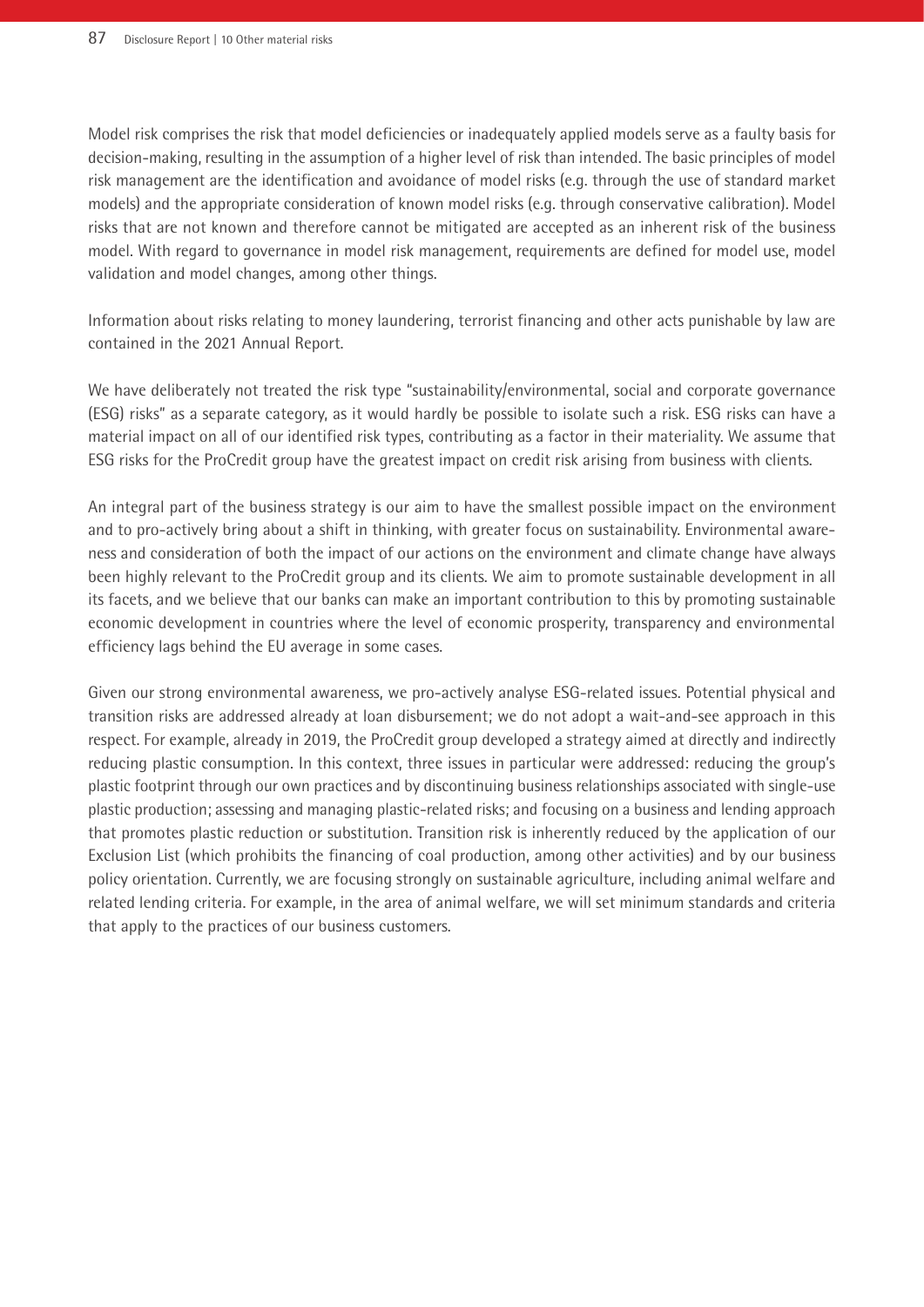## **11 [REMUNERATION](#page-3-0)**

### 11.1 [Principles of remuneration](#page-3-0)

The overall aims of the group's staff management approach are to establish long-term relationships between our staff and the ProCredit institutions and to promote responsible behaviour among staff. ProCredit Holding sets the framework for the banks' remuneration structure and organises a regular exchange of experience on these topics. Each ProCredit institution is responsible for the implementation of the standards.

The ProCredit group's remuneration system is in line with our sustainable business and risk strategy and does not encourage excessive risk taking by our employees. The remuneration structure of the ProCredit group has the following objectives:

- **•** To attract and retain staff and managers who have the requisite social and technical skills and have the willingness to engage
- **•** To encourage staff to assume responsibility, to effectively manage the operations and to work together as a team
- **•** To support the development and maintenance of long-term working relationships
- **•** To ensure that the remuneration is perceived to be transparent and fair in order to encourage staff to perform their duties in line with the risk profile of the ProCredit group

The remuneration approach in the ProCredit group aims to provide a long-term perspective to our staff and managers. A transparent salary structure with fixed salaries is a key aspect in this context; as a general rule, salaries are not dependent on performance. Variable remuneration is limited and under no circumstances contractually guaranteed. For most of the staff, the remuneration reflects market averages. For managers, however, the remuneration we offer is generally not comparable with that of our competitors. This is primarily due to the variable remuneration elements which are paid to managers at other institutions. In line with our group policy against discrimination of any kind, gender plays no role in our promotion or salary decisions. There is no difference in salary between men and women in comparable positions.

In addition to a fair salary, we offer all ProCredit staff members comprehensive training and rewarding professional opportunities. Given that the education systems in the countries in which we operate are not yet completely developed, the potential to participate in our professional development programmes represent a significant benefit for our staff. Participation in general and specialised training measures, conducted largely within the ProCredit group, is thus perceived by our staff to be an important part of the overall compensation package. Each ProCredit institution invests significant amounts in training, and the expenditures for training measures are a substantial part of the group's overall operating expenses. Other important factors which build long-term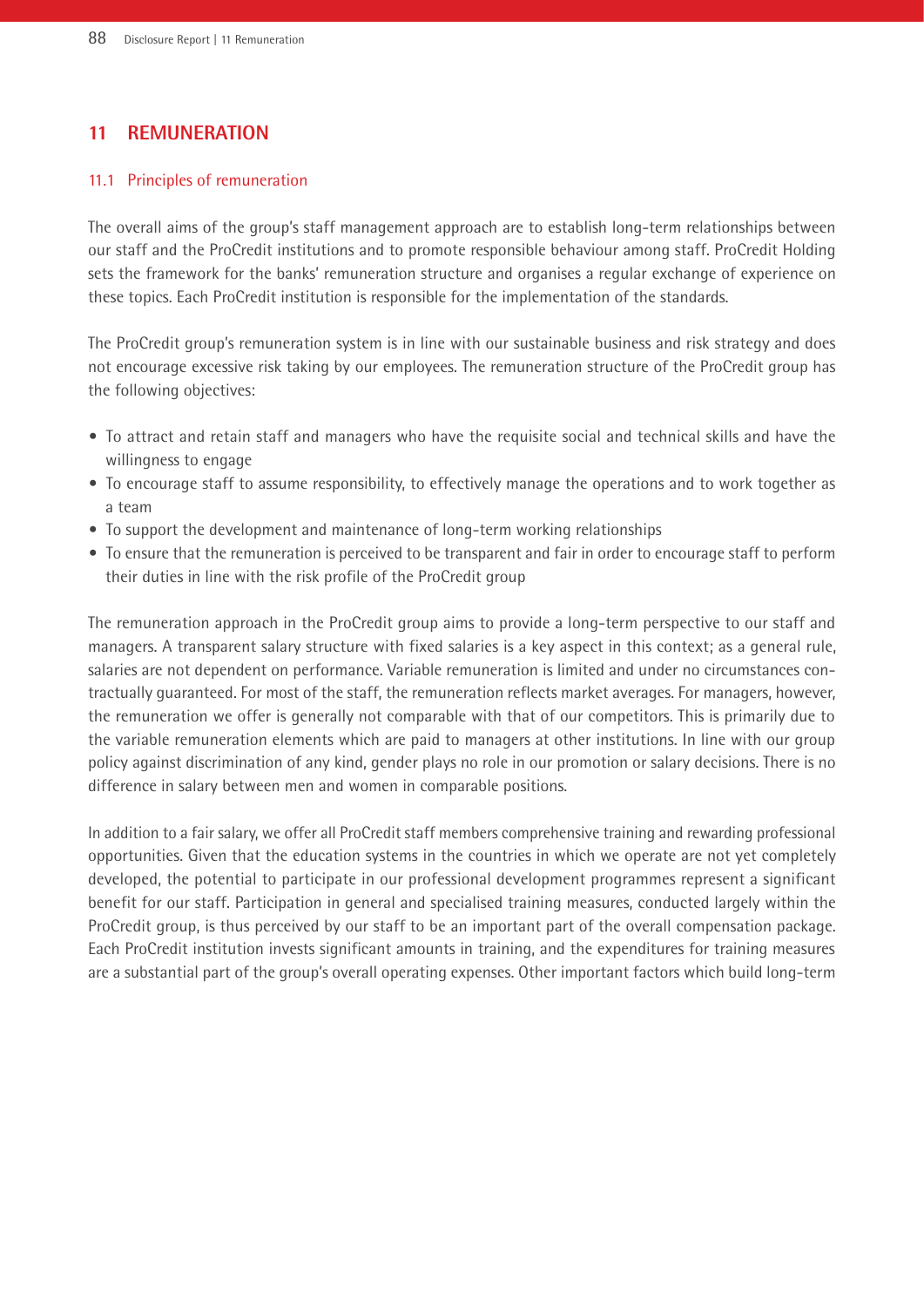relationships between our staff and ProCredit institutions are the interesting jobs we offer, flat hierarchies, transparent promotion opportunities since our management staff predominantly come from within the group, independent responsibilities for duties as well as a stimulating and professional working environment and work in diverse teams.

#### EU REMA: Remuneration policy26

#### *Row a - Information relating to the bodies that oversee remuneration.*

The salary structure applicable throughout the group is reviewed and approved yearly by the Management of ProCredit Holding27 and presented to the Supervisory Board of ProCredit Holding. ProCredit does not employ external consultants in connection with its remuneration policy and monitoring. In February 2021, the Supervisory Board of ProCredit General Partner AG established a Remuneration Control Committee in accordance with regulatory requirements. This body supports the Supervisory Board in the appropriate structuring of the remuneration systems for the members of the Management of ProCredit Holding and for the employees of ProCredit Holding. The committee met twice in the 2021 financial year.

The remuneration structure and particularly the salary scheme in each institution is communicated to staff in a transparent manner. The management boards of the ProCredit banks report annually to the respective supervisory boards on the remuneration structure. The salary scheme in each bank and any variable remuneration elements are approved by the Management or the Supervisory Board of the bank, following discussions with the respective function at ProCredit Holding; however, the Management is permitted to delegate this responsibility to a Human Resources Committee. The Human Resources Committee is the bank body responsible for taking decisions regarding the professional development of staff members and reviewing the bank's remuneration practices. The committee meets at least quarterly. A review of the allocation of staff within the ProCredit institutions to one of the 22 salary steps is also carried out annually on the basis of extensive staff evaluations and feedback discussions carried out by the HR committee.

Among the employees within the ProCredit group whose activities have a significant impact on the risk profile are in particular, the management/management board members in ProCredit institutions, the supervisory board, and the management level directly below them as well as staff with management responsibilities. As a general rule, the branch managers as well as the heads of the following units are classified as staff whose professional activities have an impact on the risk profile: Business, Private Individuals, corporate functions as Finance, HR, IT, Back-office and independent internal control functions as Risk Management and Internal Audit. Overall, we consider around 12% of all staff to be risk takers.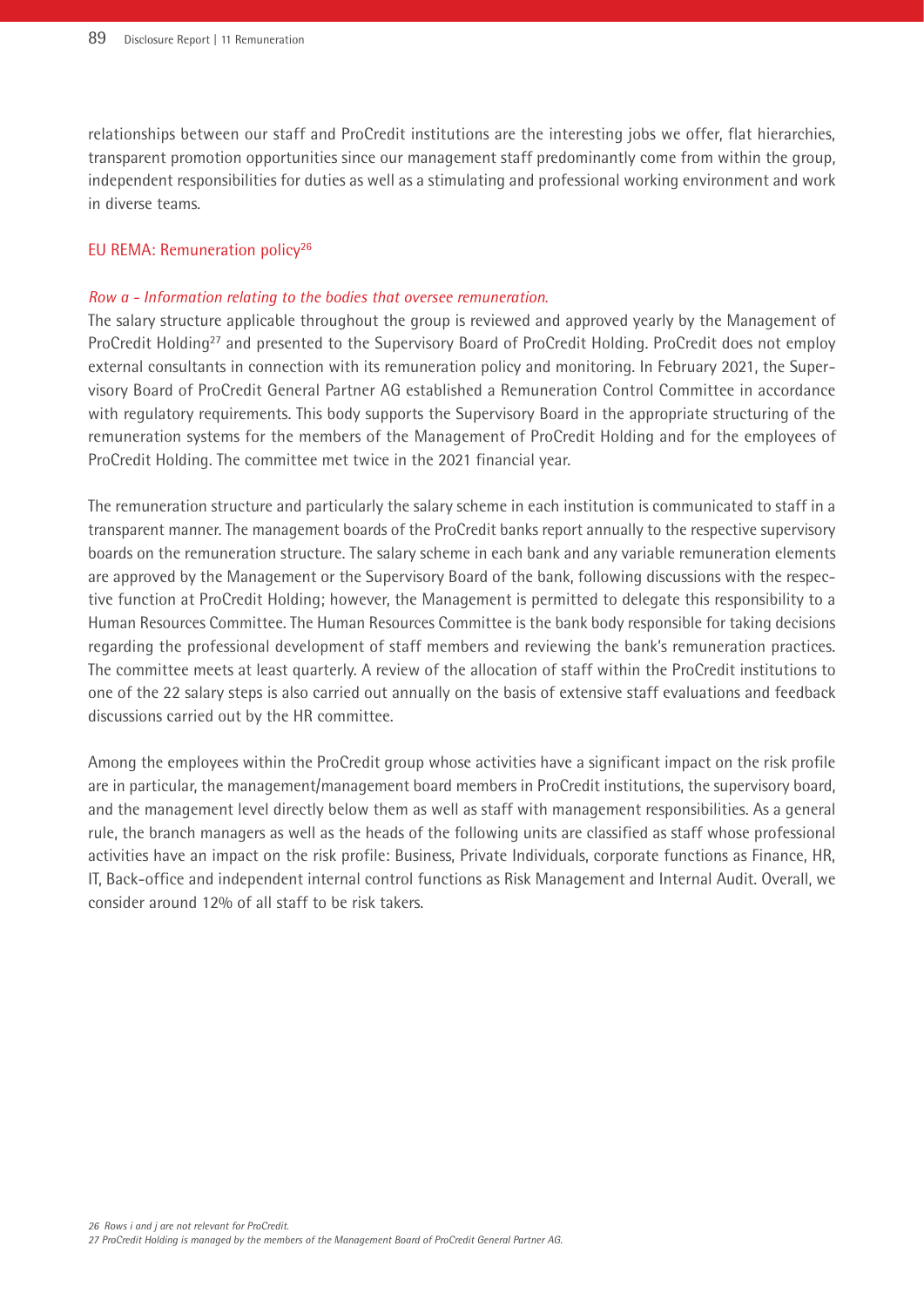#### *Row b - Information relating to the design and structure of the remuneration system for identified staff.*

The design and structure of the remuneration system is identical for all employees, regardless of their status as identified risk takers. The remuneration policy of the ProCredit group is defined and reviewed annually by the Management of ProCredit Holding. It is also presented annually to the Supervisory Board of ProCredit Holding. There were no significant changes to the remuneration system for the 2021 financial year compared with the previous year.

The ProCredit salary scheme applies to all ProCredit banks. The purpose of this salary structure is to ensure that positions with comparable responsibility within the group are also compensated according to the same principles. This salary scheme defines which professional development programmes an employee must have successfully completed in order to be appointed to the various positions.

When defining the remuneration for their staff and managers, the ProCredit institutions apply the group's standardised salary structure which has 22 salary levels. The banks define the exact salary amounts in each step according to their market conditions, assigning their staff to one of the salary steps. This is carried out on the basis of the individual's position, the responsibilities they hold and their performance.

The remuneration of employees in the ProCredit group mainly consists of a fixed salary. The framework of the remuneration systems in the ProCredit group presented above also apply to staff whose professional activities have a material impact on the risk profile of the group. One of the central principles of remuneration within the ProCredit group is that variable remuneration elements be limited; in no cases are they to be contractually granted. Because we use a fixed monthly salary with no retained compensation components for the future, we also do not use ex ante or ex post risk adjustments in our compensation. We believe that fixed salaries are the right approach to achieve sustainable growth. Our employees appreciate the transparency and long-term prospects provided by our group-wide approach to remuneration.

Salaries (as well as their annual review) are proposed by the respective responsible department heads based on the salary scheme. They are approved by the HR Committee, which includes representatives from the business, risk and management levels, or by the full Management Board. This also ensures that employees in internal control functions are remunerated independently of the business areas they control.

Severance payments are generally determined in accordance with local legal requirements and take into account the length of service of employees.

#### *Rows c/d/e/f/g/h - On variable remuneration components not contractually guaranteed*

Variable remuneration components are not contractually guaranteed. They can be granted when a member of staff has performed exceptionally well during the course of a financial year. Such performance can be evident in a number of ways: i.a. particularly high motivation of staff, above-average successes in staff training, above-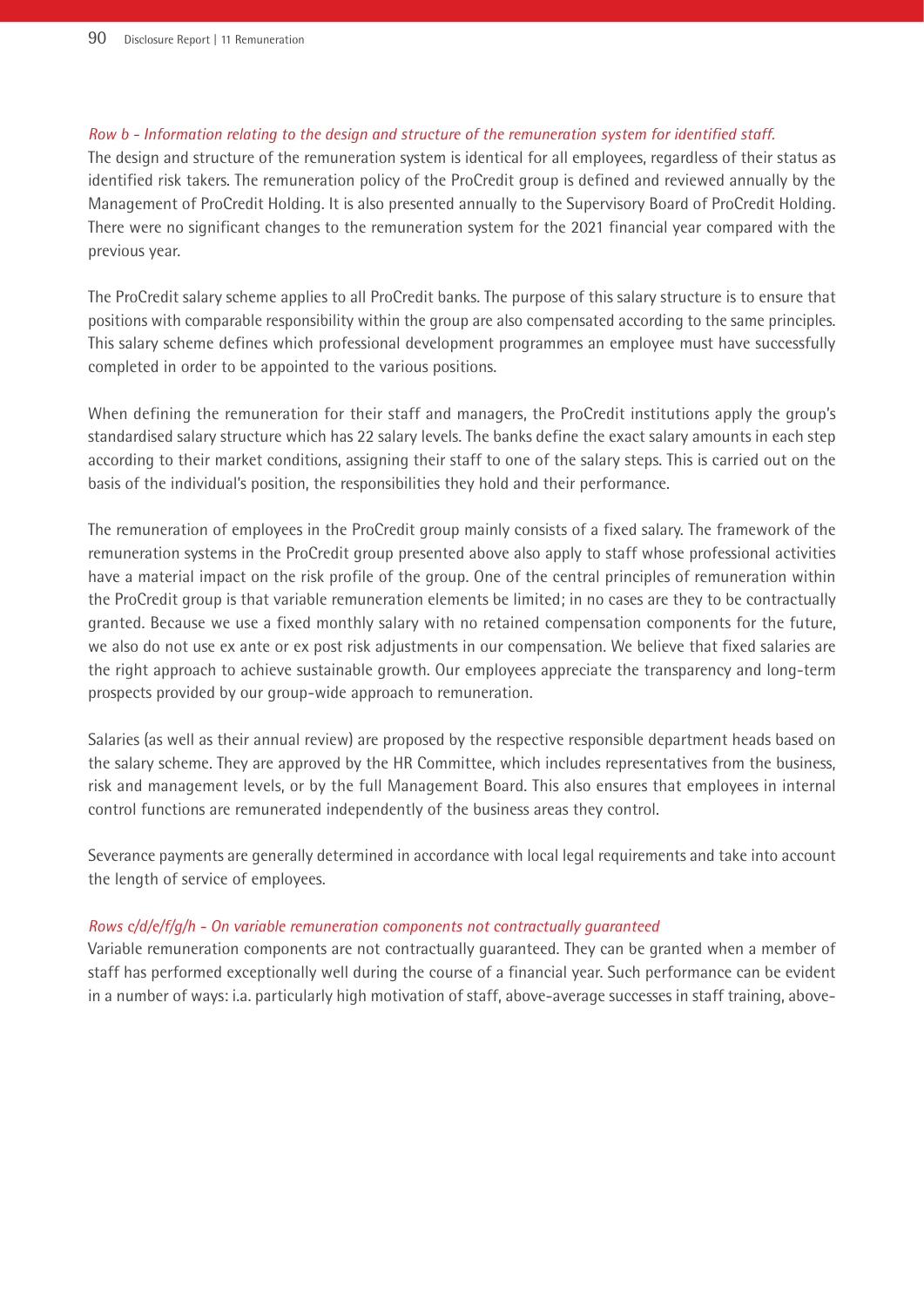average results in terms of new client acquisition, the preparation of exceptionally convincing (form and content) reports and memoranda, especially strong participation in committees. In principle, these are linked to the performance of individual employees and do not depend on the company's results. Decisions on such variable remuneration elements are taken by the Management Board/Human Resources Committee or by the Supervisory Board of the respective ProCredit institution, on the basis of development over multi-year periods and in coordination with ProCredit Holding.

The variable remuneration granted is limited to monetary compensation. Furthermore, variable remuneration components may be used for the purchase of participations in ProCredit Staff Invest, an employee investment company; in such cases, the respective ProCredit institution can subsidise the purchase of ProCredit Staff Invest participations. These shares have a minimum holding period of five years. A ratio of these types of remuneration was not determined due to the low volume.

In the next few years, the group plans to implement an employee programme under which certain subsidiaries will be able to offer their employees a limited number of shares as a bonus. The required shares are to be acquired centrally by ProCredit Holding (after approval by the supervisory authority) and then transferred directly to the respective employees at the instruction of the subsidiaries. The employees will use the shares to acquire limited partner shares in ProCredit Staff Invest with a minimum holding period of five years. On 15 November 2019, the Extraordinary General Meeting of ProCredit Holding already approved a buyback of up to 1.5% of the shares issued. Due to the outbreak of the global COVID-19 pandemic, this planned employee programme was put on hold.

As variable remuneration elements are of limited significance in the remuneration structure described above, our remuneration system provides no incentives to assume particular risks. We believe that the best hedge against risk-based behaviour now and in the future is to focus on fixed remuneration without contractually defined variable components.

In accordance with the Remuneration Regulation for Institutions (Institutsvergütungsverordnung), a cap of 25% of fixed remuneration has been set for variable remuneration that is not contractually guaranteed. Individual exceptions to this rule may be approved by the Management of ProCredit Holding.

In principle, there is no withholding of remuneration payments within ProCredit. There is no subsequent adjustment of variable remuneration components and there is no obligation for identified employees to participate in the company's capital, which is why no measures have been defined for this purpose.

Variable remuneration components for members of the management are, just as for all employees in the ProCredit group, only used to a limited degree and are not contractually set. In 2021, variable remuneration for all employees corresponded to 4% of the total salary paid.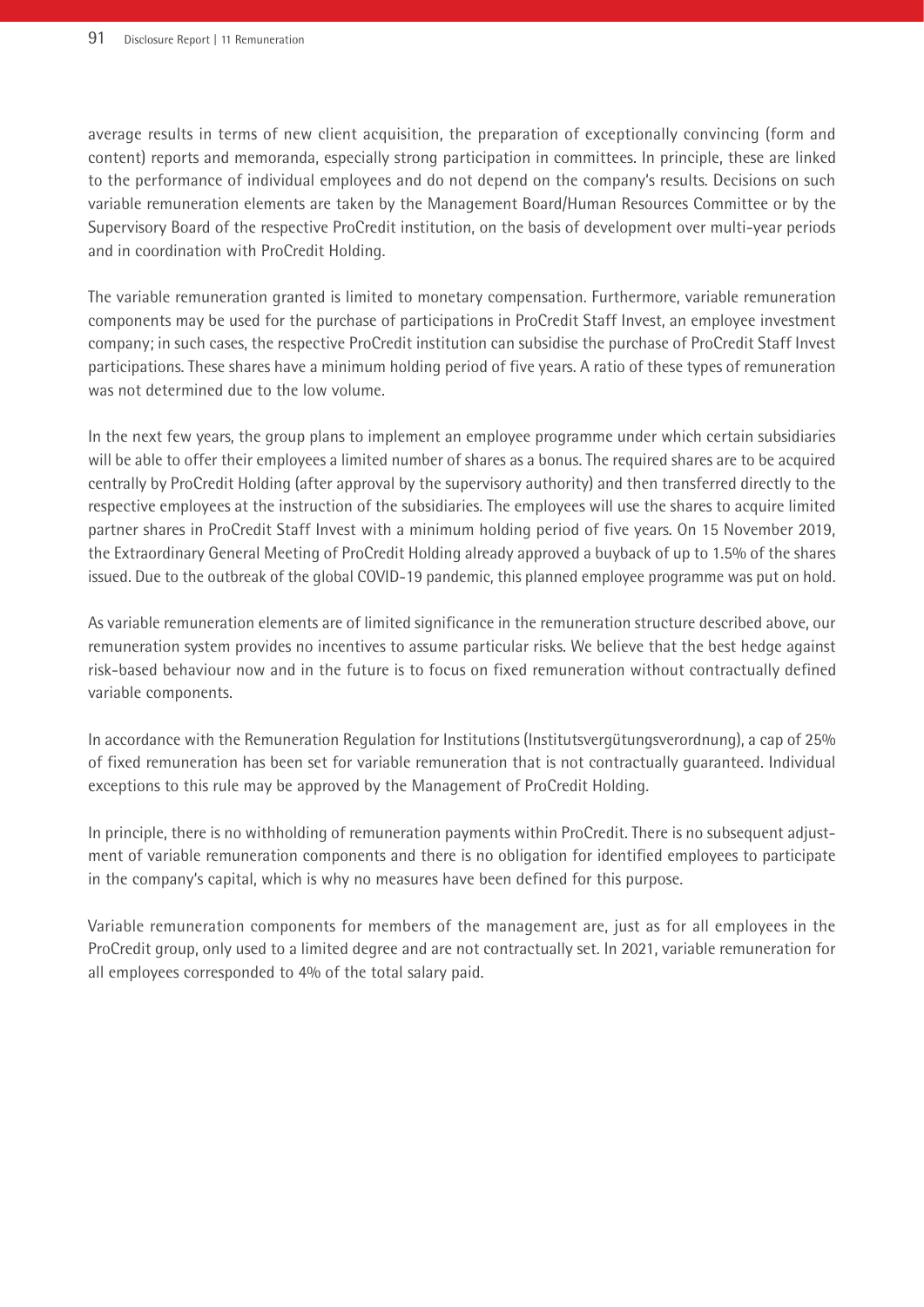ProCredit institutions also support their staff members by contributing towards the costs of private health insurance in the event that the state-sponsored health insurance system does not provide sufficient or appropriate coverage. Several ProCredit institutions also make employer contributions to private retirement provisions or life insurance.

## 11.2 [Remuneration 2021](#page-3-0)

## EU REM1: Remuneration awarded for the financial year

|                |                               |                                                                          | a                     | h              | $\mathbf{c}$ | d                |  |
|----------------|-------------------------------|--------------------------------------------------------------------------|-----------------------|----------------|--------------|------------------|--|
| 31.12.2021     |                               |                                                                          | <b>MB Supervisory</b> | MB Manage-     | Other senior | Other identified |  |
| in EUR m       |                               |                                                                          | function              | ment function  | management   | staff            |  |
| 1              | Fixed                         | Number of identified staff                                               | 24                    | 39             |              | 361              |  |
| $\overline{2}$ | remuneration                  | Total fixed remuneration                                                 | $\Omega$              | 3              |              | 14               |  |
| 3              |                               | Of which: cash-based                                                     | $\Omega$              | 3              |              | 14               |  |
| $\overline{4}$ |                               | (Not applicable in the EU)                                               |                       |                |              |                  |  |
| EU-4a          |                               | Of which: shares or equivalent ownership<br>interests                    |                       |                |              |                  |  |
| 5              |                               | Of which: share-linked instruments or<br>equivalent non-cash instruments |                       |                |              |                  |  |
| $EU-5x$        |                               | Of which: other instruments                                              |                       |                |              |                  |  |
| 6              |                               | (Not applicable in the EU)                                               |                       |                |              |                  |  |
| $\overline{7}$ |                               | Of which: other forms                                                    |                       |                |              |                  |  |
| 8              |                               | (Not applicable in the EU)                                               |                       |                |              |                  |  |
| $9\,$          | Variable                      | Number of identified staff                                               | 3                     | 17             |              | 113              |  |
| 10             | remuneration                  | Total variable remuneration                                              |                       | $\mathbf{1}$   |              | 2                |  |
| 11             |                               | Of which: cash-based                                                     |                       | $\overline{0}$ |              | $\mathbf{0}$     |  |
| 12             |                               | Of which: deferred                                                       |                       |                |              |                  |  |
| EU-13a         |                               | Of which: shares or equivalent ownership<br>interests                    |                       |                |              |                  |  |
| $EU-14a$       |                               | Of which: deferred                                                       |                       |                |              |                  |  |
| $EU-13b$       |                               | Of which: share-linked instruments or<br>equivalent non-cash instruments |                       |                |              |                  |  |
| $EU-14b$       |                               | Of which: deferred                                                       |                       |                |              |                  |  |
| $EU-14x$       |                               | Of which: other instruments                                              |                       |                |              |                  |  |
| $EU-14V$       |                               | Of which: deferred                                                       |                       |                |              |                  |  |
| 15             |                               | Of which: other forms                                                    |                       | $\Omega$       |              | $\mathbf 0$      |  |
| 16             |                               | Of which: deferred                                                       |                       |                |              |                  |  |
| 17             | Total remuneration $(2 + 10)$ |                                                                          | $\Omega$              | 4              |              | 16               |  |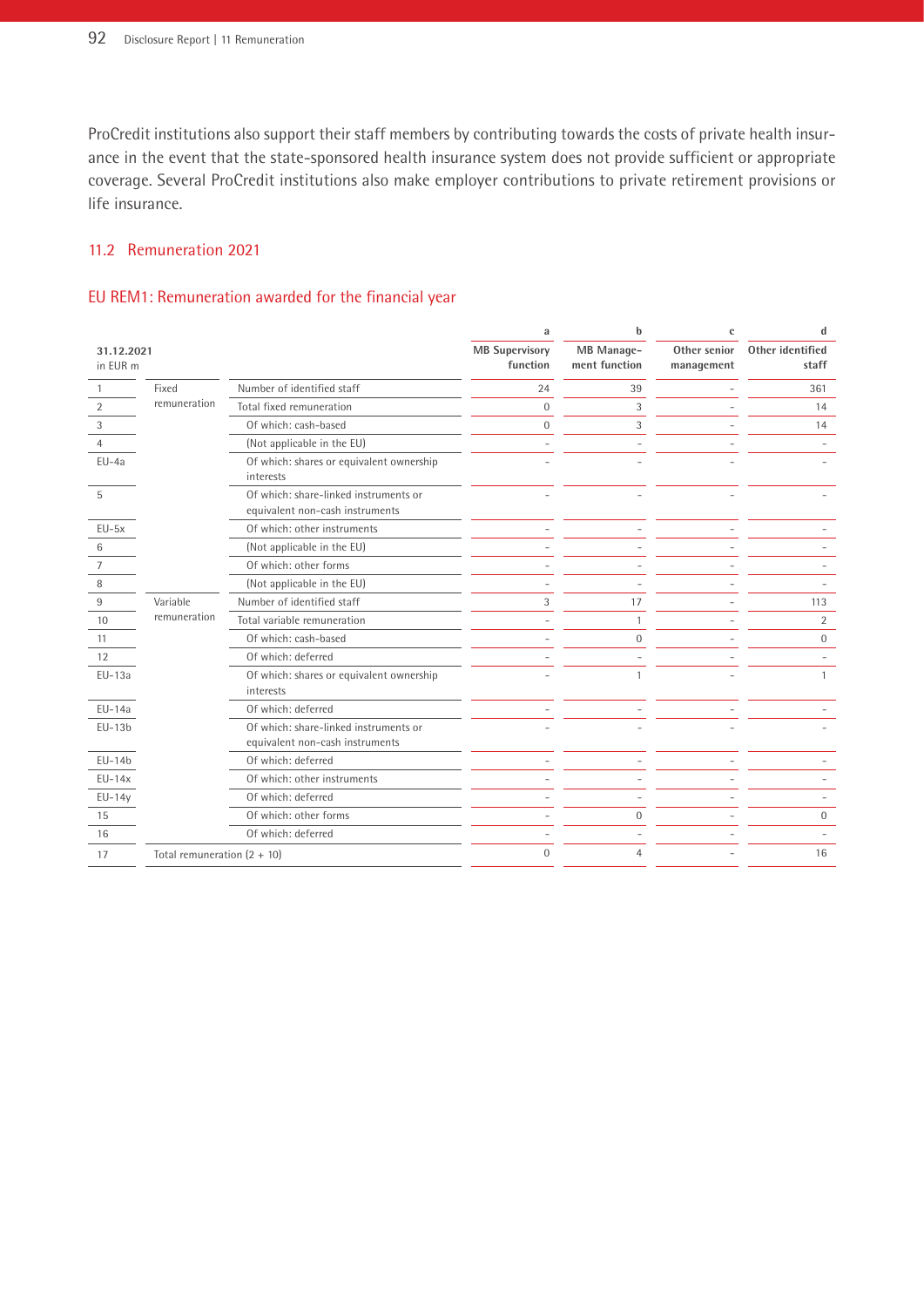## **EU REM2: Special payments to staff whose professional activities have a material impact on the institution's risk profile (identified staff)**

|            |                                                                                                   | a           | h              | $\mathbf{c}$ |              |
|------------|---------------------------------------------------------------------------------------------------|-------------|----------------|--------------|--------------|
|            |                                                                                                   | <b>MB</b>   | <b>MB</b>      | Other        | Other        |
| 31.12.2021 |                                                                                                   | Supervisory | Management     | senior       | identified   |
| in EUR m   |                                                                                                   | function    | function       | management   | staff        |
|            | Guaranteed variable remuneration awards                                                           |             |                |              |              |
|            | Guaranteed variable remuneration awards - Number of identified staff                              |             |                |              |              |
| 2          | Guaranteed variable remuneration awards - Total amount                                            |             |                |              |              |
| 3          | Of which: quaranteed variable remuneration awards paid during the                                 |             |                |              |              |
|            | financial year, that are not taken into account in the bonus cap                                  |             |                |              |              |
|            | Severance payments awarded in previous periods, that have been paid out during the financial year |             |                |              |              |
| 4          | Severance payments awarded in previous periods, that have been paid                               |             |                |              |              |
|            | out during the financial year - Number of identified staff                                        |             |                |              |              |
| 5          | Severance payments awarded in previous periods, that have been paid                               |             | $\Omega$       |              |              |
|            | out during the financial year - Total amount                                                      |             |                |              |              |
|            | Severance payments awarded during the financial year                                              |             |                |              |              |
| 6          | Severance payments awarded during the financial year - Number of<br>identified staff              |             | $\overline{2}$ |              | 16           |
|            | Severance payments awarded during the financial year - Total amount                               |             | $\overline{0}$ |              | $\mathbf{0}$ |
| 8          | Of which paid during the financial year                                                           |             | $\Omega$       |              | $\Omega$     |
| 9          | Of which deferred                                                                                 |             |                |              |              |
| 10         | Of which severance payments paid during the financial year, that are                              |             |                |              | $\Omega$     |
|            | not taken into account in the bonus cap                                                           |             |                |              |              |
| 11         | Of which highest payment that has been awarded to a single person                                 |             | $\Omega$       |              | $\Omega$     |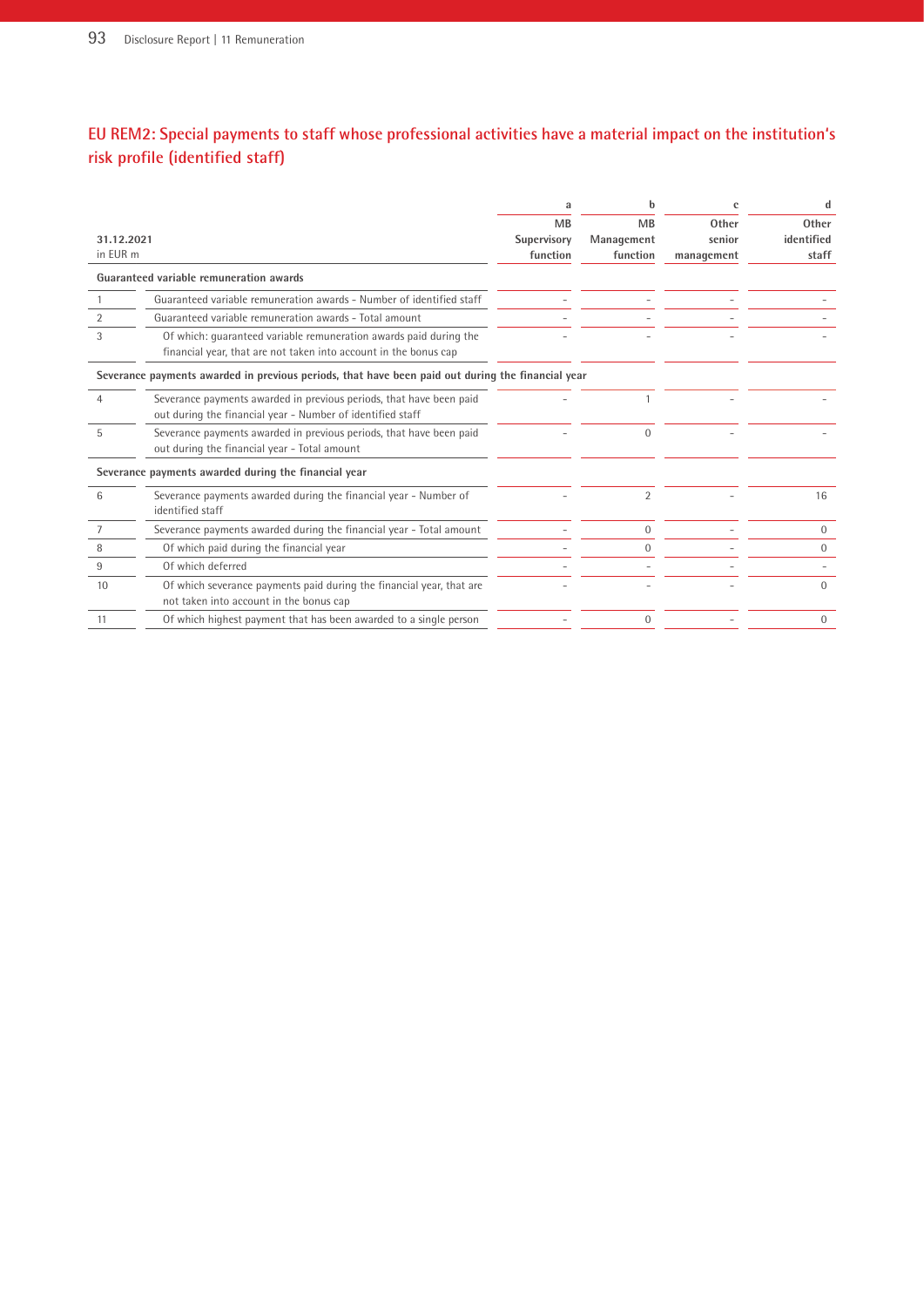## EU REM3: Deferred remuneration

|                        |                                                                |                                                                                                |                                                  |                                                      |                                                                                                                                             |                                                                                                                                                      |                                                                                                                                                                                                            | $EU - g$                                                                                                                    | $EU - h$                                                                                                                                            |
|------------------------|----------------------------------------------------------------|------------------------------------------------------------------------------------------------|--------------------------------------------------|------------------------------------------------------|---------------------------------------------------------------------------------------------------------------------------------------------|------------------------------------------------------------------------------------------------------------------------------------------------------|------------------------------------------------------------------------------------------------------------------------------------------------------------------------------------------------------------|-----------------------------------------------------------------------------------------------------------------------------|-----------------------------------------------------------------------------------------------------------------------------------------------------|
| 31.12.2021<br>in EUR m |                                                                | <b>Total amount of deferred</b><br>remuneration awarded<br>for previous performance<br>periods | Of which<br>due to vest in the<br>financial year | Of which<br>vesting in subsequent<br>financial years | Amount of performance<br>adjustment made in the<br>financial year to deferred<br>remuneration that was due<br>to vest in the financial year | Amount of performance<br>adjustment made in the<br>financial year to deferred<br>remuneration that was<br>due to vest in future<br>performance years | Total amount of adjustment<br>during the financial year<br>due to ex post implicit<br>adjustments (i.e. changes<br>of value of deferred<br>remuneration due to<br>the changes of prices of<br>instruments) | Total amount of deferred<br>remuneration awarded<br>before the financial year<br>actually paid out in the<br>financial year | Total of amount of<br>deferred remuneration<br>awarded for previous<br>performance period that<br>has vested but is subject<br>to retention periods |
|                        | Deferred and retained remuneration                             |                                                                                                |                                                  |                                                      |                                                                                                                                             |                                                                                                                                                      |                                                                                                                                                                                                            |                                                                                                                             |                                                                                                                                                     |
|                        | MB Supervisory function                                        |                                                                                                |                                                  |                                                      |                                                                                                                                             |                                                                                                                                                      |                                                                                                                                                                                                            |                                                                                                                             | $\sim$                                                                                                                                              |
| $\mathcal{P}$          | Cash-based                                                     |                                                                                                |                                                  |                                                      |                                                                                                                                             |                                                                                                                                                      |                                                                                                                                                                                                            |                                                                                                                             | $\sim$                                                                                                                                              |
|                        | Shares or equivalent ownership interests                       |                                                                                                |                                                  |                                                      |                                                                                                                                             |                                                                                                                                                      |                                                                                                                                                                                                            |                                                                                                                             | $\sim$                                                                                                                                              |
|                        | Share-linked instruments or equivalent<br>non-cash instruments |                                                                                                |                                                  |                                                      |                                                                                                                                             |                                                                                                                                                      |                                                                                                                                                                                                            |                                                                                                                             | $\sim$                                                                                                                                              |
|                        | Other instruments                                              |                                                                                                |                                                  |                                                      |                                                                                                                                             |                                                                                                                                                      | $\overline{\phantom{a}}$                                                                                                                                                                                   |                                                                                                                             | $\sim$                                                                                                                                              |
|                        | Other forms                                                    |                                                                                                |                                                  |                                                      |                                                                                                                                             |                                                                                                                                                      |                                                                                                                                                                                                            |                                                                                                                             | $\sim$                                                                                                                                              |
|                        | MB Management function                                         |                                                                                                |                                                  |                                                      |                                                                                                                                             |                                                                                                                                                      |                                                                                                                                                                                                            |                                                                                                                             | $\sim$                                                                                                                                              |
|                        | Cash-based                                                     |                                                                                                |                                                  |                                                      |                                                                                                                                             |                                                                                                                                                      |                                                                                                                                                                                                            |                                                                                                                             | $\sim$                                                                                                                                              |
|                        | Shares or equivalent ownership interests                       |                                                                                                |                                                  |                                                      |                                                                                                                                             |                                                                                                                                                      |                                                                                                                                                                                                            |                                                                                                                             | $\sim$                                                                                                                                              |
| 10                     | Share-linked instruments or equivalent<br>non-cash instruments |                                                                                                |                                                  |                                                      |                                                                                                                                             |                                                                                                                                                      |                                                                                                                                                                                                            |                                                                                                                             | $\sim$                                                                                                                                              |
| 11                     | Other instruments                                              |                                                                                                |                                                  |                                                      |                                                                                                                                             |                                                                                                                                                      |                                                                                                                                                                                                            |                                                                                                                             | $\sim$                                                                                                                                              |
| 12                     | Other forms                                                    |                                                                                                |                                                  |                                                      |                                                                                                                                             |                                                                                                                                                      |                                                                                                                                                                                                            |                                                                                                                             | $\sim$                                                                                                                                              |
| 13                     | Other senior management                                        |                                                                                                |                                                  |                                                      |                                                                                                                                             |                                                                                                                                                      |                                                                                                                                                                                                            |                                                                                                                             | $\sim$                                                                                                                                              |
| 14                     | Cash-based                                                     |                                                                                                |                                                  |                                                      |                                                                                                                                             |                                                                                                                                                      |                                                                                                                                                                                                            |                                                                                                                             | $\sim$                                                                                                                                              |
| 15                     | Shares or equivalent ownership interests                       |                                                                                                |                                                  |                                                      |                                                                                                                                             |                                                                                                                                                      |                                                                                                                                                                                                            |                                                                                                                             | $\sim$                                                                                                                                              |
| 16                     | Share-linked instruments or equivalent<br>non-cash instruments |                                                                                                |                                                  |                                                      |                                                                                                                                             |                                                                                                                                                      |                                                                                                                                                                                                            |                                                                                                                             | $\sim$                                                                                                                                              |
| 17                     | Other instruments                                              |                                                                                                |                                                  |                                                      |                                                                                                                                             |                                                                                                                                                      |                                                                                                                                                                                                            |                                                                                                                             | $\sim$                                                                                                                                              |
| 18                     | Other forms                                                    |                                                                                                |                                                  |                                                      |                                                                                                                                             |                                                                                                                                                      | $\overline{\phantom{a}}$                                                                                                                                                                                   |                                                                                                                             | $\sim$                                                                                                                                              |
| 19                     | Other identified staff                                         |                                                                                                |                                                  |                                                      |                                                                                                                                             |                                                                                                                                                      |                                                                                                                                                                                                            |                                                                                                                             | $\sim$                                                                                                                                              |
| 20                     | Cash-based                                                     |                                                                                                |                                                  |                                                      |                                                                                                                                             |                                                                                                                                                      |                                                                                                                                                                                                            |                                                                                                                             | $\sim$                                                                                                                                              |
| 21                     | Shares or equivalent ownership interests                       |                                                                                                |                                                  |                                                      |                                                                                                                                             |                                                                                                                                                      |                                                                                                                                                                                                            |                                                                                                                             | $\sim$                                                                                                                                              |
| 22                     | Share-linked instruments or equivalent<br>non-cash instruments |                                                                                                |                                                  |                                                      |                                                                                                                                             |                                                                                                                                                      |                                                                                                                                                                                                            |                                                                                                                             | $\sim$ 100 $\mu$                                                                                                                                    |
| 23                     | Other instruments                                              |                                                                                                |                                                  |                                                      |                                                                                                                                             |                                                                                                                                                      |                                                                                                                                                                                                            |                                                                                                                             | $\sim$                                                                                                                                              |
| 24                     | Other forms                                                    |                                                                                                |                                                  |                                                      |                                                                                                                                             |                                                                                                                                                      |                                                                                                                                                                                                            |                                                                                                                             | $\sim$                                                                                                                                              |
| 25                     | Total amount                                                   |                                                                                                |                                                  |                                                      |                                                                                                                                             |                                                                                                                                                      |                                                                                                                                                                                                            |                                                                                                                             | $\sim$                                                                                                                                              |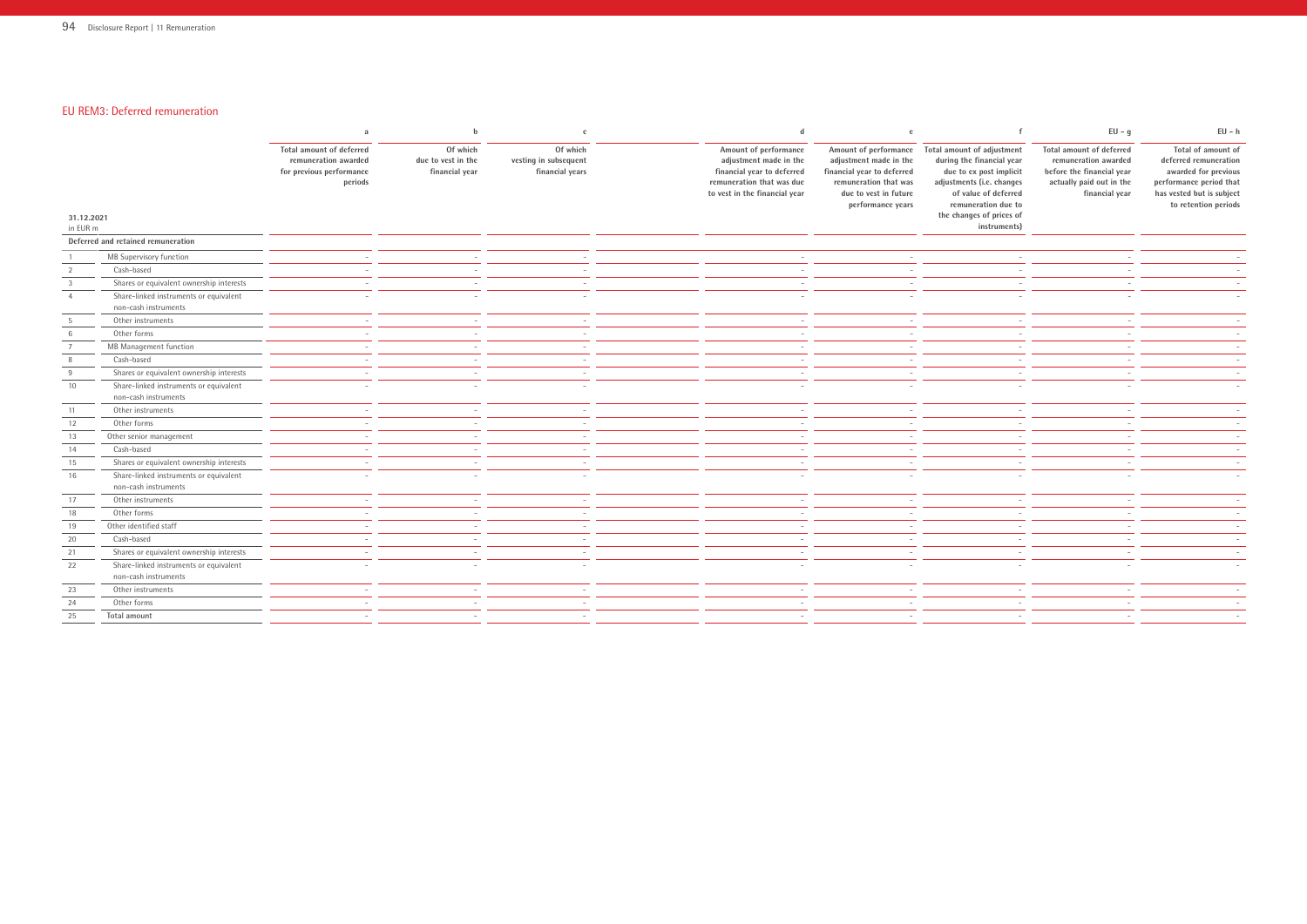## EU REM4: Remuneration of 1 million EUR or more per year

|          |                                                                     | a                                                                          |
|----------|---------------------------------------------------------------------|----------------------------------------------------------------------------|
|          | <b>EUR</b>                                                          | Identified staff that are high earners as set out in Article 450(1)(i) CRR |
|          | 1 000 000 to below 1 500 000                                        |                                                                            |
|          | 1 500 000 to below 2 000 000                                        |                                                                            |
| 3        | 2 000 000 to below 2 500 000                                        |                                                                            |
|          | 2 500 000 to below 3 000 000                                        |                                                                            |
| b        | 3 000 000 to below 3 500 000                                        |                                                                            |
| 6        | 3 500 000 to below 4 000 000                                        |                                                                            |
|          | 4 000 000 to below 4 500 000                                        |                                                                            |
| 8        | 4 500 000 to below 5 000 000                                        |                                                                            |
| 9        | 5 000 000 to below 6 000 000                                        |                                                                            |
| 10       | 6 000 000 to below 7 000 000                                        |                                                                            |
| 11       | 7 000 000 to below 8 000 000                                        |                                                                            |
| $\times$ | To be extended as appropriate, if further payment bands are needed. |                                                                            |

## EU REM5: Information on remuneration if staff whose professional activities have a material impact on the institution's risk profile (identified staff)

|                |                                                 | a                                 | $\mathbf b$                      | $\mathbf c$     | d                     | $\mathbf{e}$   | f                   | g                      | $\mathsf{h}% _{1}\left( \mathsf{h}\right) =\mathsf{h}_{1}\left( \mathsf{h}\right)$ | i                |       |
|----------------|-------------------------------------------------|-----------------------------------|----------------------------------|-----------------|-----------------------|----------------|---------------------|------------------------|------------------------------------------------------------------------------------|------------------|-------|
|                |                                                 |                                   | Management body remuneration     |                 |                       |                |                     | <b>Business areas</b>  |                                                                                    |                  |       |
| in EUR m       | 31.12.2021                                      | <b>MB</b> Supervisory<br>function | <b>MB</b> Management<br>function | <b>Total MB</b> | Investment<br>banking | Retail banking | management<br>Asset | Corporate<br>functions | internal control<br>Independent<br>functions                                       | All other        | Total |
| $\mathbf{1}$   | <b>Total number</b><br>of identified<br>staff   |                                   |                                  |                 |                       |                |                     |                        |                                                                                    | $\mathcal{L}$    | 424   |
| $\overline{2}$ | Of which:<br>members of<br>the MB               | 24                                | 39                               | 63              |                       |                |                     |                        |                                                                                    |                  |       |
| 3              | Of which:<br>other senior<br>management         |                                   |                                  |                 |                       |                |                     |                        |                                                                                    |                  |       |
| $\overline{4}$ | Of which:<br>other<br>identified<br>staff       |                                   |                                  |                 |                       | 133            |                     | 144                    | 66                                                                                 | 19               |       |
| 5              | Total<br>remuneration<br>of identified<br>staff | $\bf{0}$                          | $\overline{4}$                   | 5               |                       | $\overline{5}$ |                     | 6                      | 3                                                                                  | 1                |       |
| $6\,$          | Of which:<br>variable<br>remuneration           |                                   | $\mathbf{1}$                     | $\mathbf{1}$    |                       | $\mathbf{1}$   |                     | $\boldsymbol{0}$       | $\boldsymbol{0}$                                                                   | $\boldsymbol{0}$ |       |
| $\overline{7}$ | Of which:<br>fixed<br>remuneration              | $\boldsymbol{0}$                  | 3                                | $\overline{4}$  |                       | $\overline{4}$ |                     | 6                      | 3                                                                                  | $\mathbf{1}$     |       |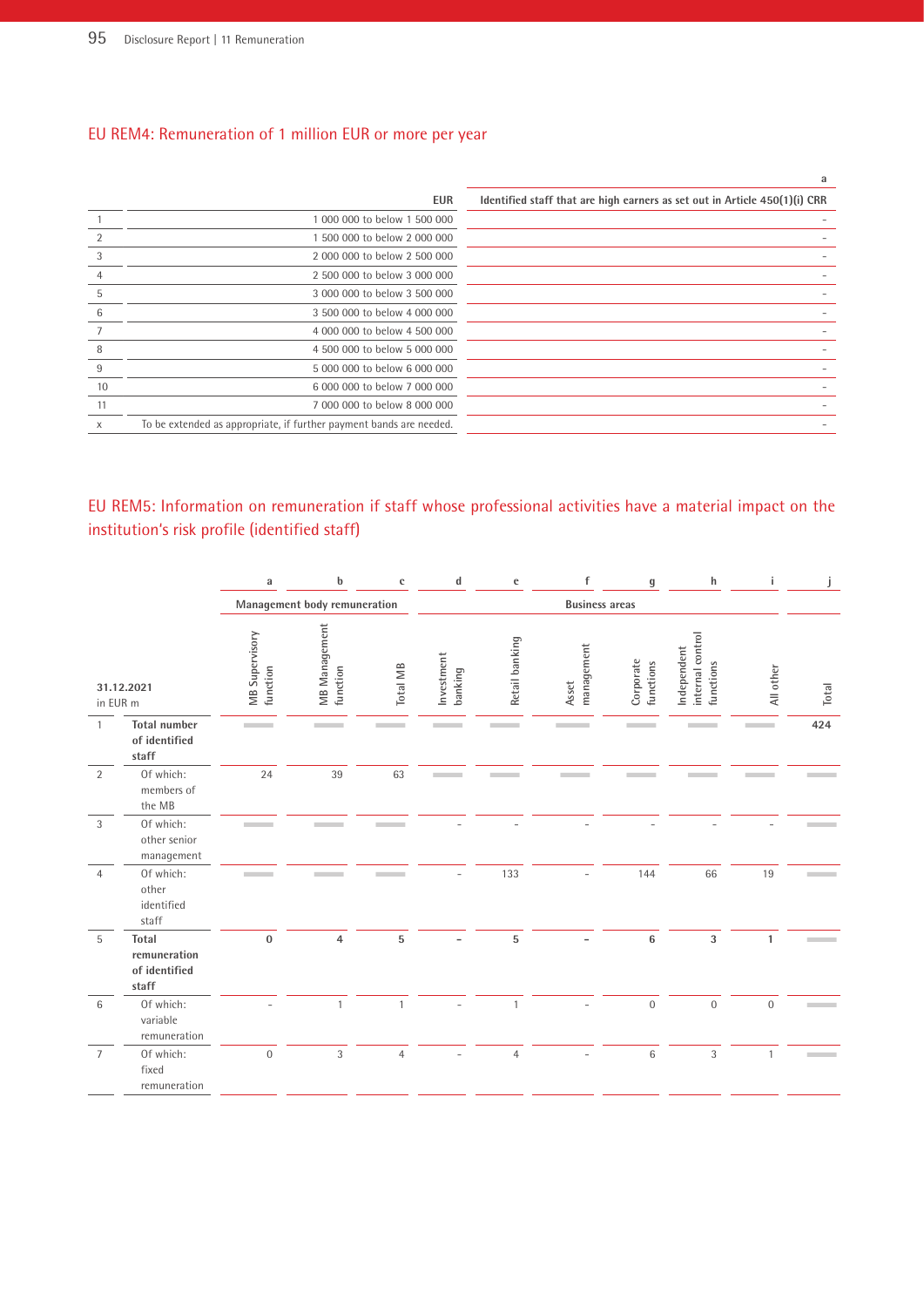| 31.12.2021                           |        |                     |
|--------------------------------------|--------|---------------------|
| in EUR m                             | Amount | Number of employees |
| <b>Total</b>                         | 74     | 3,450               |
| of which total fixed remuneration    | 72     | 3,450               |
| of which total variable remuneration |        | 350                 |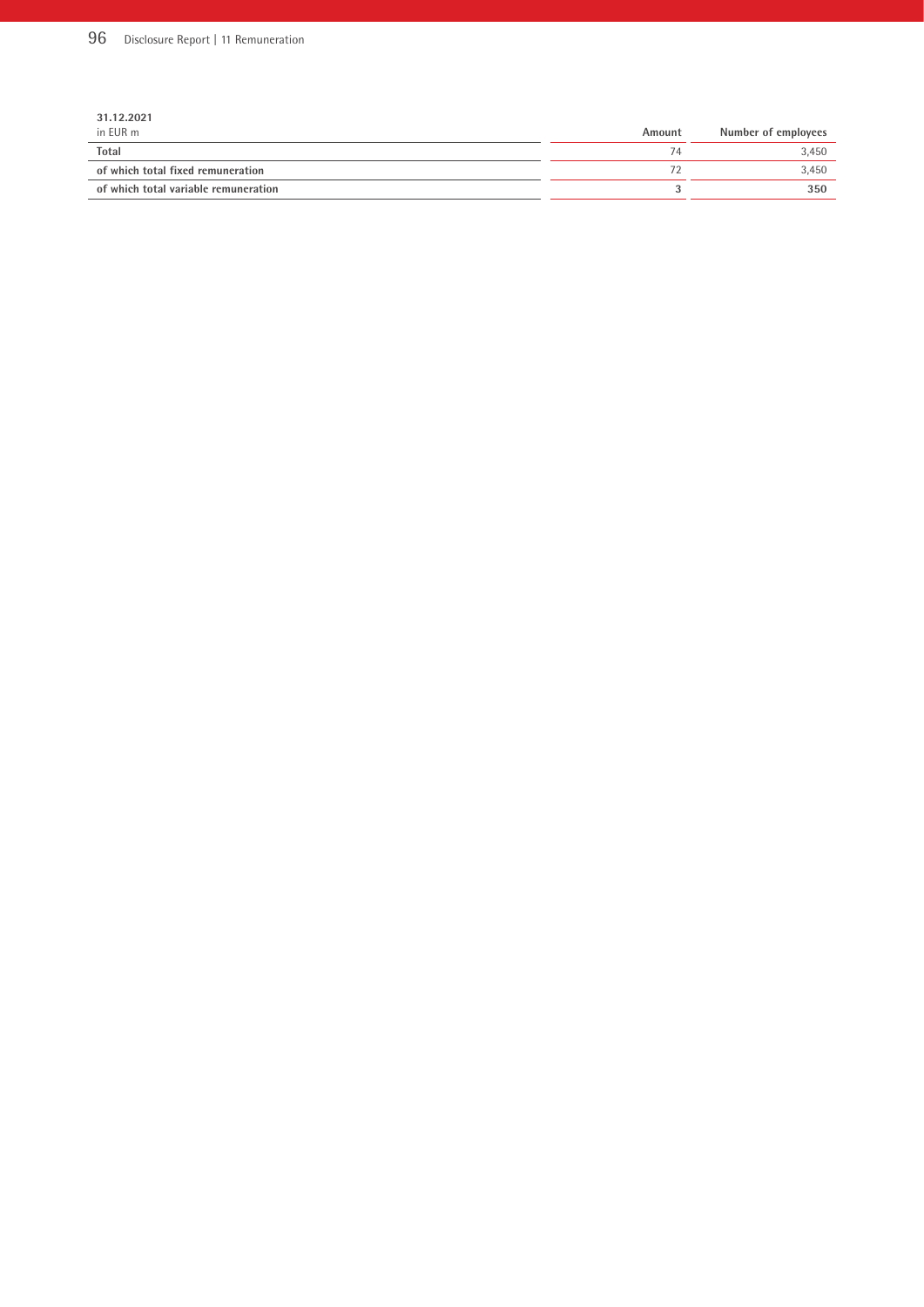# **[ANNEX I – EU CCA – MAIN FEATURES OF REGULATORY OWN FUNDS INSTRUMENTS AND ELIGIBLE](#page-3-0)  [LIABILITIES INSTRUMENTS](#page-3-0)**

| No.                    | <b>Features</b>                                                                                                         | Instrument                                            | Instrument                                                                                               | Instrument                                                                                               |
|------------------------|-------------------------------------------------------------------------------------------------------------------------|-------------------------------------------------------|----------------------------------------------------------------------------------------------------------|----------------------------------------------------------------------------------------------------------|
| 1                      | Issuer                                                                                                                  | ProCredit Holding AG & Co.<br>KGaA, Germany           | ProCredit Holding AG & Co.<br>KGaA, Germany                                                              | ProCredit Holding AG & Co.<br>KGaA, Germany                                                              |
| $\overline{2}$         | Unique identifier (eq CUSIP, ISIN or Bloomberg identifier for<br>private placement)                                     | ISIN DE0006223407 / WKN<br>622340                     | N/A                                                                                                      | N/A                                                                                                      |
| 2a                     | Public or private placement                                                                                             | Public                                                | Private                                                                                                  | Private                                                                                                  |
| 3                      | Governing law(s) of the instrument                                                                                      | German law                                            | German law                                                                                               | German law                                                                                               |
| 3a                     | Contractual recognition of write down and conversion<br>powers of resolution authorities<br><b>Regulatory treatment</b> | N/A                                                   | N/A                                                                                                      | N/A                                                                                                      |
| $\overline{4}$         | Current treatment taking into account, where applicable,                                                                | Common Equity Tier 1                                  | Tier <sub>2</sub>                                                                                        | Tier <sub>2</sub>                                                                                        |
| 5                      | transitional CRR rules<br>Post-transitional CRR rules                                                                   | Common Equity Tier 1                                  | Tier 2                                                                                                   | Tier <sub>2</sub>                                                                                        |
| 6                      | Eligible at solo/(sub-)consolidated/ solo&(sub-)consolidated                                                            | Solo & consolidated                                   | Solo & consolidated                                                                                      | Solo & consolidated                                                                                      |
| 7                      | Instrument type (types to be specified by each jurisdiction)                                                            | <b>Ordinary Shares</b>                                | Subordinated note (Art. 63                                                                               | Subordinated note (Art. 63                                                                               |
| 8                      | Amount recognised in regulatory capital or eligible liabilities                                                         | EUR 294.5 million                                     | CRR)<br>EUR 1.4 million                                                                                  | CRR)<br>EUR 4.9 million                                                                                  |
| $\overline{9}$         | (Currency in million, as of most recent reporting date)<br>Nominal amount of instrument                                 | (Issuing and reporting<br>currency) EUR 294.5 million | (Issuing currency)<br>USD 2.3 million / (Reporting<br>currency) EUR 2.0 million                          | (Issuing currency)<br>USD 8.0 million / (Reporting<br>currency) EUR 7.1 million                          |
| EU-9a                  | Issue price                                                                                                             | Various                                               | 100%                                                                                                     | 100%                                                                                                     |
| $EU-9b$                | Redemption price                                                                                                        | 100%                                                  | 93%                                                                                                      | 93%                                                                                                      |
| 10                     | Accounting classification                                                                                               | Shareholders' equity                                  | Liability - amortised cost                                                                               | Liability - amortised cost                                                                               |
| 11                     | Original date of issuance                                                                                               | Various                                               | 30.06.2015                                                                                               | 30.06.2015                                                                                               |
| 12                     | Perpetual or dated                                                                                                      | Perpetual                                             | Dated                                                                                                    | Dated                                                                                                    |
| 13                     | Original maturity date                                                                                                  | No maturity                                           | 30.06.2025                                                                                               | 30.06.2025                                                                                               |
| 14                     | Issuer call subject to prior supervisory approval                                                                       | No                                                    | Yes                                                                                                      | Yes                                                                                                      |
| 15                     | Optional call date, contingent call dates and redemption<br>amount                                                      | N/A                                                   | 30.06.2020;<br>Regulatory/tax event call<br>within 30-60 days;<br>Redemption price:<br>at nominal amount | 30.06.2020;<br>Regulatory/tax event call<br>within 30-60 days;<br>Redemption price:<br>at nominal amount |
| 16                     | Subsequent call dates, if applicable                                                                                    | N/A                                                   | From 30.06.2020 at any<br>interest payment date                                                          | From 30.06.2020 at any<br>interest payment date                                                          |
|                        | Coupons / dividends                                                                                                     |                                                       |                                                                                                          |                                                                                                          |
| 17                     | Fixed or floating dividend/coupon                                                                                       | Floating                                              | Floating                                                                                                 | Floating                                                                                                 |
| 18                     | Coupon rate and any related index                                                                                       | N/A                                                   | 6-month Libor<br>$+4.50%$                                                                                | 6-month Libor<br>$+4.50%$                                                                                |
| 19                     | Existence of a dividend stopper                                                                                         | No                                                    | No                                                                                                       | No                                                                                                       |
| EU-<br>20a             | Fully discretionary, partially discretionary or mandatory<br>(in terms of timing)                                       | Fully discretionary                                   | Mandatory                                                                                                | Mandatory                                                                                                |
| EU-<br>20 <sub>b</sub> | Fully discretionary, partially discretionary or mandatory<br>(in terms of amount)                                       | Fully discretionary                                   | Mandatory                                                                                                | Mandatory                                                                                                |
| 21                     | Existence of step up or other incentive to redeem                                                                       | <b>No</b>                                             | <b>No</b>                                                                                                | No                                                                                                       |
| 22                     | Noncumulative or cumulative                                                                                             | Noncumulative                                         | Noncumulative                                                                                            | Noncumulative                                                                                            |
| 23                     | Convertible or non-convertible                                                                                          | Non-convertible                                       | Non-convertible                                                                                          | Non-convertible                                                                                          |
| 24                     | If convertible, conversion trigger(s)                                                                                   | N/A                                                   | N/A                                                                                                      | N/A                                                                                                      |
| 25                     | If convertible, fully or partially                                                                                      | $\overline{N/A}$                                      | $\overline{N/A}$                                                                                         | N/A                                                                                                      |
| 26                     | If convertible, conversion rate                                                                                         | N/A                                                   | N/A                                                                                                      | N/A                                                                                                      |
| 27                     | If convertible, mandatory or optional conversion                                                                        | N/A                                                   | N/A                                                                                                      | N/A                                                                                                      |
| 28                     | If convertible, specify instrument type convertible into                                                                | N/A                                                   | N/A                                                                                                      | N/A                                                                                                      |
| 29                     | If convertible, specify issuer of instrument it converts into                                                           | N/A                                                   | N/A                                                                                                      | N/A                                                                                                      |
| 30                     | Write-down features                                                                                                     | No                                                    | No                                                                                                       | No                                                                                                       |
| 31                     | If write-down, write-down trigger(s)                                                                                    | N/A                                                   | N/A                                                                                                      | N/A                                                                                                      |
| 32                     | If write-down, full or partial                                                                                          | N/A                                                   | N/A                                                                                                      | N/A                                                                                                      |
| 33                     | If write-down, permanent or temporary                                                                                   | N/A                                                   | N/A                                                                                                      | N/A                                                                                                      |
| 34                     | If temporary write-down, description of write-up<br>mechanism                                                           | N/A                                                   | N/A                                                                                                      | N/A                                                                                                      |
| 34a                    | Type of subordination (only for eligible liabilities)                                                                   | N/A                                                   | N/A                                                                                                      | N/A                                                                                                      |
| EU-                    | Ranking of the instrument in normal insolvency proceedings                                                              | N/A                                                   | N/A                                                                                                      | N/A                                                                                                      |
| 34b<br>35              | Position in subordination hierarchy in liquidation (specify<br>instrument type immediately senior to instrument)        | N/A                                                   | N/A                                                                                                      | N/A                                                                                                      |
| 36                     | Non-compliant transitioned features                                                                                     | No                                                    | No                                                                                                       | No                                                                                                       |
| 37                     | If yes, specify non-compliant features                                                                                  | N/A                                                   | N/A                                                                                                      | N/A                                                                                                      |
| 37a                    | Link to the full term and conditions of the instrument<br>(signposting)                                                 | N/A                                                   | https://www.procredit-<br>holding.com/wp-content/<br>uploads/2017/07/<br>USD_2.25m_30062015_.pdf         | https://www.procredit-<br>holding.com/wp-content/<br>uploads/2017/07/<br>USD_8m_30062015_.pdf            |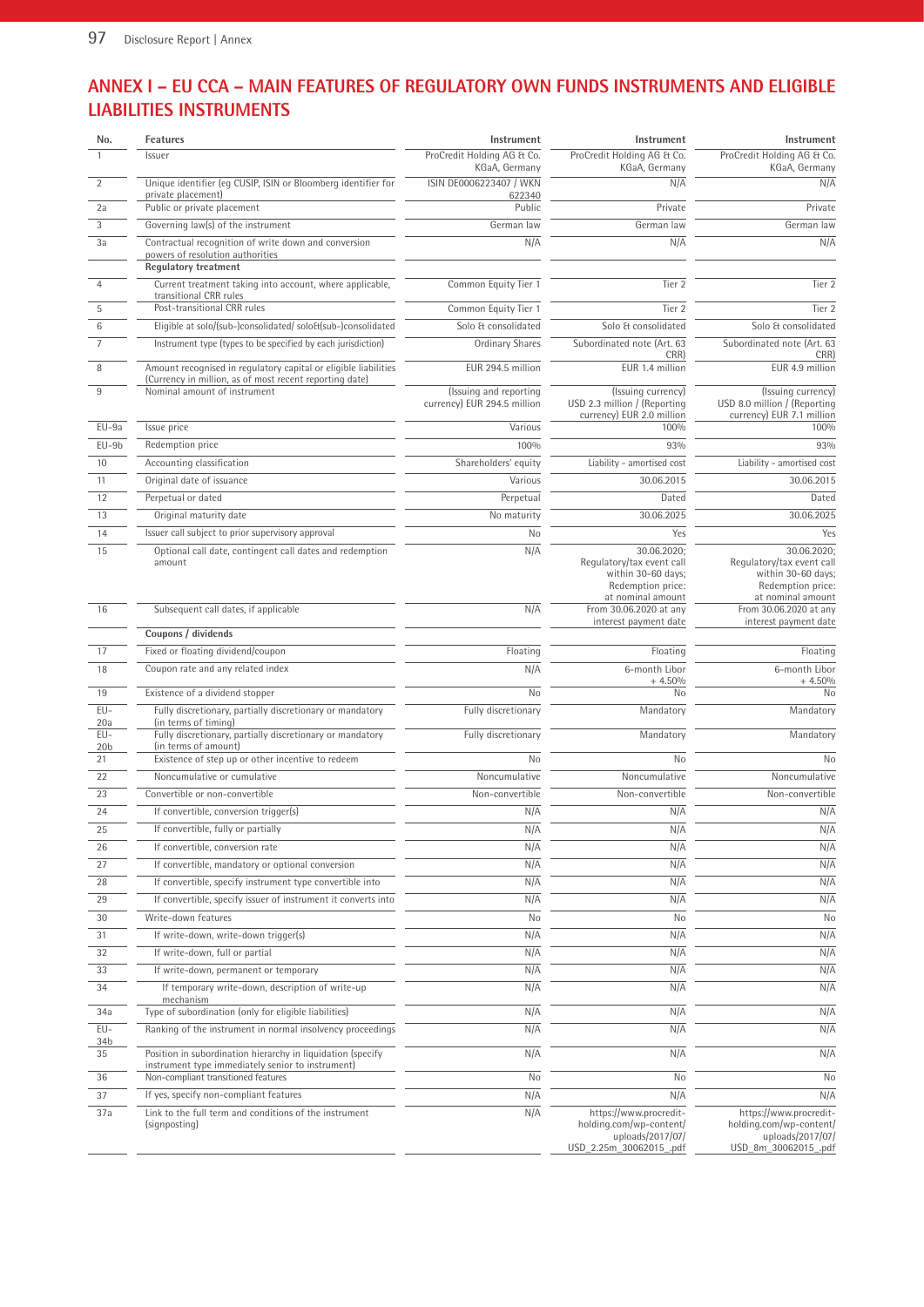| No.                          | <b>Features</b>                                                                                                                        | Instrument                                                                                               | Instrument                                                                                               | Instrument                                                                                           |
|------------------------------|----------------------------------------------------------------------------------------------------------------------------------------|----------------------------------------------------------------------------------------------------------|----------------------------------------------------------------------------------------------------------|------------------------------------------------------------------------------------------------------|
| 1                            | Issuer                                                                                                                                 | ProCredit Holding AG & Co.<br>KGaA, Germany                                                              | ProCredit Holding AG & Co.<br>KGaA, Germany                                                              | ProCredit Holding AG & Co.<br>KGaA, Germany                                                          |
| $\overline{2}$               | Unique identifier (eq CUSIP, ISIN or Bloomberg identifier for<br>private placement)                                                    | N/A                                                                                                      | N/A                                                                                                      | DE000A11QHV9                                                                                         |
| 2a                           | Public or private placement                                                                                                            | Private                                                                                                  | Private                                                                                                  | Private                                                                                              |
| 3                            | Governing law(s) of the instrument                                                                                                     | German law                                                                                               | German law                                                                                               | German law                                                                                           |
| 3a                           | Contractual recognition of write down and conversion<br>powers of resolution authorities                                               | N/A                                                                                                      | N/A                                                                                                      | N/A                                                                                                  |
|                              | <b>Requlatory treatment</b>                                                                                                            |                                                                                                          |                                                                                                          |                                                                                                      |
| 4                            | Current treatment taking into account, where applicable,<br>transitional CRR rules                                                     | Tier 2                                                                                                   | Tier 2                                                                                                   | Tier <sub>2</sub>                                                                                    |
| 5                            | Post-transitional CRR rules                                                                                                            | Tier <sub>2</sub>                                                                                        | Tier 2                                                                                                   | Tier 2                                                                                               |
| 6                            | Eligible at solo/(sub-)consolidated/ solo&(sub-)consolidated                                                                           | Solo & consolidated                                                                                      | Solo & consolidated                                                                                      | Solo & consolidated                                                                                  |
| 7                            | Instrument type (types to be specified by each jurisdiction)                                                                           | Subordinated note<br>(Art. 63 CRR)                                                                       | Subordinated note<br>(Art. 63 CRR)                                                                       | Subordinated bearer note<br>(Art. 63 CRR)                                                            |
| 8                            | Amount recognised in regulatory capital or eligible liabilities                                                                        | EUR 0.6 million                                                                                          | EUR 3.6 million                                                                                          | EUR 5.8 million                                                                                      |
| 9                            | (Currency in million, as of most recent reporting date)<br>Nominal amount of instrument                                                | (Issuing currency)<br>USD 1.0 million / (Reporting<br>currency) EUR 0.9 million                          | (Issuing currency)<br>USD 5.8 million / (Reporting<br>currency) EUR 5.1 million                          | (Issuing and reporting<br>currency) EUR 12.5 million                                                 |
| EU-9a                        | Issue price                                                                                                                            | 100%                                                                                                     | 100%                                                                                                     | 93%                                                                                                  |
| EU-9b                        | Redemption price                                                                                                                       | 94%                                                                                                      | 94%                                                                                                      | 100%                                                                                                 |
| 10                           | Accounting classification                                                                                                              | Liability - amortised cost                                                                               | Liability - amortised cost                                                                               | Liability - amortised cost                                                                           |
| 11                           | Original date of issuance                                                                                                              | 30.06.2015                                                                                               | 30.06.2015                                                                                               | 30.04.2014                                                                                           |
| 12                           | Perpetual or dated                                                                                                                     | Dated                                                                                                    | Dated                                                                                                    | Dated                                                                                                |
| 13                           | Original maturity date                                                                                                                 | 30.06.2025                                                                                               | 30.06.2025                                                                                               | 30.04.2024                                                                                           |
| 14                           | Issuer call subject to prior supervisory approval                                                                                      | Yes                                                                                                      | Yes                                                                                                      | Yes                                                                                                  |
| 15                           | Optional call date, contingent call dates and redemption<br>amount                                                                     | 30.06.2020;<br>Regulatory/tax event call<br>within 30-60 days;<br>Redemption price:<br>at nominal amount | 30.06.2020:<br>Requlatory/tax event call<br>within 30-60 days;<br>Redemption price:<br>at nominal amount | $N/A$ ;<br>Regulatory/tax event call<br>within 30-60 days;<br>Redemption price:<br>at nominal amount |
| 16                           | Subsequent call dates, if applicable                                                                                                   | From 30.06.2020 at any                                                                                   | From 30.06.2020 at any                                                                                   | N/A                                                                                                  |
|                              | Coupons / dividends                                                                                                                    | interest payment date                                                                                    | interest payment date                                                                                    |                                                                                                      |
| 17                           | Fixed or floating dividend/coupon                                                                                                      | Floating                                                                                                 | Floating                                                                                                 | Fixed                                                                                                |
| 18                           | Coupon rate and any related index                                                                                                      | 6-month Libor<br>$+4.50%$                                                                                | 6-month Libor<br>$+4.50%$                                                                                | 6.50%                                                                                                |
| 19                           | Existence of a dividend stopper                                                                                                        | No                                                                                                       | No                                                                                                       | <b>No</b>                                                                                            |
| EU-<br>20a                   | Fully discretionary, partially discretionary or mandatory<br>(in terms of timing)                                                      | Mandatory                                                                                                | Mandatory                                                                                                | Mandatory                                                                                            |
| EU-<br>20 <sub>b</sub><br>21 | Fully discretionary, partially discretionary or mandatory<br>(in terms of amount)<br>Existence of step up or other incentive to redeem | Mandatory<br><b>No</b>                                                                                   | Mandatory<br>No                                                                                          | Mandatory<br>No                                                                                      |
| 22                           | Noncumulative or cumulative                                                                                                            | Noncumulative                                                                                            | Noncumulative                                                                                            | Noncumulative                                                                                        |
| 23                           | Convertible or non-convertible                                                                                                         | Non-convertible                                                                                          | Non-convertible                                                                                          | Non-convertible                                                                                      |
| 24                           | If convertible, conversion trigger(s)                                                                                                  | N/A                                                                                                      | N/A                                                                                                      | N/A                                                                                                  |
| 25                           | If convertible, fully or partially                                                                                                     | N/A                                                                                                      | N/A                                                                                                      | N/A                                                                                                  |
|                              | If convertible, conversion rate                                                                                                        | N/A                                                                                                      | N/A                                                                                                      | N/A                                                                                                  |
| 26<br>27                     | If convertible, mandatory or optional conversion                                                                                       | N/A                                                                                                      | N/A                                                                                                      | N/A                                                                                                  |
|                              | If convertible, specify instrument type convertible into                                                                               | N/A                                                                                                      | N/A                                                                                                      | N/A                                                                                                  |
| 28<br>29                     | If convertible, specify issuer of instrument it converts into                                                                          | N/A                                                                                                      | N/A                                                                                                      | N/A                                                                                                  |
|                              | Write-down features                                                                                                                    | No                                                                                                       | No                                                                                                       | No                                                                                                   |
| 30<br>31                     | If write-down, write-down trigger(s)                                                                                                   | N/A                                                                                                      | N/A                                                                                                      | N/A                                                                                                  |
|                              | If write-down, full or partial                                                                                                         | N/A                                                                                                      | N/A                                                                                                      | N/A                                                                                                  |
| 32                           |                                                                                                                                        | N/A                                                                                                      | N/A                                                                                                      | N/A                                                                                                  |
| 33                           | If write-down, permanent or temporary<br>If temporary write-down, description of write-up                                              |                                                                                                          |                                                                                                          |                                                                                                      |
| 34                           | mechanism                                                                                                                              | N/A                                                                                                      | N/A                                                                                                      | N/A                                                                                                  |
| 34a                          | Type of subordination (only for eligible liabilities)                                                                                  | N/A                                                                                                      | N/A                                                                                                      | N/A                                                                                                  |
| EU-                          | Ranking of the instrument in normal insolvency proceedings                                                                             | N/A                                                                                                      | N/A                                                                                                      | N/A                                                                                                  |
| 34b<br>35                    | Position in subordination hierarchy in liquidation (specify<br>instrument type immediately senior to instrument)                       | N/A                                                                                                      | N/A                                                                                                      | N/A                                                                                                  |
| 36                           | Non-compliant transitioned features                                                                                                    | No                                                                                                       | No                                                                                                       | No                                                                                                   |
| 37                           | If yes, specify non-compliant features                                                                                                 | N/A                                                                                                      | N/A                                                                                                      | N/A                                                                                                  |
| 37a                          | Link to the full term and conditions of the instrument<br>(signposting)                                                                | https://www.procredit-<br>holding.com/wp-content/<br>uploads/2017/07/<br>USD_1m_30062015_.pdf            | https://www.procredit-<br>holding.com/wp-content/<br>uploads/2017/07/<br>USD_5.75m_30062015_.pdf         | https://www.procredit-<br>holding.com/wp-content/<br>uploads/2017/07/<br>DE000A11QHV9_.pdf           |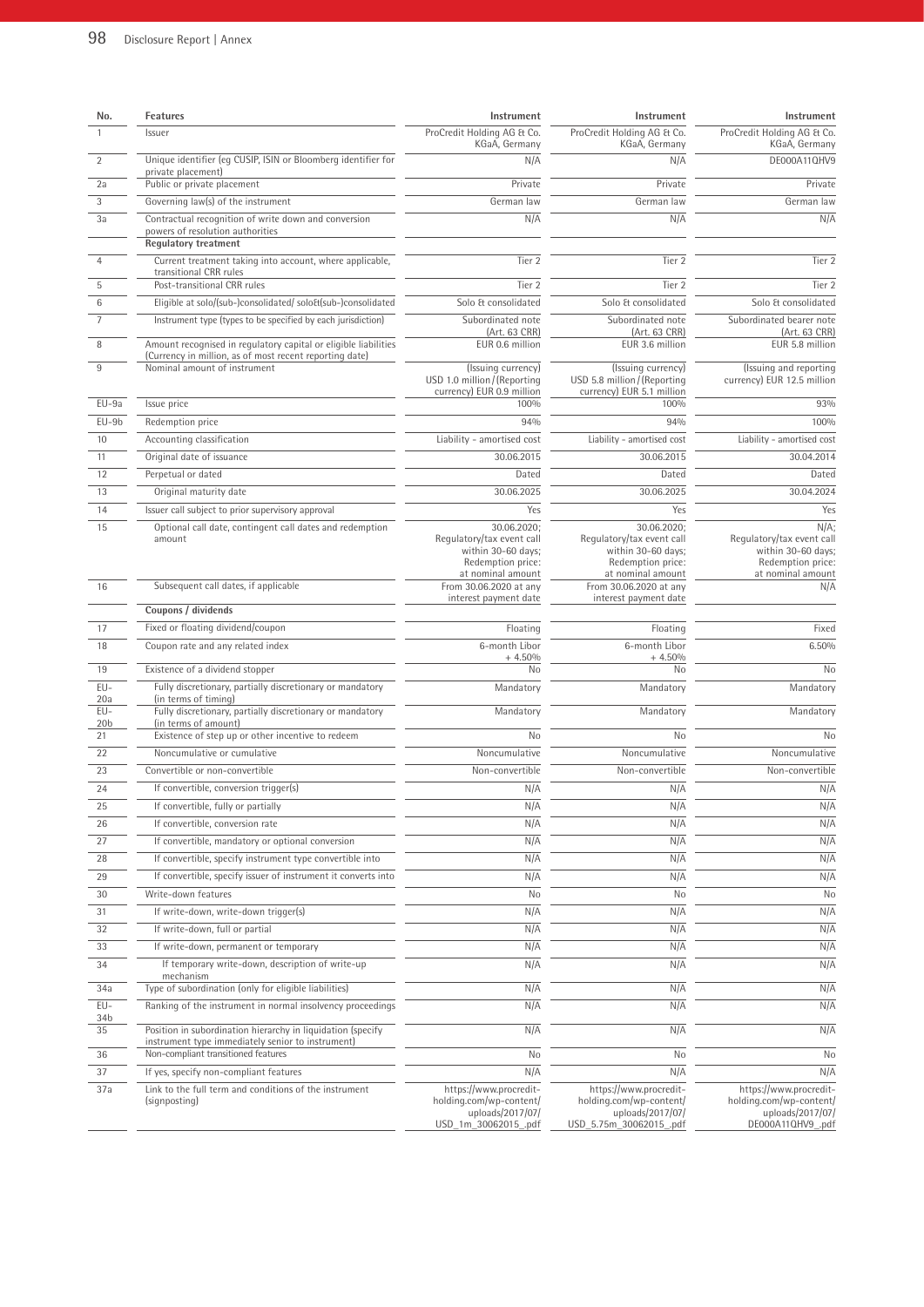| No.                           | <b>Features</b>                                                                                                            | Instrument                                                                                | Instrument                                                                                | Instrument                                                                                |
|-------------------------------|----------------------------------------------------------------------------------------------------------------------------|-------------------------------------------------------------------------------------------|-------------------------------------------------------------------------------------------|-------------------------------------------------------------------------------------------|
| 1                             | Issuer                                                                                                                     | ProCredit Holding AG & Co.<br>KGaA, Germany                                               | ProCredit Holding AG & Co.<br>KGaA, Germany                                               | ProCredit Holding AG & Co.<br>KGaA, Germany                                               |
| $\overline{2}$                | Unique identifier (eq CUSIP, ISIN or Bloomberg identifier for<br>private placement)                                        | N/A                                                                                       | DE000A169M74                                                                              | N/A                                                                                       |
| 2a                            | Public or private placement                                                                                                | Private                                                                                   | Private                                                                                   | Private                                                                                   |
| 3                             | Governing law(s) of the instrument                                                                                         | German law                                                                                | German law                                                                                | German law                                                                                |
| 3a                            | Contractual recognition of write down and conversion<br>powers of resolution authorities                                   | N/A                                                                                       | N/A                                                                                       | N/A                                                                                       |
| 4                             | <b>Regulatory treatment</b><br>Current treatment taking into account, where applicable,                                    | Tier 2                                                                                    | Tier 2                                                                                    | Tier 2                                                                                    |
|                               | transitional CRR rules                                                                                                     |                                                                                           |                                                                                           |                                                                                           |
| 5                             | Post-transitional CRR rules                                                                                                | Tier 2                                                                                    | Tier 2                                                                                    | Tier 2                                                                                    |
| 6                             | Eligible at solo/(sub-)consolidated/ solo&(sub-)consolidated                                                               | Solo & consolidated                                                                       | Solo & consolidated                                                                       | Solo & consolidated                                                                       |
| 7                             | Instrument type (types to be specified by each jurisdiction)                                                               | Subordinated note<br>(Art. 63 CRR)                                                        | Subordinated bearer note<br>(Art. 63 CRR)                                                 | Subordinated Ioan<br>(Art. 63 CRR)                                                        |
| 8                             | Amount recognised in regulatory capital or eligible liabilities<br>(Currency in million, as of most recent reporting date) | EUR 3.4 million                                                                           | EUR 11.3 million                                                                          | EUR 4.3 million                                                                           |
| 9                             | Nominal amount of instrument                                                                                               | (Issuing and reporting                                                                    | (Issuing and reporting                                                                    | (Issuing and reporting                                                                    |
|                               |                                                                                                                            | currency) EUR 7.5 million                                                                 | currency) EUR 13.0 million                                                                | currency) EUR 5.0 million                                                                 |
| EU-9a                         | Issue price                                                                                                                | 93%<br>100%                                                                               | 94%<br>100%                                                                               | 94%<br>100%                                                                               |
| EU-9b                         | Redemption price                                                                                                           |                                                                                           |                                                                                           |                                                                                           |
| 10                            | Accounting classification                                                                                                  | Liability - amortised cost                                                                | Liability - amortised cost                                                                | Liability - amortised cost                                                                |
| 11                            | Original date of issuance                                                                                                  | 11.04.2014                                                                                | 06.05.2016                                                                                | 27.04.2016                                                                                |
| 12                            | Perpetual or dated                                                                                                         | Dated                                                                                     | Dated                                                                                     | Dated                                                                                     |
| 13                            | Original maturity date                                                                                                     | 11.04.2024                                                                                | 06.05.2026                                                                                | 27.04.2026                                                                                |
| 14<br>15                      | Issuer call subject to prior supervisory approval<br>Optional call date, contingent call dates and redemption              | Yes<br>$N/A$ ;                                                                            | Yes<br>N/A                                                                                | Yes<br>N/A                                                                                |
|                               | amount                                                                                                                     | Regulatory/tax event call<br>within 30-60 days;<br>Redemption price:<br>at nominal amount | Regulatory/tax event call<br>within 30-60 days;<br>Redemption price:<br>at nominal amount | Requlatory/tax event call<br>within 30-60 days;<br>Redemption price:<br>at nominal amount |
| 16                            | Subsequent call dates, if applicable                                                                                       | N/A                                                                                       | N/A                                                                                       | N/A                                                                                       |
|                               | Coupons / dividends                                                                                                        |                                                                                           |                                                                                           |                                                                                           |
| 17                            | Fixed or floating dividend/coupon                                                                                          | Fixed                                                                                     | Fixed                                                                                     | Fixed                                                                                     |
| 18                            | Coupon rate and any related index                                                                                          | 6.50%                                                                                     | 6.00%                                                                                     | 6.00%                                                                                     |
| 19                            | Existence of a dividend stopper                                                                                            | No                                                                                        | No                                                                                        | No                                                                                        |
| EU-                           | Fully discretionary, partially discretionary or mandatory                                                                  | Mandatory                                                                                 | Mandatory                                                                                 | Mandatory                                                                                 |
| 20a<br>EU-<br>20 <sub>b</sub> | (in terms of timing)<br>Fully discretionary, partially discretionary or mandatory<br>(in terms of amount)                  | Mandatory                                                                                 | Mandatory                                                                                 | Mandatory                                                                                 |
| 21                            | Existence of step up or other incentive to redeem                                                                          | No                                                                                        | No                                                                                        | No                                                                                        |
| 22                            | Noncumulative or cumulative                                                                                                | Noncumulative                                                                             | Noncumulative                                                                             | Noncumulative                                                                             |
| 23                            | Convertible or non-convertible                                                                                             | Non-convertible                                                                           | Non-convertible                                                                           | Non-convertible                                                                           |
| 24                            | If convertible, conversion trigger(s)                                                                                      | N/A                                                                                       | N/A                                                                                       | N/A                                                                                       |
| 25                            | If convertible, fully or partially                                                                                         | N/A                                                                                       | N/A                                                                                       | N/A                                                                                       |
| 26                            | If convertible, conversion rate                                                                                            | N/A                                                                                       | N/A                                                                                       | N/A                                                                                       |
| 27                            | If convertible, mandatory or optional conversion                                                                           | N/A                                                                                       | N/A                                                                                       | N/A                                                                                       |
| 28                            | If convertible, specify instrument type convertible into                                                                   | N/A                                                                                       | N/A                                                                                       | N/A                                                                                       |
| 29                            | If convertible, specify issuer of instrument it converts into                                                              | N/A                                                                                       | N/A                                                                                       | N/A                                                                                       |
| 30                            | Write-down features                                                                                                        | No                                                                                        | No                                                                                        | No                                                                                        |
| 31                            | If write-down, write-down trigger(s)                                                                                       | N/A                                                                                       | N/A                                                                                       | N/A                                                                                       |
| 32                            | If write-down, full or partial                                                                                             | N/A                                                                                       | N/A                                                                                       | N/A                                                                                       |
| 33                            | If write-down, permanent or temporary                                                                                      | N/A                                                                                       | N/A                                                                                       | N/A                                                                                       |
| 34                            | If temporary write-down, description of write-up<br>mechanism                                                              | N/A                                                                                       | N/A                                                                                       | N/A                                                                                       |
| 34a                           | Type of subordination (only for eligible liabilities)                                                                      | N/A                                                                                       | N/A                                                                                       | N/A                                                                                       |
| EU-<br>34b                    | Ranking of the instrument in normal insolvency proceedings                                                                 | N/A                                                                                       | N/A                                                                                       | N/A                                                                                       |
| 35                            | Position in subordination hierarchy in liquidation (specify<br>instrument type immediately senior to instrument)           | N/A                                                                                       | N/A                                                                                       | N/A                                                                                       |
| 36                            | Non-compliant transitioned features                                                                                        | No                                                                                        | No                                                                                        | No                                                                                        |
| 37                            | If yes, specify non-compliant features                                                                                     | N/A                                                                                       | N/A                                                                                       | N/A                                                                                       |
| 37a                           | Link to the full term and conditions of the instrument<br>(signposting)                                                    | N/A                                                                                       | https://www.procredit-<br>holding.com/wp-content/<br>uploads/2017/07/<br>DE000A169M74.pdf | N/A                                                                                       |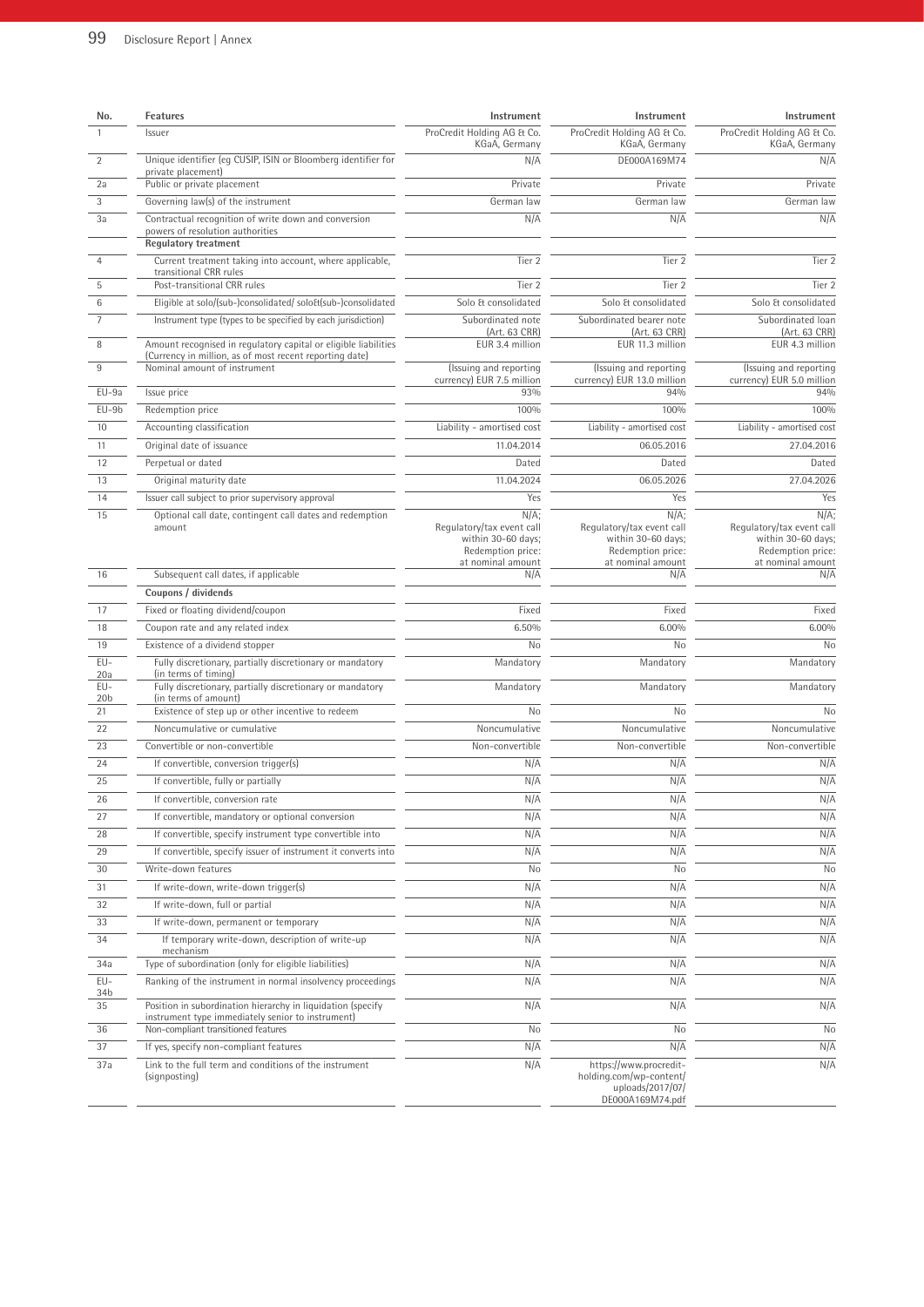| No.                    | <b>Features</b>                                                                                                            | Instrument                                                                                               | Instrument                                                                                               | Instrument                                                                                              |
|------------------------|----------------------------------------------------------------------------------------------------------------------------|----------------------------------------------------------------------------------------------------------|----------------------------------------------------------------------------------------------------------|---------------------------------------------------------------------------------------------------------|
| 1                      | Issuer                                                                                                                     | ProCredit Holding AG & Co.<br>KGaA, Germany                                                              | ProCredit Holding AG & Co.<br>KGaA, Germany                                                              | ProCredit Holding AG & Co.<br>KGaA, Germany                                                             |
| 2                      | Unique identifier (eq CUSIP, ISIN or Bloomberg identifier for<br>private placement)                                        | DE000A2AAVP8                                                                                             | N/A                                                                                                      | N/A                                                                                                     |
| 2a                     | Public or private placement                                                                                                | Private                                                                                                  | Private                                                                                                  | Private                                                                                                 |
| 3                      | Governing law(s) of the instrument                                                                                         | German law                                                                                               | German law                                                                                               | German law                                                                                              |
| 3a                     | Contractual recognition of write down and conversion<br>powers of resolution authorities<br><b>Regulatory treatment</b>    | N/A                                                                                                      | N/A                                                                                                      | N/A                                                                                                     |
| $\overline{4}$         | Current treatment taking into account, where applicable,<br>transitional CRR rules                                         | Tier 2                                                                                                   | Tier 2                                                                                                   | Tier <sub>2</sub>                                                                                       |
| 5                      | Post-transitional CRR rules                                                                                                | Tier <sub>2</sub>                                                                                        | Tier <sub>2</sub>                                                                                        | Tier 2                                                                                                  |
| 6                      | Eligible at solo/(sub-)consolidated/ solo&(sub-)consolidated                                                               | Solo & consolidated                                                                                      | Solo & consolidated                                                                                      | Solo & consolidated                                                                                     |
| 7                      | Instrument type (types to be specified by each jurisdiction)                                                               | Subordinated bearer note                                                                                 | Subordinated note                                                                                        | Subordinated note<br>(Art. 63 CRR)                                                                      |
| 8                      | Amount recognised in regulatory capital or eligible liabilities<br>(Currency in million, as of most recent reporting date) | (Art. 63 CRR)<br>EUR 13.2 million                                                                        | (Art. 63 CRR)<br>EUR 4.6 million                                                                         | EUR 0.6 million                                                                                         |
| 9                      | Nominal amount of instrument                                                                                               | (Issuing and reporting<br>currency) EUR 15.0 million                                                     | (Issuing currency)<br>USD 6.0 million / (Reporting<br>currency) EUR 5.3 million                          | (Issuing currency)<br>USD 0.8 million / (Reporting<br>currency) EUR 0.7 million                         |
| EU-9a                  | Issue price                                                                                                                | 100%                                                                                                     | 100%                                                                                                     | 100%                                                                                                    |
| EU-9b                  | Redemption price                                                                                                           | 100%                                                                                                     | 100%                                                                                                     |                                                                                                         |
| 10                     | Accounting classification                                                                                                  | Liability - amortised cost                                                                               | Liability - amortised cost                                                                               | Liability - amortised cost                                                                              |
| 11                     | Original date of issuance                                                                                                  | 25.05.2016                                                                                               | 29.04.2016                                                                                               | 29.04.2016                                                                                              |
| 12                     | Perpetual or dated                                                                                                         | Dated                                                                                                    | Dated                                                                                                    | Dated                                                                                                   |
| 13                     | Original maturity date                                                                                                     | 25.05.2026                                                                                               | 29.04.2026                                                                                               | 29.04.2026                                                                                              |
| 14                     | Issuer call subject to prior supervisory approval                                                                          | Yes                                                                                                      | Yes                                                                                                      | Yes                                                                                                     |
| 15                     | Optional call date, contingent call dates and redemption<br>amount                                                         | 25.05.2021;<br>Requlatory/tax event call<br>within 30-60 days;<br>Redemption price:<br>at nominal amount | 29.04.2021;<br>Regulatory/tax event call<br>within 30-60 days;<br>Redemption price:<br>at nominal amount | 29.04.2021<br>Regulatory/tax event call<br>within 30-60 days;<br>Redemption price:<br>at nominal amount |
| 16                     | Subsequent call dates, if applicable                                                                                       | From 25.05.2021 at any                                                                                   | From 29.04.2021 at any                                                                                   | From 29.04.2021 at any                                                                                  |
|                        | Coupons / dividends                                                                                                        | interest payment date                                                                                    | interest payment date                                                                                    | interest payment date                                                                                   |
| 17                     | Fixed or floating dividend/coupon                                                                                          | Floating                                                                                                 | Floating                                                                                                 | Floating                                                                                                |
| 18                     | Coupon rate and any related index                                                                                          | 6-month Euribor<br>$+6.00%$                                                                              | 6-month Libor<br>$+4.50%$                                                                                | 6-month Libor<br>$+4.50%$                                                                               |
| 19                     | Existence of a dividend stopper                                                                                            | <b>No</b>                                                                                                | No                                                                                                       | No                                                                                                      |
| EU-<br>20a             | Fully discretionary, partially discretionary or mandatory<br>(in terms of timing)                                          | Mandatory                                                                                                | Mandatory                                                                                                | Mandatory                                                                                               |
| EU-<br>20 <sub>b</sub> | Fully discretionary, partially discretionary or mandatory<br>(in terms of amount)                                          | Mandatory                                                                                                | Mandatory                                                                                                | Mandatory                                                                                               |
| 21                     | Existence of step up or other incentive to redeem                                                                          | No                                                                                                       | No                                                                                                       | No                                                                                                      |
| 22                     | Noncumulative or cumulative                                                                                                | Noncumulative                                                                                            | Noncumulative                                                                                            | Noncumulative                                                                                           |
| 23                     | Convertible or non-convertible                                                                                             | Non-convertible                                                                                          | Non-convertible                                                                                          | Non-convertible                                                                                         |
| 24                     | If convertible, conversion trigger(s)                                                                                      | N/A                                                                                                      | N/A                                                                                                      | N/A                                                                                                     |
| 25                     | If convertible, fully or partially                                                                                         | N/A                                                                                                      | N/A                                                                                                      | N/A                                                                                                     |
| 26                     | If convertible, conversion rate                                                                                            | N/A                                                                                                      | N/A                                                                                                      | N/A                                                                                                     |
| 27                     | If convertible, mandatory or optional conversion                                                                           | N/A                                                                                                      | N/A                                                                                                      | N/A                                                                                                     |
| 28                     | If convertible, specify instrument type convertible into                                                                   | N/A                                                                                                      | N/A                                                                                                      | N/A                                                                                                     |
| 29                     | If convertible, specify issuer of instrument it converts into                                                              | N/A                                                                                                      | N/A                                                                                                      | N/A                                                                                                     |
| 30                     | Write-down features                                                                                                        | No                                                                                                       | No                                                                                                       | No                                                                                                      |
| 31                     | If write-down, write-down trigger(s)                                                                                       | N/A                                                                                                      | N/A                                                                                                      | N/A                                                                                                     |
| 32                     | If write-down, full or partial                                                                                             | N/A                                                                                                      | N/A                                                                                                      | N/A                                                                                                     |
| 33                     | If write-down, permanent or temporary                                                                                      | N/A                                                                                                      | N/A                                                                                                      | N/A                                                                                                     |
| 34                     | If temporary write-down, description of write-up<br>mechanism                                                              | N/A                                                                                                      | N/A                                                                                                      | N/A                                                                                                     |
| 34a                    | Type of subordination (only for eligible liabilities)                                                                      | N/A                                                                                                      | N/A                                                                                                      | N/A                                                                                                     |
| EU-<br>34b             | Ranking of the instrument in normal insolvency proceedings                                                                 | N/A                                                                                                      | N/A                                                                                                      | N/A                                                                                                     |
| 35                     | Position in subordination hierarchy in liquidation (specify<br>instrument type immediately senior to instrument)           | N/A                                                                                                      | N/A                                                                                                      | N/A                                                                                                     |
| 36                     | Non-compliant transitioned features                                                                                        | No                                                                                                       | No                                                                                                       | No                                                                                                      |
| 37                     | If yes, specify non-compliant features                                                                                     | N/A                                                                                                      | N/A                                                                                                      | N/A                                                                                                     |
| 37a                    | Link to the full term and conditions of the instrument<br>(signposting)                                                    | https://www.procredit-<br>holding.com/wp-content/<br>uploads/2017/07/DE000A2AA-<br>VP8.pdf               | https://www.procredit-<br>holding.com/wp-content/<br>uploads/2017/07/<br>USD_6m_29042016a.pdf            | https://www.procredit-<br>holding.com/wp-content/<br>uploads/2017/07/<br>USD_0.75m_29042016.pdf         |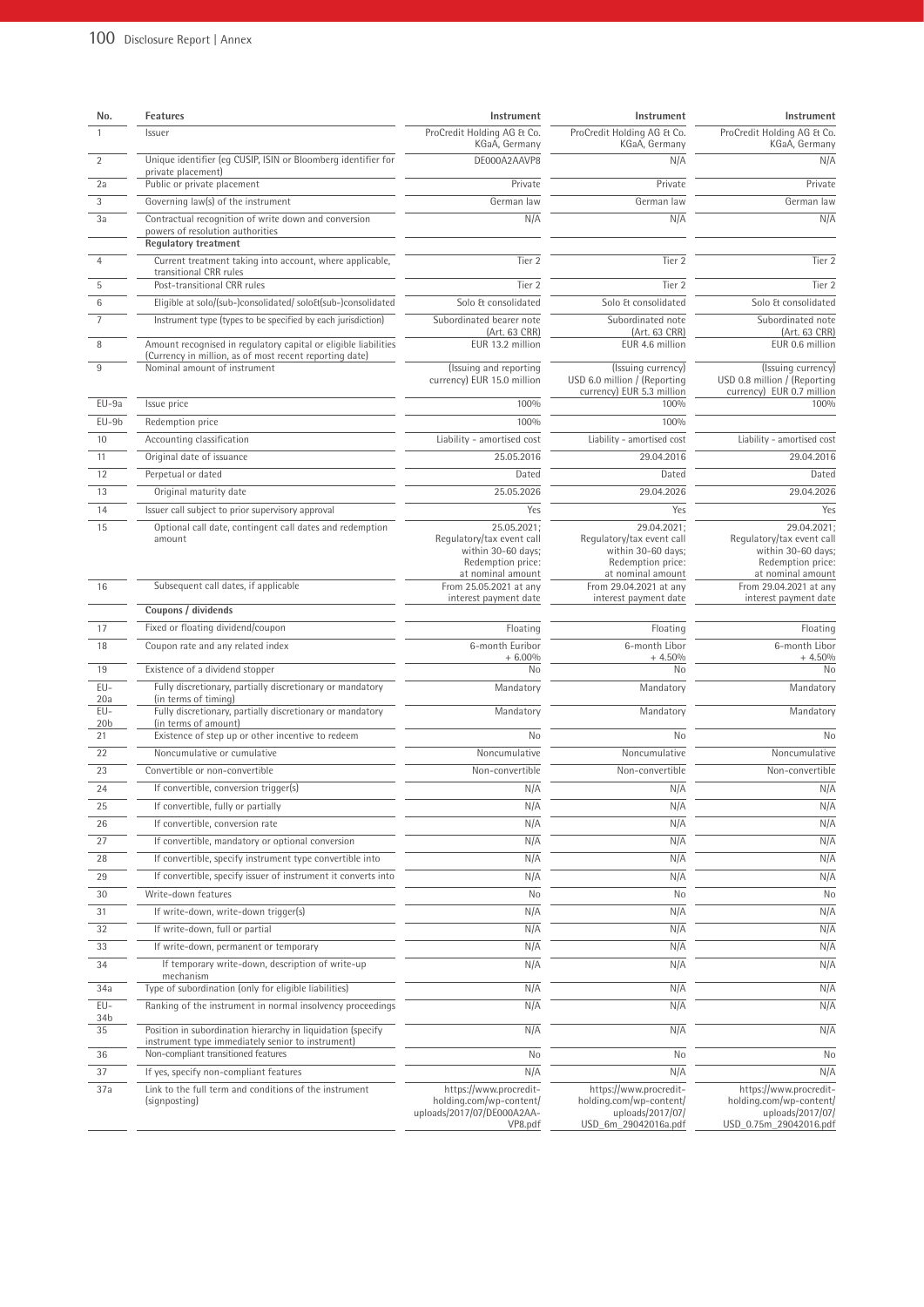| No.                           | <b>Features</b>                                                                                                         | Instrument                                                                                               | Instrument                                                                                               | Instrument                                                                                               |
|-------------------------------|-------------------------------------------------------------------------------------------------------------------------|----------------------------------------------------------------------------------------------------------|----------------------------------------------------------------------------------------------------------|----------------------------------------------------------------------------------------------------------|
| 1                             | Issuer                                                                                                                  | ProCredit Holding AG & Co.<br>KGaA, Germany                                                              | ProCredit Holding AG & Co.<br>KGaA, Germany                                                              | ProCredit Holding AG & Co.<br>KGaA, Germany                                                              |
| $\overline{2}$                | Unique identifier (eq CUSIP, ISIN or Bloomberg identifier for<br>private placement)                                     | N/A                                                                                                      | N/A                                                                                                      | N/A                                                                                                      |
| 2a                            | Public or private placement                                                                                             | Private                                                                                                  | Private                                                                                                  | Private                                                                                                  |
| 3                             | Governing law(s) of the instrument                                                                                      | German law                                                                                               | German law                                                                                               | German law                                                                                               |
| 3a                            | Contractual recognition of write down and conversion<br>powers of resolution authorities<br><b>Requlatory treatment</b> | N/A                                                                                                      | N/A                                                                                                      | N/A                                                                                                      |
| 4                             | Current treatment taking into account, where applicable,                                                                | Tier 2                                                                                                   | Tier 2                                                                                                   | Tier <sub>2</sub>                                                                                        |
|                               | transitional CRR rules                                                                                                  |                                                                                                          |                                                                                                          |                                                                                                          |
| 5                             | Post-transitional CRR rules                                                                                             | Tier 2                                                                                                   | Tier 2                                                                                                   | Tier <sub>2</sub>                                                                                        |
| 6                             | Eligible at solo/(sub-)consolidated/ solo&(sub-)consolidated                                                            | Solo & consolidated                                                                                      | Solo & consolidated                                                                                      | Solo & consolidated                                                                                      |
| 7                             | Instrument type (types to be specified by each jurisdiction)                                                            | Subordinated note<br>(Art. 63 CRR)                                                                       | Subordinated note<br>(Art. 63 CRR)                                                                       | Subordinated note<br>(Art. 63 CRR)                                                                       |
| 8                             | Amount recognised in regulatory capital or eligible liabilities                                                         | EUR 4.6 million                                                                                          | EUR 1.7 million                                                                                          | EUR 4.4million                                                                                           |
| 9                             | (Currency in million, as of most recent reporting date)<br>Nominal amount of instrument                                 | (Issuing currency)<br>USD 6.0 million / (Reporting<br>currency) EUR 5.3 million                          | (Issuing currency)<br>USD 2.3 million / (Reporting<br>currency) EUR 2.0 million                          | (Issuing and reporting<br>currency) EUR 5.0 million                                                      |
| EU-9a                         | Issue price                                                                                                             | 100%                                                                                                     | 100%                                                                                                     | 100%                                                                                                     |
| EU-9b                         | Redemption price                                                                                                        |                                                                                                          |                                                                                                          |                                                                                                          |
| 10                            | Accounting classification                                                                                               | Liability - amortised cost                                                                               | Liability - amortised cost                                                                               | Liability - amortised cost                                                                               |
| 11                            | Original date of issuance                                                                                               | 29.04.2016                                                                                               | 29.04.2016                                                                                               | 31.05.2016                                                                                               |
| 12                            | Perpetual or dated                                                                                                      | Dated                                                                                                    | Dated                                                                                                    | Dated                                                                                                    |
| 13                            | Original maturity date                                                                                                  | 29.04.2026                                                                                               | 29.04.2026                                                                                               | 31.05.2026                                                                                               |
| 14                            | Issuer call subject to prior supervisory approval                                                                       | Yes                                                                                                      | Yes                                                                                                      | Yes                                                                                                      |
| 15                            | Optional call date, contingent call dates and redemption<br>amount                                                      | 29.04.2021;<br>Regulatory/tax event call<br>within 30-60 days;<br>Redemption price:<br>at nominal amount | 29.04.2021;<br>Regulatory/tax event call<br>within 30-60 days;<br>Redemption price:<br>at nominal amount | 31.05.2021;<br>Regulatory/tax event call<br>within 30-60 days;<br>Redemption price:<br>at nominal amount |
| 16                            | Subsequent call dates, if applicable                                                                                    | From 29.04.2021 at any                                                                                   | From 29.04.2021 at any                                                                                   | From 31.05.2021 at any                                                                                   |
|                               | Coupons / dividends                                                                                                     | interest payment date                                                                                    | interest payment date                                                                                    | interest payment date                                                                                    |
| 17                            | Fixed or floating dividend/coupon                                                                                       | Floating                                                                                                 | Floating                                                                                                 | Floating                                                                                                 |
| 18                            | Coupon rate and any related index                                                                                       | 6-month Libor<br>$+4.50%$                                                                                | 6-month Libor<br>$+4.50%$                                                                                | 6-month Euribor<br>$+4.50%$                                                                              |
| 19                            | Existence of a dividend stopper                                                                                         | <b>No</b>                                                                                                | No                                                                                                       | No                                                                                                       |
| EU-                           | Fully discretionary, partially discretionary or mandatory                                                               | Mandatory                                                                                                | Mandatory                                                                                                | Mandatory                                                                                                |
| 20a<br>EU-<br>20 <sub>b</sub> | (in terms of timing)<br>Fully discretionary, partially discretionary or mandatory<br>(in terms of amount)               | Mandatory                                                                                                | Mandatory                                                                                                | Mandatory                                                                                                |
| 21                            | Existence of step up or other incentive to redeem                                                                       | No                                                                                                       | No                                                                                                       | No                                                                                                       |
| 22                            | Noncumulative or cumulative                                                                                             | Noncumulative                                                                                            | Noncumulative                                                                                            | Noncumulative                                                                                            |
| 23                            | Convertible or non-convertible                                                                                          | Non-convertible                                                                                          | Non-convertible                                                                                          | Non-convertible                                                                                          |
| 24                            | If convertible, conversion trigger(s)                                                                                   | N/A                                                                                                      | N/A                                                                                                      | N/A                                                                                                      |
| 25                            | If convertible, fully or partially                                                                                      | N/A                                                                                                      | N/A                                                                                                      | N/A                                                                                                      |
| 26                            | If convertible, conversion rate                                                                                         | N/A                                                                                                      | N/A                                                                                                      | N/A                                                                                                      |
| 27                            | If convertible, mandatory or optional conversion                                                                        | N/A                                                                                                      | N/A                                                                                                      | N/A                                                                                                      |
| 28                            | If convertible, specify instrument type convertible into                                                                | N/A                                                                                                      | N/A                                                                                                      | N/A                                                                                                      |
| 29                            | If convertible, specify issuer of instrument it converts into                                                           | N/A                                                                                                      | N/A                                                                                                      | N/A                                                                                                      |
| 30                            | Write-down features                                                                                                     | No                                                                                                       | No                                                                                                       | No                                                                                                       |
| 31                            | If write-down, write-down trigger(s)                                                                                    | N/A                                                                                                      | N/A                                                                                                      | N/A                                                                                                      |
| 32                            | If write-down, full or partial                                                                                          | N/A                                                                                                      | N/A                                                                                                      | N/A                                                                                                      |
| 33                            | If write-down, permanent or temporary                                                                                   | N/A                                                                                                      | N/A                                                                                                      | N/A                                                                                                      |
| 34                            | If temporary write-down, description of write-up<br>mechanism                                                           | N/A                                                                                                      | N/A                                                                                                      | N/A                                                                                                      |
| 34a                           | Type of subordination (only for eligible liabilities)                                                                   | N/A                                                                                                      | N/A                                                                                                      | N/A                                                                                                      |
| EU-                           | Ranking of the instrument in normal insolvency proceedings                                                              | N/A                                                                                                      | N/A                                                                                                      | N/A                                                                                                      |
| 34b<br>35                     | Position in subordination hierarchy in liquidation (specify                                                             | N/A                                                                                                      | N/A                                                                                                      | N/A                                                                                                      |
| 36                            | instrument type immediately senior to instrument)<br>Non-compliant transitioned features                                | No                                                                                                       | No                                                                                                       | No                                                                                                       |
| 37                            | If yes, specify non-compliant features                                                                                  | N/A                                                                                                      | N/A                                                                                                      | N/A                                                                                                      |
| 37a                           | Link to the full term and conditions of the instrument<br>(signposting)                                                 | https://www.procredit-<br>holding.com/wp-content/<br>uploads/2017/07/<br>USD_6m_29042016b.pdf            | https://www.procredit-<br>holding.com/wp-content/<br>uploads/2017/07/<br>USD_2.25m_29042016.pdf          | https://www.procredit-<br>holding.com/wp-content/<br>uploads/2017/07/<br>EUR_5m_31052016.pdf             |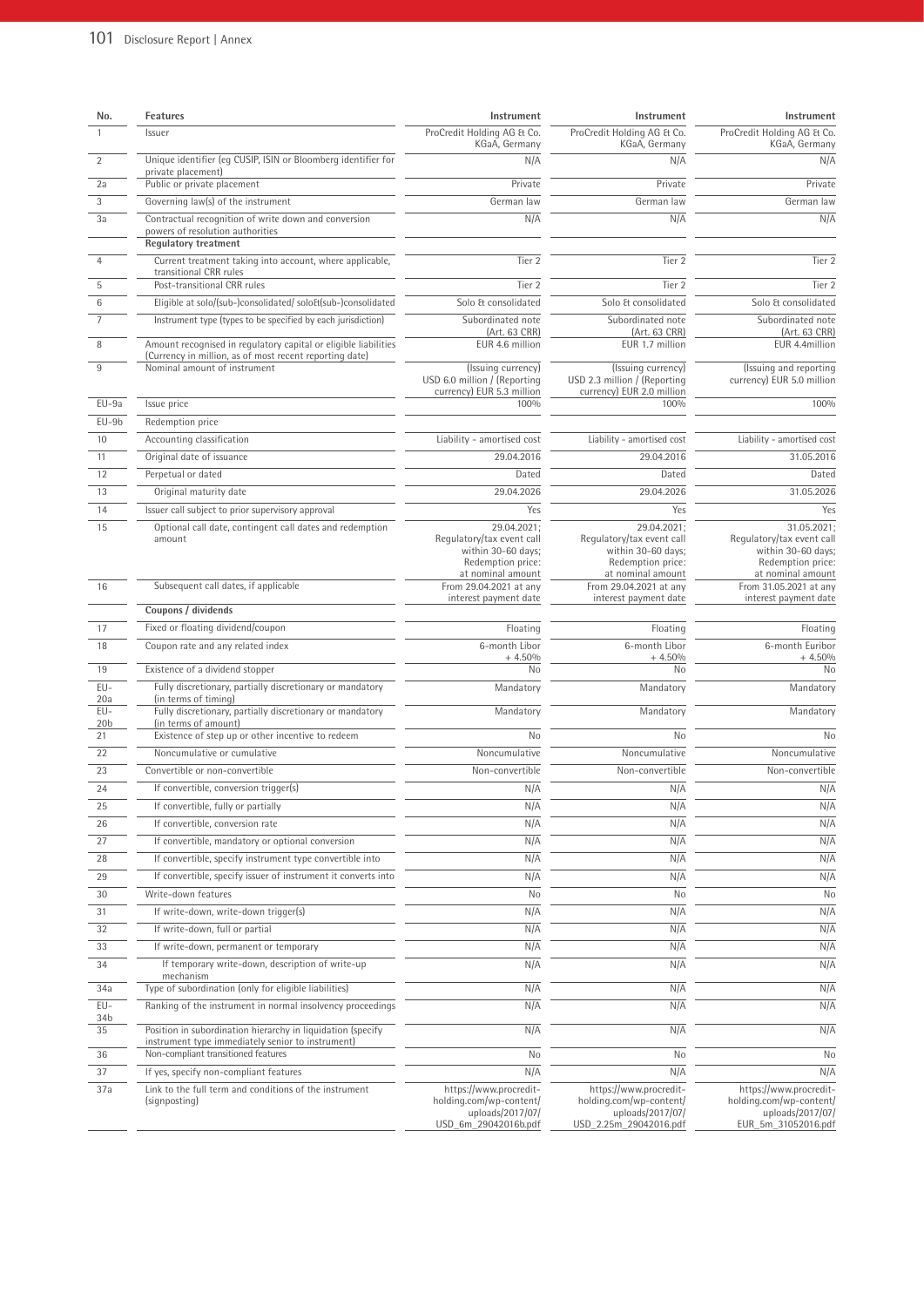# **[ANNEX II - OVERVIEW OF QUANTITATIVE AND QUALITATIVE REQUIREMENTS](#page-3-0)**

| Name of disclosure form or template                                                                                                                             | ProCredit group relevance |                           | <b>Explanation of non-relevance</b>                                                                                |  |
|-----------------------------------------------------------------------------------------------------------------------------------------------------------------|---------------------------|---------------------------|--------------------------------------------------------------------------------------------------------------------|--|
|                                                                                                                                                                 | Semi-annually             | Annually                  |                                                                                                                    |  |
| <b>EU KM1 - Key metrics template</b>                                                                                                                            | X                         | $\times$                  |                                                                                                                    |  |
| EU OV1 - Overview of total risk exposure amounts                                                                                                                |                           | $\times$                  |                                                                                                                    |  |
| EU INS1 - Insurance participations                                                                                                                              |                           |                           | The ProCredit group does not hold any<br>insurance participations.                                                 |  |
| EU INS2 - Financial conglomerates information on own<br>funds and capital adequacy ratio                                                                        |                           |                           | The ProCredit group does not constitute a<br>financial conglomerate.                                               |  |
| EU OVC - ICAAP information                                                                                                                                      |                           | X                         |                                                                                                                    |  |
| EU CC1 - Composition of regulatory own funds<br>EU CC2 - Reconciliation of regulatory own funds to balance                                                      |                           | X                         |                                                                                                                    |  |
| sheet in the audited financial statements                                                                                                                       |                           | X                         |                                                                                                                    |  |
| EU CCA - Main features of regulatory own funds instru-<br>ments and eligible liabilities instruments<br>EU CCB1 - Geographical distribution of credit exposures |                           | X<br>X                    |                                                                                                                    |  |
| relevant for the calculation of the countercyclical buffer                                                                                                      |                           |                           |                                                                                                                    |  |
| EU CCB2 - Amount of institution-specific countercyclical<br>capital buffer                                                                                      |                           | X                         |                                                                                                                    |  |
| EU LR1 - Summary reconciliation of accounting assets and                                                                                                        |                           | $\boldsymbol{\mathsf{x}}$ |                                                                                                                    |  |
| leverage ratio exposures<br>EU LR2 - Leverage ratio common disclosure                                                                                           |                           | X                         |                                                                                                                    |  |
| EU LR3 - Split-up of on-balance sheet exposures (excluding                                                                                                      |                           | X                         |                                                                                                                    |  |
| derivatives, SFTs and exempted exposures)                                                                                                                       |                           | X                         |                                                                                                                    |  |
| EU LRA - Disclosure of LR qualitative information<br>EU LI1 - Differences between the accounting scope and the                                                  |                           | X                         |                                                                                                                    |  |
| scope of prudential consolidation and mapping of financial<br>statement categories with regulatory risk categories                                              |                           |                           |                                                                                                                    |  |
| EU LI2 - Main sources of differences between regulatory<br>exposure amounts and carrying values in financial state-<br>ments                                    |                           | X                         |                                                                                                                    |  |
| EU LI3 - Outline of the differences in the scopes of consoli-<br>dation (entity by entity)                                                                      |                           | X                         |                                                                                                                    |  |
| EU LIA - Explanation of differences between accounting and<br>regulatory exposure amounts                                                                       |                           | X                         |                                                                                                                    |  |
| EU LIB - Other qualitative information on the scope of<br>application                                                                                           |                           | X                         |                                                                                                                    |  |
| EU PV1 - Prudent valuation adjustments (PVA)                                                                                                                    |                           |                           | Relevant for those institutions applying<br>the core approach; ProCredit group applies<br>the simplified approach. |  |
| <b>EU OVA - Institution risk management approach</b>                                                                                                            |                           | X                         |                                                                                                                    |  |
| <b>EU OVB - Disclosure on governance arrangements</b>                                                                                                           |                           | X                         |                                                                                                                    |  |
| <b>EU CCRA - Qualitative disclosure related to CCR</b>                                                                                                          |                           | X                         |                                                                                                                    |  |
| EU CCR1 - Analysis of CCR exposure by approach                                                                                                                  |                           | X                         |                                                                                                                    |  |
| EU CCR2 - Transactions subject to own funds requirements<br>for CVA risk<br>EU CCR3 - Standardised approach - CCR risk positions by                             |                           | X<br>X                    |                                                                                                                    |  |
| regulatory exposure class and risk weights                                                                                                                      |                           |                           |                                                                                                                    |  |
| EU CCR4 - IRB approach - CCR exposures by exposure class<br>and PD scale                                                                                        |                           |                           | ProCredit group applies standardised<br>approaches only.                                                           |  |
| EU CCR5 - Composition of collateral for CCR exposures                                                                                                           |                           | X                         |                                                                                                                    |  |
| EU CCR6 - Credit derivatives exposures                                                                                                                          |                           | X                         |                                                                                                                    |  |
| EU CCR7 - RWEA flow statements of CCR exposures under<br>the IMM                                                                                                |                           |                           | ProCredit group applies standardised<br>approaches only.                                                           |  |
| EU CCR8 - Exposures to CCPs                                                                                                                                     |                           |                           | Currently, no activities are<br>concluded via CCPs.                                                                |  |
| <b>EU CRA -</b> General qualitative information about credit risk                                                                                               |                           | X                         |                                                                                                                    |  |
| <b>EU CRB -</b> Additional disclosure related to the credit quality<br>of assets                                                                                |                           | X                         |                                                                                                                    |  |
| EU CR1 - Performing and non-performing exposures and<br>related provisions                                                                                      |                           | X                         |                                                                                                                    |  |
| <b>EU CR1-A - Maturity of exposures</b>                                                                                                                         |                           | X                         |                                                                                                                    |  |
| <b>EU CR2 -</b> Changes in the stock of non-performing loans and<br>advances                                                                                    |                           |                           | Is only relevant if NPL > 5%.                                                                                      |  |
| EU CR2a - Changes in the stock of non-performing loans<br>and advances and related net accumulated recoveries                                                   |                           |                           | Is only relevant if $NPL > 5\%$ .                                                                                  |  |
| <b>EU CQ1</b> - Credit quality of forborne exposures                                                                                                            |                           | X                         |                                                                                                                    |  |
| EU CQ2 - Quality of forbearance                                                                                                                                 |                           |                           | Is only relevant if NPL > 5%                                                                                       |  |
| <b>EU CQ3 - Credit quality of performing and non-performing</b><br>exposures by past due days                                                                   |                           | X                         |                                                                                                                    |  |
| EU CQ4 - Quality of non-performing exposures by<br>geography                                                                                                    |                           | X                         |                                                                                                                    |  |
| EU CQ5 - Credit quality of loans and advances to non-<br>financial corporations by industry                                                                     |                           | X                         |                                                                                                                    |  |
| EU CQ6 - Collateral valuation - loans and advances                                                                                                              |                           |                           | Is only relevant if $NPL > 5\%$ .                                                                                  |  |
| EU CQ7 - Collateral obtained by taking possession and<br>execution processes                                                                                    |                           | X                         |                                                                                                                    |  |
| EU CQ8 - Collateral obtained by taking possession and<br>execution processes - vintage breakdown                                                                |                           |                           | Is only relevant if $NPL > 5\%$ .                                                                                  |  |
|                                                                                                                                                                 |                           |                           |                                                                                                                    |  |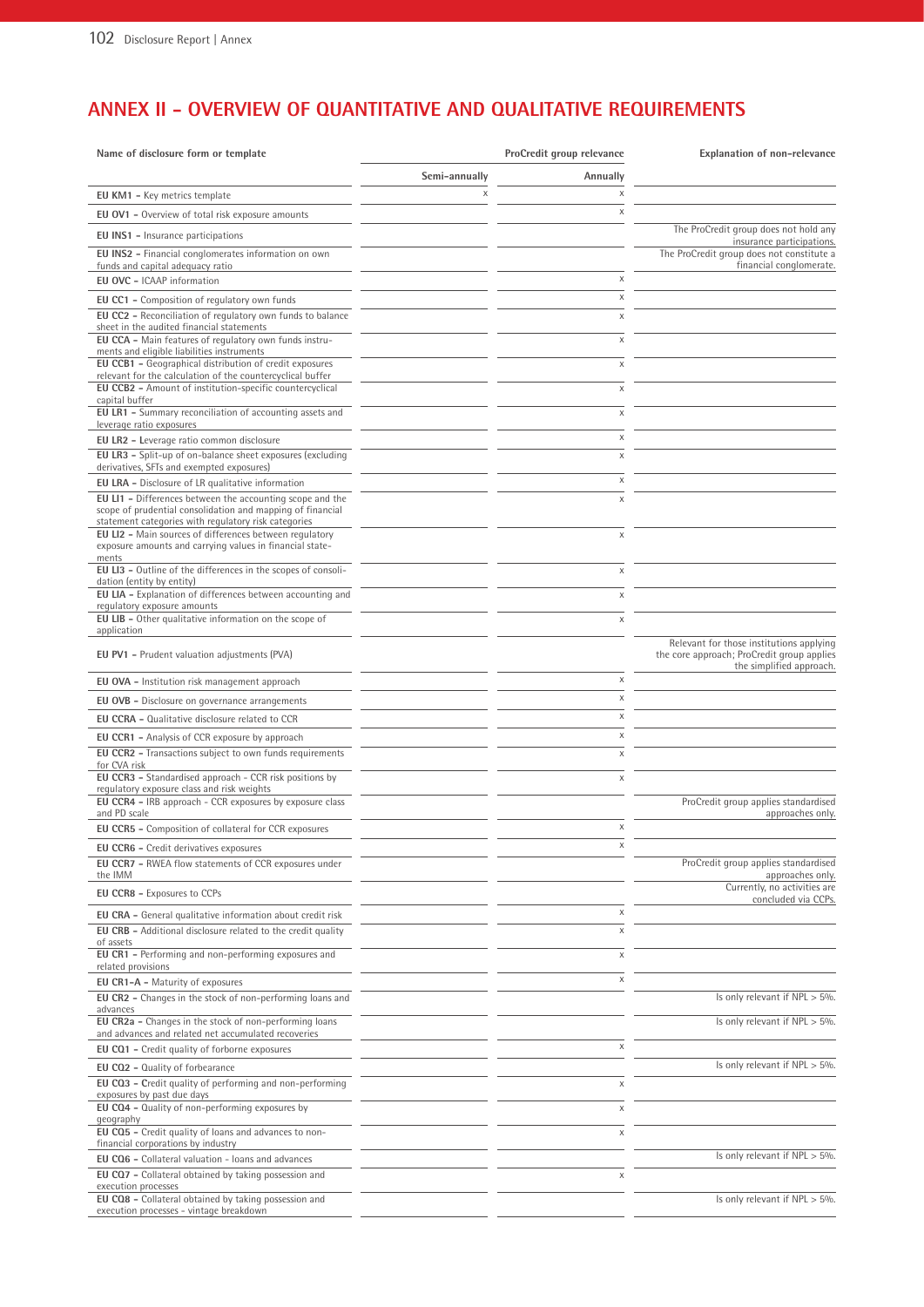| Name of disclosure form or template                                                                                                                            | ProCredit group relevance |          | <b>Explanation of non-relevance</b>                        |  |
|----------------------------------------------------------------------------------------------------------------------------------------------------------------|---------------------------|----------|------------------------------------------------------------|--|
|                                                                                                                                                                | Semi-annually             | Annually |                                                            |  |
| EU CRC - Qualitative disclosure requirements related to CRM                                                                                                    |                           | X        |                                                            |  |
| techniques<br>EU CR3 - CRM techniques overview: Disclosure of the use of                                                                                       |                           | X        |                                                            |  |
| credit risk mitigation techniques                                                                                                                              |                           |          |                                                            |  |
| EU CRD - Qualitative disclosure requirements related to<br>standardised approach                                                                               |                           | X        |                                                            |  |
| EU CR4 - Standardised approach - Credit risk exposure and<br>CRM effects                                                                                       |                           | X        |                                                            |  |
| EU CR5 - Standardised approach                                                                                                                                 |                           | Χ        |                                                            |  |
| EU CRE - Qualitative disclosure requirements related to IRB<br>approach                                                                                        |                           |          | ProCredit group applies standardised<br>approaches only.   |  |
| EU CR6 - IRB approach - Credit risk exposures by exposure<br>class and PD range                                                                                |                           |          | ProCredit group applies standardised<br>approaches only.   |  |
| <b>EU CR6-A -</b> Scope of the use of IRB and SA approaches                                                                                                    |                           |          | ProCredit group applies standardised<br>approaches only.   |  |
| EU CR7 - IRB approach - Effect on the RWEAs of credit<br>derivatives used as CRM techniques                                                                    |                           |          | ProCredit group applies standardised<br>approaches only.   |  |
| EU CR7-A - IRB approach - Disclosure of the extent of the                                                                                                      |                           |          | ProCredit group applies standardised                       |  |
| use of CRM techniques<br>EU CR8 - RWEA flow statements of credit risk under the IRB                                                                            |                           |          | approaches only.<br>ProCredit group applies standardised   |  |
| approach<br>EU CR9 - IRB approach - Back-testing of PD per exposure                                                                                            |                           |          | approaches only.<br>ProCredit group applies standardised   |  |
| class (fixed PD scale)<br>EU CR9.1 - IRB approach - Back-testing of PD per exposure                                                                            |                           |          | approaches only.<br>ProCredit group applies standardised   |  |
| class (only for PD estimates according to point (f) of Article<br>180(1) CRR)                                                                                  |                           |          | approaches only.                                           |  |
| EU CR10 - Specialised lending and equity exposures under<br>the simple risk-weighted approach                                                                  |                           |          | No specialised lending at the moment.                      |  |
| EU SECA - Qualitative disclosure requirements related to<br>securitisation exposures                                                                           |                           |          | The ProCredit group is not involved in<br>securitisations. |  |
| EU SEC1 - Securitisation exposures in the non-trading book                                                                                                     |                           |          | The ProCredit group is not involved in<br>securitisations. |  |
| <b>EU SEC2</b> - Securitisation exposures in the trading book                                                                                                  |                           |          | The ProCredit group is not involved in<br>securitisations. |  |
| <b>EU SEC3</b> - Securitisation exposures in the non-trading book                                                                                              |                           |          | The ProCredit group is not involved in                     |  |
| and associated regulatory capital requirements - institution<br>acting as originator or as sponsor                                                             |                           |          | securitisations.                                           |  |
| EU SEC4 - Securitisation exposures in the non-trading book<br>and associated regulatory capital requirements - institution<br>acting as investor               |                           |          | The ProCredit group is not involved in<br>securitisations. |  |
| EU SEC5 - Exposures securitised by the institution -<br>Exposures in default and specific credit risk adjustments                                              |                           |          | The ProCredit group is not involved in<br>securitisations. |  |
| EU MRA - Qualitative disclosure requirements related to<br>market risk                                                                                         |                           | X        |                                                            |  |
| EU MR1 - Market risk under the standardised approach                                                                                                           |                           | X        |                                                            |  |
| EU IRRBB1: Interest rate risks of non-trading book activities                                                                                                  |                           | X        |                                                            |  |
| EU MRB - Qualitative disclosure requirements for<br>institutions using the internal Market Risk Models                                                         |                           |          | ProCredit group applies standardised<br>approaches only.   |  |
| EU MR2-A - Market risk under the internal Model Approach                                                                                                       |                           |          | ProCredit group applies standardised                       |  |
| (IMA)<br>EU MR2-B - RWEA flow statements of market risk                                                                                                        |                           |          | approaches only.<br>ProCredit group applies standardised   |  |
| exposures under the IMA<br><b>EU MR3 - IMA values for trading portfolios</b>                                                                                   |                           |          | approaches only.<br>ProCredit group applies standardised   |  |
|                                                                                                                                                                |                           |          | approaches only.<br>ProCredit group applies standardised   |  |
| EU MR4 - Comparison of VaR estimates with gains/losses                                                                                                         |                           | X        | approaches only.                                           |  |
| EU LIQA - Liquidity risk management                                                                                                                            |                           | X        |                                                            |  |
| EU LIQ1 - Quantitative information of LCR<br>EU LIQB - Qualitative information on LCR, which                                                                   |                           | X        |                                                            |  |
| complements template EU LIQ1                                                                                                                                   |                           |          |                                                            |  |
| EU LIQ2 - Net Stable Funding Ratio                                                                                                                             |                           | Χ        |                                                            |  |
| EU AE1 - Encumbered and unencumbered assets<br>EU AE2 - Collateral received and own debt securities issued                                                     |                           | X<br>Χ   |                                                            |  |
| <b>EU AE3 - Sources of encumbrance</b>                                                                                                                         |                           | Χ        |                                                            |  |
| EU AE4 - Accompanying narrative information                                                                                                                    |                           | X        |                                                            |  |
| EU ORA - Qualitative information on operational risk                                                                                                           |                           | Χ        |                                                            |  |
| EU OR1 - Operational risk own funds requirements and                                                                                                           |                           | X        |                                                            |  |
| risk-weighted exposure amounts<br><b>EU REMA - Remuneration policy</b>                                                                                         |                           | X        |                                                            |  |
| EU REM1 - Remuneration awarded for the financial year                                                                                                          |                           | X        |                                                            |  |
| EU REM2 - Special payments to staff whose professional                                                                                                         |                           | X        |                                                            |  |
| activities have a material impact on the institution's risk<br>profile (identified staff)                                                                      |                           |          |                                                            |  |
| EU REM3 - Deferred remuneration                                                                                                                                |                           | X        |                                                            |  |
| EU REM4 - Remuneration of 1 million EUR or more per year                                                                                                       |                           | Χ        |                                                            |  |
| EU REM5 - Information on remuneration if staff whose<br>professional activities have a material impact on the<br>institution's risk profile (identified staff) |                           | X        |                                                            |  |